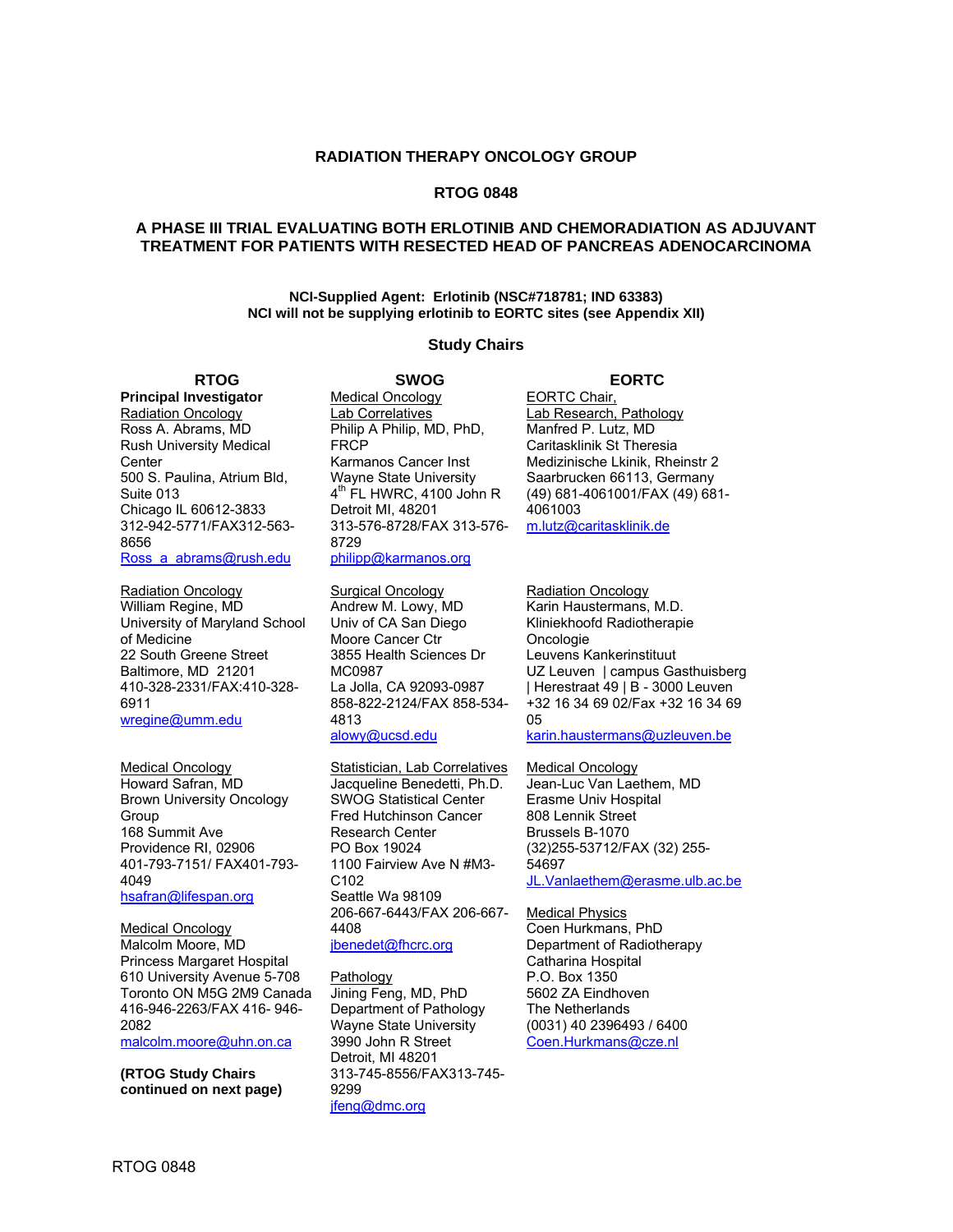#### **RTOG Study Chairs (Continued)**

Surgical Oncology Adam Berger, MD Thomas Jefferson University 1100 Walnut St, Medical Ofc Bldg Fl 5 Philadelphia PA, 19107 215-503-6302/FAX 215-922- 8222 adam[.berger@jefferson.edu](mailto:berger@jefferson.edu)

Translational Research Chandan Guha, MD, PhD Albert Einstein College of Medicine 350 Sprain Rd, Scarsdale NY 10583 941-479-5610/FAX 781-231- 5064 [cguhamd@pol.net](mailto:cguhamd@pol.net)

Medical Physics Michael Gillin, PhD MD Anderson Cancer Center 1515 Holcombe Blvd, Unit 94 Houston, TX 77030 713-563-2507/FAX713-563-2545 [mgillin@mdanderson.org](mailto:mgillin@mdanderson.org)

**Statistician** Kathryn Winter, MS Radiation Therapy Oncology Group/ACR 1818 Market Street, Suite 1600 Philadelphia, PA 19103 215-574-3198/FAX 215-928-0153 [kwinter@acr-arrs.org](mailto:kwinter@acr-arrs.org)

Quality of Life Lisa Kachnic, MD Boston Medical Center 830 Harrison Avenue, LL Boston, MA 02118 617-638-7144/FAX617-638-7057 lisa[.kachnic@bmc.org](mailto:kachnic@bmc.org)

> **Activation Date: November 17, 2009 Version Date: June 8, 2010 Includes Amendments 1-2** (Broadcast 6/17/10) **Update Date: June 17, 2010**

**RTOG Headquarters/Department of Statistics 215-574-3189 1-800-227-5463, ext. 4189**

**This protocol was designed and developed by the Radiation Therapy Oncology Group (RTOG) of the American College of Radiology (ACR). It is intended to be used only in conjunction with institution-specific IRB approval for study entry. No other use or reproduction is authorized by RTOG nor does RTOG assume any responsibility for unauthorized use of this protocol.**

The following Cooperative Groups have endorsed this trial via the CTSU Endorsement Plus Option: SWOG: Co-chair Philip A. Philip, MD. SWOG members will enroll patients to this study via the Cancer Trials Support Unit (CTSU). Institutions holding dual memberships in SWOG and RTOG may credit either Group for enrollments, provided the credited PI is a member of the credited Group.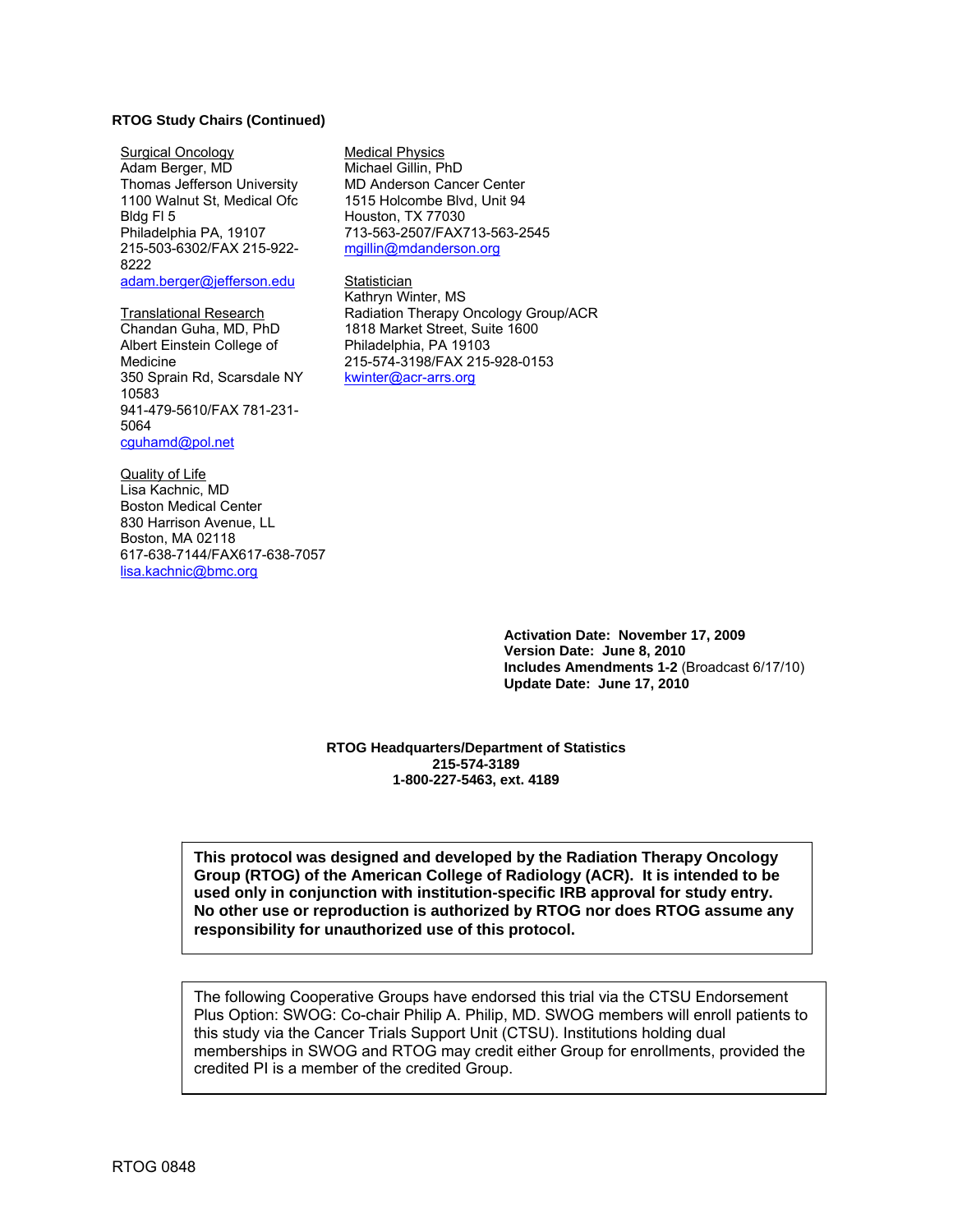# **This study is supported by the NCI Cancer Trials Support Unit (CTSU).**

Institutions not aligned with RTOG 0848 will participate through the CTSU mechanism as outlined below and detailed in the CTSU logistical appendix.

- The **study protocol and all related forms and documents** must be downloaded from the protocol-specific Web page of the CTSU Member Web site located at<https://members.ctsu.org>
- Send completed **site registration documents** to the CTSU Regulatory Office. Refer to the CTSU logistical appendix for specific instructions and documents to be submitted.
- **Patient enrollments** will be conducted by the CTSU. Refer to the CTSU logistical appendix for specific instructions and forms to be submitted.
- Data management will be performed by the RTOG*.* **Case report forms** (with the exception of patient enrollment forms)**, clinical reports, and transmittals** must be submitted to RTOG unless otherwise directed by the protocol. Do not send study data or case report forms to the CTSU Data Operations.
- **Data query and delinquency reports** will be sent directly to the enrolling site by the RTOG. Please send query responses and delinquent data to RTOG and do not copy the CTSU Data Operations. Each site should have a designated CTSU Administrator and Data Administrator and must keep their CTEP IAM account contact information current. This will ensure timely communication between the clinical site and the RTOG data center.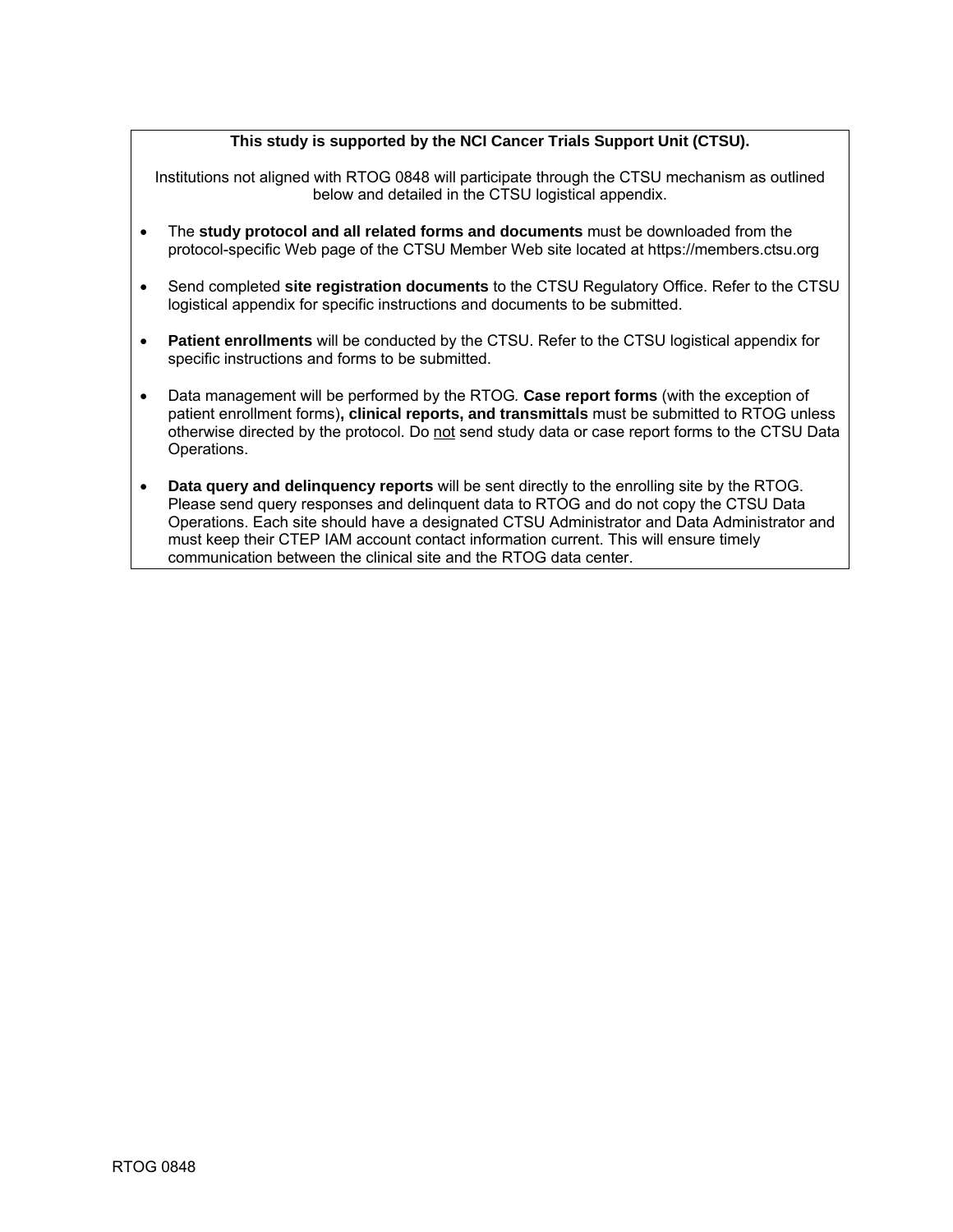# **INDEX**

Schema

Eligibility Checklist

- 1.0 Introduction
- 2.0 Objectives
- 3.0 Patient Selection
- 4.0 Pretreatment Evaluations/Management
- 5.0 Registration Procedures
- 6.0 Radiation Therapy
- 7.0 Drug Therapy
- 8.0 Surgery
- 9.0 Other Therapy
- 10.0 Tissue/Specimen Submission
- 11.0 Patient Assessments
- 12.0 Data Collection
- 13.0 Statistical Considerations

References

| Appendix I          | - Sample Consent Form                        |
|---------------------|----------------------------------------------|
| Appendix II         | - Study Parameters                           |
| Appendix III        | - Performance Status Scoring                 |
| Appendix IV         | - Staging System                             |
| Appendix V          | - Example of Surgical Pathology Form         |
| Appendix VI         | - FFPE Specimen Collection Kit Instructions  |
| <b>Appendix VII</b> | - Blood Collection Kit Instructions          |
| Appendix VIII       | - Urine Collection Kit Instructions          |
| Appendix IX         | - Erlotinib Patient Pill Diary               |
| Appendix X          | - Capecitabine Patient Pill Diary            |
| Appendix XI         | - CTSU Logistics                             |
| <b>Appendix XII</b> | - EORTC Group-Specific Information (to come) |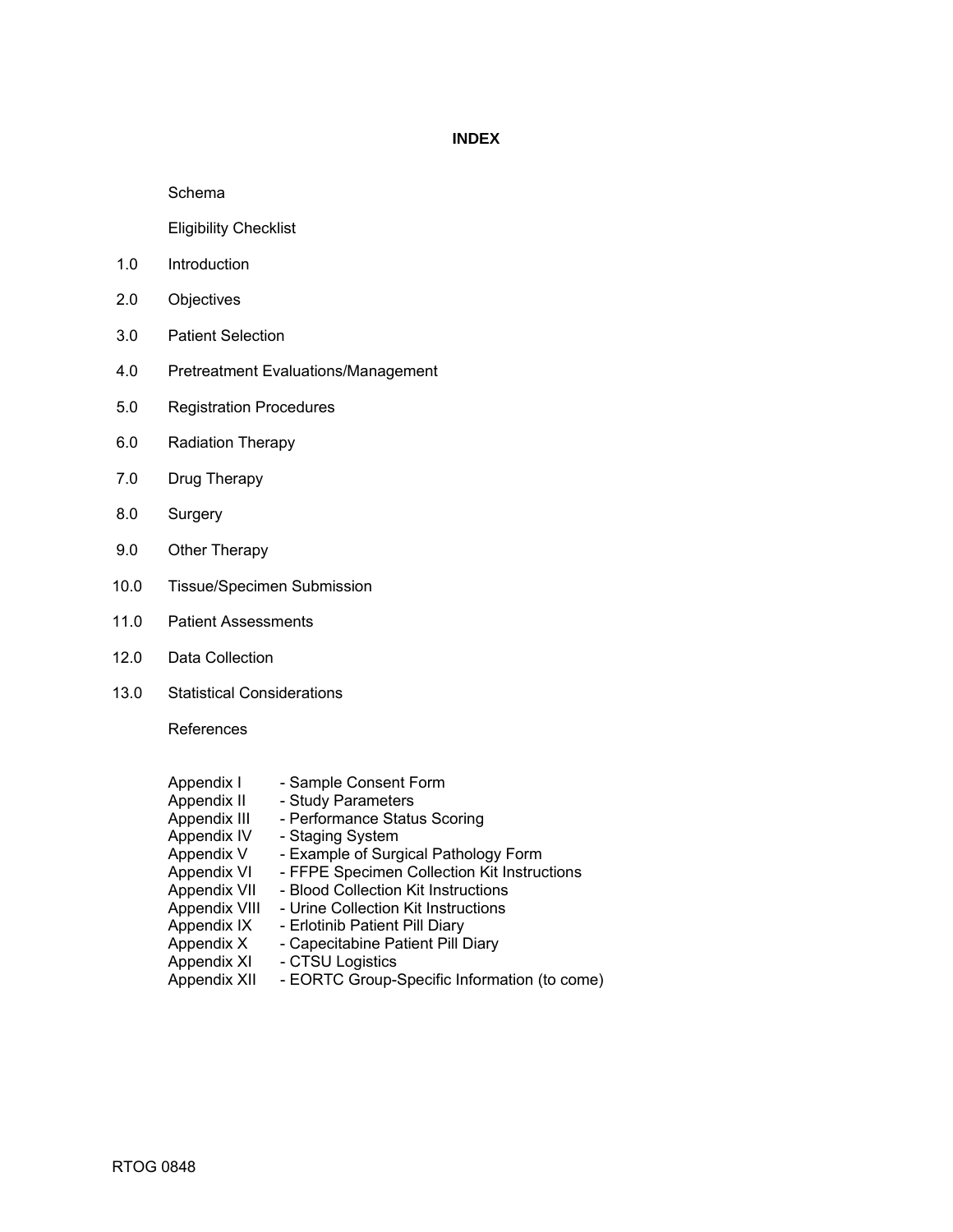#### **RADIATION THERAPY ONCOLOGY GROUP**

**RTOG 0848** 

### **A Phase III Trial Evaluating Both Erlotinib and Chemoradiation as Adjuvant Treatment for Patients with Resected Head of Pancreas Adenocarcinoma**



NOTE: It is mandatory that the treating physician determine radiation therapy technique (3D-CRT or IMRT) that will be used prior to re-registering the patient.

XRT treatment plan to be submitted for review no sooner than 7 days and no later than 14 to 21 days after second randomization AND completion of first chemotherapy cycle of ARM 4 RT treatment plan must be APPROVED prior to XRT start.

#### **Patient Population:** (See Section 3.0 for Eligibility)

Resected head of pancreas adenocarcinoma. This includes the pancreatic head, uncinate process, and neck of the pancreas, status post a curative-intent pancreaticoduodenectomy

#### **Required Sample Size**: 950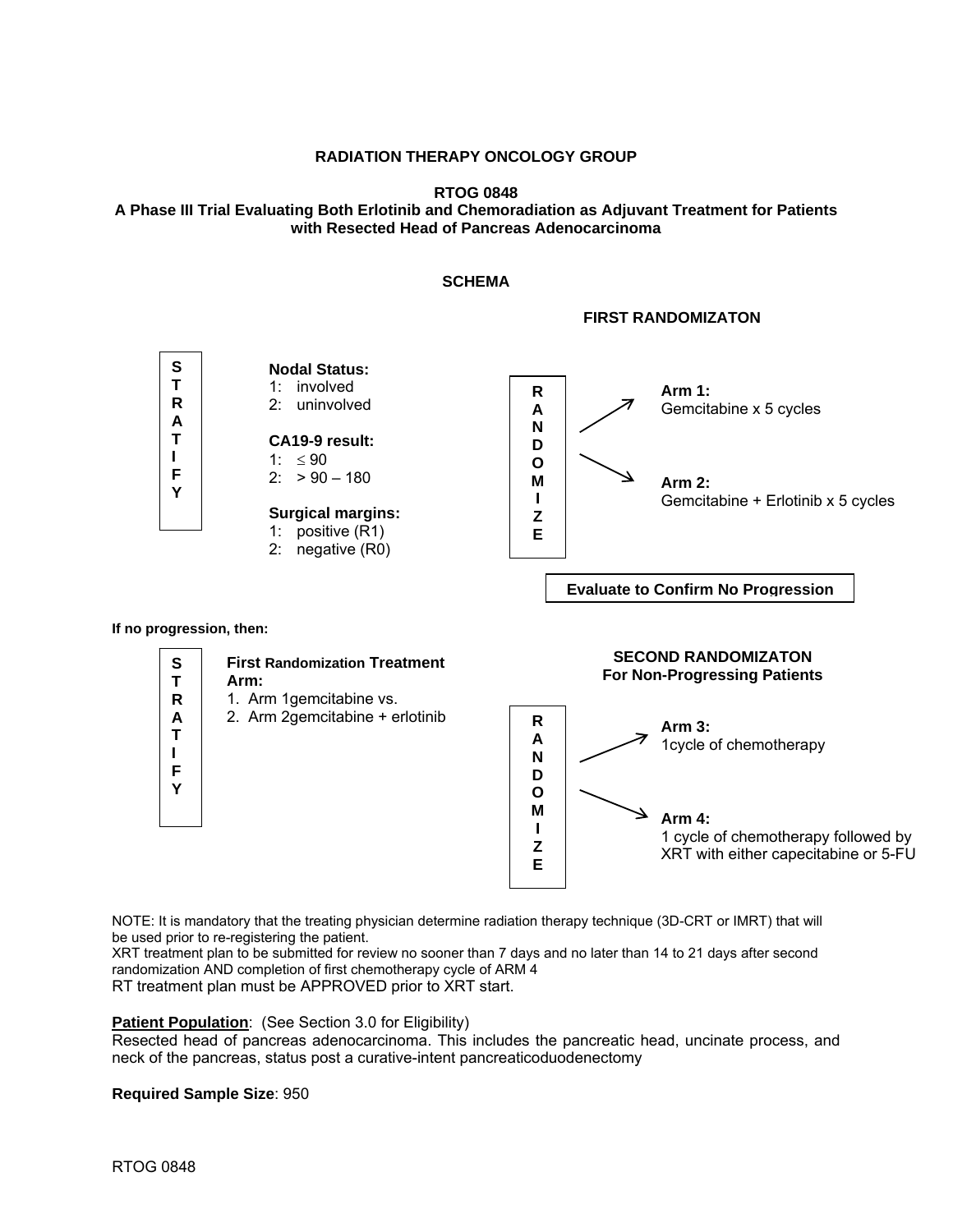| <b>RTOG Institution #</b> |     |                                                                                                                                                                                                                                                                                         |
|---------------------------|-----|-----------------------------------------------------------------------------------------------------------------------------------------------------------------------------------------------------------------------------------------------------------------------------------------|
| <b>RTOG 0848</b>          |     | <b>ELIGIBILITY CHECKLIST-STEP 1 (11/17/09)</b>                                                                                                                                                                                                                                          |
| Case #                    |     | (page 1 of 3)                                                                                                                                                                                                                                                                           |
| (Y)                       | 1.  | Histologic proof of primary head of pancreas invasive adenocarcinoma managed<br>with a potentially curative resection (i.e., removal of all gross tumor) involving a<br>classic<br>pancreaticoduodenectomy<br>(Whipple)<br>pylorus<br>or<br>preserving<br>a<br>pancreaticoduodenectomy. |
| (Y)                       | 2.  | Does the operative report contain a statement from the surgeon documenting that<br>a total gross excision of the primary tumor was achieved?                                                                                                                                            |
| (Y)                       | 3.  | AJCC 6th edition pathologic stage T1-T3, N0-1, M0?                                                                                                                                                                                                                                      |
| (Y)                       | 4.  | Does the pathology report document all margins including the status of the three<br>major surgical margins (bile duct, pancreatic parenchyma, and retroperitoneal<br>[uncinate]) and document the size of the primary tumor?                                                            |
| (Y)                       | 5.  | Abdominal/pelvic CT scan with contrast (or MRI if allergic to contrast) and either<br>chest CT or chest x-ray within 31 days of study entry?                                                                                                                                            |
| (Y)                       | 6.  | Is the patient's Zubrod performance status 0 or 1?                                                                                                                                                                                                                                      |
| (Y)                       | 7.  | Do the patient's laboratory values meet the criteria in Section 3.0?                                                                                                                                                                                                                    |
| (Y)                       | 8.  | Is the patient's total oral caloric intake $\geq$ 1500 calories/day?                                                                                                                                                                                                                    |
| (Y)                       | 9.  | Is the patient willing to practice adequate contraception while on study (women of<br>childbearing potential and men)?                                                                                                                                                                  |
| (Y)                       |     | 10. A tumor tissue block and peripheral blood will be submitted to the study's central<br>tumor banks in either the United States or Europe for correlative studies.                                                                                                                    |
| (Y)                       |     | 11. Post resection serum CA19-9 < 180 IU/L within 21 days of registration on study?                                                                                                                                                                                                     |
| (N)                       | 12. | Has the patient had prior radiotherapy to the region of the study cancer that would<br>result in overlap of radiation therapy fields?                                                                                                                                                   |
| (N)                       | 13. | Has the patient had prior systemic chemotherapy for the study cancer?                                                                                                                                                                                                                   |
| (N)                       |     | 14. Has the patient undergone total pancreatectomy, distal pancreatectomy or central<br>pancreatectomy?                                                                                                                                                                                 |
| (N)                       | 15. | Does the patient have coexistent medical condition that would preclude protocol<br>therapy (as outlined in Section 3.2)?                                                                                                                                                                |
| (N)                       | 16. | Is the patient pregnant or lactating?                                                                                                                                                                                                                                                   |

(Continued on next page)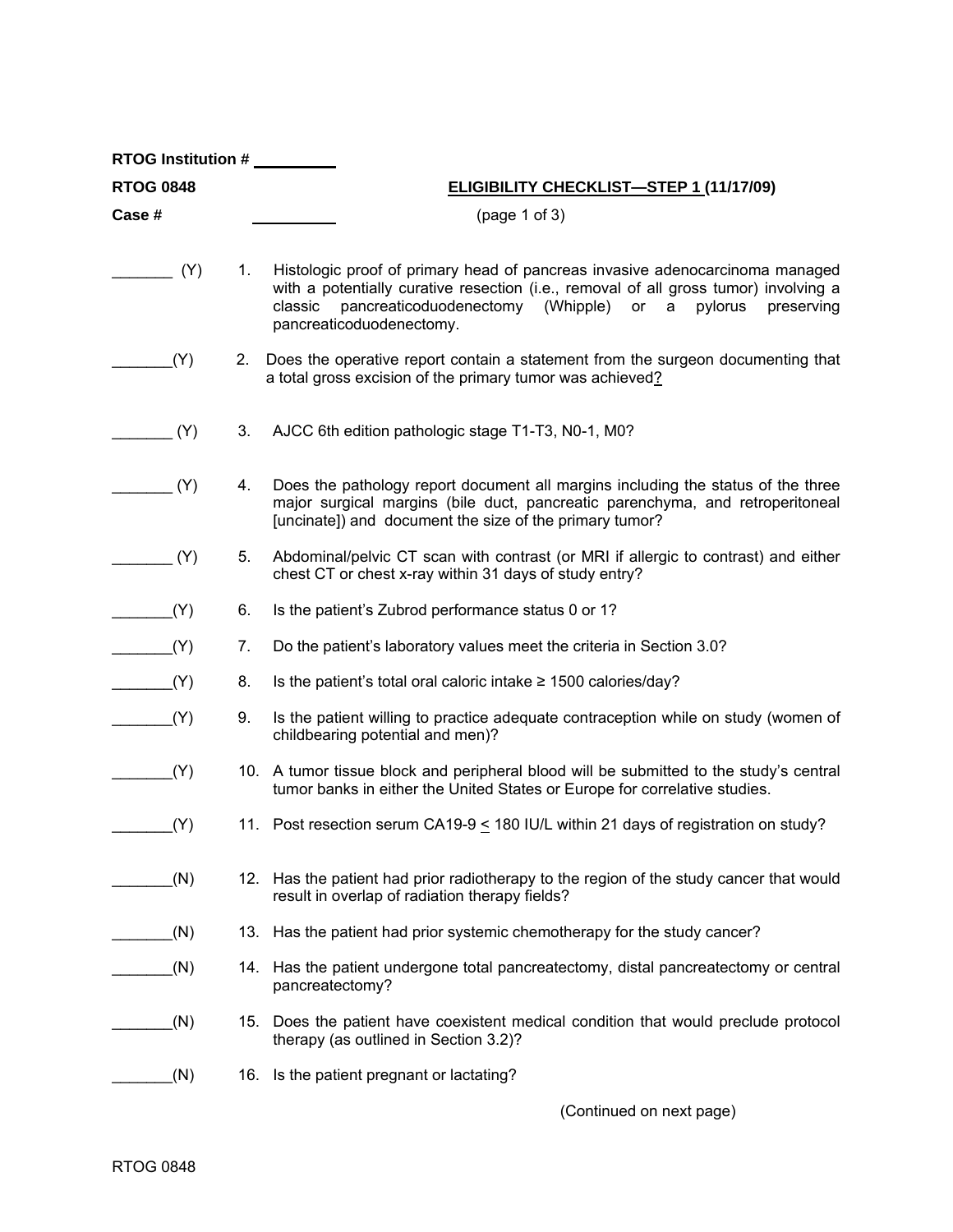| <b>RTOG Institution #</b><br><b>RTOG 0848</b><br>Case # | <b>ELIGIBILITY CHECKLIST—STEP 1 (6/8/10)</b><br>(page 2 of 3)                                                                                                         |
|---------------------------------------------------------|-----------------------------------------------------------------------------------------------------------------------------------------------------------------------|
| (N/Y)                                                   | 17. Has the patient had prior invasive malignancies, except for non-melanomatous<br>skin cancers? (Patients with a history of carcinoma in situ are eligible.         |
|                                                         | $(Y)$ If yes, has the patient been disease free for $\geq 2$ years?                                                                                                   |
| (Y)                                                     | 18. Has a radiation oncologist evaluated this patient and agreed and documented that<br>patient is suitable to receive radiotherapy as administered in this protocol? |
| (N,Y)                                                   | 19. Does the patient have active HIV infection?                                                                                                                       |
|                                                         | (Y) If yes, is the CD4 count $\geq$ 499/cu mm and a viral load $\leq$ 50<br>copies/ml?                                                                                |
| (Y)                                                     | 20. Age ≥ 18?                                                                                                                                                         |
| (Y)                                                     | 21. Interval between definitive tumor-related surgery and $1st$ step registration between<br>21-56 days?                                                              |

### **The following questions will be asked at Step 1 Study Registration**:

#### **3D-CRT and IMRT CREDENTIALING IS REQUIRED BEFORE REGISTRATION**

1. Institutional person registering case (Y) 2. Has the Eligibility Checklist (above) been completed? (Y) 3. In the opinion of the investigator, is the patient eligible for this study? **Example 24.** Date informed consent signed 5. Patient's Initials (First Middle Last) [May 2003; If no middle initial, use hyphen] **Example 2** 6. Verifying Physician **2.** T. Patient's ID **Example 2** 8. Date of Birth **2.** 9. Race **10.** Ethnicity **Ethnicity 11.** Gender **12.** Country of Residence

(Continued on next page)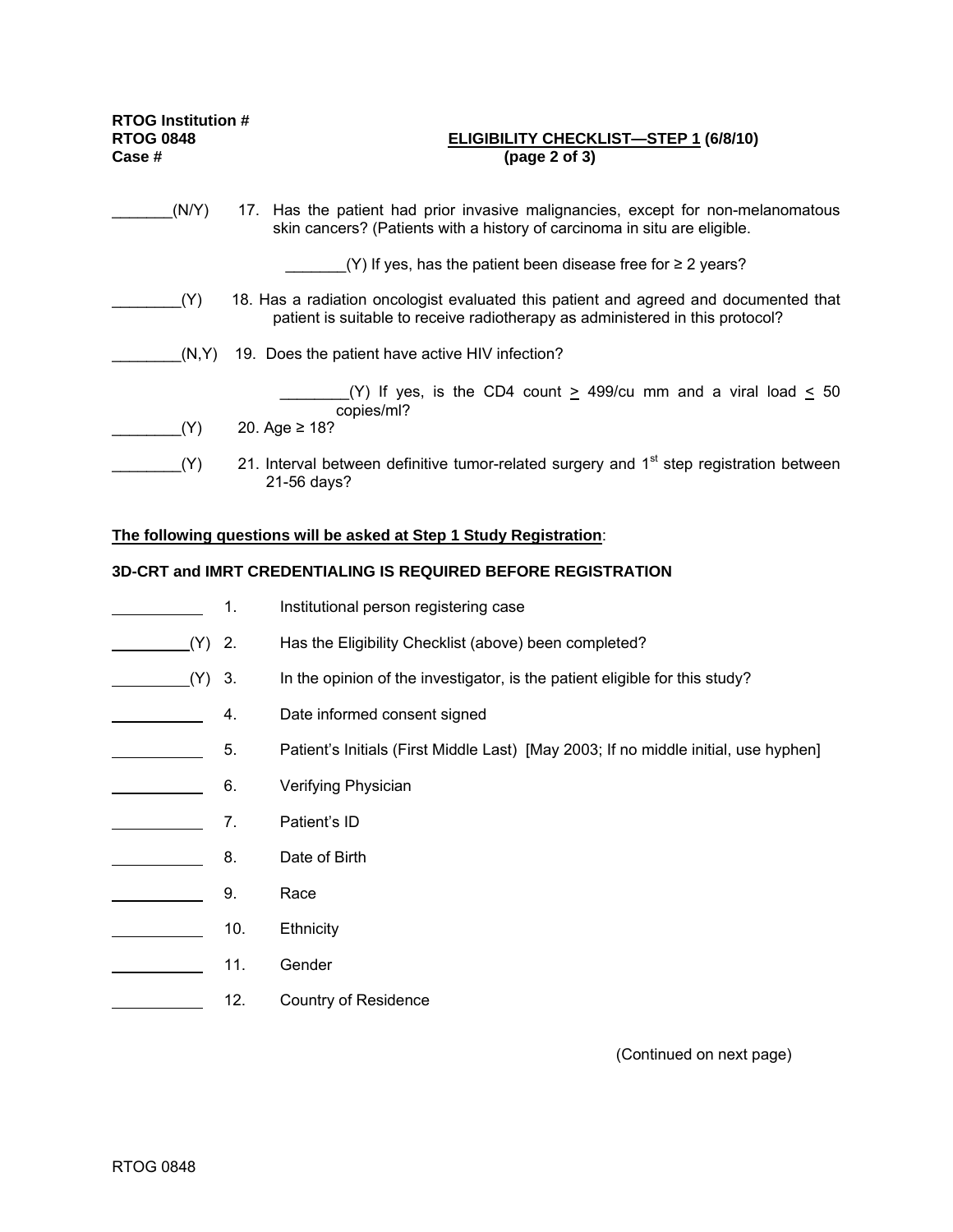# RTOG 0848 **ELIGIBILITY CHECKLIST—STEP 1 (6/8/10)**<br>Case # (bagge 3 of 3) **Case # (page 3 of 3)**

|                                                | 13. | Zip Code (U.S. Residents)                                                                                                                                                                                                      |
|------------------------------------------------|-----|--------------------------------------------------------------------------------------------------------------------------------------------------------------------------------------------------------------------------------|
|                                                | 14. | Method of payment                                                                                                                                                                                                              |
|                                                | 15. | Any care at VA or military hospital?                                                                                                                                                                                           |
|                                                | 16. | <b>Calendar Base Date</b>                                                                                                                                                                                                      |
| $\frac{1}{2}$                                  | 17. | Randomization date: This date will be populated automatically.                                                                                                                                                                 |
|                                                | 18. | Medical oncologist's name                                                                                                                                                                                                      |
| (Y/N)<br>learn about, prevent, or treat cancer | 19. | Patient has given permission to keep sample(s) for use in future research to                                                                                                                                                   |
| (Y/N) 20.<br>patient's cancer?                 |     | Patient's Initial Consent given for specimen use for research unrelated to the                                                                                                                                                 |
| (Y/N) 21.                                      |     | Did patient consent to future contact about more research?                                                                                                                                                                     |
| $(Y/N)$ 22.                                    |     | If randomized to radiation, is there a possibility that this patient will be treated<br>with IMRT?                                                                                                                             |
|                                                | 23. | Nodal status: involved vs uninvolved?                                                                                                                                                                                          |
|                                                | 24. | CA 19-9: $\leq$ 90 vs > 90-180                                                                                                                                                                                                 |
|                                                | 25. | Surgical margins: positive (R1) vs negative (R0)?                                                                                                                                                                              |
| (N/Y)                                          | 26. | Patient has consented to take part in the quality of life study?                                                                                                                                                               |
|                                                |     | If no, provide reason:<br>1. Patient refused due to illness<br>2. Patient refused for other reason: specify<br>3. Not approved by institutional IRB<br>4. Tool not available in patient's language<br>5. Other reason: specify |
| (Y/N)                                          | 27. | Tissue/Blood obtained at progression (if occurs) kept for cancer research?                                                                                                                                                     |
| (Y/N)                                          | 28. | Tissue/Blood obtained at progression (if occurs) kept for medical research?                                                                                                                                                    |

The Eligibility Checklist must be completed in its entirety prior to web registration. The completed, signed, and dated checklist used at study entry must be retained in the patient's study file and will be evaluated during an institutional NCI/RTOG audit.

Completed by Date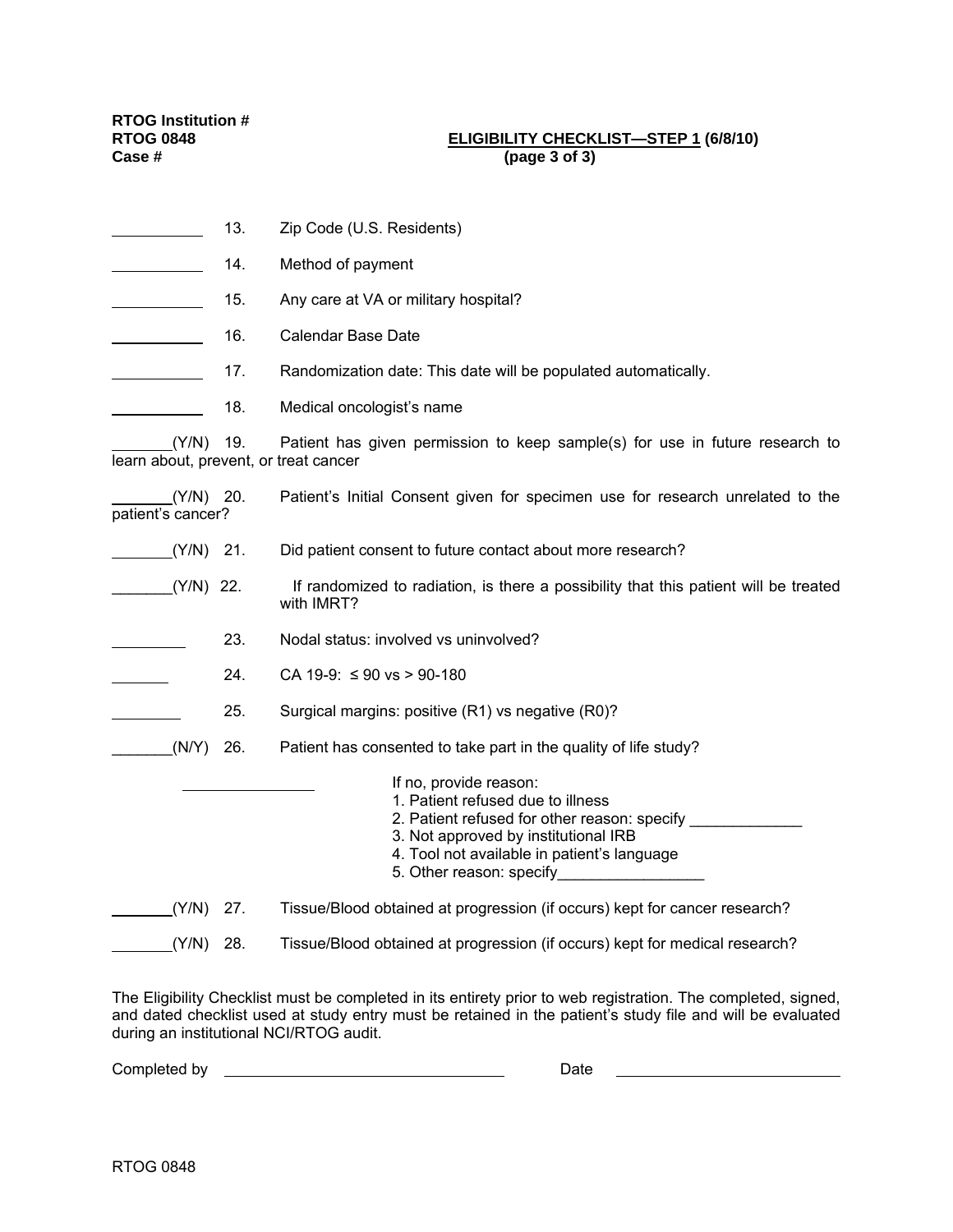| <b>RTOG Institution #</b> |                                |                                                                                                                                                                            |  |  |
|---------------------------|--------------------------------|----------------------------------------------------------------------------------------------------------------------------------------------------------------------------|--|--|
| <b>RTOG 0848</b>          |                                | <b>ELIGIBILITY CHECKLIST STEP 2 REGISTRATION (A2)(6/8/10)</b>                                                                                                              |  |  |
| Case #                    | 1.                             | Institutional person registering                                                                                                                                           |  |  |
| (Y/N)                     |                                | 2. Patient able to continue protocol treatment                                                                                                                             |  |  |
| (1,2,3,4)                 |                                | 3. If no, provide reason<br>1. Progression of disease<br>2. Patient refusal<br>3. Did not start $5^{th}$ cycle (Gem $\pm$ erlotinib)<br>4. Other, Specify ________________ |  |  |
|                           |                                | 4. Patients initials (Last, First)                                                                                                                                         |  |  |
|                           | 5.                             | Verifying physician                                                                                                                                                        |  |  |
|                           | 6.                             | Patient ID#                                                                                                                                                                |  |  |
|                           | $7_{\scriptscriptstyle{\sim}}$ | Calendar Base Date                                                                                                                                                         |  |  |
|                           | 8.                             | <b>Randomization Date</b>                                                                                                                                                  |  |  |
| (1, 2)                    | 9.                             | <b>First Randomization treatment</b><br>Gemcitabine<br>1.<br>Gemcitabine + Erlotinib<br>2.                                                                                 |  |  |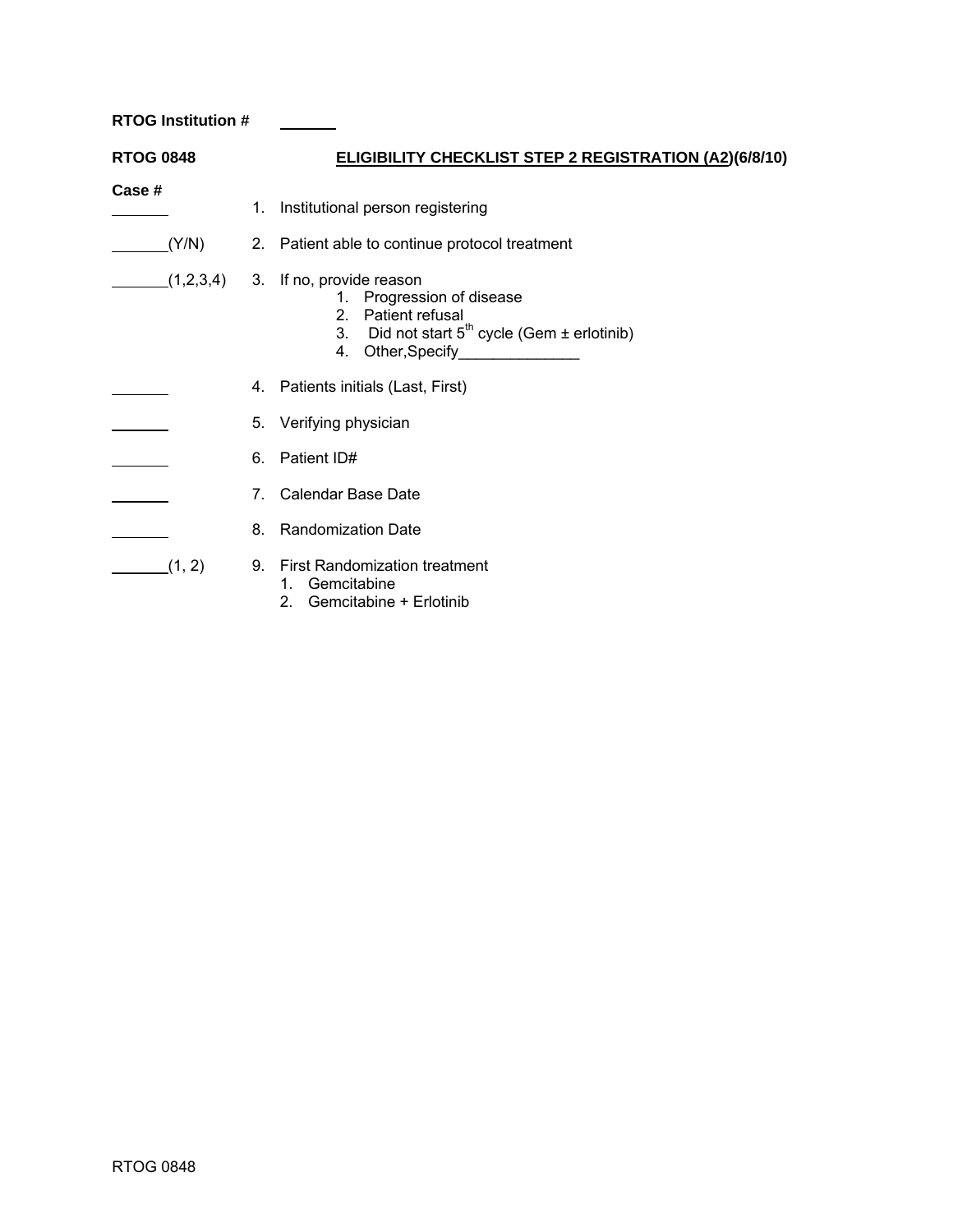#### **1.0 INTRODUCTION**

#### **1.1 Adjuvant Treatment of Pancreatic Cancer**

Despite potentially curative resection for pancreatic adenocarcinoma, the 5-year survival rate in these patients is <20%. [Nitecki, 1995; Piorkowski, 1982; Gudjonsson, 1987] The pattern of failure demonstrates both a significant component of local-regional relapse (50%-85%) and distant liver / intraabdominal failure.[Gudjonsson, 1987; Tepper, 1976] Adjuvant treatment is used to attempt to prevent recurrence and improve survival.

# **1.2 Does Adjuvant Chemoradiation Improve Survival?**

#### **1.2.1** The GITSG Experience

The Gastrointestinal Tumor Study Group (GITSG) performed a small, randomized trial that demonstrated an improvement in survival for patients receiving adjuvant 5-FU chemoradiation followed by maintenance bolus 5-FU compared to surgery alone.[Kalser, 1985] Twenty-one patients receiving adjuvant 5-FU chemoradiation followed by additional 5-FU had a median survival of 21 months and 5-year survival of 19% compared with 11 months and 5%, respectively, for patients undergoing surgery alone  $(p = 0.03)$ .

#### **1.2.2** EORTC Trial

In an effort to reproduce the findings reported by the GITSG, a study sponsored by the European Organization for Research and Treatment of Cancer (EORTC) randomly assigned 114 patients with resected pancreatic cancer to receive either postoperative concurrent 5-FU (25 mg/kg per day by continuous infusion) and radiotherapy (40 Gy, split course) or observation. Postoperative chemoradiotherapy was associated with a trend toward improvement in median survival and 2-year survival that did not reach statistical significance (26% versus 34% for control and treated patients, respectively, p = 0.099). [Klinkenbijl, 1999]

#### **1.2.3** ESPAC-1

Worldwide, the administration of adjuvant radiation remains controversial. The European Study Group for Pancreatic Cancer –1 (ESPAC-1) trial was a phase III, postoperative adjuvant trial that sought to determine the role of adjuvant chemotherapy and chemoradiation. This trial demonstrated a favorable impact of chemotherapy but a detrimental effect of chemoradiation.[Neoptolemos, 2001; Neoptolemos, 2004] However, the conclusions of ESPAC-1 are controversial because of trial design and execution concerns.[Abrams, 2001] A 62% local recurrence rate was reported in the ESPAC trial. Similar high local recurrence rates have been reported in multiple other adjuvant trials.[Griffin, 1990]

#### **1.2.4** RTOG 9704

RTOG 9704 was the first United States cooperative group adjuvant pancreatic trial in three decades. It was designed to evaluate whether the addition of gemcitabine to 5-FU−based chemoradiation improved survival for patients with resected pancreatic adenocarcinoma when compared to only a 5-FU systemic therapy regimen. Patients with resected pancreatic adenocarcinoma were randomized to receive either 5-FU (continuous infusion at 250 mg/m<sup>2</sup>/day) or gemcitabine (1000 mg/m<sup>2</sup> IV weekly) pre- and post-chemoradiation. [Regine, 2008] Both groups of patients were given chemotherapy over 3 weeks of pre- and 12 weeks post-chemoradiation. Chemoradiation was the same for all patients (daily fractions of 1.8 Gy, 5 days/week for 5.5 weeks, for a total of 50.4 Gy, with continuous infusion 5-FU). Grade 4 hematologic toxicity was 2% in the 5-FU arm and 14% in the gemcitabine arm (p<0.0001), without difference in the rates of febrile neutropenia/infection. There were no differences in the ability to complete chemotherapy (86%, 5-FU vs. 90%, gemcitabine) or radiation (85%, 5-FU vs. 88%, gemcitabine).

Overall survival and survival among patients with lesions of the pancreatic head (descriptor used for periampullary pancreatic lesions) were the primary endpoints of the study. A total of 451 patients were randomized, eligible, and analyzable. Patients with pancreatic head tumors (n = 381) experienced improved survival, with median and 3-year survival of 20.5 months and 31% for the gemcitabine arm vs. 16.9 months and 22% for the 5-FU arm (p=0.09; HR=0.82, CI=0.65 -1.03). Pretreatment CA19-9 level > 90 IU/l strongly predicted survival. The median and 3-year overall survival for patients with CA 19-9  $\leq$  90 were 22.8 months and 33% versus 9.6 months and 2% for patients with CA 19-9>90 (p <0.0001), respectively. The median and 3 year survival in patients in the gemcitabine arm who received radiation according to protocol requirements were 25.2 months and 46%, respectively.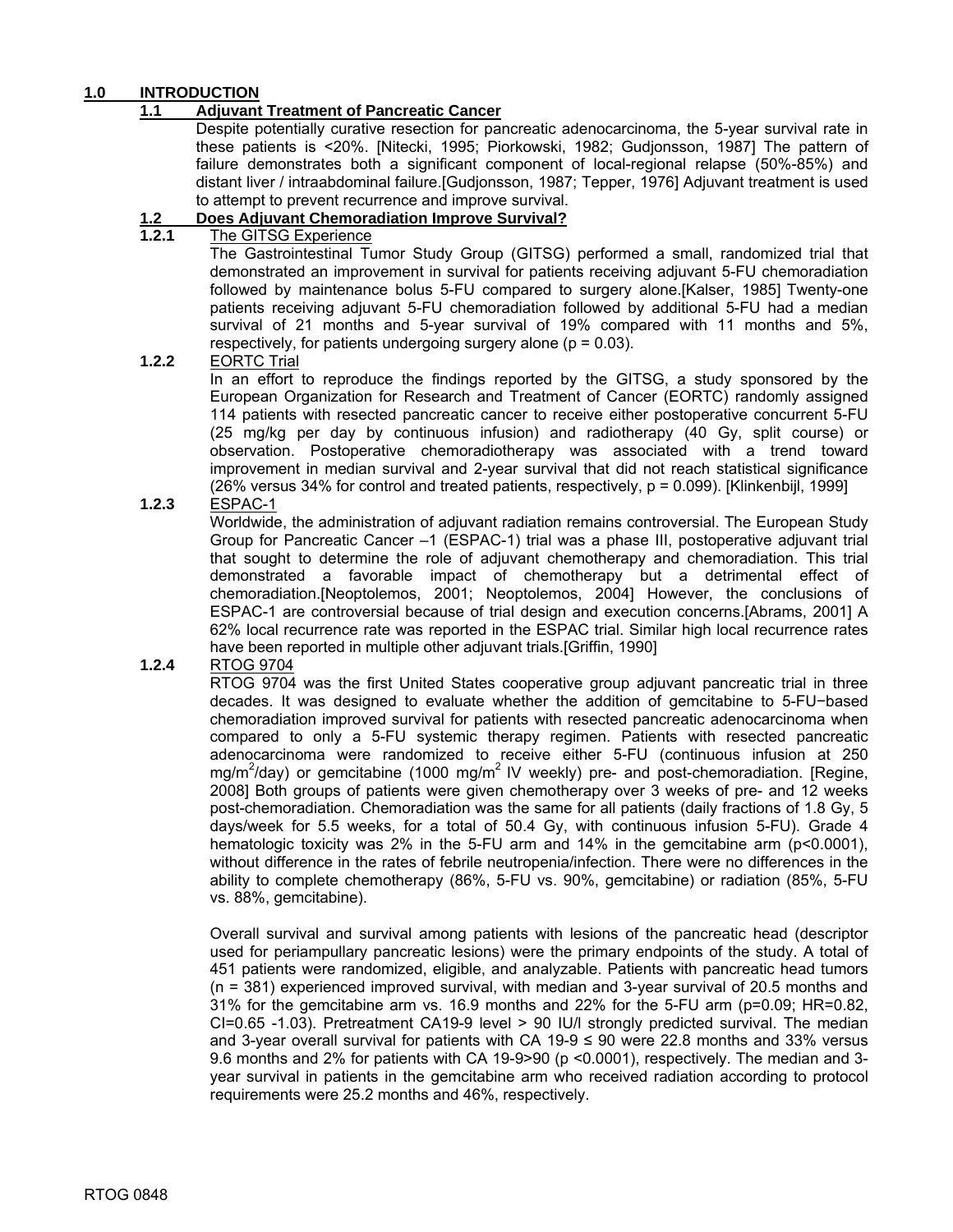The pattern of tumor relapse was recorded on the site of the first relapse only and categorized as local, regional, or distant. The distribution of relapse was similar among all patients and among patients with pancreatic head tumors. Local relapse occurred in 28% of patients in the 5-FU arm and 23% in the gemcitabine arm. Regional relapse was similar in both arms at 7%- 8%. Distant relapse was > 70% in both arms.

This trial compared favorably with the outcome in similar phase III trials in patients with pancreatic adenocarcinoma. This was despite the greater proportion of patients with T3 disease, lymph node positive disease, and microscopically positive margins when compared to GITSG and EORTC trials. In RTOG 9704, 75% of patients had T3 disease, 66% had lymph node positive disease, and 60% had microscopically positive or unknown margins. In the GITSG study only patients with negative surgical margins were included and 28% had lymph node positive disease. In the EORTC study, only patients with T1/T2 disease were included, 50% had lymph node positive disease, and only 23% had microscopically positive or unknown margins. In the CONKO trial, patients were required to have a preoperative CA 19-9 level <2.5 times the upper limit of normal.

#### **1.2.5** Hopkins and Mayo Clinic Analysis

At the 2008 GI Cancer symposium, a collaborative study was reported evaluating the effect of adjuvant chemoradiation from the Johns Hopkins Hospital and the Mayo Clinic and later published as full manuscripts.[Hsu, 2008] The study consisted of 1,045 patients with resected pancreas cancer; 530 (50.7%) received 5-fluorouracil/XRT. Cox proportional hazards models were used with covariates age, sex, institution, margin status, node status, differentiation, surgery type, and T-stage. Overall survival was longer with adjuvant chemoradiation; median overall survival was 22.5 versus 16.3 months, respectively (P<0.001). After adjustment for covariates, adjuvant chemoradiation was associated with improved survival among all patients (univariate RR=0.71, multivariate RR=0.62,  $p<0.001$ ) and in all sub-groups (multivariate RR=0.54 to 0.74, P<0.05). Therefore, adjuvant chemoradiation was significantly associated with improved survival after resection, regardless of age, tumor size, margin status, node status, and tumor differentiation.

Currently, the use of adjuvant radiation for patients with resected pancreatic cancer represents one of the most contentious and passionate debates in gastrointestinal oncology. *We hypothesize that this North American/European trial will definitively demonstrate that adjuvant radiation with concurrent fluoropyrimidine will increase survival for patients with resected head of pancreas adenocarcinoma who remain disease free after adjuvant chemotherapy with gemcitabine (or gemcitabine and erlotinib).* 

# **1.2.6** Radiation Issues and Quality Control

The RTOG performed a secondary analysis of RTOG 9704 based on radiation therapy quality assurance (RTQA). Of 416 patients analyzed for RTQA, 216 (52%) had radiation per protocol and 200 (48%) were less than per protocol.[Abrams, 2008] The frequency of per protocol and not per protocol did not differ by treatment arm (per protocol = 55% on 5-FU arm and 48% on gemcitabine arm). Based on the per protocol versus not per protocol radiation delivery, the frequency of grade 3/4 toxicity did not vary significantly on the 5-FU arm but did show a trend of less toxicity for patients on the gemcitabine arm. Survival was significantly increased for patients treated per protocol (p=0.019).

Based on the above analysis, this study will have prospective radiation quality control built into the trial. **The second randomization (-/+ fluoropyrimidine sensitized radiotherapy) will occur after the first 5 cycles of adjuvant systemic therapy.** Patients will be randomized to receive either one additional cycle of systemic therapy *or* one additional cycle of systemic therapy followed by chemoradiation. Radiation will be initiated within 21 days of the last treatment of gemcitabine  $\pm$  erlotinib. This design will give sufficient time for prospective radiation quality control to prevent a large gap between completion of chemotherapy and initiation of chemoradiation. During this period, radiation treatment plan will be required to be prospectively reviewed by senior RTOG and EORTC radiation oncologists (RTOG: Drs. Ross Abrams and William Regine; EORTC: Drs. Karin Haustermans, and Oscar Matzinger).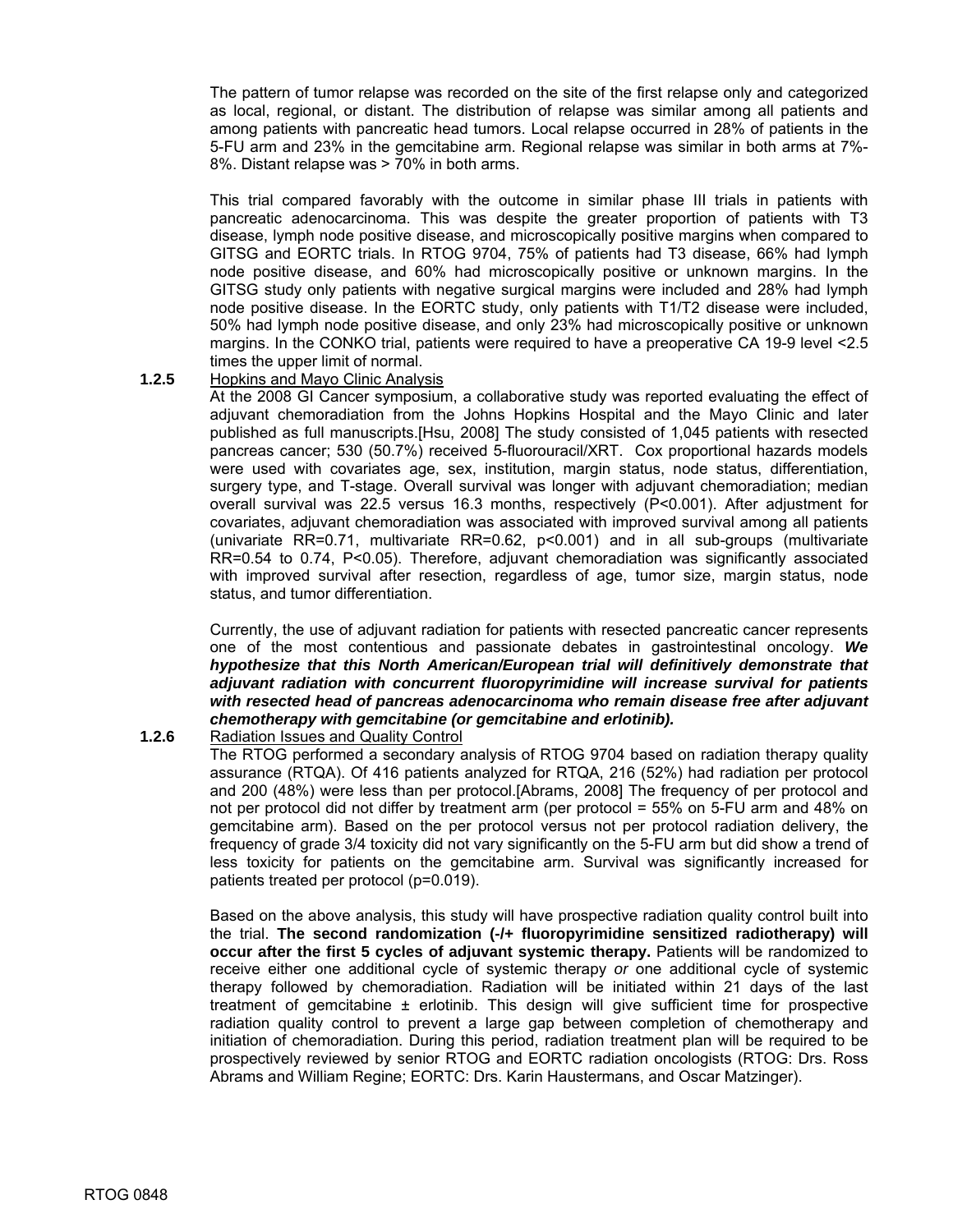#### **1.3 Can the Addition of Adjuvant Erlotinib to Gemcitabine Improve Survival?**

#### **1.3.1** Gemcitabine in Pancreatic Cancer

Gemcitabine is considered the most active cytotoxic drug for pancreatic cancer. In a randomized trial of 126 patients with advanced pancreatic cancer, the median and 1-year survival for patients treated with gemcitabine was 5.7 months and 18%, compared with 4.4 months and 2% for patients treated with 5-FU (p = 0.0025), respectively.[Burris, 1997]

#### **1.3.2** CONKO-1 – Adjuvant Gemcitabine Improves Survival

A multinational German trial (the CONKO-1 trial) randomly assigned 368 patients with a preoperative CA 19-9 level <2.5 times the upper limit of normal to gemcitabine (1000 mg/m<sup>2</sup> days 1, 8, and 15 every 4 weeks for 6 months) or no treatment after surgery. [Oettle, 2007] Patients were stratified by resection margins (which were positive in 19% of those assigned to gemcitabine and 16% of the control group), tumor size, and nodal status. The primary endpoint was disease-free survival. Median disease-free survival was 13.4 months in the gemcitabine group (95% confidence interval, 11.4-15.3) and 6.9 months in the control group (95% confidence interval,  $6.1 - 7.8$ ;  $p < 0.001$ , log-rank). Estimated disease-free survival at 3 and 5 years was 23.5% and 16.5% in the gemcitabine group and 7.5% and 5.5% in the control group, respectively. Subgroup analyses showed that the effect of gemcitabine on disease-free survival was significant in patients with either R0 or R1 resection. There was no difference in overall survival between the gemcitabine group (median, 22.1 months; 95% confidence interval, 18.4- 25.8; estimated survival, 34% at 3 years and 22.5% at 5 years) and the control group (median, 20.2 months; 95% confidence interval, 17-23.4; estimated survival, 20.5% at 3 years and 11.5% at 5 years; p = 0.06, log-rank). An update of study outcome presented in ASCO 2008 demonstrated a significant median and 3-year survival advantage in the gemcitabine group (median 22.8 versus 20.2 months,  $p = 0.005$ , five-year survival 21 versus 9 percent). [Neuhaus, 2008]

#### **1.3.3** Erlotinib in Pancreatic Cancer

Erlotinib is an orally administered quinazoline, tyrosine kinase inhibitor with potent, reversible inhibitory effects on the EGFR receptor related tyrosine kinases. The National Cancer Institute of Canada trial PA.3 evaluated the combination of erlotinib and gemcitabine versus gemcitabine alone.[Moore, 2007a] In this phase III trial of 569 patients, 25% had locally advanced disease and 75% had distant metastases. Patients were randomized to receive standard-dose gemcitabine, 1000 mg/m<sup>2</sup>/week for 7 of 8 weeks followed by 3 out of every 4 weeks plus either erlotinib or placebo. The erlotinib dose in this trial was started at 100 mg daily and the plan was to escalate the dose to 150 mg daily on the first prescheduled interim toxicity analysis. Secondary to the high accrual rate only 23 patients were entered at the higher dose.

The addition of erlotinib to gemcitabine was associated with a significant increase in the 1-year (24% versus 17%) and median survival (6.4 vs. 5.9 months) when compared with single-agent gemcitabine.[Moore, 2007a] A significant improvement in performance status was also observed. The incidence of adverse events were comparable in both arms with the exception of rash (72% vs. 29%), diarrhea (56% vs. 41%), and stomatitis (23% vs. 14%), which were more commonly observed in the erlotinib/gemcitabine arm. The development of a rash from erlotinib predicted significantly improved survival. Patients developing a grade 2 rash had a 10.5 month median survival and a 1-year overall survival of 43%.

Agents that have proven benefit in the metastatic setting should be evaluated in earlier-stage disease where the magnitude of observed benefit may be increased. For example, in the metastatic/locally advanced context gemcitabine achieved only a 4-week improvement in median survival compared to fluorouracil. However, in the adjuvant context gemcitabine increased median survival by 2.6 months (10 – 11 weeks) in the CONKO-001 trial. The earlierstage disease, with its lower tumor burden and greater sensitivity to therapy, may demonstrate a better proportional benefit. Furthermore, a confirmatory phase III trial of erlotinib in pancreatic cancer would give us confidence investigating the addition of other agents to EGFR tyrosine kinase inhibitors in pancreatic cancer as part of multitargeted therapies. The inclusion of correlative science to study the mechanisms of resistance to erlotinib provides a unique opportunity to understand mechanisms of resistance to anti-EGFR agents.

As reviewed above, for patients with metastatic disease, while erlotinib increased median survival by only 2 weeks, the 1-year survival with erlotinib increased by a relative increase of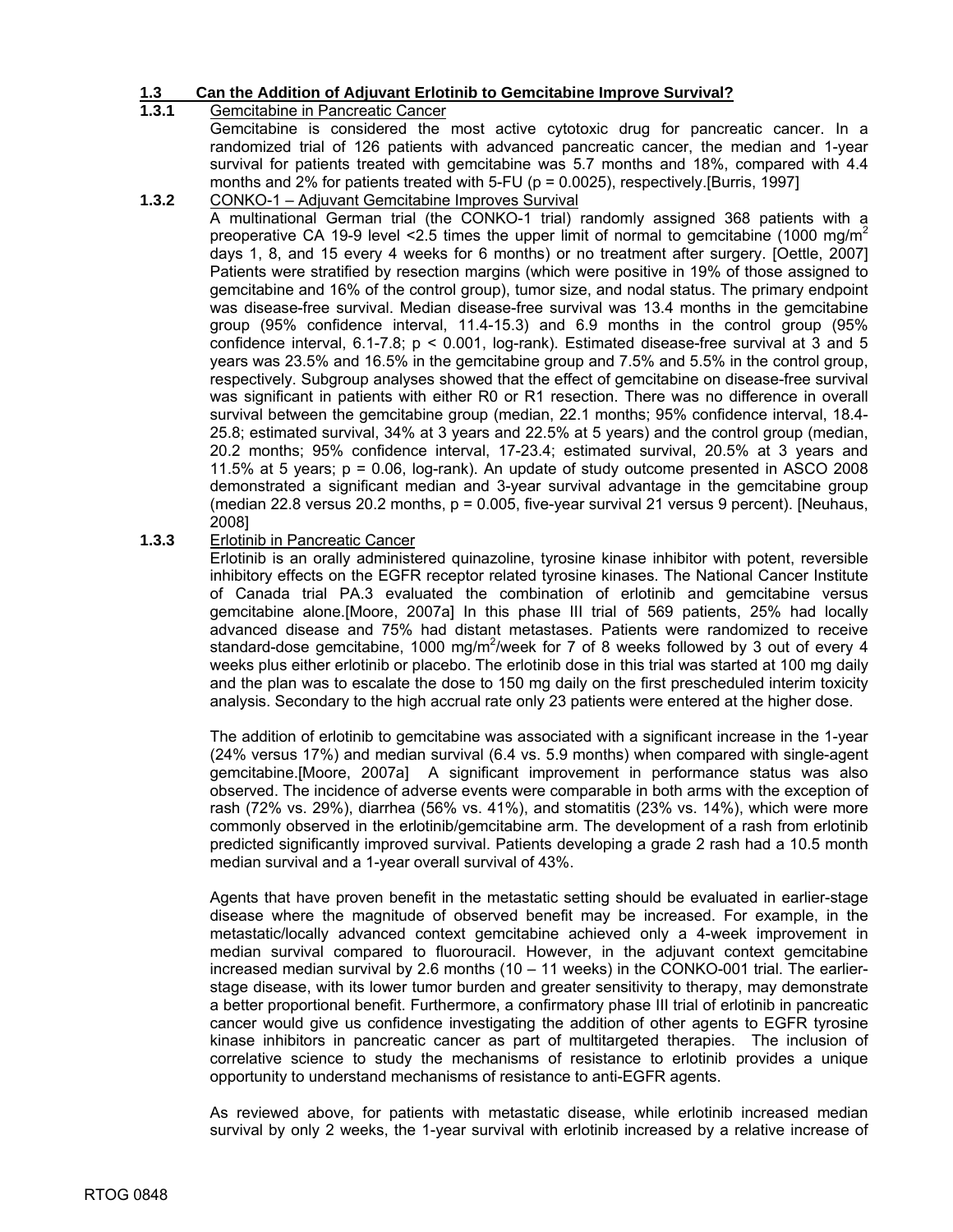40% (from 17%-24%) for patients with metastatic pancreatic cancer. *We hypothesize that the addition of erlotinib to adjuvant gemcitabine will increase survival for patients with*  resected head of pancreas adenocarcinoma and that the magnitude of the benefit of *erlotinib will increase over time of follow-up by at least the same relative increase as previously demonstrated for patients with metastatic disease.* 

#### **1.4 EGFR as Treatment Target: Molecular Determinants of Drug Sensitivity**

Erlotinib is the only targeted therapy that has been shown to exert a significant, but minor, effect on survival in metastatic pancreatic cancer by blocking EGFR signaling. There is therefore a rationale to understand the biology of EGFR activation and its association with anti-EGFR treatment outcome.

Recent data indicate a role for Ras mutations in response to anti-EGFR therapies in other tumor types, such as lung and colorectal cancers.[Eberhard, 2005] However, the contribution of such mutations in the outcome of treatment in pancreas cancer remains unknown despite the high frequency of K-Ras mutations in this disease. In pancreatic cancer, K-Ras mutations have been demonstrated in approximately 70%-80% of patients.[Baselga, 2008;Moore, 2007b] The effect of K-Ras mutations on response to erlotinib is uncertain in pancreatic cancer. Investigators from Johns Hopkins tested the hypothesis that global activation of the EGFR pathway is predictive of EGFR inhibitor efficacy. Pancreatic cancer tumors directly xenografted at surgery were treated with the EGFR inhibitors erlotinib and cetuximab and analyzed for biological features.[Jimeno, 2008] Two of 10 tumors were sensitive, and by global gene expression profiling with gene set enrichment analysis, the EGFR pathway was highly expressed in sensitive compared with resistant tumors. EGFR and K-Ras mutations were neither predictive nor responsible for the EGFR pathway activation. Therefore, coordinated overexpression of the EGFR pathway, and not K-Ras mutations, may predict susceptibility to EGFR inhibitors in pancreatic cancer.

Pancreas cancer cells are characterized by multiple genetic mutations that challenge the success of targeting a single pathway, such EGFR, in successful anti-cancer therapy for this disease. Clinical studies have concluded that the expression of EGFR protein that is measured by immunohistochemistry is insufficient and unable to predict response to anti-EGFR therapy. Our proposal therefore includes the study of molecular changes that may closely mimic the activated pathway based on downstream effector molecules such as MAPK, Akt, NFkB, and EGFR ligands. EGFR mutations similar to those found in lung cancer that may predict sensitivity to erlotinib have not been demonstrated in this disease.

There is evidence that epithelial to mesenchymal transition (EMT) limits sensitivity to anti-EGFR therapies.[Jimeno, 2008] Biomarkers associated with EMT status (e.g., E-Cadherin, vimentin) have been reported to be predictors of EGFR inhibitor sensitivity in several human cancer cells including non-small cell lung cancer, in xenografts, and patients samples.[Buck, 2007;Thomson, 2005] EMT may also be a factor in resistance to gemcitabine therapy based on some early preclinical work.[Shah, 2007] Multiple genetic mutations can be responsible and/or associated with EMT including K-Ras and C-Met.

Identification of biomarkers that predict anti-EGFR therapy outcome will influence new drug development in pancreas cancer. The data obtained in the adjuvant setting from this study will help develop biomarkers that will be used in the selection of patients undergoing anti-EGFR therapy for early and advanced stages of pancreas cancer. Moreover, such data may be applicable to other cancers. Identification of a biological role of such biomarkers (e.g., EMT and K-Ras) will lead to the development of targeted therapies against these molecules that can also be applied in therapies for advanced disease.

There is also a need to define mechanisms of resistance to erlotinib and gemcitabine and identify molecules that may be targeted to modulate resistance to therapy. For example, evidence from in vitro assays suggests that drug-resistant pancreatic tumor cells are associated with EMT, a moreaggressive and invasive phenotype in several solid tumors.[Thiery, 2003] Other changes, such as the increased phosphorylation of c-Met, may also be related to chemoresistance through its effect on EMT.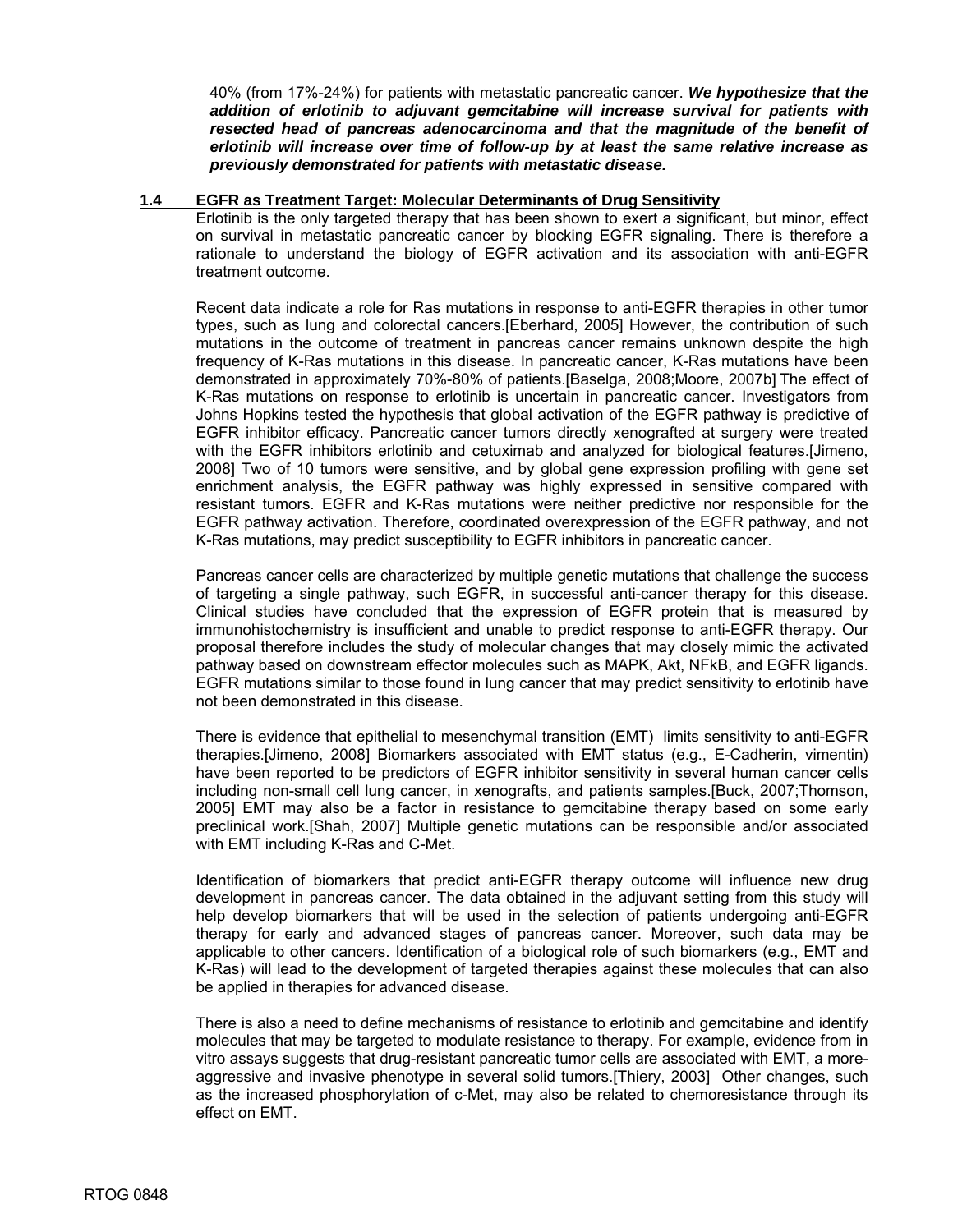**1.5 Rationale to Limit Patient Enrollment to Patients with Head of Pancreas Adenocarcinoma**  Eighty to eighty-five percent of all pancreatic adenocarcinomas arise to the right of the superior mesenteric vein and artery and are resected by a pancreaticoduodenectomy. This anatomic part of the pancreas is the head of the pancreas. It is also often referred to as the periampullary part of the pancreas. The pancreatic neck and uncinate process are also part of the pancreatic head. This is in contradistinction to the parts of the pancreas arising to the left of the superior

mesenteric artery, generally known as the body and tail of the pancreas (see figure).



Fig. 18.1. Tumors of the head of the pancreas are those arising to the right of the superior mesenteric-portal vein confluence.

(Figure from AJCC web page accessed at [www.cancerstaging.org/education/tnmschema on](http://www.cancerstaging.org/education/tnmschema) January  $8<sup>th</sup>$ , 2009)

The decision to limit enrollment to head of pancreas lesions was made based on the following considerations:

- a. This is the group of patients for whom most data and past experience in adjuvant therapy are available.
- b. The role of chemoradiotherapy in the adjuvant management of patients with body and tail lesions is even more uncertain than for patients with head of pancreas adenocarcinoma; in RTOG 9704 it appeared that only patients with pancreatic head lesions benefited from gemcitabine.
- c. Both the operation required and the regions treated with radiation are substantially different for body and tail lesions as opposed to pancreatic head lesions. Therefore, exclusion of patients with body and tail lesions removes potentially important sources of patient heterogeneity that may be relevant to the chemotherapy and chemoradiation questions being asked.
- d. Body and tail pancreas cancers may be biologically different than those arising in the head of the pancreas with earlier micrometastases, thereby limiting the benefit of locoregional therapy.

#### **1.5.1** Implication and Importance of Limiting Patient Enrollment to Patients With Head of Pancreas Adenocarcinoma

There are four adenocarcinomas for which a pancreaticoduodenectomy can be an appropriate operation done with curative intent. These are adenocarcinoma of pancreas, distal common bile duct, proximal duodenum, and the true ampulla However, the non-pancreatic adenocarcinomas are less common than the pancreatic adenocarcinomas and the prognoses associated with pancreaticoduodenectomy for these other three, non-pancreatic sites, especially the duodenum and ampulla, are significantly different (better) than those seen with pancreaticoduodenectomy for head of pancreas adenocarcinoma [Yeo, 1997]. **Therefore, this protocol is specifically limited to head of pancreas adenocarcinoma.**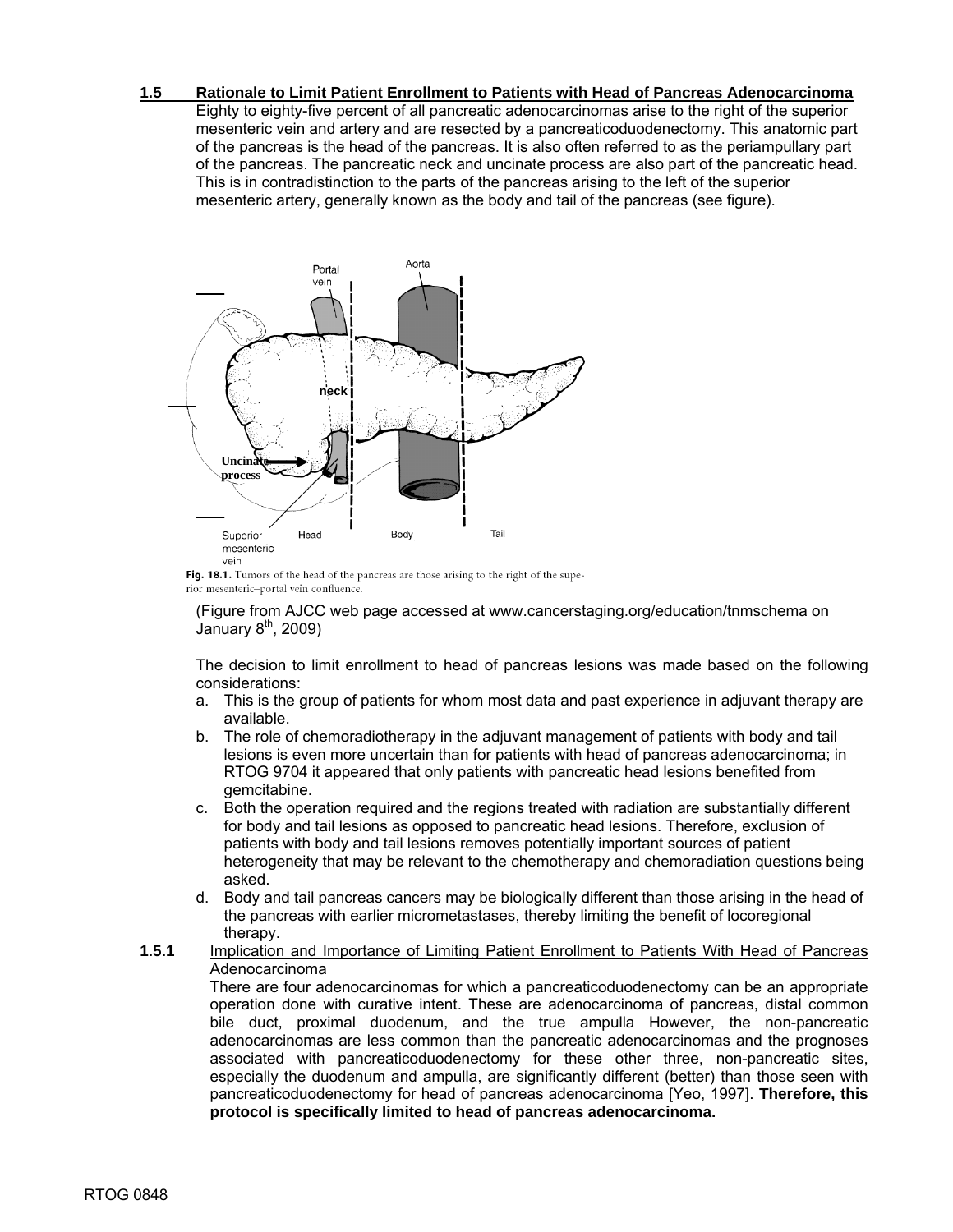#### **1.6 Requirement for clear designation of tumor margin status**

RTOG 9704 had a 23% and 26% unknown margin rate in the 5-FU and gemcitabine arms, respectively. The major cause of this designation was the absence of a clear statement within the operative report as to the status of the visible margins, especially the SMA or uncinate margin. The definition of margin status is of crucial importance prognostically. This has been widely recognized and described [AJCC, 2006; Staley, 2006; Raut, 2007; CAP, 2009].The distinction among R0, R1, and R2 resections helps to capture this information nicely. However, since the SMA margin (also known as the uncinate margin), is typically down to the adventitia of the superior mesenteric artery (SMA) which cannot be resected, the only way for the status of this margin to be documented is for the surgeon to document whether there was or was not visible tumor left behind on the surface of the SMA at the conclusion of the operation. This distinguishes between R0 and R1 resections on the one hand (no **visible** tumor left behind, without or with microscopically positive margin) and R2 resections (visible tumor remaining within patient) on the other hand. Pathology reports will be reviewed by the surgical oncology protocol chairs and the EORTC pathology chair (Dr. Andrew Lowy, Dr. Adam Berger and Dr. Manfred Lutz) for interpretation of margin status. If margin status is uncertain from the pathology report, the surgical chairs will speak directly with the submitting surgeon and pathologist to clarify margin status prior to study enrollment. Standardized reporting of the pathology information is encouraged. An example of a standardized reporting form from the College of American Pathologists webpage [\(www.cap.org/apps on January 8,](http://www.cap.org/appsonJanuary8) 2009) in Appendix V.

# **1.7 Quality of Life/Patient-Reported Outcomes**

# **1.7.1** Importance of Patient-reported Outcomes in Pancreas Cancer

Patient-reported outcomes, in addition to overall survival, are now accepted by oncologists as an important clinical endpoint in phase III trial design for patients with advanced pancreatic cancer. This is largely based on the landmark randomized trial of Burris et.al.[Burris, 1997], which reported, for patients with advanced pancreatic cancer, a significant increase using gemcitabine (rather than fluorouracil) in the "clinical benefit response" that included nontraditional measures related to symptoms, including pain, performance status and weight [Burris, 1997]. To date, there has been limited available literature using formal patient reported measures for patients with pancreatic cancer [Rocha Lima, 2004]. This is unfortunate, because the majority of patients with this cancer have incurable disease and palliation and quality of their remaining life become the major goals.

#### **1.7.2** Patient-Reported Fatigue Using FACIT-Fatigue May Predict for Overall Survival in Patients With Pancreatic Cancer

Fatigue has been described as the most frequent and distressing symptom related to cancer and its treatment [Bower, 2005]. The etiology of fatigue, its correlates, and prevalence in the context of pancreas cancer and its treatment are poorly understood. Moreover, patient-reported fatigue may provide important prognostic information for patients with pancreatic cancer. Tracking of this symptom may be useful for management decisions (local and systemic vs. systemic only) and medical monitoring. To this end, recent data from a clinical study of 86 patients with stage II-IV pancreatic cancer and involuntary weight loss explored patientreported cancer fatigue and overall survival[Robinson, 2008]. In this study population, 28 patients were given gemcitabine plus 3 mg/kg of infliximab (Remicade), 28 received gemcitabine plus 5 mg/kg of infliximab, and 30 were administered gemcitabine plus placebo in a double-blinded, randomized phase II, multicenter setting. Patient-reported outcome (PRO) endpoints included scores from the Functional Assessment of Chronic Illness Therapy–Fatigue (FACIT–Fatigue).

The FACIT-Fatigue, version 4, is a 13-item questionnaire that assesses self-reported tiredness, weakness, and difficulty conducting usual activities due to fatigue [Yellen, 1997]. A 5-point intensity type of rating scale (from "not at all" to "very much") is used. The FACIT-Fatigue is a psychometrically sound instrument and has been widely used to measure fatigue for patients with various chronic illnesses including cancer [Yellen, 1997], as well as for the U.S. general population [Cella, 2002]. Interestingly in this study of advanced pancreatic cancer [Robinson, 2008], a high baseline FACIT–Fatigue score  $(> 30)$ , indicating low fatigue, was the best predictor of longer overall survival in a stepwise, Cox proportional hazards multiple-regression analysis (HR, 0.47; CI: 0.30–0.74). Fatigue scores predicted survival when a baseline FACIT–F score of 30 was used as the cut-point for defining high and low fatigue. The median overall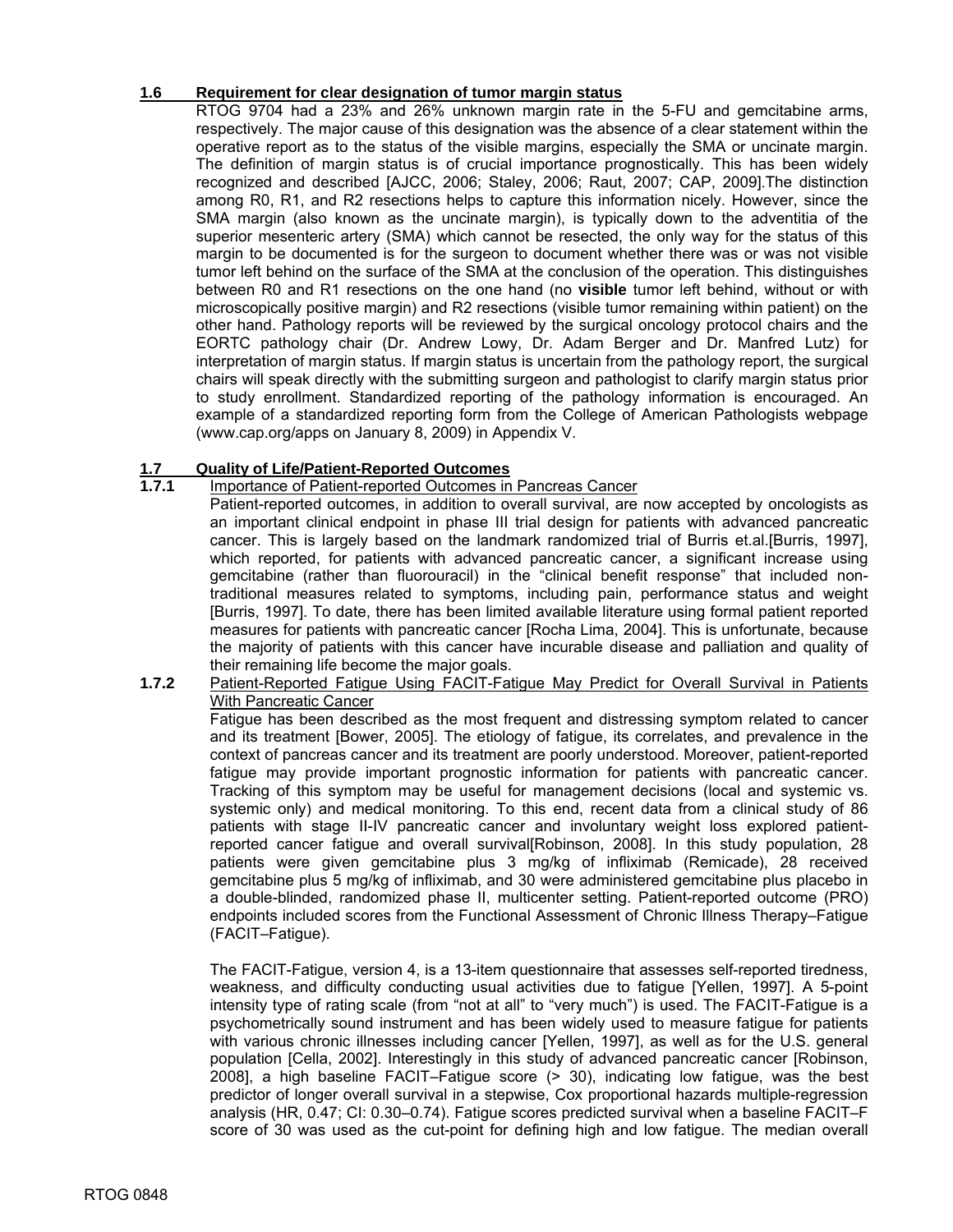survival was 9.1 months (CI: 7.2–11.4) for patients having low fatigue (indicated by higher scores [> 30] and 5.2 months (CI: 4.0–7.2) for those with high fatigue (indicated by low score [< 30]), log rank *P* = 0.002. In fact, patient perception of fatigue was the best predictor of overall survival, in comparison to baseline Karnofsky Performance Status, lean body mass and hemoglobin level. These findings support several features of an a priori clinical-benefit model and as such, warrant confirmation by large prospective trials.

Based in part on Robinson and colleagues' intriguing data described above [Robinson, 2008], we hypothesize that patients reporting low baseline fatigue, as measured by the FACIT-Fatigue 13 item questionnaire, will experience longer overall survival.

#### **1.7.3** PROMIS-Fatigue : A Novel Short Form Fatigue Scale

Most recently, the National Institutes of Health (NIH) Patient-Reported Outcomes Measurement Information System (PROMIS) Roadmap initiative ([www.nihpromis.org\)](http://www.nihpromis.org) was initiated. PROMIS is a 5-year cooperative group program of research designed to develop, validate, and standardize item banks to measure patient-reported outcomes (PROs) relevant across common medical conditions, including cancer [Cella, 2007; Garcia, 2007]. Integral to the work of this group, includes the creation of a PROMIS-derived fatigue short form (using limited questions to minimize patient burden) that was developed for ease of use in oncology populations. While the psychometric properties of this 7-question short fatigue scale have been validated in the general population [Garcia, 2007; Lai, 2008], validation in patients with cancer is underway. A "cross-walk" has been successfully developed between the PROMIS fatigue item bank and the PROMIS-Cancer fatigue item bank that produced the short form measure. These two item banks, sharing 54 common items, were linked by equating item parameters using items that held stable psychometric properties between the cancer and general population populations in which they were tested. Results showed that cancer patients reported more severe fatigue (1/3 standard deviation more severe, but the same scale characteristic curve slope) than the general population, which matches clinical expectations [Cella, 2008]

Since the PROMIS-derived fatigue short form and the FACIT-Fatigue were successfully cocalibrated onto the same fatigue measurement continuum by using Item Response Theory model, we hypothesize that similar clinical validity will be demonstrated again. Specifically, the PROMIS-derived fatigue short form scale can be used as a surrogate for the FACIT-Fatigue, and will also be able to predict for overall survival.

# **2.0 OBJECTIVES**

# **2.1 Primary Objectives**

- **2.1.1** To determine whether the addition of erlotinib to gemcitabine adjuvant chemotherapy improves survival as compared to gemcitabine alone following R0 or R1 resection of head of pancreas adenocarcinoma (including adenocarcinoma of the head, neck, and uncinate process).
- **2.1.2** To determine whether the use of concurrent fluoropyrimidine and radiotherapy following adjuvant gemcitabine based chemotherapy further enhances survival for such patients who are without evidence of progressive disease after 5 cycles of gemcitabine based chemotherapy.

# **2.2 Secondary Objectives**

- **2.2.1** To evaluate disease-free survival of adjuvant chemotherapy followed by radiotherapy and concurrent fluoropyrimidine for patients with resected head of pancreas adenocarcinoma who are disease free after 5 cycles of adjuvant chemotherapy.
- **2.2.2** To evaluate disease-free survival of standard adjuvant gemcitabine chemotherapy with and without erlotinib for patients with resected head of pancreas adenocarcinoma.
- **2.2.3** To evaluate the disease-free and overall survival of standard adjuvant treatment with and without erlotinib for patients with resected head of pancreas adenocarcinoma by wild-type and mutant K-Ras status.
- **2.2.4** To evaluate adverse events with and without erlotinib for patients with resected head of pancreas adenocarcinoma.
- **2.2.5** To evaluate adverse events of adjuvant chemotherapy ± radiation therapy and concurrent fluoropyrimidine for patients with resected head of pancreas adenocarcinoma who are disease free after adjuvant chemotherapy.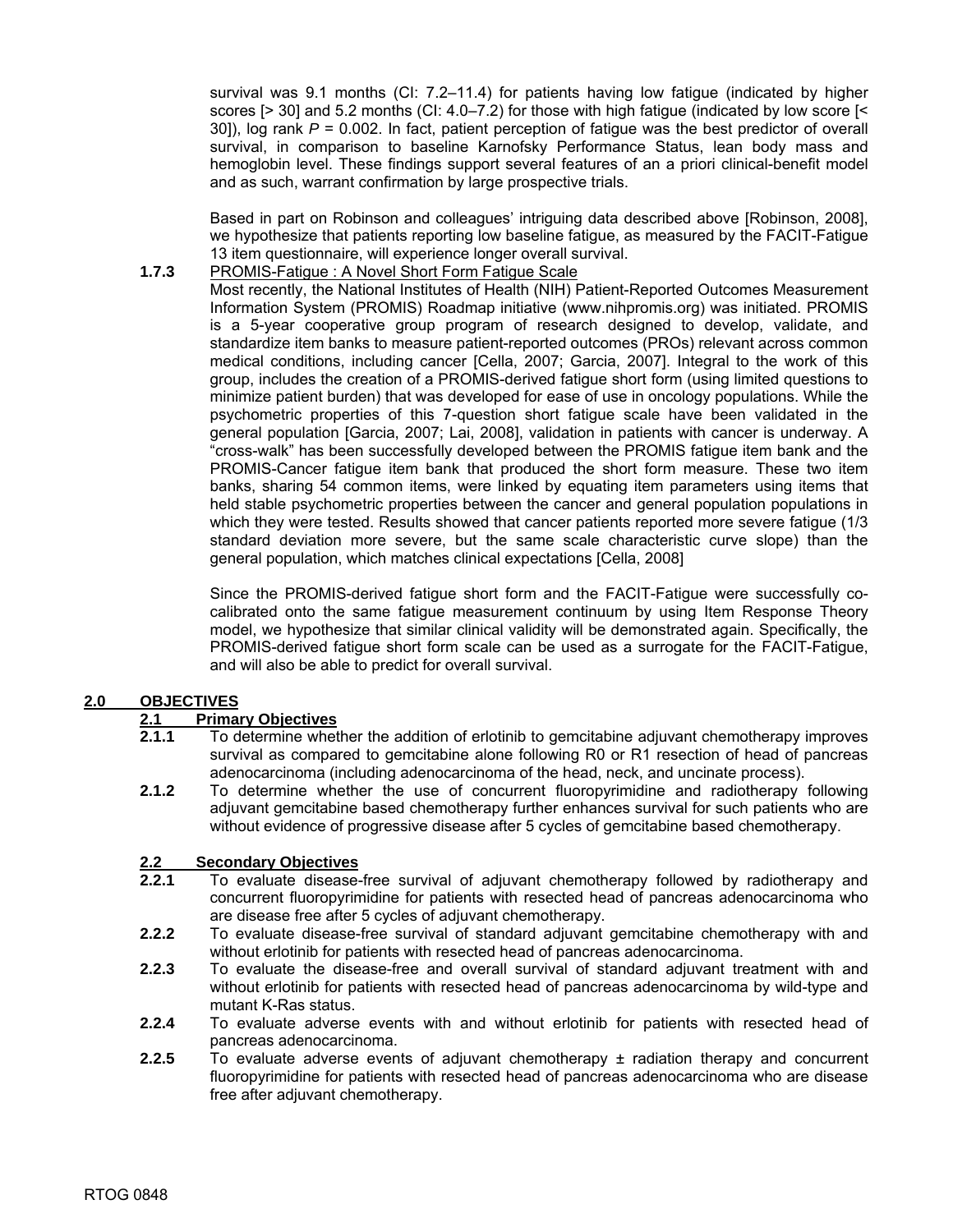- **2.2.6** To evaluate preoperative cross-sectional imaging of the primary head of pancreas adenocarcinoma in order to determine the frequency with which objective criteria of resectability are present.
- **2.2.7** To determine the predictive roles of K-Ras mutations and epithelial to mesenchymal transition (EMT) phenotype in response to epidermal growth factor receptor (EGFR) tyrosine kinase inhibition in early-stage pancreas cancer.
- **2.2.8** To determine the frequency of EGFR activated pathway and its influence on outcome in patients treated with gemcitabine and/or erlotinib, the association between developmental molecular markers and outcome of therapy, the phenotype and genotype of tumors in patients with recurrence after resection.
- **2.2.9** To determine if patients reporting low baseline fatigue, as measured by the FACIT-Fatigue, predicts survival and to explore correlations between baseline fatigue, as measured by PROMIS, and survival.

# **3.0 PATIENT SELECTION**

# **NOTE: PER NCI GUIDELINES, EXCEPTIONS TO ELIGIBILITY ARE NOT PERMITTED**

# **3.1 Conditions for Patient Eligibility**

**3.1.1** Histologic proof of primary head of pancreas invasive adenocarcinoma managed with a potentially curative resection (i.e., removal of all gross tumor) involving a classic pancreaticoduodenectomy (Whipple) or a pylorus preserving pancreaticoduodenectomy. Patients with invasive adenocarcinoma that also contains a component of intraductal papillary mucinous neoplasm (IPMN) are eligible

**The operating surgeon must document in the operative note that a complete gross excision of the primary tumor was achieved. The pathology report must include documentation of the margin status and the size of the tumor. The pathology report must also include the status of the three major margins—bile duct, pancreatic parenchyma, and retroperitoneal (uncinate).** 

- **3.1.2** Interval between definitive tumor-related surgery and 1<sup>st</sup> step registration between 21-56 days.
- **3.1.3** Patients will be staged according to the 6<sup>th</sup> edition AJCC staging system with pathologic stage T1-3, N0-1, M-0 being eligible. Pathologic reporting using the CAPS format is strongly encouraged (see Appendix V).
- **3.1.4** Age ≥ 18.
- **3.1.5** Zubrod performance status 0 or 1.
- **3.1.6** Complete history and physical examination including weight and Zubrod status within 31 days of study entry.
- **3.1. 7** Before starting therapy the patient should be able to maintain adequate oral nutrition of ≥ 1500 calories estimated caloric intake per day and be free of significant nausea and vomiting.
- **3.1.8** CBC/differential obtained within 21 days of registration on study, with adequate bone marrow function defined as follows:
- **3.1.8.1** Absolute neutrophil count (ANC)  $\geq$  1,500 cells/mm<sup>3</sup>
- **3.1.8.2** Platelets ≥ 100,000 cells/mm<sup>3</sup>
- **3.1.8.3** Hemoglobin ≥ 8.0 g/dl (Note: The use of transfusion or other intervention to achieve Hgb ≥ 8.0 g/dl is acceptable.)
- **3.1.9** Post resection serum CA19-9 ≤ 180 units/mL within 21 days of registration on study.
- **3.1.10** Patients must have:
- **3.1.10.1** Serum total bilirubin ≤ twice the institutional upper limit of normal within 21 days of registration on study.
- **3.1.10.2** Creatinine levels ≤ twice the institutional upper limit of normal within 21 days of registration on study.
- **3.1.10.3** SGOT must be ≤ 2.5 x the institutional upper limit of normal within 21 days of registration on study.
- **3.1.11** Negative serum pregnancy test for women of childbearing potential within 14 days of study registration.
- **3.1.12** Abdominal/pelvic CT scan with contrast and chest CT/x-ray (CT of chest preferred) within 31 days of registration on study. Patients allergic to IV contrast can have MRI of the abdomen/pelvis instead.
- **3.1.13** A tumor tissue block and peripheral blood must be submitted to this study's central tumor bank for correlative studies.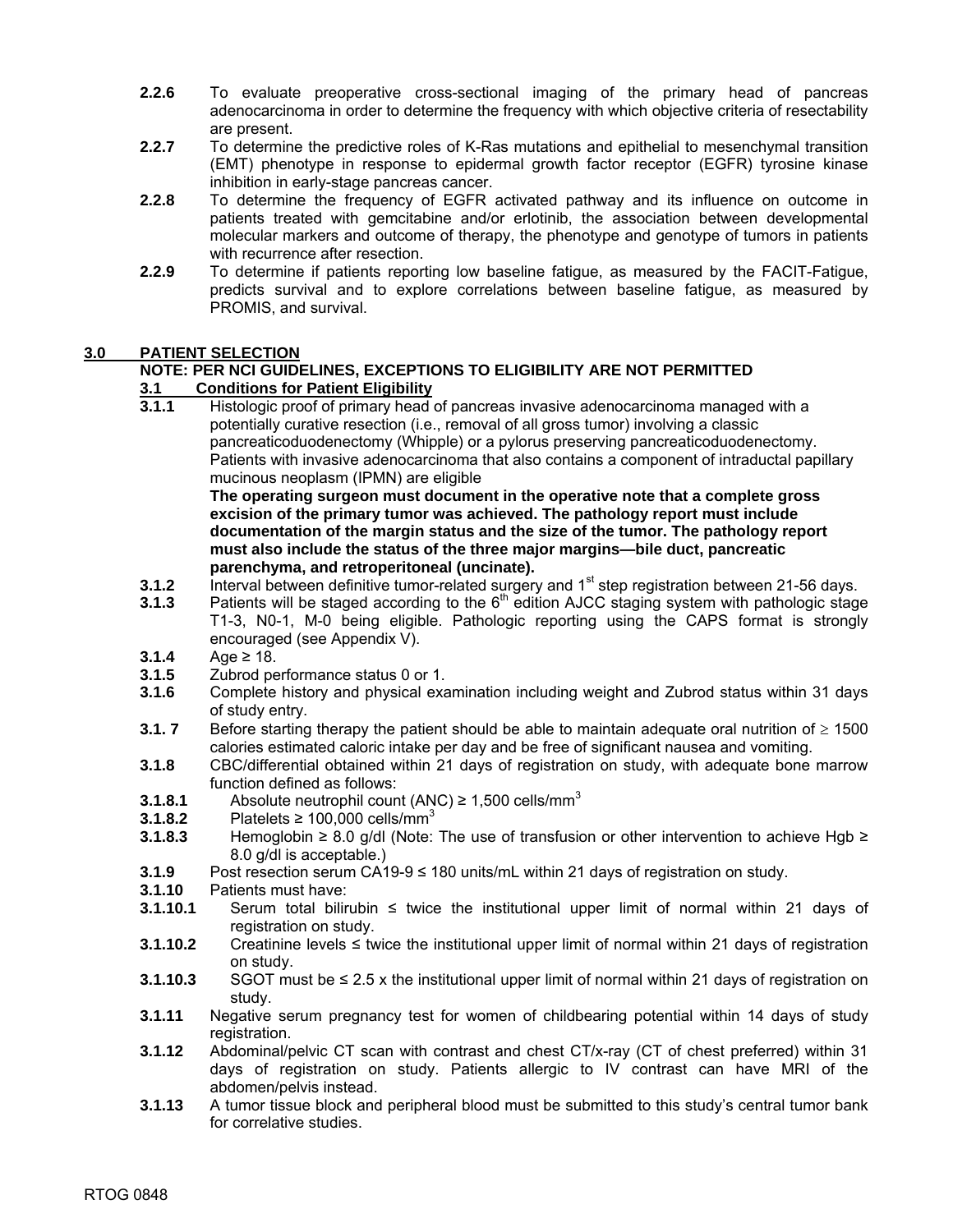- **3.1.14** Signed study-specific informed consent
- **3.1.15** Consultation, agreement, and documentation in the patient's chart by a radiation oncologist that patient is suitable to receive radiotherapy per this protocol.
- **3.1.16** Women of childbearing potential and male participants must practice adequate contraception.
- **3.1.17** Patients with active HIV infection are eligible if their CD4 count is > 499/cu mm and their viral load is < 50 copies/ml; use of HAART is allowed.

# **3.2 Conditions for Patient Ineligibility**

- **3.2.1** Patients with non-adenocarcinomas, adenosquamous carcinomas, islet cell (neuroendocrine) tumors, cystadenomas, cystadenocarcinomas, carcinoid tumors, duodenal carcinomas, distal bile duct, and ampullary carcinomas.
- **3.2.2** Patients managed with a total pancreatectomy, a distal pancreatectomy, or central pancreatectomy.
- **3.2.3** Prior systemic chemotherapy for pancreas cancer; note that prior chemotherapy for a different cancer is allowable.
- **3.2.4** Prior radiotherapy to the region of the study cancer that would result in overlap of radiation therapy fields
- **3.2.5** Previous history of invasive malignancy (except non-melanoma skin cancer) unless the patient has been disease free for at least 2 years prior to study entry (Patients with a previous history of carcinoma *in situ* are eligible.
- **3.2.6** Severe, active co-morbidity, defined as follows:
- **3.2.6.1** Unstable angina and/or congestive heart failure requiring hospitalization within the last 6 months
- **3.2.6.2** Transmural myocardial infarction within the 3 months of study registration
- **3.2.6.3** Acute bacterial or fungal infection requiring intravenous antibiotics at the time of registration
- **3.2.6.4** Chronic Obstructive Pulmonary Disease exacerbation or other respiratory illness requiring hospitalization or precluding study therapy at the time of registration
- **3.2.7** Pregnant or lactating women
- **3.2.8** Women of childbearing potential and men who are sexually active and not willing/able to use medically acceptable forms of contraception; this exclusion is necessary because the treatment involved in this study may be significantly teratogenic.
- **3.2.9** If surgical margin status cannot be determined after consultation with the operating surgeon and the institutional pathologist, the patient will be ineligible.

#### **4.0 PRETREATMENT EVALUATIONS/MANAGEMENT (6/8/10)**

**NOTE: This section lists baseline evaluations needed before the initiation of protocol treatment that do not affect eligibility.** 

#### **4.1 Required Evaluations/Management**

- See Appendix II; note that failure to perform one or more of these tests may result in assessment of a protocol violation.
- **4.1.1** Glucose and Na, K, Cl,  $CO<sub>2</sub>$ , BUN within 21 days of study entry

### **4.2 Highly Recommended Evaluations/Management**

- **4.2.1** Urine specimen prior to protocol therapy.
- **4.2.2** If the patient consents to participate in the quality of life (QOL) component of the study, sites are required to administer the baseline QOL and functional assessments prior to the start of protocol treatment: FACIT-Fatigue and the PROMIS-derived fatigue short form

#### **5.0 REGISTRATION PROCEDURES**

**5.1 This study incorporates a two-step registration process and both steps must be completed for all patients.** 

**Step 1** of registration entails web registration as detailed in Section 5.5, at which time the patient will be randomized to either Arm 1 (gemcitabine) or Arm 2 (gemcitabine + erlotinib) as described in the schema.

**Step 2** of registration requires a second web registration for all patients.

Patients that have not progressed and have started the  $5<sup>th</sup>$  cycle of the first step randomization treatment will then be randomized to either Arm 3 (no radiotherapy) or Arm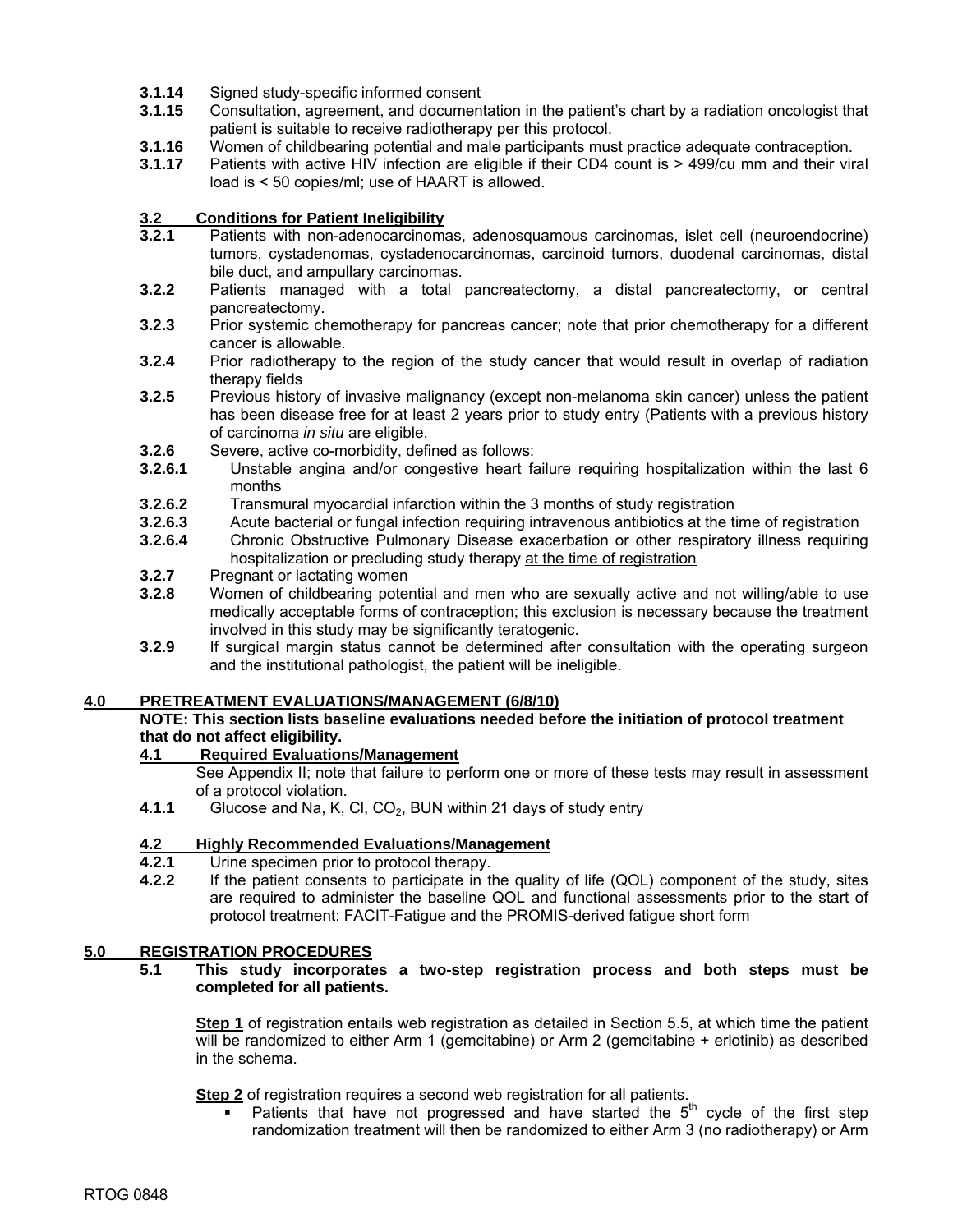- 4 (radiotherapy with fluoropyrimidine sensitization) as described in the schema.
- If a patient is not going on to the second randomization, step 2 of registration **must** still be completed via web registration.

#### **5.2 General Pre-Registration Requirements**

 In order to be eligible to enroll patients onto this trial, the center must be credentialed for either 3D-CRT or IMRT. There are two steps in this process for the use of 3D-CRT and an additional step for the use of IMRT.

As a first step in the credentialing procedure, a Facility Questionnaire must be completed by all institutions entering patients on this protocol and/or an SFTP account for digital data submission must be established. The Facility Questionnaire and instructions for establishing the SFTP account are available on the (Image-Guided Therapy Center) ATC web site ([http://atc .wustl.edu\).](http://atc.wustl.edu)  The front page of the Questionnaire is for general submission information. Part I of this questionnaire requires the institution to declare if they intend to use 3D-CRT, IMRT or both. This is accomplished by entering 3D-CRT, IMRT or 3D-CRT & IMRT in the appropriate place in Part I., The Facility Questionnaire must be returned to RTOG RTQA Department via FAX at 215-940- 8817 or email to rtog[-facquest@phila.acr.org.](mailto:facquest@phila.acr.org) In addition to completing the questionnaire, all institutions must demonstrate their ability to transmit treatment planning data to the ITC (Image-Guided Therapy Center) by performing a "Dry-Run" QA credentialing test. A description of this test can be found on the ATC web site [\(http://atc.wustl.edu](http://atc.wustl.edu)). IMRT credentialing requires a third step of a phantom irradiation (see the next section). Previous credentialing for IMRT with the head & neck PHANTOM will allow institutions to enter patients treated with IMRT on this protocol without additional phantom irradiation.

If an institution has not previously met credentialing requirements for IMRT in the head and neck region (upper aerodigestive tract), an IMRT phantom study with the RPC must be successfully completed. See details below.

RTOG Headquarters will communicate with the registering institution concerning any deficiencies in the Facility Questionnaire and will provide notification when the "Dry Run" test has been successfully completed. RTOG Headquarters will also notify the institution when all requirements have been met and the institution is eligible to enter patients onto this study.

#### **5.3 Pre-Registration Requirements for IMRT Treatment Approach**

As noted above, in order to utilize IMRT on this study, the institution must have met specific technology requirements and have provided baseline physics information. Instructions for completing these requirements or determining if they already have been met are available on the Radiological Physics Center (RPC) web site at <http://rpc.mdanderson.org/rpc>/; select "Credentialing" and "Credentialing Status Inquiry". Instructions for requesting and irradiating this phantom are available on the RPC web site at <http://rpc.mdanderson.org/rpc>/; select "Credentialing" and "RTOG".

The institution or investigator must complete a Facility Questionnaire and/or set up an SFTP account for digital data submission, both of which are available on the Image-Guided Center (ITC) web site at [http://atc.wustl.edu.](http://atc.wustl.edu) Part I of this questionnaire requires the institution to declare if they intend to use 3D-CRT, IMRT or both. This is accomplished by entering 3D-CRT, IMRT or 3D-CRT & IMRT in the appropriate place in Part I. The Facility Questionnaire must be returned to RTOG Headquarters. Please use front page of Questionnaire for submission information or contact RTOG RTQA Department at 215 574-3219.

Upon review and successful completion of the "Dry-Run" QA test, the ITC will notify both the registering institution and RTOG Headquarters that the institution has successfully completed this requirement. RTOG Headquarters will notify the institution when all requirements have been met and the institution is eligible to enter patients onto this study.

#### **5.4 Regulatory Pre-Registration Requirements**

**5.4.1 U.S. and Canadian institutions** must fax copies of the documentation below to the CTSU Regulatory Office (215-569-0206), along with the completed CTSU-IRB/REB Certification Form,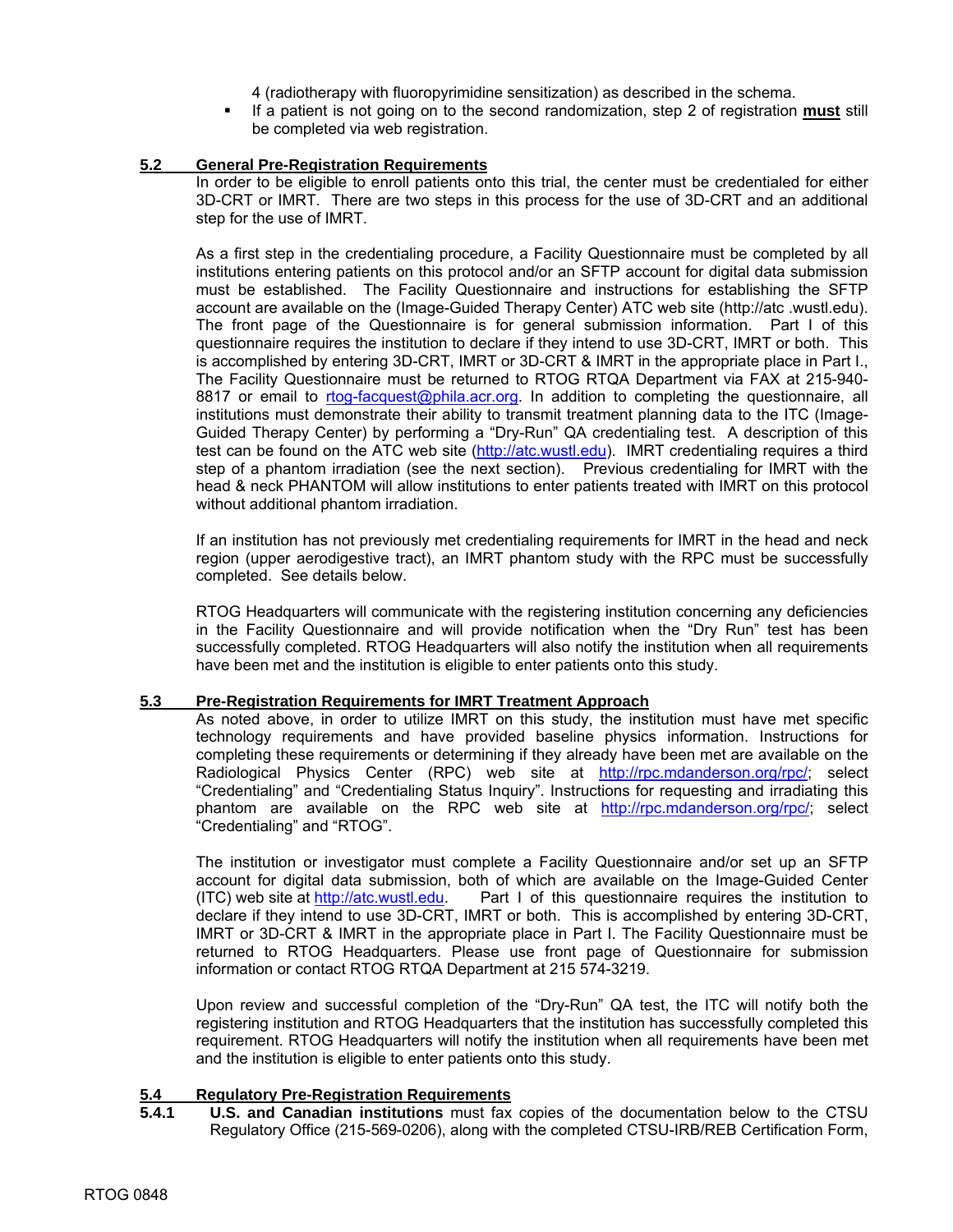[http://www.rtog.org/pdf\\_file2.html?pdf\\_document=CTSU-IRBCertifForm.pdf,](http://www.rtog.org/pdf_file2.html?pdf_document=CTSU-IRBCertifForm.pdf) prior to registration of the institution's first case:

- IRB/REB approval letter;
- **IRB/REB approved consent (English Version)**
- IRB/REB assurance number
- **5.4.2** Pre-Registration Requirements FOR CANADIAN INSTITUTIONS
- **5.4.2.1** Prior to clinical trial commencement, Canadian institutions must complete and fax to the CTSU Regulatory Office (215-569-0206) Health Canada's Therapeutic Products Directorates' Clinical Trial Site Information Form, Qualified Investigator Undertaking Form, and Research Ethics Board Attestation Form.
- **5.4.3** Pre-Registration Requirements FOR NON-CANADIAN INTERNATIONAL INSTITUTIONS
- **5.4.3.1 For institutions that do not have an approved LOI for this protocol:** International sites must receive written approval of submitted LOI forms from RTOG Headquarters prior to submitting documents to their local ethics committee for approval. See [http://www.rtog.org/pdf\\_forms.html?members/forms=Intl\\_LOI\\_Form.doc](http://www.rtog.org/pdf_forms.html?members/forms=Intl_LOI_Form.doc)
- **5.4.3.2 For institutions that have an approved LOI for this protocol:** All requirements indicated in your LOI Approval Notification must be fulfilled prior to enrolling patients to this study.

# **5.5 Registration**

**5.5.1** Online Registration

Patients can be registered only after eligibility criteria are met.

 Each individual user must have an RTOG user name and password to register patients on the RTOG web site. To get a user name and password:

- The investigator and research staff must have completed Human Subjects Training and been issued a certificate (Training is available via [http://phrp.nihtraining.com/users/login.php\).](http://phrp.nihtraining.com/users/login.php)
- A representative from the institution must complete the Password Authorization Form at [www.rtog.org/members/webreg.html \(b](http://www.rtog.org/members/webreg.html)ottom right corner of the screen), and fax it to 215-923-1737. RTOG Headquarters requires 3-4 days to process requests and issue user names/passwords to institutions.

 An institution can register the patient by logging onto the RTOG web site [\(http://www.rtog.org\),](http://www.rtog.org)  going to "Data Center Login" and selecting the link for new patient registrations. The system triggers a program to verify that all regulatory requirements (OHRP assurance, IRB approval) have been met by the institution. The registration screens begin by asking for the date on which the eligibility checklist was completed, the identification of the person who completed the checklist, whether the patient was found to be eligible on the basis of the checklist, and the date the study-specific informed consent form was signed.

 Once the system has verified that the patient is eligible and that the institution has met regulatory requirements, it assigns a patient-specific case number. The system then moves to a screen that confirms that the patient has been successfully enrolled. This screen can be printed so that the registering site will have a copy of the registration for the patient's record. Two e-mails are generated and sent to the registering site: the Confirmation of Eligibility and the patient-specific calendar. The system creates a case file in the study's database at the DMC (Data Management Center) and generates a data submission calendar listing all data forms, images, and reports and the dates on which they are due.

 If the patient is ineligible or the institution has not met regulatory requirements, the system switches to a screen that includes a brief explanation for the failure to register the patient. This screen can be printed.

 Institutions can contact RTOG web support for assistance with web registration: [websupport@acr-arrs.org or](mailto:websupport@acr-arrs.org) 800-227-5463 ext. 4189 or 215-574-3189

 In the event that the RTOG web registration site is not accessible, participating sites can register a patient by calling RTOG Headquarters, at (215) 574-3191, Monday through Friday,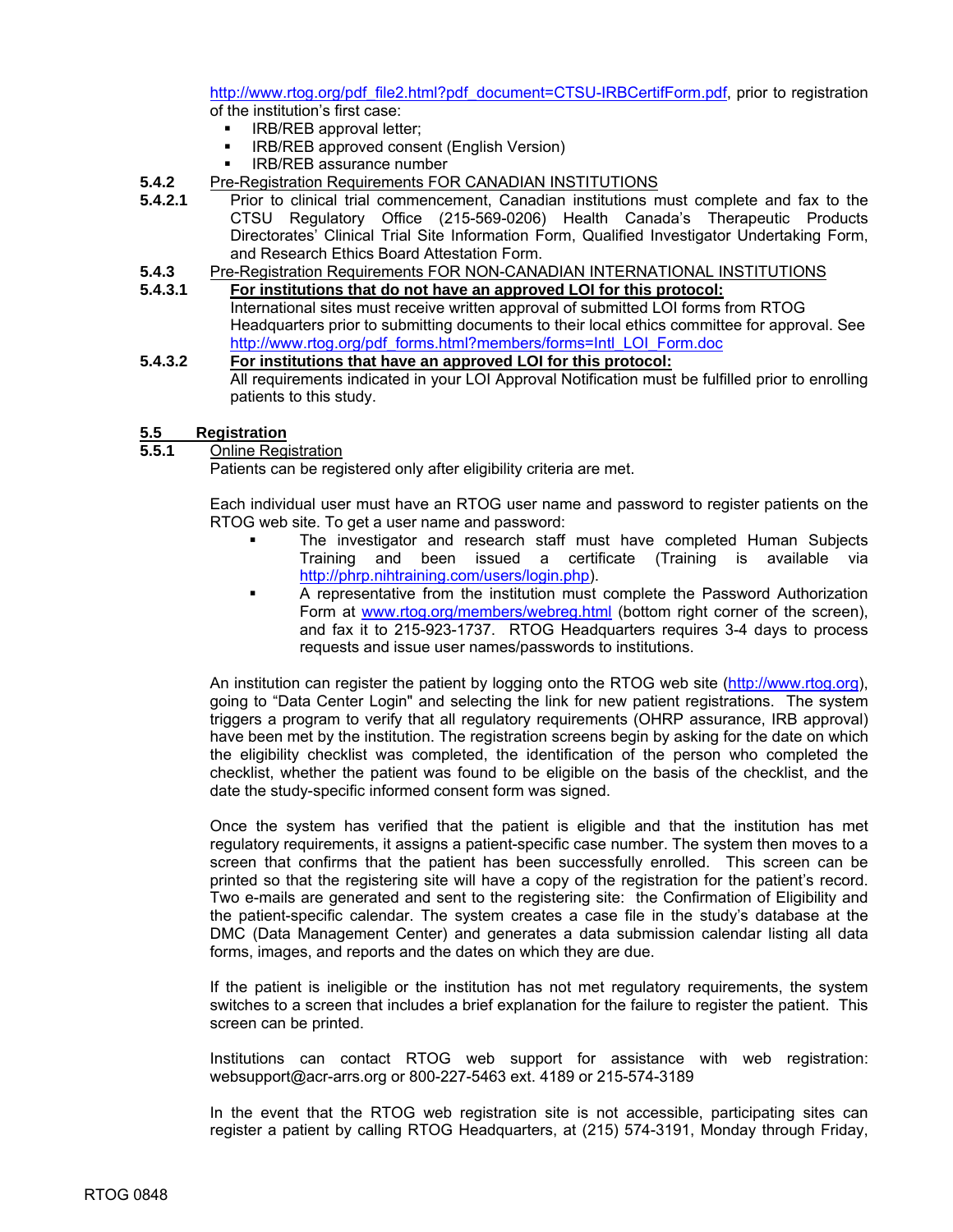8:30 a.m. to 5:00 p.m. ET. The registrar will ask for the site's user name and password. This information is required to assure that mechanisms usually triggered by web registration (e.g., drug shipment, confirmation of registration, and patient-specific calendar) will occur.

### **5.5.2 EORTC**

See Appendix XII (to be provided when this information is available) for additional logistical information for EORTC participating sites (e.g., how EORTC sites will register, how AEs will be reported, how data will be managed, how tissues will be collected and where it will be shipped, etc.).

#### **6.0 RADIATION THERAPY**

| ຶ<br>Arm<br>ು | No<br>-RT |
|---------------|-----------|
| rm            | о         |
| 4             | ÷         |
|               | m         |

**For ARM 4 ONLY: radiation therapy begins after 2nd step registration and post completion of**  additional gemcitabine or gemcitabine/erlotinib after 2<sup>nd</sup> randomization. For those patients **randomized to ARM 4, radiation therapy should begin not sooner than 7 days or later than 21 days post completion of additional gemcitabine or gemcitabine/erlotinib after 2nd randomization.** 

#### **Overview of Radiotherapy Process**

# **Be sure to adhere to all of the requirements included in Section 6 in its entirety.**

**Due to the complexity of this protocol, the following overview is being provided.**

Note: All patients must be evaluated by radiation oncology prior to registration and enrollment on this protocol (see Section 3.1)

- a. Patients do not receive radiotherapy on this protocol until the completion of the first step systemic therapy (Arm 1 or Arm 2).
- b. Only patients who started the  $5<sup>th</sup>$  cycle of protocol chemotherapy will be allowed to be randomized to Arm 4 and receive radiotherapy on this protocol.
- c. After completion of first randomization protocol systemic therapy (Arm 1 or Arm 2), patients are re-imaged and evaluated to confirm the absence of progressive disease. If no progressive disease is found, patients are randomized to receive an additional cycle of protocol chemotherapy +/- radiotherapy (with fluoropyrimidine sensitization: Arm 3 or Arm 4). **CA19-9 levels are not used as an indicator of progressive disease.**
- d. Referral to radiotherapy for re-evaluation and treatment planning should be done within 7 days of the  $2^{nd}$  randomization for patients randomized to Arm 4 in order to complete the rapid review process as stated below.
- e. TIMELY (within 14 to 21 days after  $2^{nd}$  randomization) digital submission of treatment planning data (CT planning showing relevant targets, isodose lines, complete volumetric data set DVH) to ITC (Image-guided Therapy Center) is mandatory for Arm 4 ONLY.
- f. **Patient will not start radiotherapy until the treatment plan is REVIEWED and APPROVED.**
- g. Radiotherapy must be administered by either 3D-CRT or IMRT technique. **Please Note: The treating institution must be credentialed for the technique chosen (either**
- **3D or IMRT) see Section 5.**  h. Daily IGRT is not required but is permitted.
- i. Motion management is not required, but is permitted.
- j. This is a one phase RT treatment. There is no "cone down" or "boost" allowed on this study.

# **6.1 Dose Specifications (3D conformal and IMRT) [3/4/10]**

 The prescribed dose is 50.4 Gy in 28 fractions of 1.80 Gy. Ninety percent of the PTV is to receive 95% of this prescribed dose and 99% of the CTV is to receive 95% of the prescribed dose.

Maximal allowed dose varies according to the volume receiving that dose as shown in table 6.1: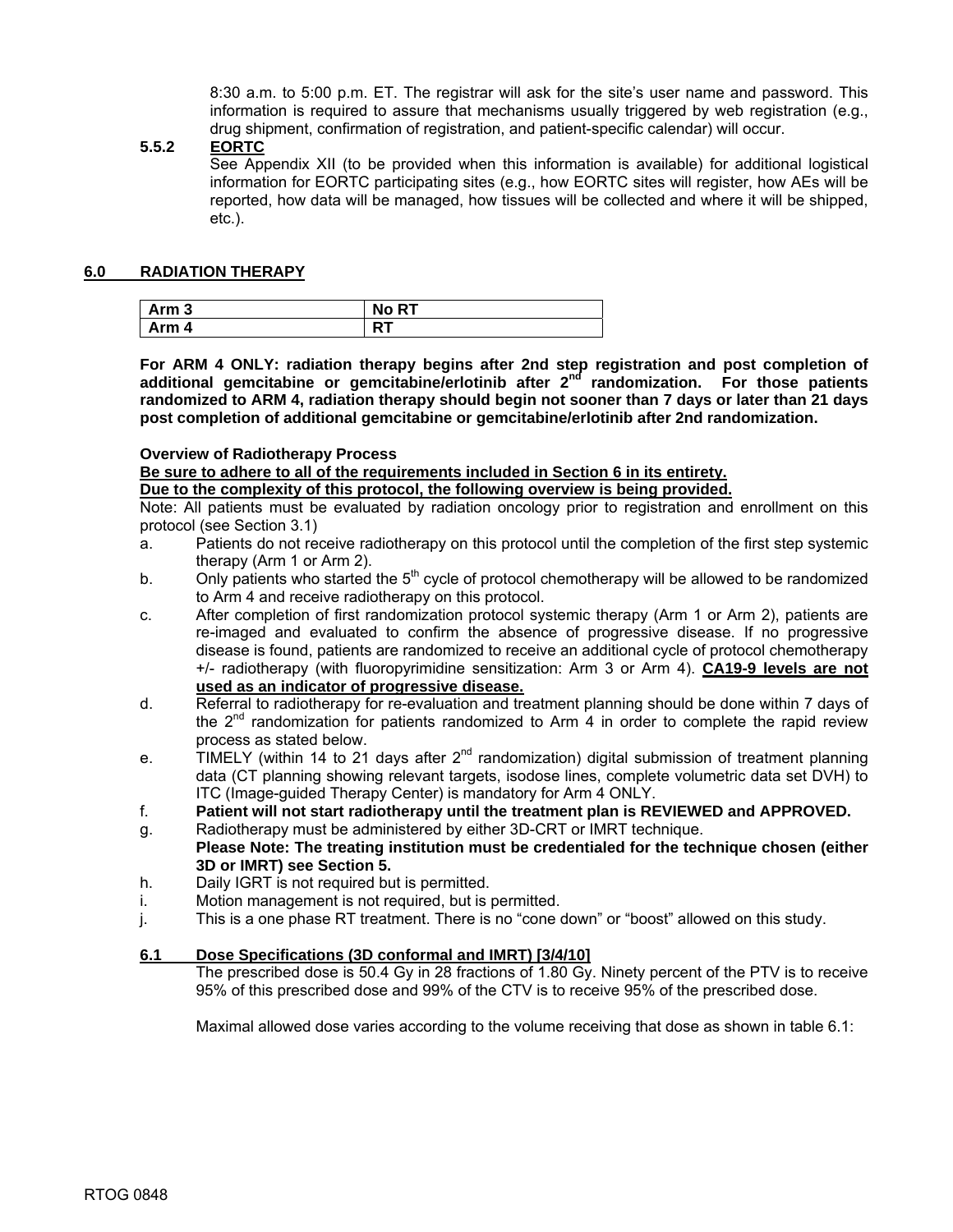#### **TABLE 6.1**

|      | Dose per Fraction |                                                                |                  |                    | <b>Total Dose</b> |                                 |                                |                 |
|------|-------------------|----------------------------------------------------------------|------------------|--------------------|-------------------|---------------------------------|--------------------------------|-----------------|
|      | Prescribed        | Maximal                                                        | Maximal          | Maximal            | Prescribed        | Maximal                         | Maximal                        | Maximal         |
|      | dose              | dose, volume                                                   | dose, volume     | dose.              |                   | Dose, volume                    | Dose.                          | Total dose      |
|      |                   | $\geq$ 0.03 cm <sup>3</sup> , < $\geq$ 1.0 cm <sup>3</sup> , < |                  | volume $\geq$      |                   | $\geq 0.03$ cm <sup>3</sup> , < | volume $> 1.0$                 | to $> 5.0$      |
|      |                   | 1.0 $cm3$                                                      | $5 \text{ cm}^3$ | $5.0 \text{ cm}^3$ |                   | 1.0 $cm3$                       | $cm^3$ , < 5 cm <sup>3</sup> , | cm <sup>3</sup> |
| $\%$ | 100%              | 111%                                                           | 108%             | 105%               | 100%              | 111%                            | 108%                           | 105%            |
| Gy   | 1.80 Gv           | $2.00$ Gy                                                      | 1.94 Gy          | 1.89 Gv            | 50.40 Gv          | 55.9 Gy                         | 54.4 Gv                        | 52.9 Gv         |

#### **6.2 Technical Factors**

A modern linear accelerator with 100cm SAD and  $\geq$  6MV beam is required. Use of Tomotherapy is allowed.

#### **6.3 Localization, Simulation, and Immobilization (3D Conformal and IMRT)**

#### **6.3.1** Treatment Planning Simulation **(3/4/10)**

Patients will be simulated (and treated) supine with arms up. Immobilization is required. This can range from devices to assist in patient comfort up to alpha cradle or vacuum bag immobilization. Two leveling marks on the each patient's side (2 on the right and 2 on the left) are required.

A dedicated planning CT performed with the patient immobilized on a flat, non-curved, table and in the selected treatment position is required. IV contrast for CT planning is strongly recommended. IV contrast for CT planning is strongly recommended. If IV contrast is not given at the time of simulation, it is necessary to have the images of the contrast enhanced, restaging abdominal CT performed after cycle 5 of chemotherapy readily available (or fused) with the simulation CT in order to permit accurate contouring of the portal vein (PV), celiac axis (CA), and superior mesenteric artery (SMA).

Planning CT scan slice thickness must be no greater than 3 mm.

# **6.4 Treatment Volumes (3D Conformal and IMRT) (3/4/10, 6/8/10)**

**6.4.1** GTV

By definition there is no GTV within the patient at the time of radiotherapy in this study (GTV has been resected). However, location of the pancreatic tumor prior to resection should be reviewed, noted, and contoured based on the preoperative imaging (please see Section 6.4.2 below).

**6.4.2** CTV

Conceptually, this post operative CTV is that area where there is likely to be the highest concentration of residual sub-clinical tumor that can be treated with radiotherapy without resulting in a treatment volume that encompasses an excessive amount of normal organs and normal tissue.

In reviewing the following, please refer to the web based CT atlas which has been created for this purpose at [www.rtog.org](http://www.rtog.org)

**In order to approach this process logically, it is necessary to review the surgical and pathological information at the time of treatment planning and the availability of the preoperative axial imaging is a necessity. Preoperative cross-sectional images will be submitted at end of radiotherapy treatment (optional). Please see Section 12 for submission link and specifics.** 

**The following should be identified and targeted as specific ROI's.**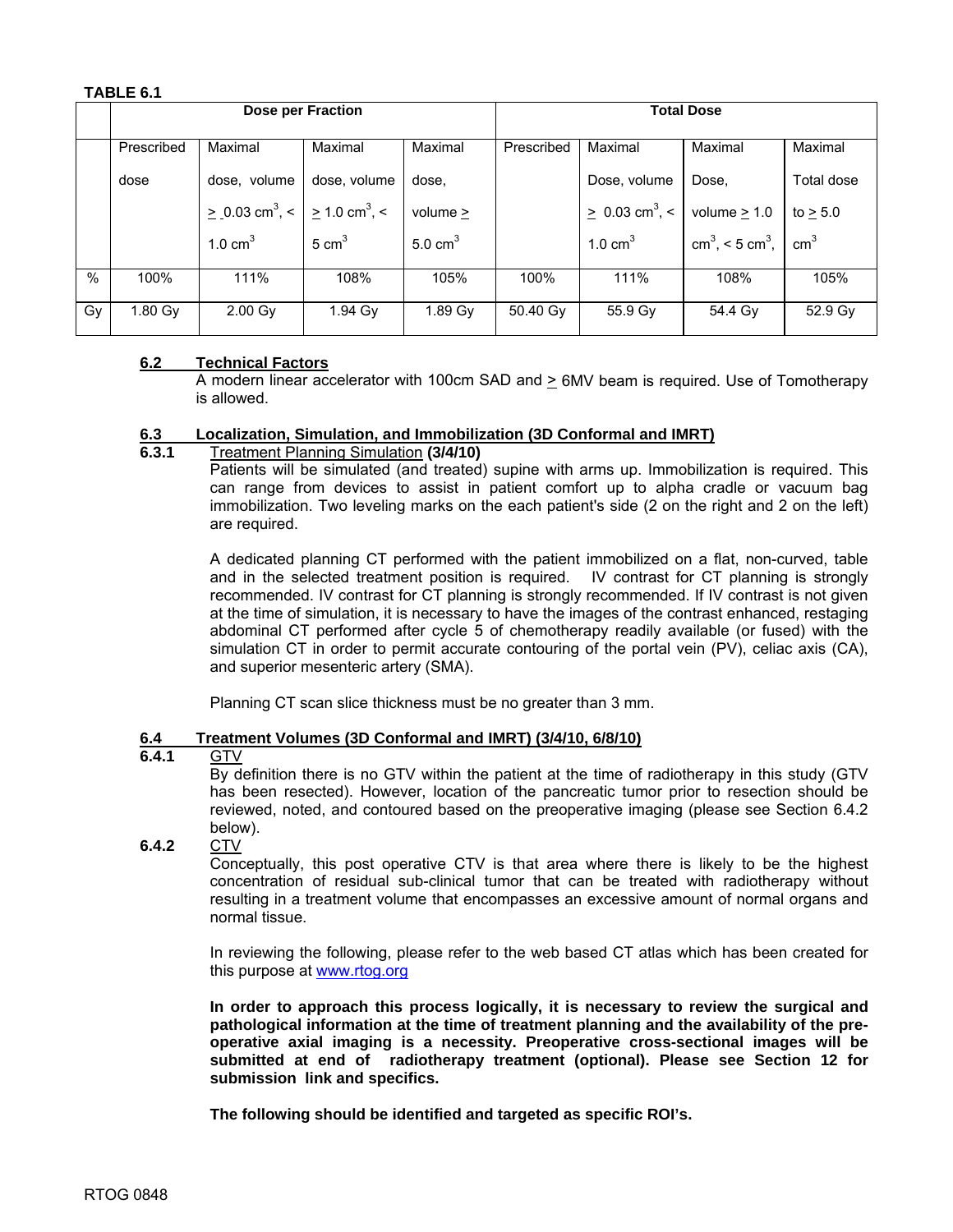- **6.4.2.1** The most proximal 1.0-1.5 cm of the celiac artery(CA) and the most proximal 2.5 to 3.0 cm of the superior mesenteric artery (SMA) CA should include up to the first branching).
- **6.4.2.2** Those portions of the portal vein (PV) that run slightly to the right of, in front of (anterior) and anteromedial to the inferior vena cava (IVC). These portions are all beneath (caudad to) the bifurcation of the PV into right and left branches as it runs toward the hepatic hilum and continue down to, but do not include, the PV confluence with either the SMV or Splenic Vein (SV). There is substantial anatomical variability from patient to patient with respect to the PV. Cephalad, sometimes the PV bifurcation occurs quite extrahepatically, and sometimes very close to intrahepatically. Similarly, caudally, the PV most often will merge first with the SMV, but may merge with the SV.

The following approach is recommended for contouring the relevant parts of the PV:

- Review the anatomical course of the PV from its cephalad extent to its caudal extent, noting, but not including, the slices where it starts to bifurcate into R and L branches at its cephalad extent and where it starts to join either the SMV or SV caudally.
- Starting from below, contour the PV from just above its junction with the SMV (or SV whichever is more cephalad) and proceed in the cephalad and lateral directions until the PV is directly anterior to the IVC. Continue contouring cephalad and laterally for approximately one to three additional slices (assuming 3 mm slices) until the first slice where the center of the PV width has moved past the right lateral edge of the IVC. Contour the PV on this slice and stop.
- **6.4.2.3** The preoperative tumor (resected GTV)
- **6.4.2.4** The pancreaticojejunostomy (PJ); the PJ usually is readily identified by following the pancreatic remnant medially and anteriorly until the junction with the jejunal loop is noted.
- **6.2.4.5** The aorta from the most cephalad contour of either the celiac axis, PV, or PJ (whichever among these 3 is the most cephalad) to the bottom of the L2 vertebral body. If the GTV contour extends to or below the bottom of L2 then contour the aorta towards the bottom of the L3 vertebral body as needed to cover the region of the preoperative tumor location.

Alternatively, there may be a pancreaticogastrostomy (PG). If there is a PG instead of a PJ, the PG is not included in defining the CTV. Delineating the PG may still be helpful for subsequent reference.

**6.2.4.6** Surgical Clips placed for purposes of delineating areas of concern intraoperatively such as close margins, uncinate margin, etc. The significance of surgically placed clips can vary quite a bit and in some cases may be irrelevant for treatment planning purposes. Surgically placed clips should only be included as an ROI if there is documentation in the operative note or other written documentation from the surgeon of clips placed for a specific tumor related, or planning related purpose.

#### **Steps taken with the above to generate the CTV:**

- The celiac axis, SMA and PV ROI's should be expanded by 1.0-1.5 cm in all directions. In most cases, 1.0 cm expansions will be sufficient.
- The aortic ROI should be expanded asymmetrically to include the prevertebral nodal regions from the top of the PJ, PV, or CA (whichever is most superior) to the bottom of L2 (or L3 if GTV location low, see above section). Suggested approximate expansion amounts for the aortic ROI are as follows: 2.5 to 3.0 cm to the right, 1.0 cm to the left, 2.0 to 2.5 cm anteriorly, 0.2 cm posteriorly. The working concept for the lateral margins of this ROI is that one needs to cover the paravertebral nodes laterally but not include either kidney. These expansions will require the use of clinical judgment. Occasionally, the PJ or PV expansion may extend cephalad to above the level of the celiac axis. In that case the aortic expansion should be extended cephalad to the same level as the highest level (CT slice) of the PV or PJ expansion (whichever is more cephalad).
- The PJ should be expanded 0.5-1.0 cm in all directions.
- Delineated clips may be expanded by  $0.5 1.0$  cm in all directions or used without expansion.
- The CTV should then be created by merging the above ROI/ROI expansions (CA, SMA, PV, GTV, Aortic, PJ, HJ, clips) with the following constraints and notes: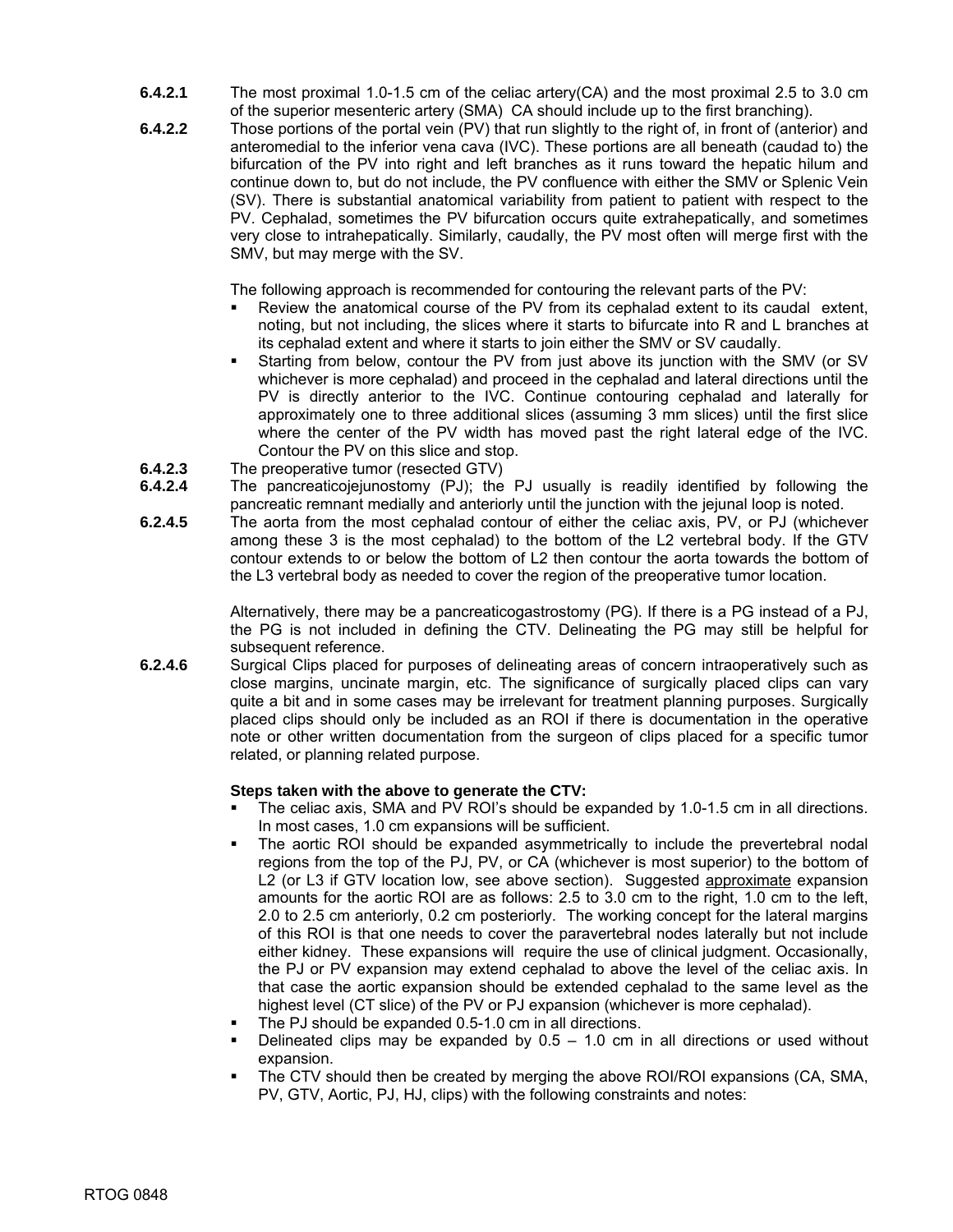- o The posterior margin should follow the contour of the anterior aspect of the vertebral body without actually including more than 0.10 cm of the anterior vertebral body anterior edge.
- If the PJ cannot be identified, the CTV should be generated without it.
- $\circ$  If the surgeon has created a pancreaticogastrostomy, do not include it into the CTV.
- If the CTV with the noted expansions protrudes into a dose limited normal organ such as the liver or stomach, the CTV should be edited to be adjacent (may touch the edge of) the relevant structure.

### **6.4.3** PTV

The PTV is established by expanding the CTV 0.5 cm in all directions.

### **6.5 Normal Organ Dose Volume Considerations (3D Conformal and IMRT)**

**6.5.1** In addition to the ROI's already discussed, some of which are also normal structures, the normal structures to be contoured are: left and right kidneys, liver, stomach, small intestine, and spinal canal. Contour the kidneys, liver, and stomach in their entireties. Contour the small intestine from the jejunum to 2 cm below the lower extent of the CTV. Contour the spinal canal within the cranial-caudal extent of the CTV and inferiorly/caudally and superiorly/cranially as necessary to identify dose to the spinal cord resulting from either entrance dose or exit dose of any (every relevant) treatment beam.

| <b>Structure</b>               | Constraints                                                                                                                                                                                                                                                                                                                                                                                                   |
|--------------------------------|---------------------------------------------------------------------------------------------------------------------------------------------------------------------------------------------------------------------------------------------------------------------------------------------------------------------------------------------------------------------------------------------------------------|
| Kidney<br>(L & R)              | For 3D conformal plans in patients with two normally<br>functioning kidneys, at least 50% of the right kidney<br>and at least 65% of the left kidney must receive <<br>18Gy. For IMRT planning, mean dose to bilateral<br>kidneys must be < 18 Gy. If only one kidney is<br>present, not more than 15% of the volume of that<br>kidney can receive $\geq$ 18 Gy and no more than 30%<br>can get $\geq$ 14 Gy. |
| Liver                          | Mean liver dose must be $\leq$ 25 Gy                                                                                                                                                                                                                                                                                                                                                                          |
| Stomach and<br>Small intestine | Max dose $\leq$ 54Gy; $\leq$ 10% of each organ volume can<br>receive between 50 and 53.99 Gy, $<$ 15% of the<br>volume of each organ can receive between 45 and<br>49.99 Gy.                                                                                                                                                                                                                                  |
| Spinal canal                   | Max dose $\leq$ 45Gy                                                                                                                                                                                                                                                                                                                                                                                          |

**6.5.2** Normal Tissue Dose-Volume Constraints Per Protocol **(3/4/10)** 

# **6.6 3D Conformal Beam Arrangements**

Beam arrangement selection for 3D conformal treatment will vary based on the shape, size, and location of the CTV and the resulting PTV in relation to normal organs. The following sequences are suggested for consideration roughly in order of increasing complexity. Other approaches are possible. None of these arrangements has to be used exactly as described and appropriate selection of wedges, weighting, and blocking is presumed. Wedges should be considered for use in both axial and sagittal views based on contour variation, other beams, weighting, etc.

# **6.6.1** Coplanar

- **6.6.1.1** AP/PA with Right and Left Lateral beams.
- **6.6.1.2** AP/PA with one or both "laterals" slightly angled anteriorly (5-15 degrees to RAO, LAO). Although this does increase exit beam to the contralateral kidney in each case, the avoidance of entrance beam may result in a dosimetric advantage.
- **6.6.1.3** RAO (330-350 deg), LAO (10 30), Right Lateral, Left Lateral, PA. This complex 5 beam arrangement should be reserved for situations where less complex approaches do not give adequate kidney or other critical normal organ sparing. This approach can be further facilitated by setting the isocenter fairly anteriorly in the CTV. Because of divergence, this minimizes the extent to which the PA field encompasses the kidney parenchyma.
- **6.6.2** Non-Coplanar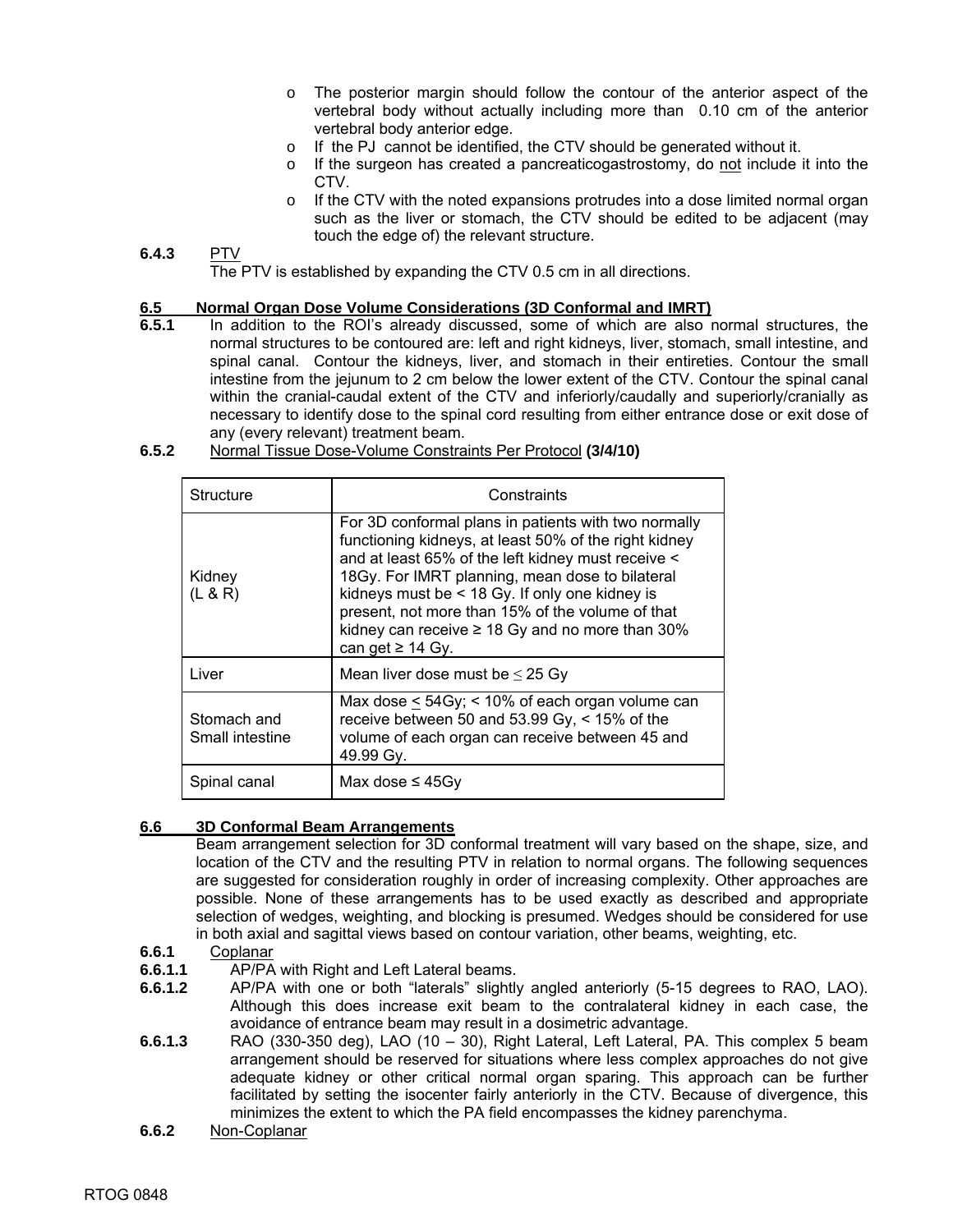Two laterals or very slightly anteriorly angled beams (one or both) with couch angle of zero. Inferior-Superior beam with couch angle of 90 degrees (or 270 degrees depending on patient orientation) with gantry angle of 20-25 degrees off vertical (warning gantry angles more than 25 degrees off vertical may pose a risk of gantry collision with patient torso), a lightly weighted posterior beam with a couch angle of 0 or a lightly weighted posterior beam with a couch rotation of 90 or 270 degrees and gantry rotation of 5-10 degrees towards opposing the inferior superior beam may be helpful.

# **6.7 IMRT**

#### **6.7.1** Beam Arrangement **(3/4/10)**

 Using the International Electrotechnical Commission (IEC) coordinate system, the following beam arrangement is recommended and should be used as a default starting point for linear accelerator based IMRT. This arrangement results in optimal dose distribution in the vast majority of patients. The gantry angles are biased towards the anterior to limit the dose to the kidneys, while the non-coplanar beams limit the dose to the small intestines. Facing the gantry, a 90° couch angle places the patient's feet towards the left of the gantry.

| <b>Couch Angle</b> | <b>Gantry Angle</b> |
|--------------------|---------------------|
|                    | 350                 |
|                    | 90                  |
|                    | 30                  |
|                    | 310                 |
|                    | 20                  |
|                    | 330                 |

#### **6.8 Field verification**

**6.8.1** 3D Conformal Treatment and IMRT

As a minimum requirement, institutions are required to obtain verification images at the start of treatment and each week thereafter. Prior to the first treatment images that verify the position of the isocenter placement must be obtained. For 3D-CRT this imaging can include individual portal views. Weekly imaging can consist of portal views for 3D-CRT and isocenter verification images. For IMRT orthogonal images verifying isocenter position are required. More frequent (daily) imaging is allowed, but is not required.

### **6.9 Documentation Requirements**

- **6.9.1** Digital Submission of RT Planning Data
- **6.9.1.1 For ARM 4 ONLY: radiation therapy begins after 2nd step registration and post completion of additional gemcitabine or gemcitabine/erlotinib. For those patients randomized to ARM 4, radiation therapy should begin not sooner than 7 days or later than 21 days post completion of additional gemcitabine or gemcitabine/erlotinib after 2nd randomization.**

The data must be digitally submitted to ITC (Image Guided Therapy Center) within 14 to 21 days from  $2<sup>nd</sup>$  randomization for review and APPROVAL prior to start of RT. The treatment planning data includes simulation images with isodose lines, structure set, and dose volume histograms. (See Section 12.2 for data submission specifics)

Using the web based systems of the ATC affiliated organizations, all RT plans will be digitally submitted to ITC (Image Guided Therapy Center) for pre treatment review and APPROVAL between 14 to 21 days from  $2<sup>nd</sup>$  randomization. Review and feedback to institutions will be provided within 3 business days of this submission. Feedback will indicate either that the plan is acceptable as submitted or requires specific modification and resubmission as outlined. RT treatment will not be started until RT plan is APPROVED. Plans requiring modification will be resubmitted within 4 business days for re-review and approval. If a second review is required, approval will be provided within 3 business days.

RT plan submission is recommended as early as possible to avoid delays in RT treatment start. The following table is provided: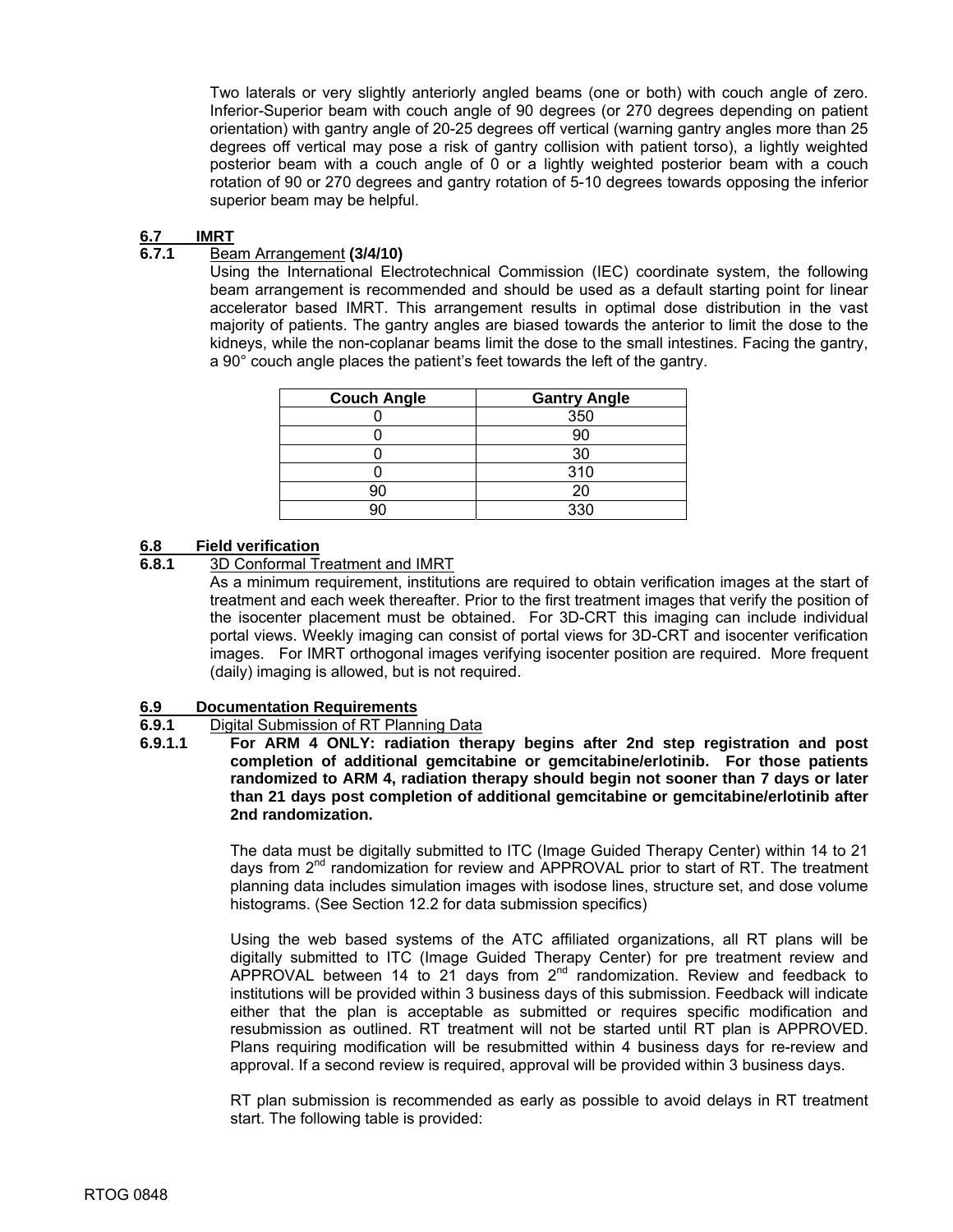| FOR ARM 4<br>ONLY: | Within 14 to 21<br>business days after<br>$2^{nd}$ step<br>randomization | Within 3 business<br>days from receipt<br>at ITC                                       | * Within 3-4<br>business days<br>from RT plan<br>review | * Within 3<br>business days of<br>resubmission of<br>RT plan       |
|--------------------|--------------------------------------------------------------------------|----------------------------------------------------------------------------------------|---------------------------------------------------------|--------------------------------------------------------------------|
|                    | Submit RT plan<br>digitally to ITC for<br>review                         | Feedback from<br>review for<br>resubmission of<br>RT plan OR<br>APPROVAL of RT<br>plan | If required,<br>resubmission of<br>RT plan              | Feedback from<br>RT review and<br>approval of RT<br>plan: begin RT |

\* These steps will be repeated if necessary for RT plan approval.

### **6.9.2 Treatment Interruptions**

Treatment interruptions should be clearly documented in the patient's medical record. If the sum total exceeds 10 normally scheduled treatment days, the treatment will be considered a deviation unacceptable. 1-4 days of scheduled treatment day interruptions will be considered per protocol. 5-9 days interruption will be considered a variation acceptable.

#### **6.10 Compliance Criteria for Both IMRT and 3D Conformal – It is anticipated that almost all variations will be eliminated by the prospective review process. Nevertheless, criteria for judging any variations actually treated are provided.**

# **6.10.1** Volume Definitions

**6.10.1.1** *Variation Acceptable*

Any variation in contouring of the CTV or PTV which in the opinion of the reviewers does not result in a deviation unacceptable in dose volume coverage of the correct CTV or PTV. Any variation in the contouring of a normal organ ROI which in the opinion of the reviewers does not result in a deviation unacceptable in dose volume coverage of the correct or actual ROI.

# **6.10.1.2** *Deviation Unacceptable*

The difficulty that results from an incorrectly delineated CTV, PTV or normal organ ROI relates to whether the dose volume criteria (minimal acceptable coverage) for the correctly delineated CTV, PTV are still respected and for the normal organ ROI's whether the resulting dose volume relationships are felt to represent an unacceptable risk of organ dysfunction.

- **6.10.2** Minimal Dose to PTV, CTV and Maximal Dose Within Treatment Volume: Per Protocol
- **6.10.2.1** *Minimal Doses to PTV and CTV*
- **6.10.2.1.1** Acceptable minimal PTV and CTV dose: At least 90% of the PTV receives at least 95% of the prescription dose and at least 99% of the CTV receiving at least 95% of the prescribed dose of 50.4 Gy  $(= 47.9 \text{ Gy})$ .
- **6.10.2.1.2** Maximal dose that is acceptable within any part of the treated volume varies by the amount of volume receiving that dose. Table 6.1 (above) shows the maximal acceptable dose volume relationships for a plan to be considered per protocol. Dose variation that does not exceed any of the limits shown in Table 6.1 by more than 3% will be considered a variation acceptable. The following Table 6.2 shows the maximal dose by volume limits:

#### **TABLE 6.2**

|      | Dose per Fraction  |                                                                         |                                                                            |                                                      | <b>Total Dose</b> |                                                                         |                                                                      |                                                    |
|------|--------------------|-------------------------------------------------------------------------|----------------------------------------------------------------------------|------------------------------------------------------|-------------------|-------------------------------------------------------------------------|----------------------------------------------------------------------|----------------------------------------------------|
|      | Prescribed<br>dose | Maximal<br>dose, volume<br>$\geq$ 0.03 cm <sup>3</sup> , <<br>1.0 $cm3$ | Maximal<br>dose, volume<br>$> 1.0$ cm <sup>3</sup> . <<br>$5 \text{ cm}^3$ | Maximal<br>dose,<br>volume<br>$>5.0$ cm <sup>3</sup> | Prescribed        | Maximal<br>Dose, volume<br>$\geq$ 0.03 cm <sup>3</sup> , <<br>1.0 $cm3$ | Maximal<br>Dose.<br>volume $> 1.0$<br>$cm^3$ , < 5 cm <sup>3</sup> , | Maximal<br>Total dose<br>to $>5.0$ cm <sup>3</sup> |
| $\%$ | 100%               | 115%                                                                    | 110%                                                                       | 107%                                                 | 100%              | 115%                                                                    | 110%                                                                 | 107%                                               |
| Gv   | 1.80 Gv            | 2.07 Gy                                                                 | 1.98 Gv                                                                    | 1.93 Gv                                              | 50.4 Gv           | 58.0 Gv                                                                 | 55.4 GY                                                              | 53.9 Gy                                            |
|      |                    |                                                                         |                                                                            |                                                      |                   |                                                                         |                                                                      |                                                    |

#### **6.10.2.1.3** Deviation Unacceptable: Any deviation worse than the above minimum doses for PTV and CTV coverage and maximum doses shown in Table 6.2 will be considered a major deviation and unacceptable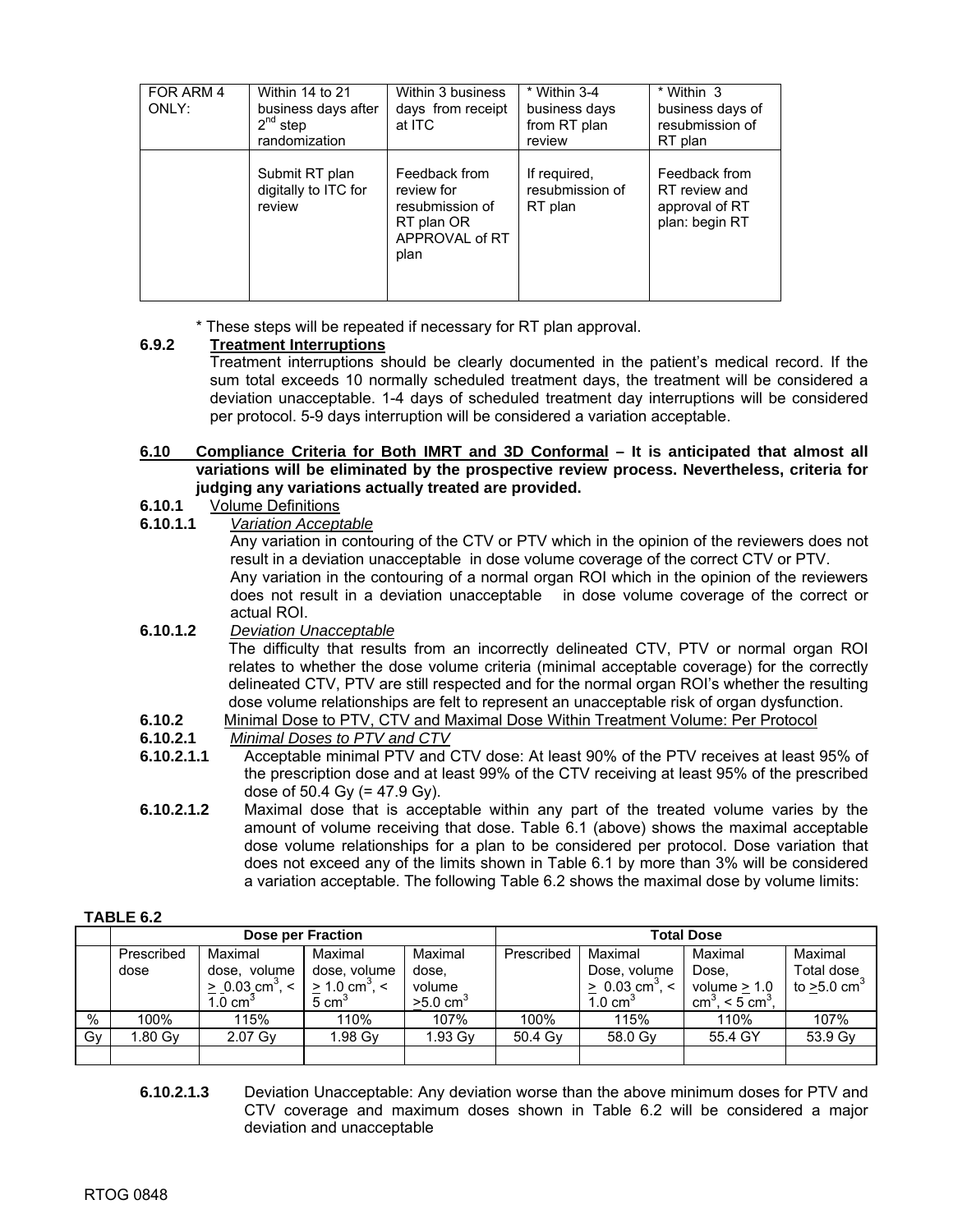#### **6.10.3** Organs at Risk **(3/4/10) Variation Acceptable**

| <b>Valiation Acceptable</b>    |                                                                                                                                                                                                                                                            |
|--------------------------------|------------------------------------------------------------------------------------------------------------------------------------------------------------------------------------------------------------------------------------------------------------|
| <b>Structure</b>               | Constraints                                                                                                                                                                                                                                                |
| Kidney<br>(L & R)              | The equivalent of 1 functioning kidney (for example,<br>1/3 of the right kidney and 2/3 of the left kidney)<br>should receive $\leq$ 18 Gy. If there is only one functioning<br>kidney, then not more than 30% of that kidney can<br>receive $\geq$ 18 Gy. |
| Liver                          | Mean liver dose must be $\leq$ 30 Gy                                                                                                                                                                                                                       |
| Stomach and<br>Small intestine | Max dose $\leq$ 58Gy; < 10% of each organ volume<br>receiving between 50 and 56 Gy, < 15% of the<br>volume of each organ receiving between 45 and 52<br>Gy.                                                                                                |
| Spinal canal                   | Max dose $\leq$ 50Gy                                                                                                                                                                                                                                       |

#### **Any Structure doses which do not meet the constraints listed above will be considered a Deviation Unacceptable.**

# **6.11 R.T. Quality Assurance Reviews**

Plans requiring modification will be resubmitted within 3 business days for re-review and approval. It is expected that with this process no plan utilized will have worse than acceptable variation and most plans will meet specified requirements for PTV and normal organs and dose maxima.

During this period, radiation treatment plans will be required to be prospectively reviewed by senior RTOG and EORTC radiation oncologists (RTOG: Drs. Ross Abrams and William Regine; EORTC: Drs. Karin Haustermans and Oscar Matzinger).

# **6.12 Radiation Therapy Adverse Events**

See Section 7.8.3.

#### **6.13 Radiation Therapy Adverse Event Reporting**

See Sections 7.10 and 7.11 for reporting requirements.

#### **7.0 DRUG THERAPY**

Institutional participation in chemotherapy studies must be in accordance with the Medical Oncology Quality Control guidelines stated in the RTOG Procedures Manual.

#### **7.1 First Randomization Treatment**

**7.1.1** Chemotherapy must start within 7 days after registration.

ARM 1

| Gemcitabine | 1000mg/m <sup>2</sup> /week, IV over 30 minutes, once a |
|-------------|---------------------------------------------------------|
|             | week for 3 weeks then off 1 week x 5 cycles             |

#### ARM 2

| Gemcitabine              | 1000mg/m <sup>2</sup> /week, IV over 30 minutes, once a<br>week for 3 weeks then off 1 week x 5 cycles                                                                      |
|--------------------------|-----------------------------------------------------------------------------------------------------------------------------------------------------------------------------|
| Erlotinib                | 100mg/ po/day X 5 cycles until CT/MRI<br>evaluation for progression. Patients without<br>progression will continue erlotinib po daily to<br>second randomization treatment. |
| $\overline{\phantom{a}}$ |                                                                                                                                                                             |

**7.1.2** Patients must start the 5<sup>th</sup> cycle of chemotherapy to be eligible for the second randomization.  $2^{nd}$  step registration must be completed for patients with progressive disease by radiographic studies after Arm 1 or Arm 2 treatment is completed; however, these patients will not be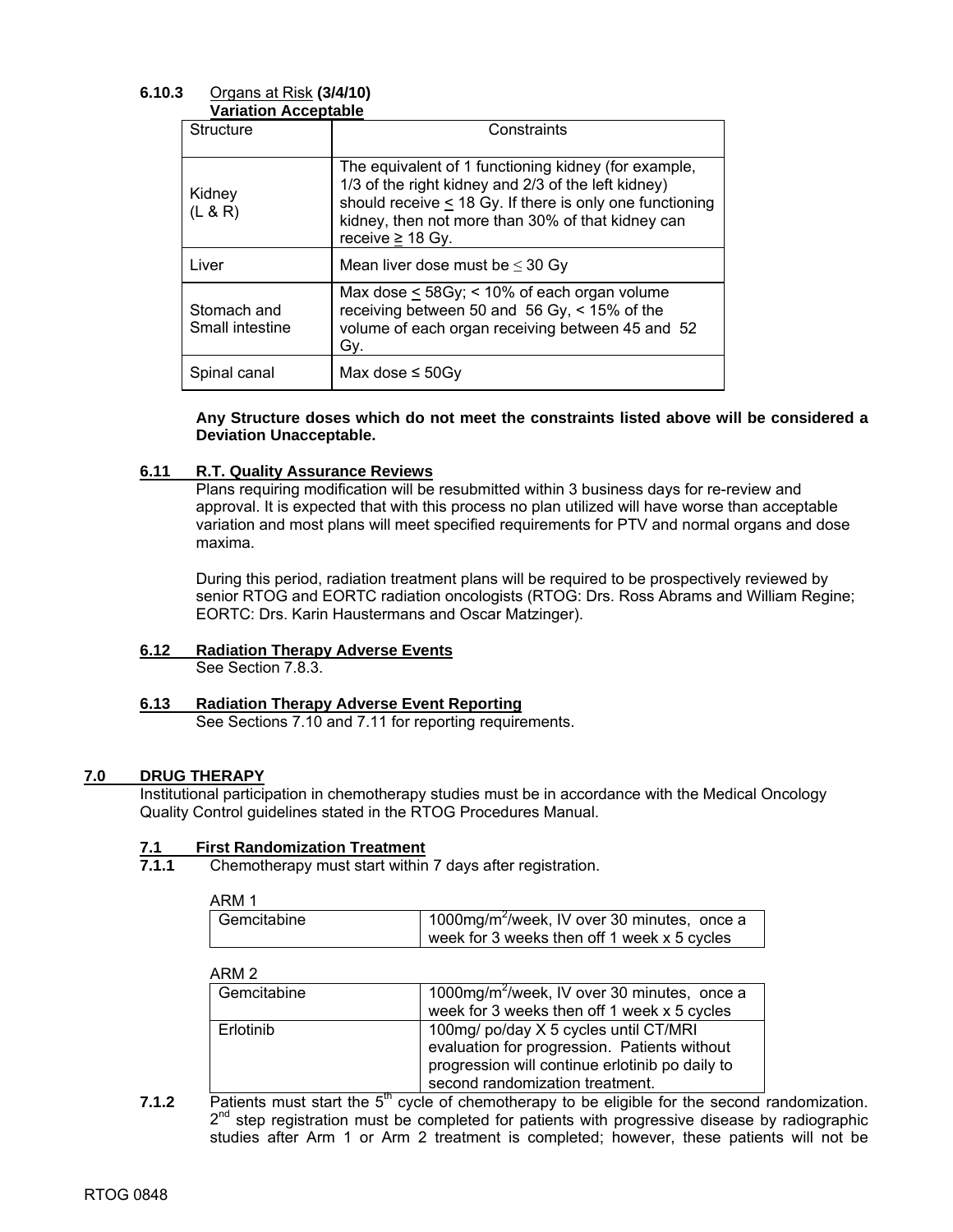randomized to further treatment. Elevation of CA19-9 in the absence of radiographic progression will not be considered disease progression.

### **7.2 Second Randomization Treatment:**

**Referral to radiotherapy for re-evaluation and treatment planning should be done within 7**  days of the 2<sup>nd</sup> randomization for patients randomized to Arm 4 in order to complete the **rapid review process as stated in Section 6.** 

- **7.2.1** Randomization after CT/MRI performed after the 5<sup>th</sup> cycle of chemotherapy.
- **7.2.2** Initiation of the 1<sup>st</sup> cycle of Arm 3 and 4 (6<sup>th</sup> total cycle of systemic treatment) must occur within 4 weeks of last chemotherapy dose of Arm 1 and 2.

#### ARM 3

| . <del>.</del>            |                                          |
|---------------------------|------------------------------------------|
| 1 cycle identical to the  | (gemcitabine or gemcitabine + erlotinib) |
| chemotherapy in Arm 1 and |                                          |
|                           |                                          |

# ARM 4

| $\sqrt{111117}$                                            |                                                                                                               |
|------------------------------------------------------------|---------------------------------------------------------------------------------------------------------------|
| 1 cycle identical to the<br>chemotherapy in Arm 1 and<br>2 | (gemcitabine or gemcitabine + erlotinib)                                                                      |
| Follow with RT and                                         | To start within 21 days after the last dose of                                                                |
|                                                            | chemotherapy                                                                                                  |
| 5FU or Capecitabine                                        | Either 5FU 250mg/m2/day, 7 days per week by<br>a continuous IV infusion via an outpatient<br>infusion pump or |
|                                                            | capecitabine 825mg/m2/po BID M-F                                                                              |
|                                                            | Both starting on day 1 of RT for 5 1/2 weeks or                                                               |
|                                                            | until RT completed                                                                                            |

# **7.3 Erlotinib (OSI-774,** *Tarceva***) NSC#718781, IND 63383 (6/8/10)**

See the Investigator Brochure for comprehensive information (for instructions on obtaining the Investigator Brochure, see Section 7.3.10).

# **7.3.1** Formulation

Erlotinib is available in 25 mg, 100 mg, and 150 mg white film-coated immediate-release tablets packaged in high-density polyethylene (HDPE) bottle. (A 50 mg tablet is not available.) Each bottle contains 30 tablets. The tablets are round and convex without markings. The 25 mg tablets are 1/4 inches (6 mm); the 100 mg tablets are 11/32 inches (9 mm); and the 150 mg tablets are 13/32 inches (10 mm). OSI-774 excipients include lactose monohydrate, microcrystalline cellulose, sodium starch glycolate, sodium lauryl sulfate, and magnesium stearate.

# **7.3.2** Storage and Stability

Store the intact HDPE bottles at controlled room temperature, not above 25°C (77°F). There is no need to refrigerate the tablets. Current data indicates OSI-774 is stable for at least 3 years at room temperature.

# **7.3.3** Administration

Erlotinib will be taken as a single daily dose on an empty stomach one hour before or two hours after meals. Prior to starting treatment, the patient will be provided with and instructed in the proper use of a pill diary (see Appendix IX for an example) or a calendar to record their daily pill consumption. This record will be checked for compliance by the investigator. The diary will be retained in the patient's record for submission to RTOG ONLY upon request; i.e., diaries are not to be submitted but will be retained at the site as source documents. Patients who are noncompliant must be re-instructed in the use of the diary**.** 

# **7.3.4** Drug Interactions Erlotinib is highly protein bound (92% to 95% in humans) and metabolizes primarily via CYP3A4 enzymes. Dose erlotinib cautiously with agents that are highly protein bound or potent CYP3A4 inhibitors/inducers enzymes.

**7.3.4.1** *Proton Pump Inhibitor*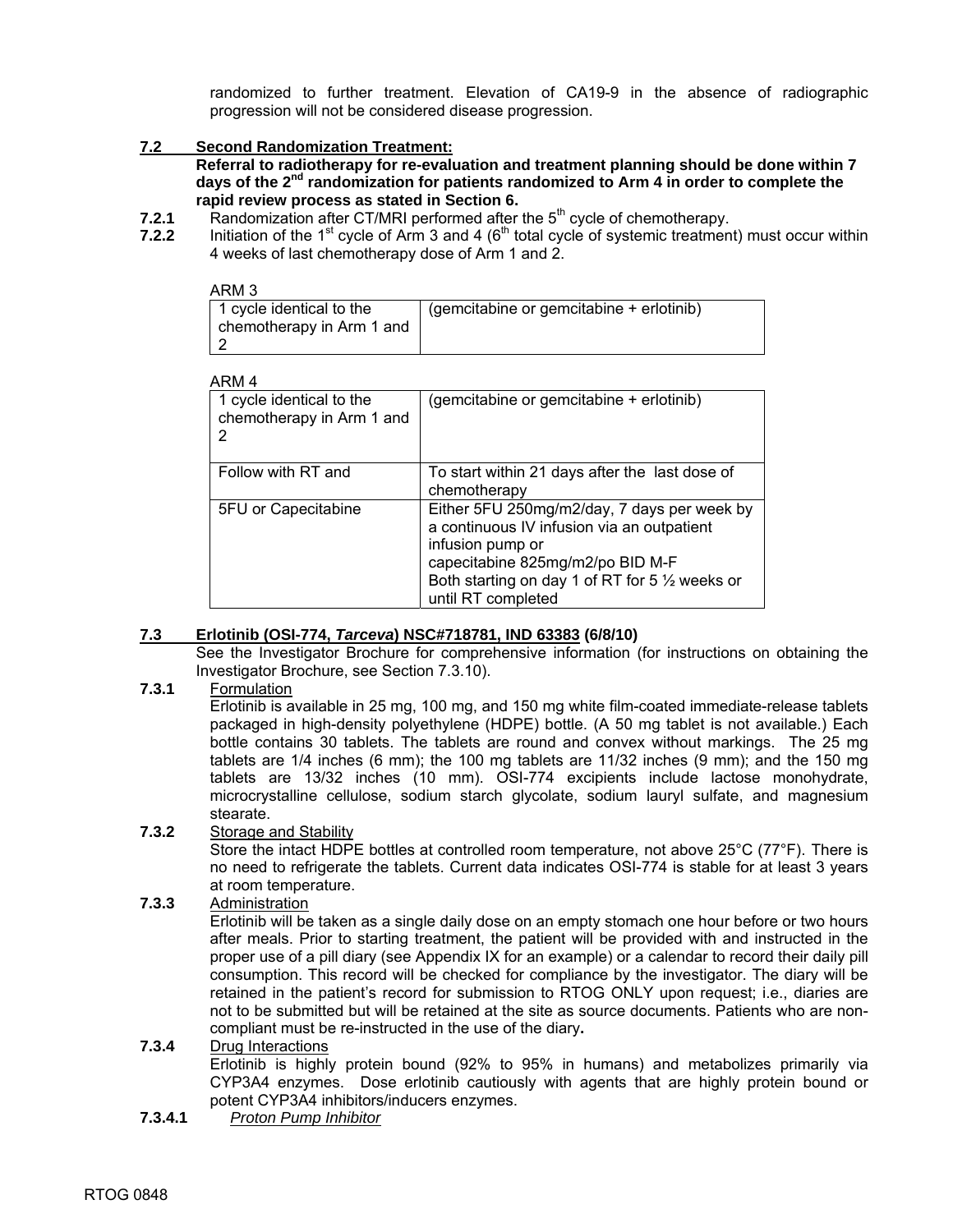Erlotinib's solubility decreases as the pH increases. Co-administration of omeprazole with erlotinib will decrease the AUC and  $C_{\text{max}}$  by 46% and 61%, respectively.

### **7.3.4.2** *H2-antagonist*

Avoid concomitant use of erlotinib with gastric acid reducing agents if possible. When ranitidine 300 mg is given with erlotinib, erlotinib AUC and  $C_{\text{max}}$  decrease by 33% and 54%, respectively. Increasing the dose of erlotinib will not compensate the loss of exposure. However, if an H<sub>2</sub>-antagonist receptor is needed, take erlotinib at least 2 hours before or 10 hours following the  $H_2$ -antagonist administration. Dosing such, erlotinib loss of exposure is minimized to AUC of 15% and  $C_{\text{max}}$  of 17%.

### **7.3.4.3** *Anticoagulants*

Concomitant NSAIDs, warfarin or warfarin-derivatives may increase bleeding and PT /INR. Dose adjustment may be needed.

Altered coagulation parameters and bleeding have been reported in patients receiving erlotinib alone and in combination with other chemotherapeutic agents and concomitant warfarin-derivative anticoagulants. The mechanism for these alterations is still unknown. When warfarin is co-administered with erlotinib (anytime after Day 5), international normalized ratio (INR), and prothrombin time should be closely monitored and the anticoagulant dose should be adjusted as clinically indicated.

#### **7.3.5** Food-Drug Interaction Grapefruit juice is a CYP3A4 inhibitor that interferes with the metabolism of erlotinib. Therefore, consumption of grapefruit or grapefruit juice should be avoided during erlotinib treatment.

#### **7.3.6** Smoking

Advise smokers to stop smoking while on erlotinib. Smoking induces CYP1A2 enzymes and alters erlotinib exposure by 64%.

#### **7.3.7** Adverse Events

#### **7.3.7.1** Gastrointestinal Perforation

Patients receiving erlotinib are at increased risk of developing gastrointestinal perforation, which was observed infrequently. Some cases had a fatal outcome. Patients receiving concomitant anti-angiogenic agents, corticosteroids, NSAIDs, and/or taxane-based chemotherapy, or who have prior history of peptic ulceration or diverticular disease, are at increased risk. Erlotinib should be permanently discontinued in patients who develop gastrointestinal perforation.

# **7.3.7.2** Bullous and Exfoliative Skin Disorders

Bullous, blistering and exfoliative skin conditions have been reported, including very rare cases suggestive of Stevens-Johnson syndrome/Toxic epidermal necrolysis, which in some cases were fatal. Erlotinib treatment should be interrupted or discontinued if the patient develops severe bullous, blistering, or exfoliating conditions.

#### **7.3.7.3** Ocular Disorders

Very rare cases of corneal perforation or ulceration have been reported during use of erlotinib. Other ocular disorders including abnormal eyelash growth, keratoconjunctivitis sicca or keratitis have been observed with erlotinib treatment and are known risk factors for corneal perforation/ulceration. Erlotinib therapy should be interrupted or discontinued if patients present with acute/worsening ocular disorders such as eye pain.

# **7.3.7.4** Comprehensive Adverse Events and Potential Risks

# **Comprehensive Adverse Events and Potential Risks list (CAEPR)**

**for**

# **Erlotinib (OSI-774, NSC 718781)**

The Comprehensive Adverse Event and Potential Risks list (CAEPR) provides a single list of reported and/or potential adverse events (AE) associated with an agent using a uniform presentation of events by body system. In addition to the comprehensive list, a subset, the Agent Specific Adverse Event List (ASAEL), appears in a separate column and is identified with *bold* and *italicized* text. This subset of AEs (ASAEL) contains events that are considered 'expected' for expedited reporting purposes only. Refer to the 'CTEP, NCI Guidelines: Adverse Event Reporting Requirements' http://ctep.info.nih.gov/protocolDevelopment/default.htm#adverse\_events\_adeers for further clarification. *Frequency is provided based on 3622 patients.* Below is the CAEPR for Erlotinib (OSI-774).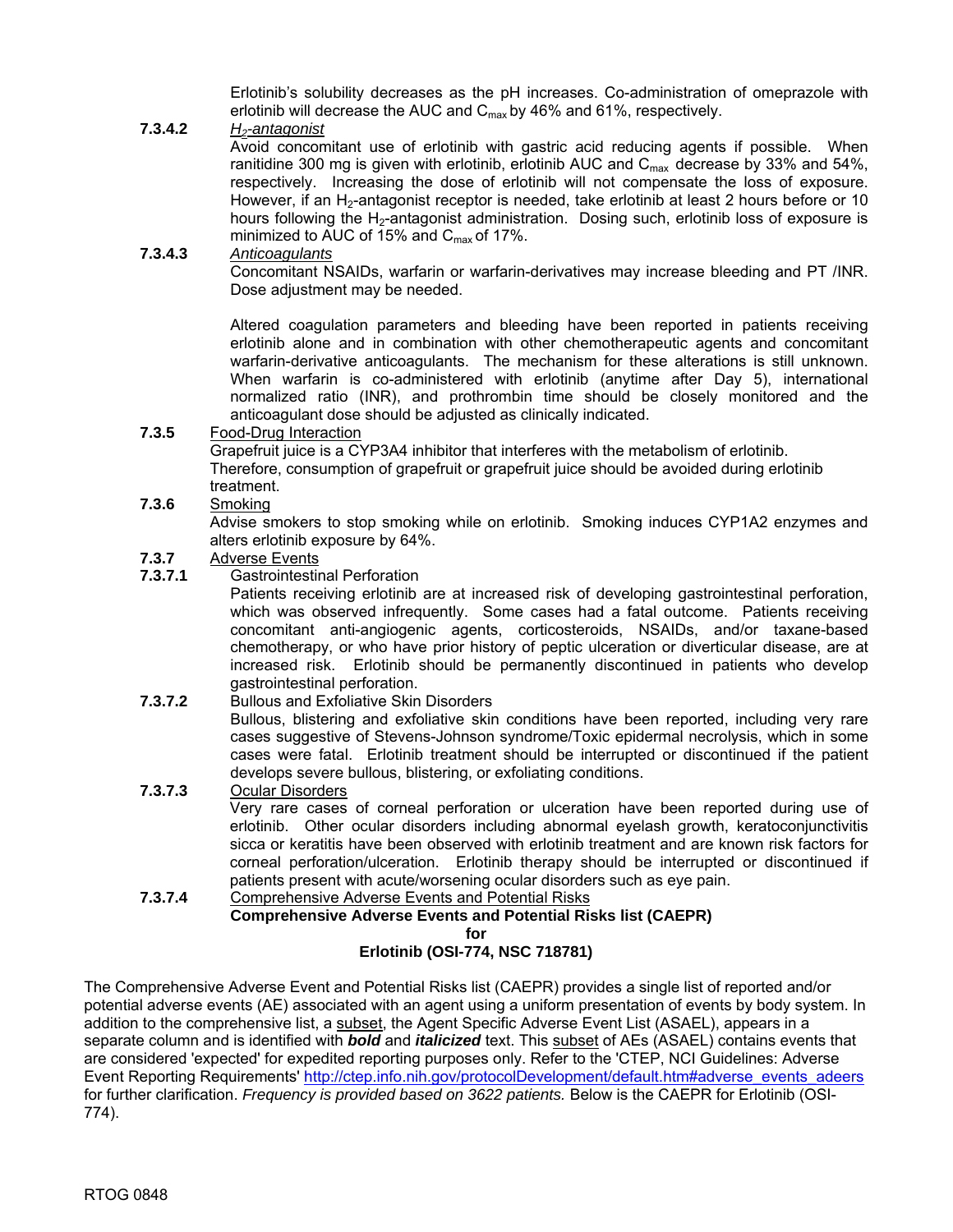|                                                                                                                     |                                                                |                                                             | Version 2.3, March 29, 2010 <sup>1</sup>                                                                            |
|---------------------------------------------------------------------------------------------------------------------|----------------------------------------------------------------|-------------------------------------------------------------|---------------------------------------------------------------------------------------------------------------------|
| <b>Adverse Events with Possible</b><br><b>Relationship to Erlotinib (OSI-774)</b><br>(CTCAE 4.0 Term)<br>$[n=3622]$ |                                                                |                                                             | <b>EXPECTED AES FOR</b><br><b>ADEERS REPORTING</b><br><b>Agent Specific Adverse</b><br><b>Event List</b><br>(ASAEL) |
| <b>Likely (&gt;20%)</b>                                                                                             | Less Likely (<= 20%)                                           | <b>Rare but Serious (&lt;3%)</b>                            | <b>Expected</b>                                                                                                     |
| <b>EYE DISORDERS</b>                                                                                                |                                                                |                                                             |                                                                                                                     |
|                                                                                                                     | Conjunctivitis                                                 |                                                             | <b>Conjunctivitis</b>                                                                                               |
|                                                                                                                     | Dry eye                                                        |                                                             | Dry eye                                                                                                             |
|                                                                                                                     | Eye disorders - Other (eyelash<br>in-growth and/or thickening) |                                                             |                                                                                                                     |
|                                                                                                                     |                                                                | Eye disorders - Other (corneal<br>perforation)<br>Keratitis |                                                                                                                     |
| <b>GASTROINTESTINAL DISORDERS</b>                                                                                   |                                                                |                                                             |                                                                                                                     |
|                                                                                                                     | Abdominal pain                                                 |                                                             | <b>Abdominal pain</b>                                                                                               |
| Diarrhea                                                                                                            |                                                                |                                                             | <b>Diarrhea</b>                                                                                                     |
|                                                                                                                     | Dry mouth                                                      |                                                             | <b>Dry mouth</b>                                                                                                    |
|                                                                                                                     | Dyspepsia                                                      |                                                             | <b>Dyspepsia</b>                                                                                                    |
|                                                                                                                     | Gastrointestinal hemorrhage <sup>2</sup>                       |                                                             |                                                                                                                     |
|                                                                                                                     |                                                                | Gastrointestinal perforation <sup>3</sup>                   |                                                                                                                     |
|                                                                                                                     | Mucositis oral                                                 |                                                             | <b>Mucositis oral</b>                                                                                               |
|                                                                                                                     | Nausea                                                         |                                                             | <b>Nausea</b>                                                                                                       |
| Vomiting                                                                                                            |                                                                |                                                             | <b>Vomiting</b>                                                                                                     |
|                                                                                                                     | GENERAL DISORDERS AND ADMINISTRATION SITE CONDITIONS           |                                                             |                                                                                                                     |
| Fatigue                                                                                                             |                                                                |                                                             | <b>Fatigue</b>                                                                                                      |
| <b>HEPATOBILIARY DISORDERS</b>                                                                                      |                                                                |                                                             |                                                                                                                     |
|                                                                                                                     |                                                                | Hepatic failure                                             |                                                                                                                     |
| <b>INFECTIONS AND INFESTATIONS</b>                                                                                  |                                                                |                                                             |                                                                                                                     |
|                                                                                                                     | Skin infection <sup>4</sup>                                    |                                                             | Skin infection <sup>4</sup>                                                                                         |
| <b>INVESTIGATIONS</b>                                                                                               |                                                                |                                                             |                                                                                                                     |
|                                                                                                                     | Alanine aminotransferase                                       |                                                             | Alanine aminotransferase                                                                                            |
|                                                                                                                     | increased                                                      |                                                             | <i>increased</i>                                                                                                    |
|                                                                                                                     | Alkaline phosphatase<br>increased                              |                                                             |                                                                                                                     |
|                                                                                                                     | Aspartate aminotransferase<br>increased                        |                                                             | Aspartate aminotransferase<br><i><b>increased</b></i>                                                               |
|                                                                                                                     | Blood bilirubin increased                                      |                                                             | <b>Blood bilirubin increased</b>                                                                                    |
| METABOLISM AND NUTRITION DISORDERS                                                                                  |                                                                |                                                             |                                                                                                                     |
| Anorexia                                                                                                            |                                                                |                                                             | <b>Anorexia</b>                                                                                                     |
|                                                                                                                     | Dehydration                                                    |                                                             | <b>Dehydration</b>                                                                                                  |
| <b>NERVOUS SYSTEM DISORDERS</b>                                                                                     |                                                                |                                                             |                                                                                                                     |
|                                                                                                                     | Dysgeusia                                                      |                                                             | <b>Dysgeusia</b>                                                                                                    |
|                                                                                                                     | Headache                                                       |                                                             | <b>Headache</b>                                                                                                     |
|                                                                                                                     |                                                                | Intracranial hemorrhage                                     |                                                                                                                     |
|                                                                                                                     | RESPIRATORY, THORACIC AND MEDIASTINAL DISORDERS                |                                                             |                                                                                                                     |
|                                                                                                                     | Cough                                                          |                                                             | Cough                                                                                                               |
|                                                                                                                     | Dyspnea<br>Epistaxis                                           |                                                             | <b>Dyspnea</b>                                                                                                      |
|                                                                                                                     | Pneumonitis                                                    |                                                             | <b>Pneumonitis</b>                                                                                                  |
| SKIN AND SUBCUTANEOUS TISSUE DISORDERS                                                                              |                                                                |                                                             |                                                                                                                     |
|                                                                                                                     |                                                                |                                                             |                                                                                                                     |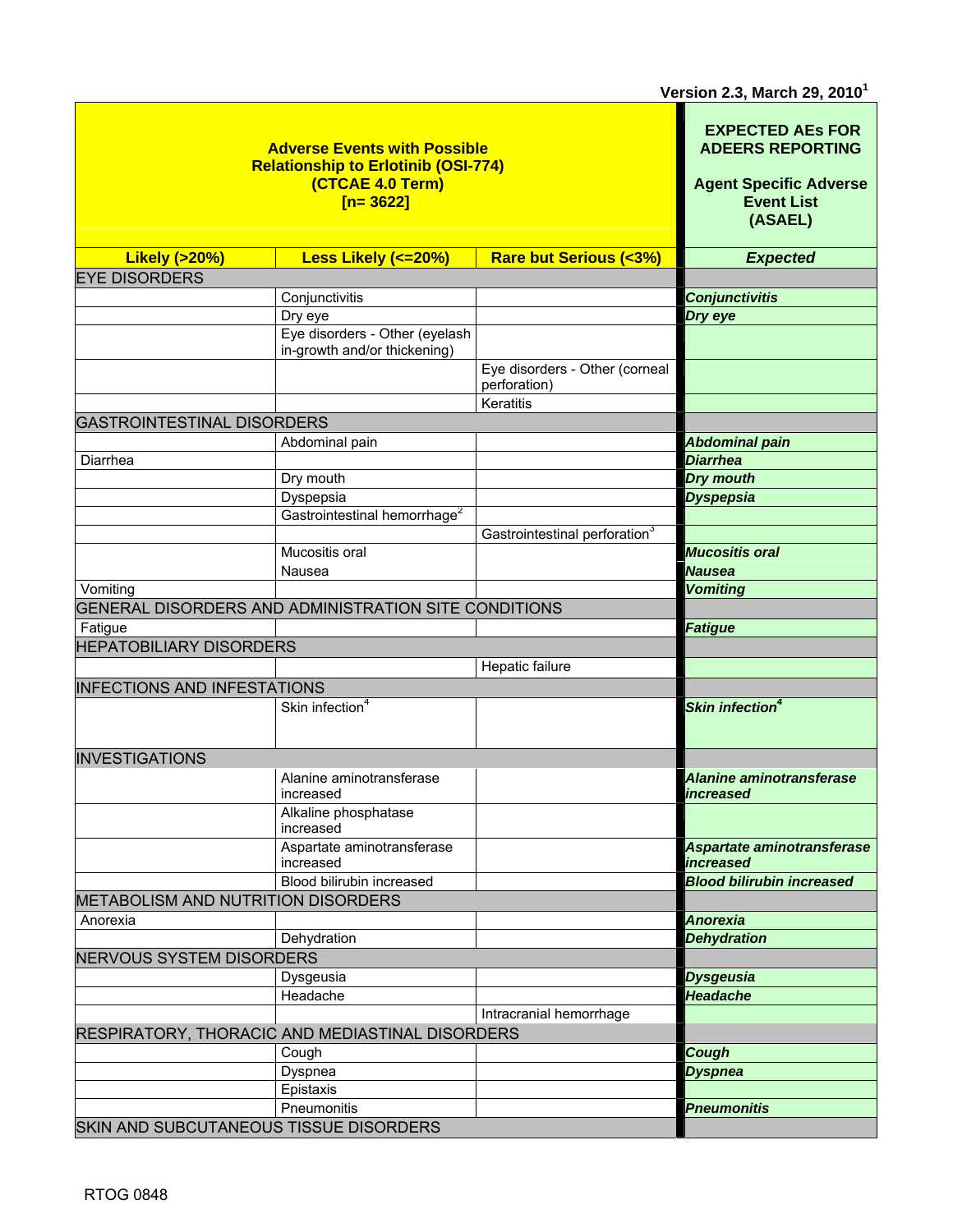|                     | Alopecia        |                                               | <b>Alopecia</b>       |
|---------------------|-----------------|-----------------------------------------------|-----------------------|
|                     | Dry skin        |                                               | <b>Dry skin</b>       |
|                     |                 | Erythema multiforme                           |                       |
|                     | Nail loss       |                                               | <b>Nail loss</b>      |
|                     |                 | Palmar-plantar<br>erythrodysesthesia syndrome |                       |
|                     | <b>Pruritus</b> |                                               | <b>Pruritus</b>       |
|                     | Rash acneiform  |                                               | <b>Rash acneiform</b> |
| Rash maculo-papular |                 |                                               | Rash maculo-papular   |

<sup>1</sup>This table will be updated as the toxicity profile of the agent is revised. Updates will be distributed to all Principal Investigators at the time of revision. The current version can be obtained by contacting [PIO@CTEP.NCI.NIH.GOV.](mailto:PIO@CTEP.NCI.NIH.GOV) Your name, the name of the investigator, the protocol and the agent should be included in the e-mail.

 ${}^{2}$ Gastrointestinal hemorrhage could include Colonic hemorrhage, Duodenal hemorrhage, Gastric hemorrhage or hemorrhage of other sites under the GASTROINTESTINAL DISORDERS SOC.

 ${}^{3}$ Gastrointestinal perforation includes Duodenal perforation, Gastric perforation, or perforation in other sites under the GASTROINTESTINAL DISORDERS SOC.

<sup>4</sup>Includes infection of the skin (folliculitis or cellulitis) as complications of rash.

#### **Also reported on erlotinib (OSI-774) trials but with the relationship to erlotinib (OSI-774) still undetermined:**

**BLOOD AND LYMPHATIC SYSTEM DISORDERS** - Disseminated intravascular coagulation **EYE DISORDERS** - Blurred vision; Eye disorders - Other (orbital cellulitis); Uveitis; Watering eyes **GASTROINTESTINAL DISORDERS** - Colitis; Constipation; Duodenal ulcer; Dysphagia; Esophagitis; Gastric ulcer; Gastritis; Gastrointestinal disorders - Other (pneumatosis intestinalis); Pancreatitis **GENERAL DISORDERS AND ADMINISTRATION SITE CONDITIONS** - Edema limbs **HEPATOBILIARY DISORDERS** - Cholecystitis **INVESTIGATIONS** - Creatinine increased; INR increased (in patients taking Coumadin); Lymphocyte count decreased; Platelet count decreased **METABOLISM AND NUTRITION DISORDERS** - Hyperglycemia; Hyperkalemia; Hypocalcemia; Hypokalemia; Hypomagnesemia; Hyponatremia; Hypophosphatemia **MUSCULOSKELETAL AND CONNECTIVE TISSUE DISORDERS** - Generalized muscle weakness **NERVOUS SYSTEM DISORDERS** - Dizziness; Ischemia cerebrovascular; Peripheral sensory neuropathy **PSYCHIATRIC DISORDERS** - Confusion **RENAL AND URINARY DISORDERS** - Acute kidney injury **RESPIRATORY, THORACIC AND MEDIASTINAL DISORDERS** - Adult respiratory distress syndrome; Pharyngolaryngeal pain **SKIN AND SUBCUTANEOUS TISSUE DISORDERS** - Urticaria **VASCULAR DISORDERS** - Thromboembolic event

**Note**: Erlotinib (OSI-774) in combination with other agents could cause an exacerbation of any adverse event currently known to be caused by the other agent, or the combination may result in events never previously associated with either agent.

**Note:** Erlotinib (OSI-774)-induced diarrhea and/or vomiting has been associated with dehydration, hyperkalemia; hypocalcemia; hypokalemia; hypomagnesemia; hyponatremia; hypophosphatemia, increased creatinine, and renal failure.

**Note:** Cases of hepatic failure and hepatorenal syndrome (including fatalities) have been reported during use of erlotinib (OSI-774) in patients with baseline hepatic impairment.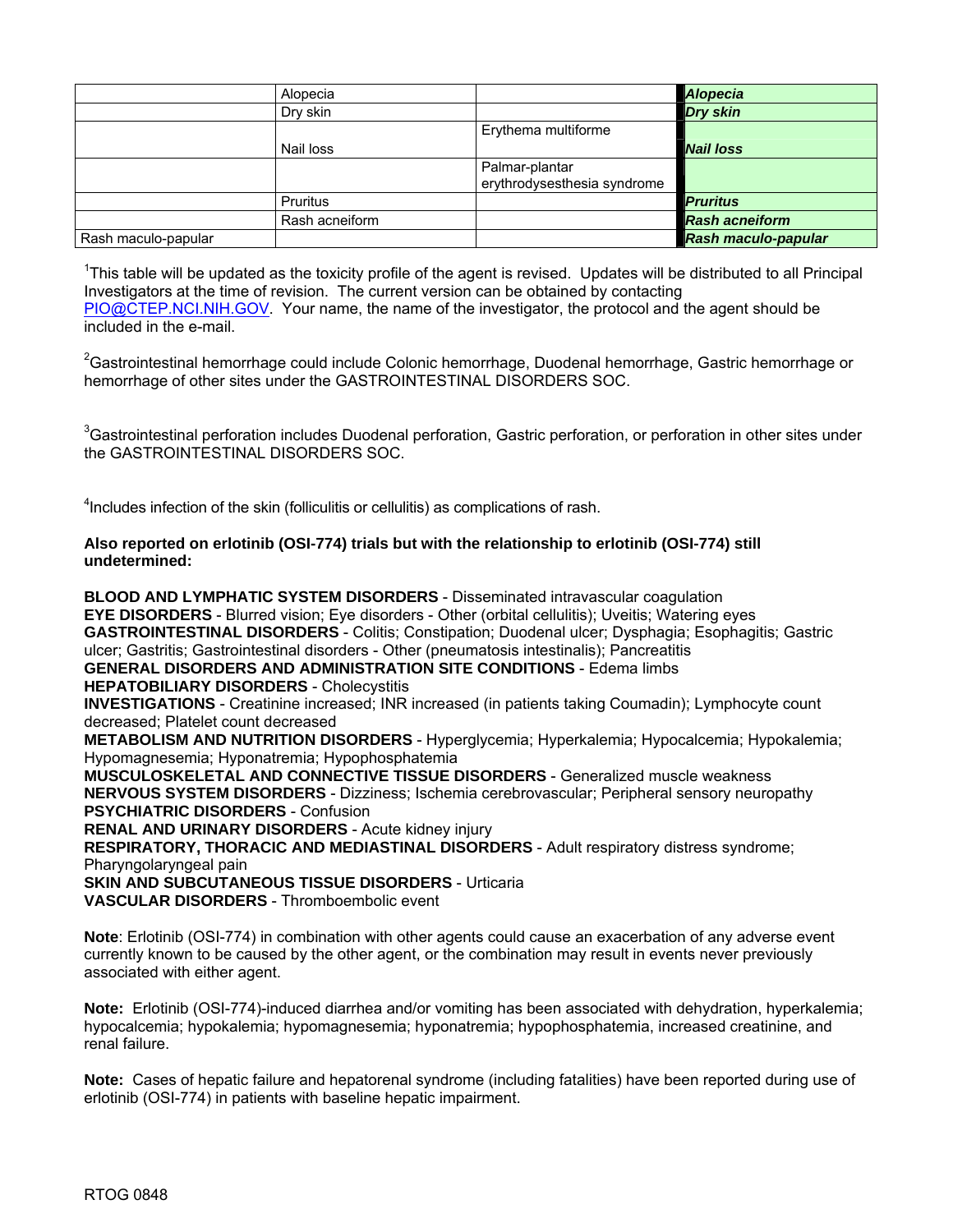# **7.3.8** Supply

Erlotinib will be supplied free of charge for this study by NCI. PMB/NCI will not be supplying erlotinib to the EORTC sites (see Appendix XII regarding drug supply for EORTC institutions).

# **7.3.9** Accountability

Drug accountability records must be maintained at all sites according to good clinical practices and NCI guidelines.

**7.3.9.1** *Accountability and Supply*

 NCI supplied agents may be requested by the Principal Investigator (or their authorized designee) at each participating institution. Pharmaceutical Management Branch (PMB) policy requires that agent be shipped directly to the institution where the patient is to be treated. PMB does not permit the transfer of agents between institutions (unless prior approval from PMB is obtained.) The CTEP assigned protocol number must be used for ordering all CTEP supplied investigational agents. The responsible investigator at each participating institution must be registered with CTEP, DCTD through an annual submission of FDA form 1572 (Statement of Investigator), Curriculum Vitae, Supplemental Investigator Data Form (IDF), and Financial Disclosure Form (FDF). If there are several participating investigators at one institution, CTEP supplied investigational agents for the study should be ordered under the name of one lead investigator at that institution.

Agent may be requested by completing a Clinical Drug Request (NIH-986) and faxing it to the Pharmaceutical Management Branch at (301) 480-4612 or mailing it to the Pharmaceutical Management Branch, CTEP, DCTD, NCI, 9000 Rockville Pike, EPN Room 7149, Bethesda, MD 20892. For questions about drug orders, transfers, returns, or accountability call (301) 496-5725 Monday through Friday between 8:30 am and 4:30 pm (ET) or email [PMBAfterHours@mail.nih.gov an](mailto:PMBAfterHours@mail.nih.gov)ytime.

# **7.3.10** Investigator Brochure

All investigators who receive a copy of the protocol should also obtain a copy of the Investigator's Brochure (IB). IBs are available from the Pharmaceutical Management Branch, CTEP, DCTD, NCI and may be obtained by emailing the IB Coordinator [\(ibcoordinator@mail.nih.gov\)](mailto:ibcoordinator@mail.nih.gov) or by calling the IB Coordinator at 301-496-5725.

# **7.4 Gemcitabine HCl**

See package insert for comprehensive information.

# **7.4.1** Formulation

 Gemcitabine is an antineoplastic agent that is structurally related to cytarabine. It is a pyrimidine analogue that is cell-cycle specific. Gemcitabine is available commercially as a lyophilized powder in sterile vials containing 200 mg or 1 gram of gemcitabine as the hydrochloric salt (expressed as the free base) formulated with mannitol and sodium acetate.

# **7.4.2** Mechanism of Action

 Gemcitabine is cytotoxic to cells undergoing DNA synthesis (S-phase) and also blocks the progression of cells through the G1/S- phase boundary. Gemcitabine is converted intracellularly to gemcitabine-5'-triphosphate, its active form. Steady-state plasma levels of gemcitabine occur within 15 minutes after starting the infusion. The elimination half-life of gemcitabine ranges from 32 to 638 minutes, depending on the age and gender of the patient and the rate of administration of gemcitabine.

#### **7.4.3** Preparation

 Drug vials will be reconstituted with normal saline added to the vial to make a solution ideally containing 10 mg/mL. The concentration for 200 mg and 1g vials should be no greater than 40 mg/mL.

# **7.4.4** Administration

 An appropriate amount of drug will be prepared with normal saline and administered as a 30 minute intravenous infusion.

#### **7.4.5** Adverse Events

 The major side effects observed with gemcitabine include leukopenia, thrombocytopenia, anemia, and a collection of signs and symptoms referred to collectively as a flu-like syndrome with fever, headache, rigors, nausea, diarrhea, itchy skin rash, myalgia, and anorexia. Other side effects have included fatigue, peripheral edema, and proteinuria. Less likely side effects include abnormal renal and liver function tests, vomiting, constipation, malaise, and anorexia. Rare side effects include Stevens-Johnson syndrome (severe skin reaction) and shortness of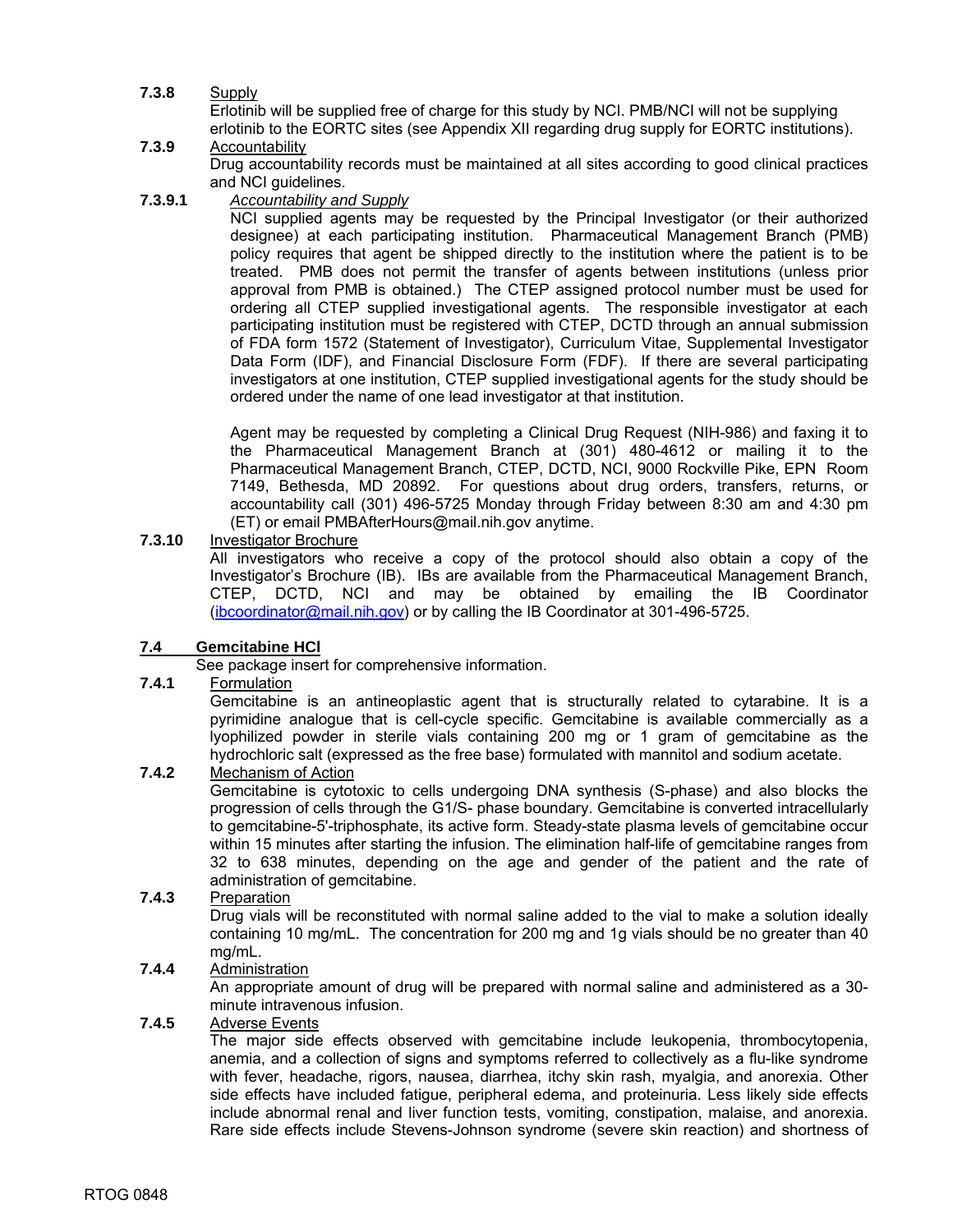breath, cough, inflammation or scarring of the lung. Rare side effects have included hemolytic uremic syndrome/renal failure and liver failure have occurred following therapeutic gemcitabine therapy. Cardiac dysfunction (myocardial infarction, congestive heart failure, and atrial fibrillation) have been infrequently reported.

#### **7.4.6** Storage and Stability

The lyophilized product should be stored at controlled room temperature (20-25°C or 68-79° F). Once the drug has been reconstituted, it should be stored at controlled room temperature and used within 24 hours. The manufacturer recommends solutions of gemcitabine not be refrigerated as crystallization may occur.

**7.4.7** Supply Gemcitabine is commercially available.

### **7.5 Capecitabine**

See package insert for comprehensive information.

# **7.5.1** Formulation

 Capecitabine is supplied as a biconvex, oblong film-coated tablet for oral administration. Only the 500 mg tablets will be utilized in this study. Dosages will be rounded to the nearest 250 mg.

# **7.5.2** Mechanism of Action

 Capecitabine is an oral prodrug of 5-fluorouracil. Metabolized in the liver to 5'-deoxyfluorocytidine, subsequently converted to 5'-deoxy-5-fluorouridine which is then hydrolyzed to 5-fluorouracil (active). Peak plasma levels occur in 90 minutes, and elimination half-life is 45 minutes.

**7.5.3** Preparation

 This is an oral agent. Food delays the time to peak plasma level by about 90 minutes, and reduces the peak plasma concentration about 60%. Despite the effects of food on capecitabine pharmacokinetics, the manufacturer recommends giving the drug at the end of a meal because established safety and efficacy data are based on administration with food.

#### **7.5.4** Administration

 The capecitabine daily dose is given orally in two divided doses (approximately 12 hours apart) at the end of a meal. The tablets should be taken with water. Patients will be asked to maintain a diary documenting self-administration of capecitabine. Prior to starting treatment, the patient will be provided with and instructed in the proper use of a pill diary (see Appendix X for an example) or a calendar to record their daily pill consumption. This record will be checked for compliance by the investigator. The diary will be retained in the patient's record for submission to RTOG ONLY upon request; i.e., diaries are not to be submitted but will be retained at the site as source documents. Patients who are non-compliant must be re-instructed in the use of the diary**.** 

# **7.5.5** Potential Drug Interactions

# **7.5.5.1** *Antacids*

The administration of 20 mL of an antacid containing aluminum hydroxide and magnesium hydroxide may result in an increase in the area under the concentration-time curve (AUC) and maximum concentration (Cmax) of capecitabine of 16% and 35%, respectively. These changes were not considered clinically significant.

# **7.5.5.2** *Oral Anticoagulants*

Altered coagulation parameters and/or bleeding, including death, have been reported in patients receiving capecitabine and coumadin-derivative anticoagulants. Post marketing reports have revealed clinically significant increases in prothrombin time (PT) and INR in patients who were stabilized on anticoagulants when capecitabine was initiated. These events occurred within several days to several months after concurrent therapy was initiated. Patients receiving capecitabine and coumadin should be closely and regularly monitored.

# **7.5.5.3** *Phenytoin*

Some patients receiving capecitabine and phenytoin may experience phenytoin toxicity as a result of increased phenytoin plasma levels. Phenytoin levels should be closely monitored in patients taking concomitant phenytoin and capecitabine. The dose of phenytoin may need to be reduced.

# **7.5.5.4** *Adverse Events*

Common side effects from capecitabine include diarrhea (which may be severe), dermatologic effects (hand-and-foot syndrome referred to as palmar-plantar erythodysesethesia), hematologic effects (neutropenia, thrombocytopenia, anemia and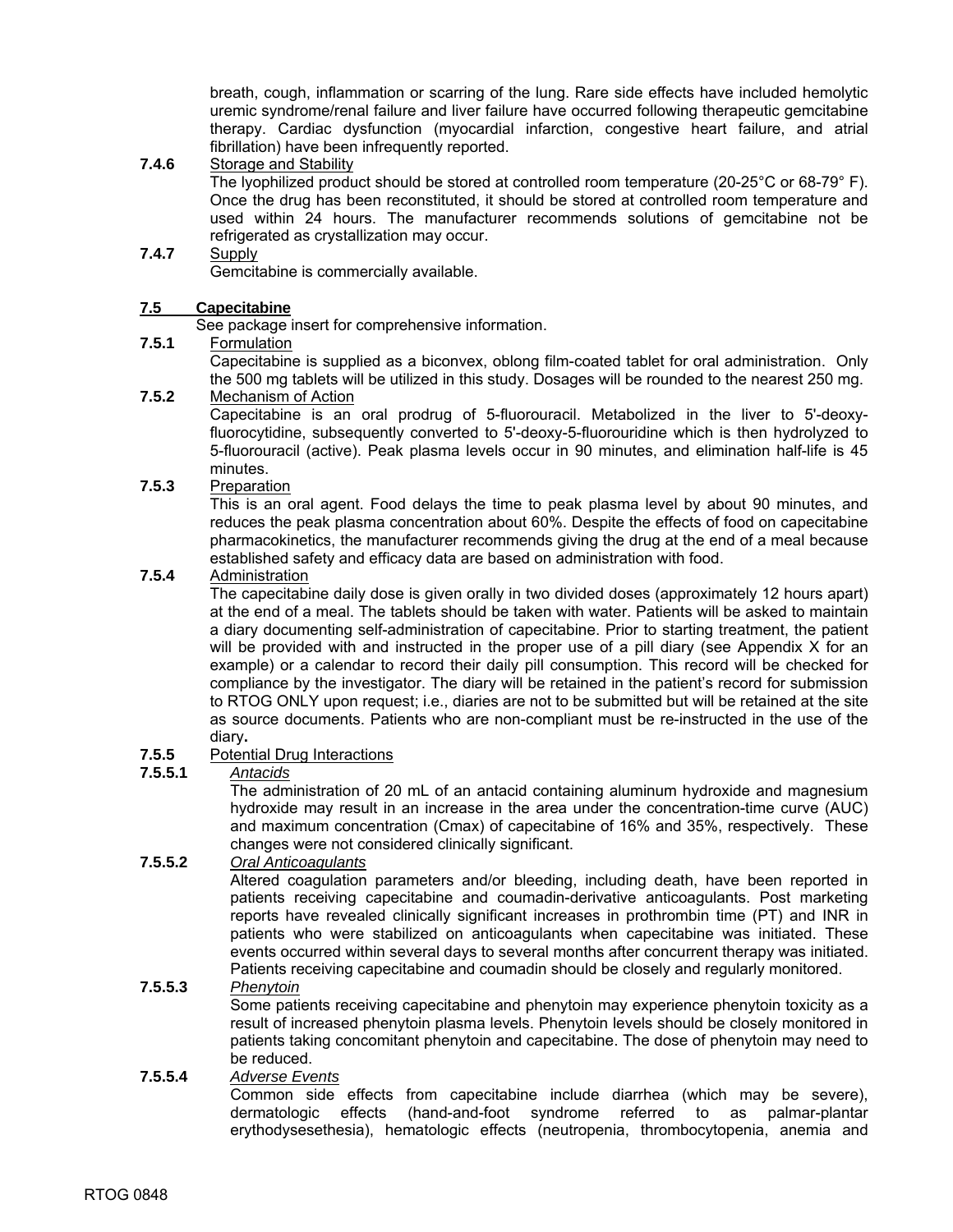lymphopenia), weight gain, gastrointestinal effects (diarrhea, nausea, vomiting stomatitis, abdominal pain and constipation). Uncommon side effects include hepatotoxicitiy (hyperbilirubinemia). Rare side effects may include cardiovascular effects (myocardial infarction, dysrhythmias, cardiomyopathy).

- **7.5.5.5** *Storage and Stability* Tablets should be stored at controlled room temperature (25°C) in tightly closed containers with excursions to 15-30°C permitted.
- **7.5.5.6** *Supply*

Capecitabine is commercially available.

# **7.6 Fluorouracil (6/8/10)**

See package insert for comprehensive information.

# **7.6.1** Formulation

Each 10 ml ampule contains 500 mg of the drug (50 mg/ml), adjusted to a pH of approximately 9 with sodium hydroxide.

5-Fluorouracil is a fluorinated pyrimidine differing from the normal RNA substrate, uracil, by a fluorinated number 5 carbon. The chemical has a pH of 8.1, and the commercially available solution is buffered with NaOH to obtain an alkaline solution with a pH of around 9.0. The drug is both light sensitive and will precipitate at low temperatures or, occasionally, after a prolonged period at room temperature. Melting range of the solid is 280-284° C. At 25°C the solubility is 1.2 mg/ml in chloroform. The sodium content is 8.24 mg/ml and molecular weight 130.08.

**7.6.2** Mechanism of Action

The metabolism of 5-FU in the anabolic pathway blocks the methylation reaction of deoxyuridylic acid to thymidylic acid. In this fashion, 5-FU interferes with the synthesis of DNA. This creates a thymine deficiency that provides unbalanced growth and cell death. Prolonged administration of 5-FU continuous infusion may favor 5-FU incorporation into RNA.

# **7.6.3** Pharmacokinetics

5-FU is rapidly absorbed by the tissues. Studies with radioactively labeled 5-FU administered i.v., have indicated passage of the drug through the blood-brain barrier. Intravenous administration gives a half-time of 5-7.5 minutes at a 15 mg/kg dose. Following the i.v. administration of a single 15 mg/kg dose of radioactively labeled drug, levels of 28 mcg/ml, 2-8 mcg/ml, and 0.72 mcg/ml in plasma were observed at 10 minutes, 2 hours, and 24 hours, respectively. The drug is largely catabolized in the liver and excreted in the form of nontoxic metabolites. Eighty percent of the drug is excreted as  $CO<sub>2</sub>$  from the lungs, and approximately 15% is excreted intact in the urine in 6 hours. Of this, 90% is excreted in the first hour.

# **7.6.4** Administration

 $5$ -FU will be administered as a continuous IV infusion at a dose of 250 mg/m<sup>2</sup>/day beginning on day #1 of radiation and ending on the last day of radiation treatment.

# **7.6.5** Known Side Effects and Toxicities

Mild nausea and vomiting, stomatitis, anorexia, diarrhea, alopecia, hand/foot syndrome, myelosuppression, cerebellar ataxia, skin, and cardiac toxicity have been observed. The most common toxicities with continuous infusion 5-FU are mucositis and hand/foot syndrome.

# **7.6.6** Storage and Stability

5-FU is stored at room temperature. 5-FU is light sensitive and forms precipitates at low temperatures.

#### **7.6.7** Supply

Commercially available.

# **7.7 Non-Canadian International Institutions:**

 Please refer to your LOI Approval Notification. Your institution will be responsible for acquiring any drug noted in the protocol as commercially available and not provided for the study. Before drug can be provided your institution must comply with all pre-registration requirements and certifications and provide all necessary documentation listed in your LOI Approval Notification document.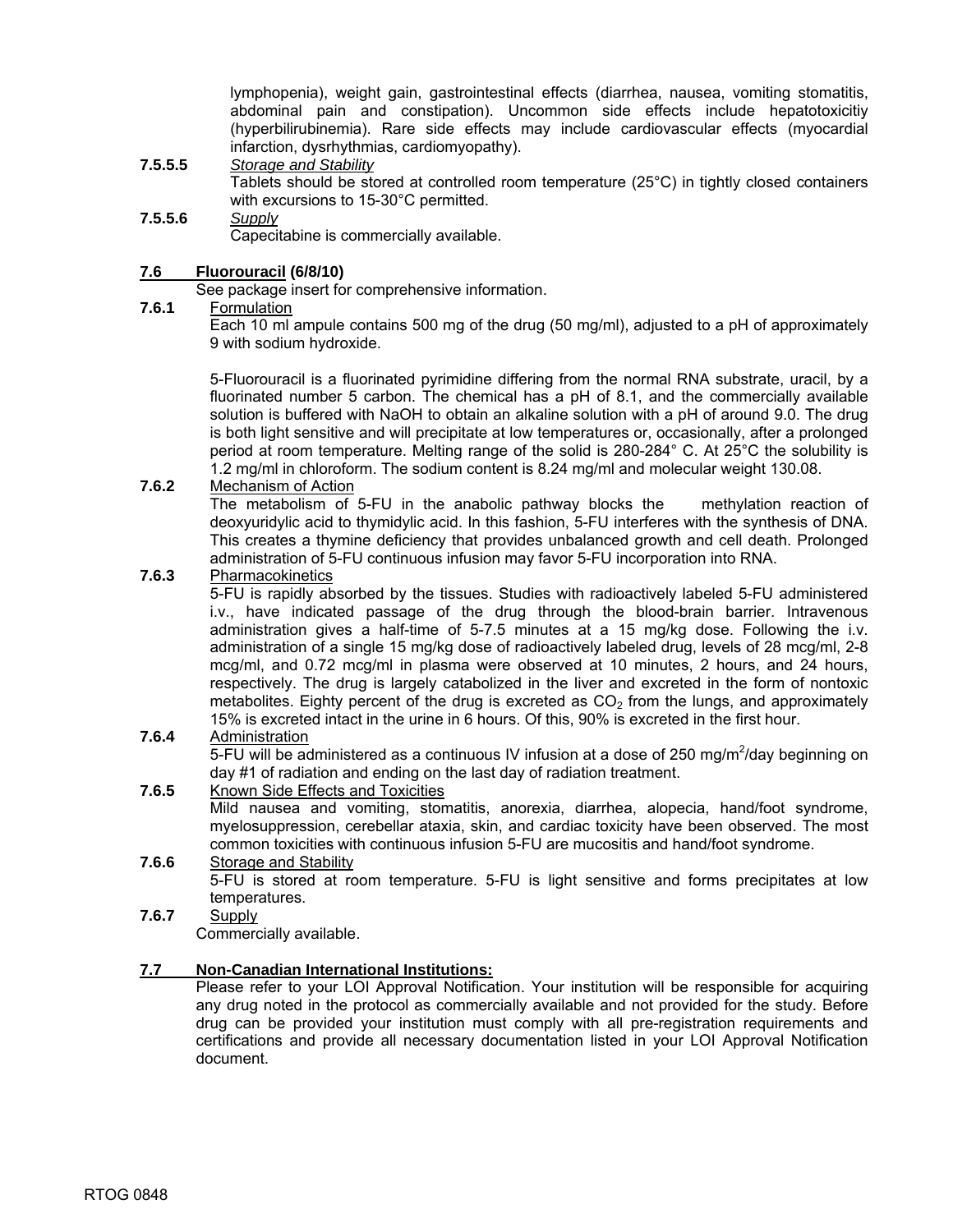#### **7.8 Dose Modifications (6/8/10)**

 Dose modifications will be made according to the greatest degree of toxicity. Adverse events will be graded according to Common Terminology Criteria for Adverse Events (CTCAE per section 7.10).

General considerations:

- For patients on gemcitabine and erlotinib, if either drug is permanently stopped for toxicity the patient may continue with the other agent alone.
- For gemcitabine related toxicities resulting in holding the dose of gemcitabine, erlotinib will not be omitted.
- For erlotinib related toxicities resulting in holding administration of erlotinib gemcitabine will not be omitted.
- **Missed doses are to be omitted rather than made up.**

#### **7.8.1** Dose Modifications for Gemcitabine

**7.8.1.2** *Dose Levels*

| DUJG LUVUIJ<br>Dose Levels |                                                                                |  |
|----------------------------|--------------------------------------------------------------------------------|--|
| Full dose                  | 1,000 mg/m <sup>2</sup>                                                        |  |
| Dose level -1              | 750 mg/m <sup>2</sup>                                                          |  |
| Dose level -2*             | 500 mg/m <sup>2</sup>                                                          |  |
|                            | * Patients who require more than two permanent dose reductions will be removed |  |

permanently from gemcitabine treatment.

#### **7.8.1.2** *Hematologic Toxicities*

For Day 1 of each cycle, patients must have an ANC ≥ 1,500 x 10<sup>6</sup>/L AND platelets ≥ 100,000 x 10<sup>6</sup>/L before receiving treatment with gemcitabine. If counts are less than this, then treatment must be delayed. If blood counts still do not meet these requirements after 4 weeks, the patient will be removed from all protocol treatment.

On Day 1 of the first cycle, patients will receive gemcitabine at a dose of 1,000 mg/m<sup>2</sup>.

On Days 8 and 15 of each cycle the dose of gemcitabine to be given will depend on the patient's blood counts on that day according to the following table.

The gemcitabine dose on Day 1 of cycles other than Cycle 1 must be based on the dose recommendation (as per tables below) of Day 15 of the previous cycle.

| l oxicity on Day 8 |                 |                                                  |  |
|--------------------|-----------------|--------------------------------------------------|--|
| ANC: Day 8         | PLATELET: Day 8 | <b>DOSE MODIFICATION</b>                         |  |
|                    |                 |                                                  |  |
| ≥1,000             | ≥100,000        | No dose modification                             |  |
| <b>AND</b>         |                 |                                                  |  |
| 750-999            | ≥75,000         | Decrease by 1 dose level. This dose reduction is |  |
| and                |                 | not permanent                                    |  |
| ≥1,000             | 75,000-99,999   | Decrease by 1 dose level. This dose reduction is |  |
| and                |                 | not permanent                                    |  |
| 500-750            | 20,000-75,000   | Omit gemcitabine and reduce by 1 dose level on   |  |
| or                 |                 | day 15. This dose level is not permanent         |  |
| $500$              | $<$ 20,000      | Omit gemcitabine and reduce by 1 dose level on   |  |
| or                 |                 | Day 15. This dose reduction is permanent         |  |

Toxicity on Day 8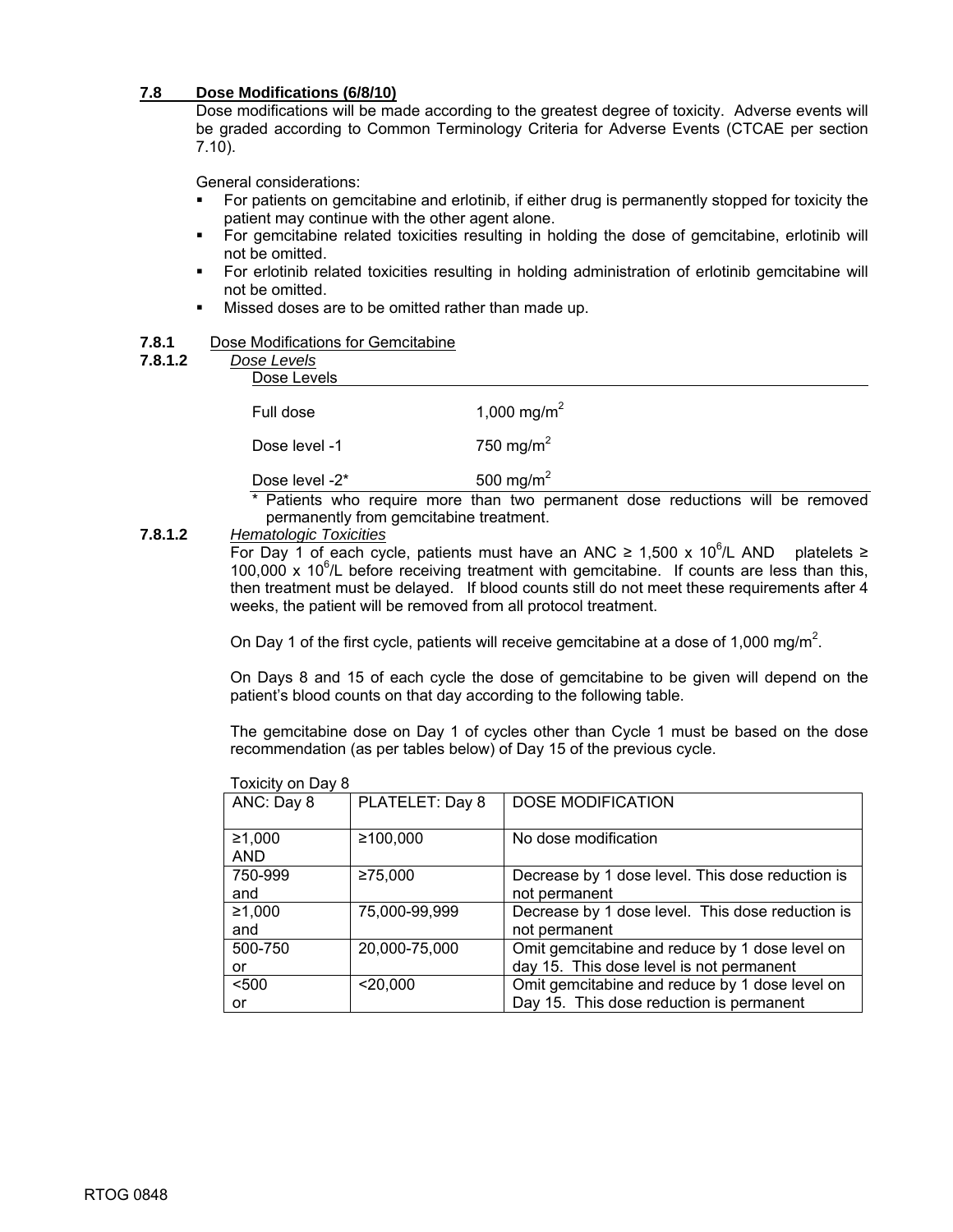| UAIGILY UIT DAY TU<br>ANC: Day 15 | PLATELET: Day 15 | <b>DOSE MODIFICATION</b>                                                                                                                                                                                                                                                                                              |
|-----------------------------------|------------------|-----------------------------------------------------------------------------------------------------------------------------------------------------------------------------------------------------------------------------------------------------------------------------------------------------------------------|
| $\geq 750$<br><b>AND</b>          | ≥75,000          | If day 8 ANC was $\geq$ 1,000 and platelet count was<br>$\geq$ 75,000 then the day #15 gemcitabine dose is<br>the same as day 8.                                                                                                                                                                                      |
|                                   |                  | If day 8 ANC was 750-999 and the platelet count<br>was $> 75,000$ then the day #15 gemcitabine dose<br>is the same as day 8.                                                                                                                                                                                          |
|                                   |                  | If day 8 ANC was 500-750 or Platelet 20,000-<br>75,000 then the day #15 gemcitabine dose is 1<br>dose level reduced from the day 1 dose. This<br>reduction is not permanent.                                                                                                                                          |
|                                   |                  | If day 8 ANC $<$ 500 or platelet $<$ 20,0000 then the<br>day #15 gemcitabine dose is 1 dose level reduced<br>from the day 1 dose. This dose reduction is<br>permanent.                                                                                                                                                |
| 500-749<br>and                    | ≥75,000          | If day 8 ANC was $\geq$ 1,000 and platelet count was<br>$\geq$ 75,000 then the day #15 gemcitabine dose is 1<br>dose level reduced from the day 8 dose. This<br>dose reduction is not permanent.                                                                                                                      |
|                                   |                  | If day 8 ANC was 750-999 and the platelet count<br>was $> 75,000$ then the day #15 gemcitabine dose<br>is the same as the day 8 dose.                                                                                                                                                                                 |
|                                   |                  | If day 8 ANC was 500-750 or Platelet 20,000-<br>75,000 then the day #15 gemcitabine dose is 1<br>dose level reduced from the day 1 dose. This<br>reduction is not permanent.                                                                                                                                          |
|                                   |                  | If day 8 ANC $<$ 500 or platelet $<$ 20,0000 then the<br>day #15 gemcitabine dose is 1 dose level reduced<br>from the day 1 dose. This dose reduction is<br>permanent.                                                                                                                                                |
| ≥500<br>and                       | 50,000-74,999    | If day 8 ANC was $\geq$ 1,000 and platelet count was<br>$\geq$ 75,000 then the day #15 gemcitabine dose is 1<br>dose level reduced from the day 8 dose. This<br>dose reduction is not permanent.                                                                                                                      |
|                                   |                  | If day 8 ANC was 750-999 and the platelet count<br>was $> 75,000$ then the day #15 gemcitabine dose<br>is the same as the day 8 dose.<br>If day 8 ANC was 500-750 or Platelet 20,000-<br>75,000 then the day #15 gemcitabine dose is 1<br>dose level reduced from the day 1 dose. This<br>reduction is not permanent. |
|                                   |                  | If day 8 ANC $<$ 500 or platelet $<$ 20,0000 then the<br>day #15 gemcitabine dose is 1 dose level reduced<br>from the day 1 dose. This dose reduction is<br>permanent.                                                                                                                                                |
| $500$<br>or                       | $50,000$         | Omit gemcitabine. If the dose of gemcitabine was<br>also omitted on Day 8, then reduce the dose of<br>gemcitabine on Day 1 of the following cycle by 1<br>dose level. This dose reduction is permanent.                                                                                                               |

Toxicity on Day 15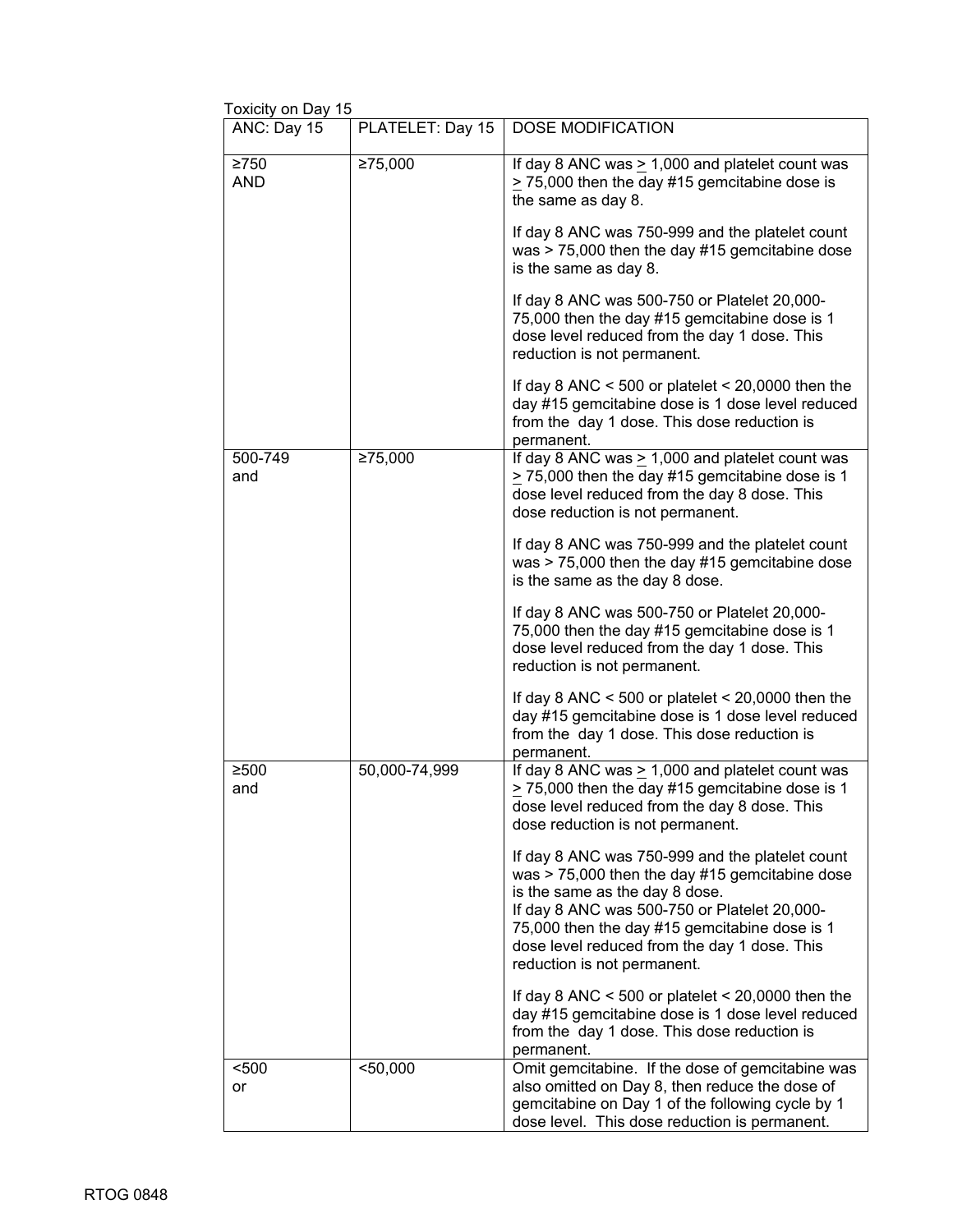## **7.8.1.3** *Non-Hematologic Toxicities Related to Gemcitabine*

| Grade   | Dose Modifications                                                                                                                                                                 |
|---------|------------------------------------------------------------------------------------------------------------------------------------------------------------------------------------|
| $0 - 2$ | Full dose                                                                                                                                                                          |
| $3-4$   | Hold until resolution to $\leq$ Grade 2, then<br>decrease by 1 dose level from current dose. If<br>toxicity does not resolve within 4 weeks,<br>discontinue gemcitabine treatment. |

Grade 3/4 nausea or vomiting only requires dose modifications if it persists > 24 hours despite adequate antiemetic medication. There are no dose modifications for alopecia.

Grade 3/4 adverse events not related to treatment such as a thrombosis, pulmonary embolus or non-neutropenic infection do not require dose reductions when treatment is resumed.

For suspected > grade 2 pneumonitis consult with a medical oncology co-principle investigator.

Non-hematologic toxicities thought by the treating investigator to be due to erlotinib, as described in Section 7.8.2 do not require dose modification of gemcitabine.

**7.8.2** Dose Modifications for Erlotinib<br>**7.8.2.1** Dose Levels

**7.8.2.1** *Dose Levels*

| Full dose      | 100 mg/day |
|----------------|------------|
| Dose level -1  | 75 mg/day  |
| Dose level -2* | 50 mg/day  |

\* Patients who require more than two dose reductions will be removed permanently from erlotinib treatment.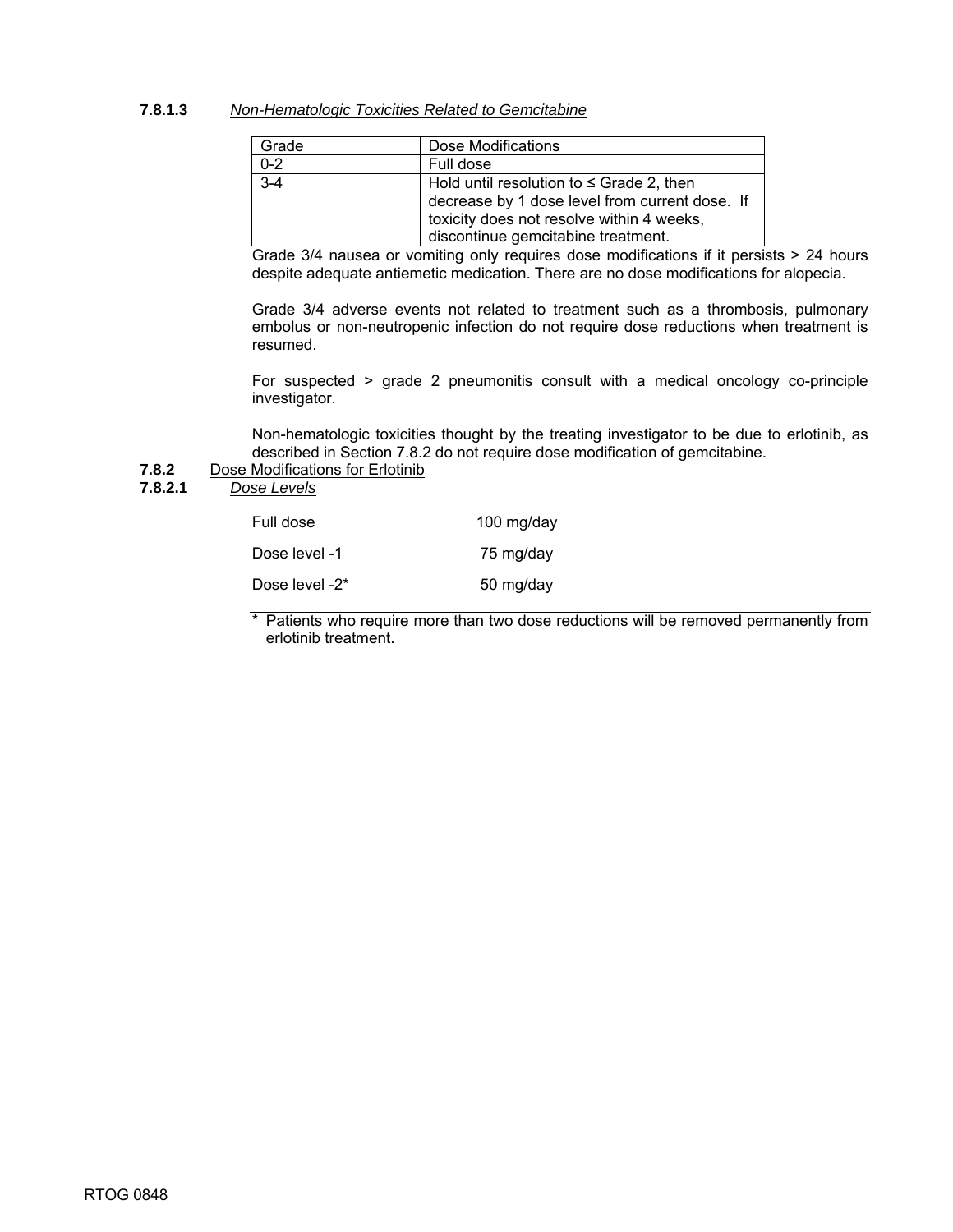| <b>Toxicity</b>           | Grade                                                           | Erlotinib dosage modification*                                                                                                         | Guideline for management                                                                                                                                                          |  |
|---------------------------|-----------------------------------------------------------------|----------------------------------------------------------------------------------------------------------------------------------------|-----------------------------------------------------------------------------------------------------------------------------------------------------------------------------------|--|
| <b>Keratitis</b>          | 1                                                               | None                                                                                                                                   | No intervention                                                                                                                                                                   |  |
|                           | 2 (if $\leq$ 14 days)<br>2 (if >14 days)                        | None**<br>Hold until recovery to $\leq$ grade<br>And then<br>Reduce 1 dose level                                                       | Preservative-free artificial<br>tears, ointments, and/or other<br>therapies as clinically<br>indicated, with a follow-up<br>examination within 2 weeks                            |  |
|                           | $\geq 3$                                                        | Hold until recovery to < grade<br>1<br>And then<br>Reduce 1 dose level*                                                                |                                                                                                                                                                                   |  |
| <b>Diarrhea</b>           | 1                                                               | None                                                                                                                                   | No intervention                                                                                                                                                                   |  |
|                           | $\overline{2}$<br>> 3<br>(despite optimal<br>use of loperamide) | None **<br>Hold until recovery to $\leq$ grade<br>1<br>And then<br>Reduce 1 dose level*                                                | Loperamide (4 mg at first<br>onset, followed by 2 mg<br>every 2-4 hrs until diarrhea<br>free for 12 hrs)                                                                          |  |
| <b>Rash</b>               | 1                                                               | None                                                                                                                                   | No intervention                                                                                                                                                                   |  |
|                           | $\overline{2}$<br>$\geq 3$                                      | None **<br>Hold until recovery to $\leq$ grade<br>1<br>And then<br>Reduce 1 dose level                                                 | Any of the following:<br>minocycline <sup>+</sup> , topical<br>tetracycline or clindamycin,<br>topical silver sulfadiazine,<br>diphenhydramine, oral<br>prednisone (short course) |  |
| <b>Bilirubin</b>          | $\geq 3 \times$ ULN                                             | Hold until grade ≤2<br>And then<br>Reduce 1 dose level                                                                                 |                                                                                                                                                                                   |  |
| Liver<br>transami<br>nase | $> 5x$ ULN                                                      | Hold until grade $\leq 2$<br>And then<br>Reduce 1 dose level                                                                           |                                                                                                                                                                                   |  |
|                           | Signs and symptoms of<br><b>Interstitial Pneumonitis</b>        | Hold pending diagnosis<br>Permanently discontinue if<br>diagnosis is confirmed and<br>considered possibly related to<br><b>OSI-774</b> | Patient should be thoroughly<br>evaluated, closely monitored,<br>and supported as clinically<br>indicated.                                                                        |  |
| Other<br>toxicity         | $\geq$ 2 prolonged<br>clinically<br>significant toxicity        | Hold until recovery to $\leq$ grade<br>And then<br>Reduce 1 dose level*                                                                | Treatment as appropriate                                                                                                                                                          |  |

# **7.8.2.2** *Dose Modification Guidelines Table – Erlotinib*

\*if no recovery after 2 weeks of holding drug, patients should go off study

\*\*if dose has been previously held for grade 2 rash or diarrhea, and grade 2 symptoms recur, OR if the patient finds the symptoms unacceptable, hold dose until recovery to  $\leq$  grade 1 and then reduce dose one level

+recommended dose: 200mg po bid (loading dose), followed by 100mg po bid for 7-10 days

## **7.8.2.3** *Additional Information for Erlotinib*

- GI perforation: In the event of bowel perforation, patient should be removed from erlotinib therapy.
- **Dcular AEs:** Erlotinib should be interrupted for acute/worsening eye pain and should be discontinued in patients with persistent inflammation or severe eye surface damage.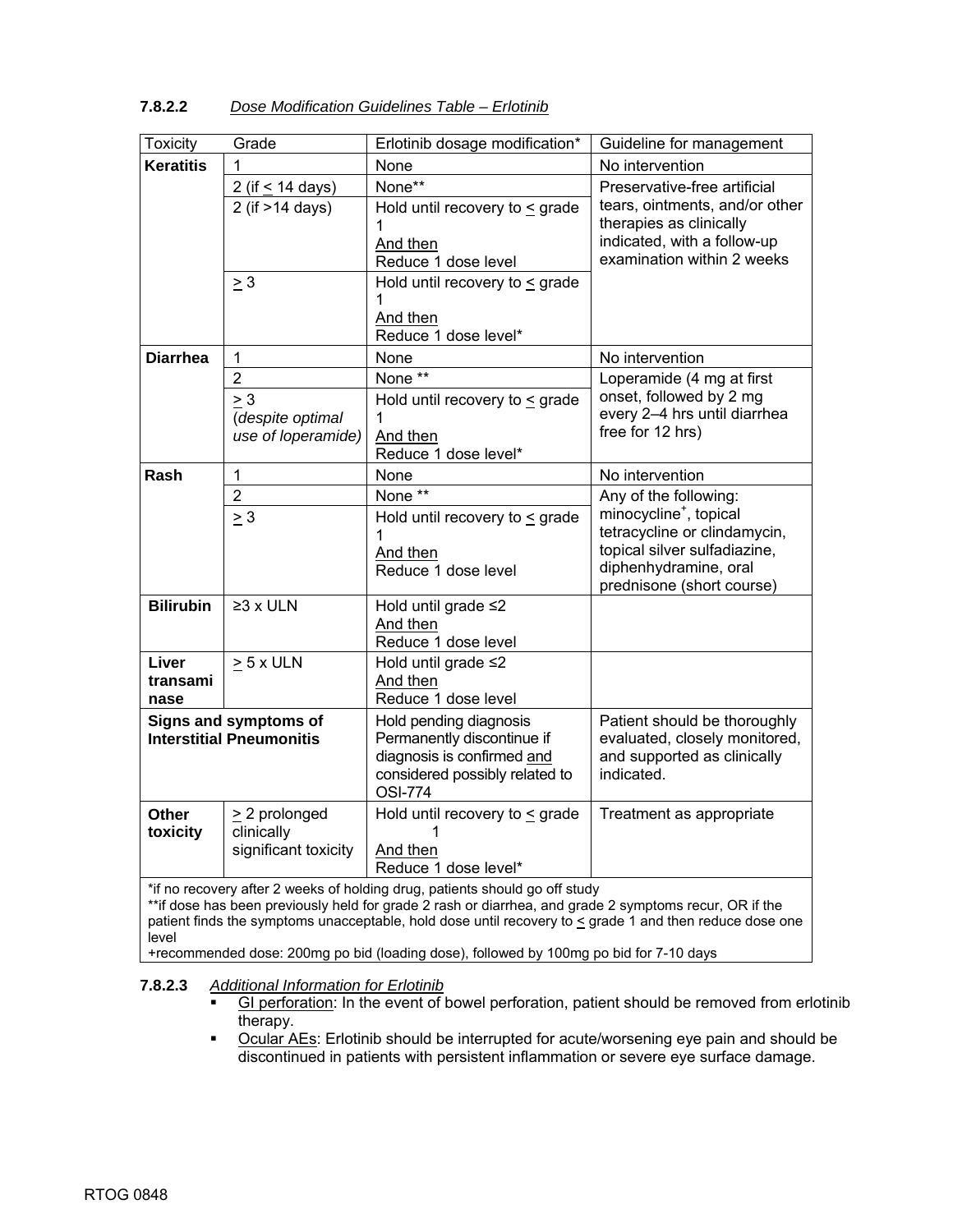## **7.8.3** Dose Modifications for Fluorouracil or Capecitabine and Radiation

**7.8.3.1** *Hematologic Toxicity*

| <b>Parameter</b>                                                                        | <b>Treatment</b>                              | <b>Dose Modification</b>               |  |  |  |  |
|-----------------------------------------------------------------------------------------|-----------------------------------------------|----------------------------------------|--|--|--|--|
| $ANC > 1000$ and                                                                        | Fluorouracil                                  | No dose modification                   |  |  |  |  |
| platelets $> 75,000$                                                                    | Capecitabine                                  |                                        |  |  |  |  |
| ANC 500-999 and/or                                                                      | Fluorouracil                                  | Continue radiation. Hold fluorouracil  |  |  |  |  |
| platelets 50,000-75,000                                                                 | Capecitabine                                  | or capecitabine until ANC > 1000       |  |  |  |  |
|                                                                                         | Radiation                                     | and platelets $> 75,000$ , then resume |  |  |  |  |
|                                                                                         |                                               | at permanent 25% dose reduction.       |  |  |  |  |
| $ANC < 500$ and/or                                                                      | Fluorouracil                                  | Hold fluorouracil or capecitabine      |  |  |  |  |
| Platelets $<$ 50,000                                                                    | Capecitabine                                  | and radiation until ANC $>$ 1000 and   |  |  |  |  |
|                                                                                         | Radiation<br>platelets $> 75,000$ then resume |                                        |  |  |  |  |
|                                                                                         |                                               | radiation and restart fluorouracil or  |  |  |  |  |
|                                                                                         |                                               | capecitabine at permanent 25%          |  |  |  |  |
|                                                                                         |                                               | dose reduction.                        |  |  |  |  |
| NOTE: Patients who have required two dose reductions and who experience a third episode |                                               |                                        |  |  |  |  |
| of ANC < 1000 and platelets < 75,000 will complete radiation and but will not receive   |                                               |                                        |  |  |  |  |
| additional fluorouracil                                                                 |                                               |                                        |  |  |  |  |

# **7.8.3.2** *Non-Hematologic Toxicity*

 Only toxicities related to treatment require dose modifications. For patients experienced adverse events unrelated to treatment (such as deep venous thrombosis, pulmonary embolus or non-neutropenic infection), when treatment is resumed after recovery from these adverse events, no dose modifications are required.

| <b>Parameters</b>                | Treatment    | <b>Dose Modification</b>                            |
|----------------------------------|--------------|-----------------------------------------------------|
| Grade 3 or 4 AE,                 | Fluorouracil | fluorouracil or capecitabine<br>Hold                |
| 1 <sup>st</sup> occurrence       | Capecitabine | radiation until<br>toxicity has<br>and              |
|                                  | Radiation    | resolved to $\leq$ grade 2, then resume             |
|                                  |              | fluorouracil<br>radiation<br>and<br>or              |
|                                  |              | capecitabine with a permanent 25%                   |
|                                  |              | dose reduction                                      |
| Grade 3 or 4 AE,                 | Fluorouracil | Hold fluorouracil or capecitabine                   |
| 2 <sup>nd</sup> occurrence       | Capecitabine | radiation until<br>toxicity has<br>and              |
|                                  | Radiation    | resolved to $\leq$ grade 2, then resume             |
|                                  |              | radiation<br>and<br>fluorouracil<br>or              |
|                                  |              | capecitabine with a permanent 25%<br>dose reduction |
| Grade 3 or 4 AE,                 | Fluorouracil | Hold fluorouracil or capecitabine                   |
| 3 <sup>rd</sup> occurrence       | Capecitabine | radiation until<br>toxicity has<br>and              |
|                                  | Radiation    | resolved to $\leq$ grade 2, then resume             |
|                                  |              | radiation<br>and<br>fluorouracil<br>or              |
|                                  |              | capecitabine with a permanent 25%                   |
|                                  |              | dose reduction                                      |
| Grade 3 or 4 AE,                 | Fluorouracil | fluorouracil<br>Discontinue<br>or                   |
| $4th$ occurrence                 | Capecitabine | radiation<br>capecitabine<br>and                    |
| or Grade 3 or 4 AE that persists | Radiation    | permanently                                         |
| $for > 4$ weeks                  |              |                                                     |
| Grade 2 Hand/Foot Syndrome       | Capecitabine | Hold until resolves to $\leq$ grade 1,              |
|                                  |              | then resume at permanent 25%                        |
|                                  |              | dose reduction                                      |
| Grade 3 Hand/Foot Syndrome       | Capecitabine | Hold until resolves to $\leq$ grade 1,              |
|                                  |              | then resume at permanent 50%                        |
|                                  |              | dose reduction                                      |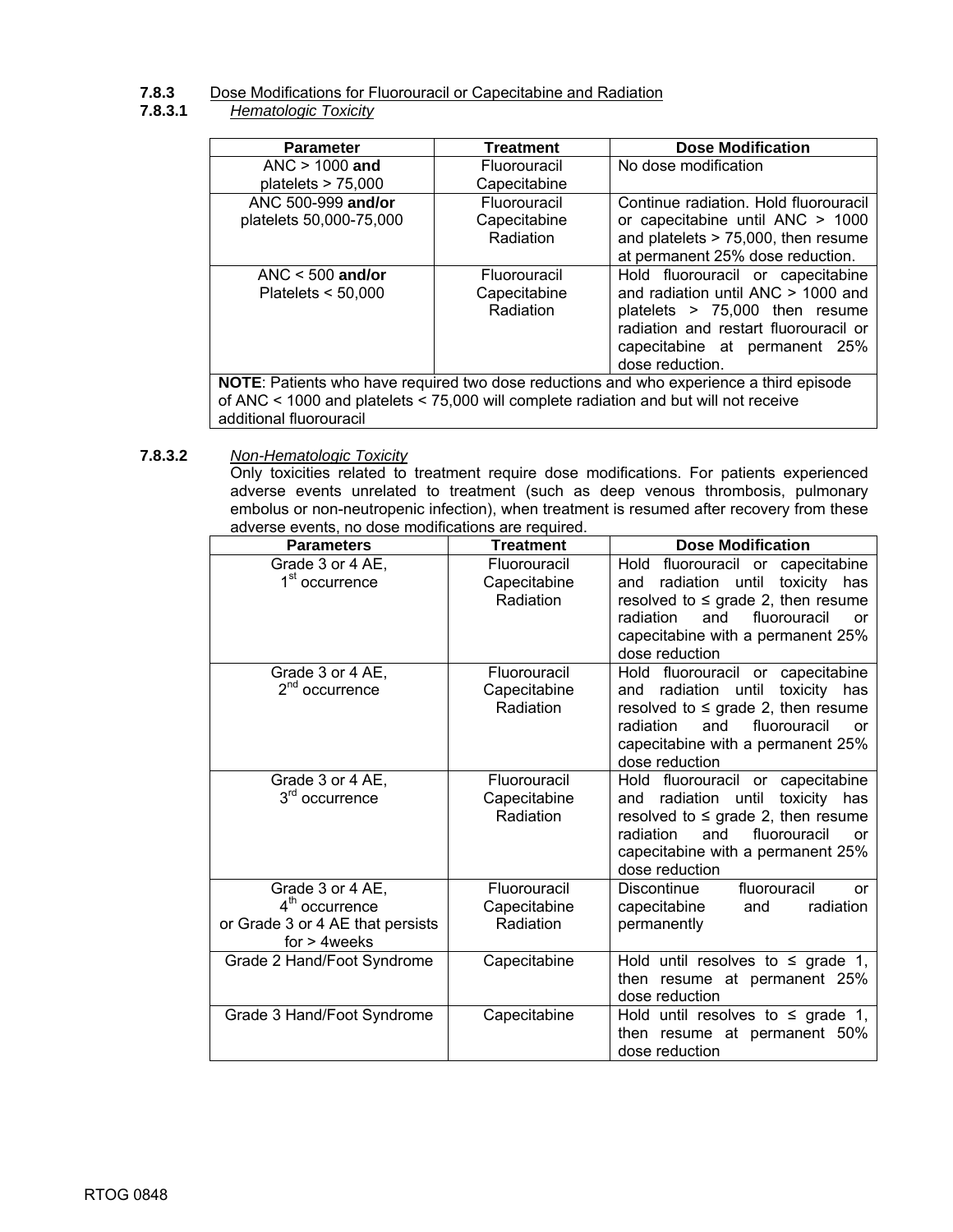### **7.9 Modality Review**

 The medical oncology co-chairs will perform a Chemotherapy Assurance Review of all patients who receive or are to receive chemotherapy in this trial. Drs. Safran, Philip, and Moore will perform chemotherapy reviews. The goal of the review is to evaluate protocol compliance. The review process is contingent on timely submission of chemotherapy treatment data as specified in Section 12.1. The scoring mechanism is: **Per Protocol/Acceptable Variation, Not Per Protocol, and Not Evaluable**. A report is sent to each institution once per year to notify the institution about compliance for each case reviewed in that year.

 The medical oncology co-chairs will perform a Quality Assurance Review after complete data for the first 50 cases enrolled has been received at RTOG Headquarters. The medical oncology cochairs will perform the next review after complete data for each of the next 100 cases enrolled has been received at RTOG Headquarters. The final cases will be reviewed within 3 months after this study has reached the target accrual or as soon as complete data for all cases enrolled has been received at RTOG Headquarters, whichever occurs first. Medical oncology reviews need to be completed prior to presenting/publishing the primary endpoint results.

### **7.10 Adverse Events (6/8/10)**

 The descriptions and grading scales found in the revised NCI Common Terminology Criteria for Adverse Events (CTCAE) version 4.0 will be utilized for AE reporting. All appropriate treatment areas should have access to a copy of the CTCAE version 4.0. A copy of the CTCAE version 4.0 can be downloaded from the CTEP web site (http://ctep.cancer.gov).

 All adverse events (AEs) as defined in the tables below will be reported via the AdEERS (Adverse Event Expedited Reporting System) application accessed via the CTEP web site [\(https://webapps.ctep.nci.nih.gov/openapps/plsql/gadeers\\_main\\$.startup\).](https://webapps.ctep.nci.nih.gov/openapps/plsql/gadeers_main$.startup) 

 Serious adverse events (SAEs) as defined in the tables below will be reported via AdEERS. Sites also can access the RTOG web site ([http://www.rtog.org/members/toxicity/main.html\)](http://www.rtog.org/members/toxicity/main.html) for this information.

**In order to ensure consistent data capture, serious adverse events reported on AdEERS reports also must be reported on an RTOG case report form (CRF).** In addition, sites must submit CRFs in a timely manner after AdEERS submissions.

### **7.10.1 Adverse Events (AEs)**

**Definition of an AE**: Any unfavorable and unintended sign (including an abnormal laboratory finding), symptom, or disease temporally associated with the use of a medical treatment or procedure regardless of whether it is considered related to the medical treatment or procedure (attribution of unrelated, unlikely, possible, probable, or definite). [CTEP, NCI Guidelines: Adverse Event Reporting Requirements. January 2005; [http://ctep.cancer.gov/reporting/adeers.html\]](http://ctep.cancer.gov/reporting/adeers.html) 

 The following guidelines for reporting adverse events (AEs) apply to **all** NCI/RTOG research protocols. AEs, as defined above, experienced by patients accrued to this protocol should be reported on the AE section of the appropriate case report form (see Section 12.1). **Note: AEs indicated in the AdEERS Expedited Reporting Requirements in text and/or table in Section 7 also must be reported via AdEERS.** 

**NOTE: If the event is a Serious Adverse Event (SAE) [see next section], further reporting will be required. Reporting AEs only fulfills Data Management reporting requirements.** 

**7.10.2 Serious Adverse Events (SAEs)** — **All SAEs that fit any one of the criteria in the SAE definition below must be reported via AdEERS. Contact the AdEERS Help Desk if assistance is required.** 

Certain SAEs as outlined below will require the use of the 24 Hour AdEERS Notification:

- **Phase II & III Studies: All unexpected potentially related SAEs**
- **Phase I Studies: All unexpected hospitalizations and all grade 4 and 5 SAEs regardless of relationship**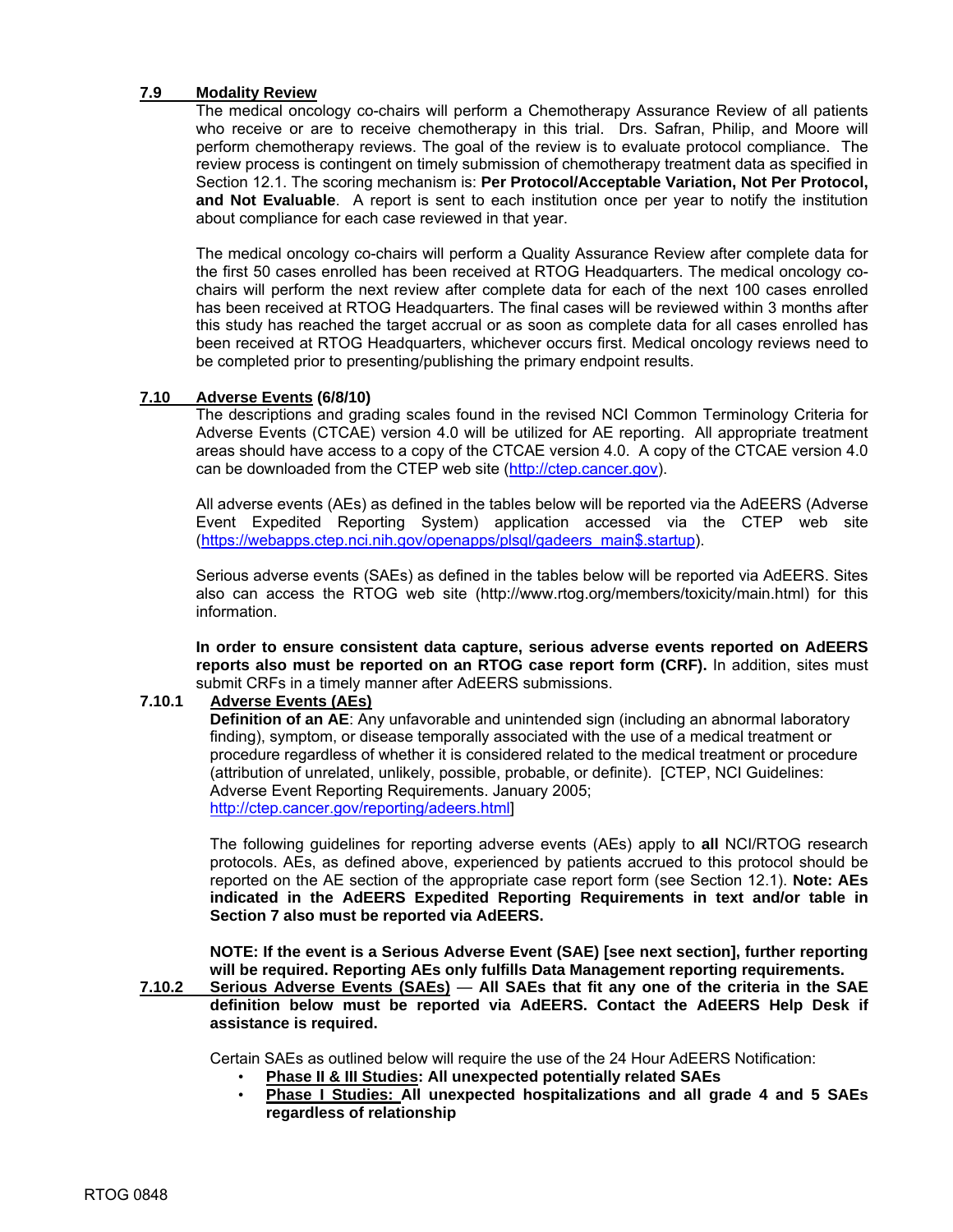**Definition of an SAE**: Any adverse drug experience occurring during any part of protocol treatment and 30 days after that results in any of the following outcomes:

- Death;
- A life-threatening adverse drug experience;
- Inpatient hospitalization or prolongation of existing hospitalization;
- A persistent or significant disability/incapacity;
- A congenital anomaly/birth defect in the offspring of a patient who received protocol treatment.

 Important medical events that may not result in death, be life threatening, or require hospitalization may be considered an SAE, when, based upon medical judgment, they may jeopardize the patient and may require medical or surgical intervention to prevent one of the outcomes listed in the definition. Any pregnancy occurring on study must be reported via AdEERS as a medically significant event.

Pharmaceutically supported studies will require additional reporting over and above that which is required by CTEP.

 SAEs (more than 30 days after last treatment) attributed to the protocol treatment (possible, probable, or definite) should be reported via AdEERS.

**All supporting source documentation indicated as being provided in the Additional Information Section of the AdEERS Report, must be properly labeled with the study/case numbers and the date of the event and must be faxed to both the NCI at 301-230-0159 and the RTOG dedicated SAE FAX, 215-717-0990, before the five or ten-calendar-day deadline to allow RTOG to comply with the reporting requirements of the pharmaceutical company/companies supporting the RTOG trial. The RTOG Case Number without any leading zeros should be used as the Patient ID when reporting via AdEERS.** Non-RTOG intergroup study and case numbers must also be included, when applicable. Submitted AdEERS Reports are forwarded to RTOG electronically via the AdEERS system. Use the patient's case number as the patient ID when reporting via AdEERS.

 **SAE reporting is safety related and separate and in addition to the Data Management reporting requirements** as outlined in the previous AE reporting section. **Any event that meets the above outlined criteria for an SAE but is assessed by the AdEERS System as "expedited reporting NOT required" must still be reported for safety reasons and to fulfill the obligations of RTOG to the pharmaceutical company/companies supporting the RTOG trial. Sites must bypass the "NOT Required" assessment and complete and submit the report. The AdEERS System allows submission of all reports regardless of the results of the assessment. Note:** Sites must select the option in AdEERS to send a copy of the report to the FDA or print the AdEERS report and fax it to the FDA, FAX 1-800-332-0178.

In the rare occurrence when Internet connectivity is lost, an AE report may be submitted using CTEP's Adverse Event Expedited Report-Single Agent or Multiple Agent paper template (available at [http://ctep.cancer.gov\)](http://ctep.cancer.gov) and faxed to 301-230-0159. A 24-hour notification is to be made to CTEP by telephone at 301-897-7497, only when Internet connectivity is disrupted. Once Internet connectivity is restored, an AE report submitted on a paper template or a 24-hour notification phoned in must be entered electronically into AdEERS by the original submitter at the site.

### **7.10.3 Acute myeloid leukemia (AML) or myelodysplastic syndrome (MDS)**

 AML or MDS that is diagnosed during or subsequent to treatment in patients on NCI/CTEPsponsored clinical trials must be reported using the NCI/CTEP Secondary AML/MDS Report Form available at [http://ctep.cancer.gov/forms/index.html.](http://ctep.cancer.gov/forms/index.html) The report must include the time from original diagnosis to development of AML/MDS, characterization such as FAB subtype, cytogenetics, etc., and protocol identification (RTOG study/case numbers). This form will take the place of a report via the AdEERS system and must be faxed to the Investigational Drug Branch, FAX 301-230-0159, and mailed to RTOG Headquarters (address below) within 30 days of AML/MDS diagnosis.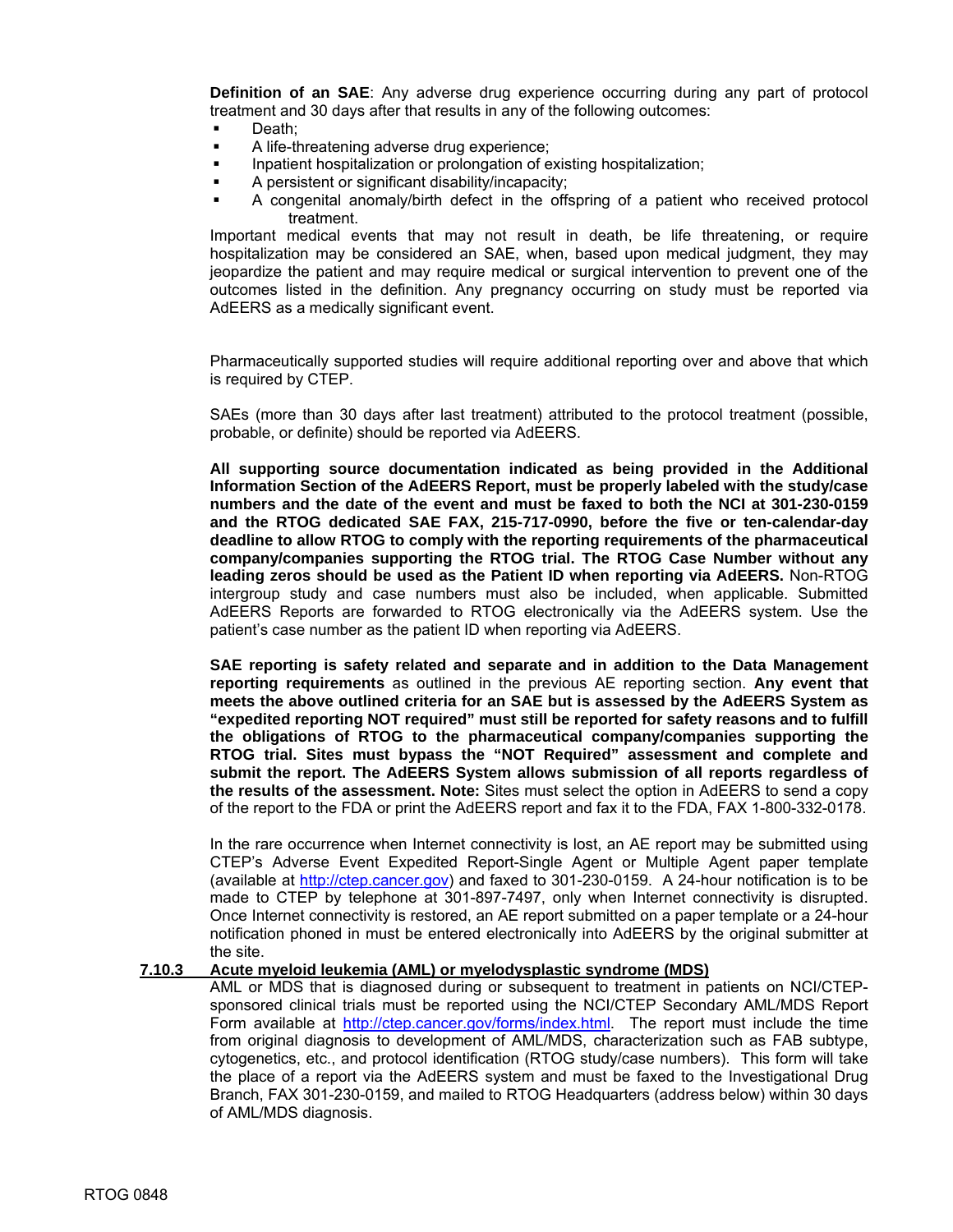

### **7.11 AdEERS Expedited Reporting Requirements (6/8/10)**

CTEP defines expedited AE reporting requirements for phase 2 and 3 trials as described in the table below. **Important:** All AEs reported via AdEERS also must be reported on the AE section of the appropriate case report form (see Section 12.1).

### **Phase 2 and 3 Trials Utilizing an Agent under a CTEP IND: AdEERS Expedited Reporting Requirements for Adverse Events that Occur within 30 Days<sup>1</sup> of the Last Dose of the Investigational Agent (Erlotinib) in this Study.**

|                                                | Grade 1                | Grade 2                  | Grade 2                | Grade 3                      |                                 |                              | Grade 3                         | <b>Grades</b><br>4 & $5^2$     | Grades<br>4 & $5^2$    |
|------------------------------------------------|------------------------|--------------------------|------------------------|------------------------------|---------------------------------|------------------------------|---------------------------------|--------------------------------|------------------------|
|                                                | Unexpected             | <b>Unexpected</b><br>and | <b>Unexpected</b>      |                              | <b>Expected</b>                 |                              |                                 | Unex-                          |                        |
|                                                | <b>Expected</b>        |                          | <b>Expected</b>        | with<br>Hospitali-<br>zation | without<br>Hospitali-<br>zation | with<br>Hospitali-<br>zation | without<br>Hospitali-<br>zation | pected                         | <b>Expected</b>        |
| <b>Unrelated</b><br><b>Unlikely</b>            | Not<br>Required        | Not<br>Required          | Not<br>Required        | 10 Calendar<br>Days          | Not<br>Required                 | 10<br>Calendar<br>Days       | Not<br>Required                 | 10<br>Calendar<br>Days         | 10<br>Calendar<br>Days |
| <b>Possible</b><br>Probable<br><b>Definite</b> | <b>Not</b><br>Required | 10 Calendar<br>Days      | <b>Not</b><br>Required | 10 Calendar<br>Days          | 10<br>Calendar<br>Days          | 10<br>Calendar<br>Days       | Not<br>Required                 | 24-Hour:<br>5 Calendar<br>Days | 10<br>Calendar<br>Days |

**1 Adverse events with attribution of possible, probable, or definite that occur greater than 30 days after the last dose of treatment with an agent under a CTEP IND require reporting as follows:** 

AdEERS 24-hour notification followed by complete report within 5 calendar days for:

• Grade 4 and Grade 5 unexpected events

AdEERS 10 calendar day report:

- Grade 3 unexpected events with hospitalization or prolongation of hospitalization
- Grade 5 expected events

 Although an AdEERS 24-hour notification is not required for death clearly related to progressive disease, a full report is required as outlined in the table.

**Please see exceptions below under section entitled "Additional Instructions or Exceptions."** 

March 2005

**Note: All deaths on study require both routine and expedited reporting regardless of causality. Attribution to treatment or other cause must be provided. "On study" is defined as during or within 30 days of completing protocol treatment.** 

- Expedited AE reporting timelines defined:
	- $\ge$  "24 hours; 5 calendar days" The investigator must initially report the AE via AdEERS within 24 hours of learning of the event followed by a complete AdEERS report within 5 calendar days of the initial 24-hour report.
	- ¾ "10 calendar days" A complete AdEERS report on the AE must be submitted within 10 calendar days of the investigator learning of the event.
- Any medical event equivalent to CTCAE grade 3, 4, or 5 that precipitates hospitalization (or prolongation of existing hospitalization) must be reported regardless of attribution and designation as expected or unexpected with the exception of any events identified as protocol-specific expedited adverse event reporting exclusions.
- Any event that results in persistent or significant disabilities/incapacities, congenital anomalies, or birth defects must be reported via AdEERS if the event occurs following treatment with an agent under a CTEP IND.
- Use the NCI protocol number and the protocol-specific patient ID assigned during trial registration on all reports.

2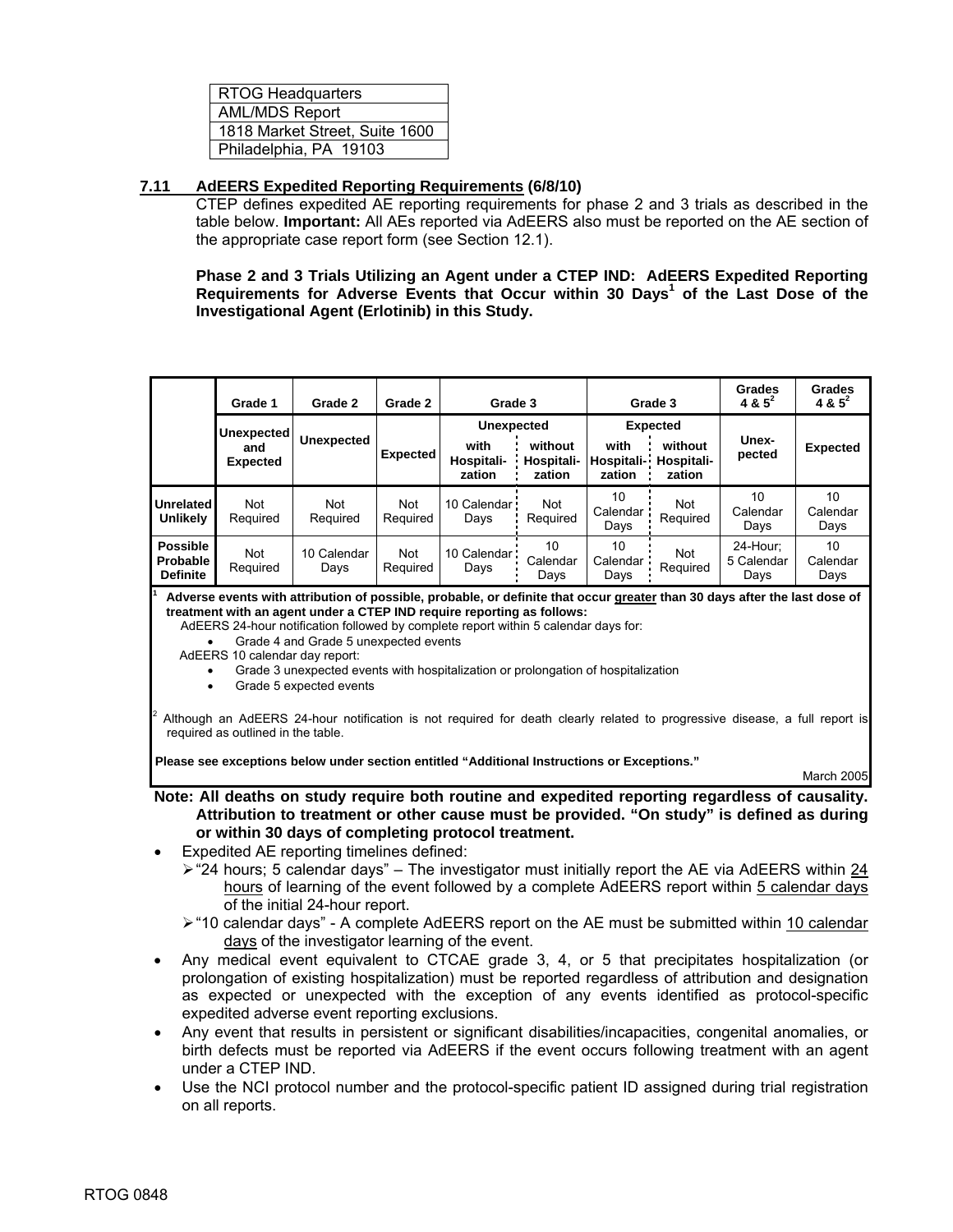### **Additional Instructions or Exceptions to AdEERS Expedited Reporting Requirements for Phase 2 and 3 Trials Utilizing an Agent under a CTEP IND:**

Exceptions to AdEERS Reporting: These events are common and known to be associated the protocol regimen, and should not require expedited reporting (in addition to routine reporting through case report forms).

- a) Grade 3 N/V/D without or with hospitalization; and
- b) G3-4 myelosuppression with or without hospitalization.

## **7.12 CRADA**

NCI/DCTD Standard Language for an Agent Covered by a Collaborative Agreement with NCI

The agent(s) supplied by CTEP, DCTD, NCI used in this protocol is/are provided to the NCI under a Collaborative Agreement (CRADA, CTA, CSA) between the Pharmaceutical Company(ies) (hereinafter referred to as "Collaborator(s)") and the NCI Division of Cancer Treatment and Diagnosis. Therefore, the following obligations/guidelines, in addition to the provisions in the "Intellectual Property Option to Collaborator"

[\(http://ctep.cancer.gov/industryCollaborations2/intellectual\\_property.htm\)](http://ctep.cancer.gov/industryCollaborations2/intellectual_property.htm) contained within the terms of award, apply to the use of the Agent(s) in this study:

1. Agent(s) may not be used for any purpose outside the scope of this protocol, nor can Agent(s) be transferred or licensed to any party not participating in the clinical study. Collaborator(s) data for Agent(s) are confidential and proprietary to Collaborator(s) and shall be maintained as such by the investigators. The protocol documents for studies utilizing investigational Agents contain confidential information and should not be shared or distributed without the permission of the NCI. If a copy of this protocol is requested by a patient or patient's family member participating on the study, the individual should sign a confidentiality agreement. A suitable model agreement can be downloaded from: [http://ctep.cancer.gov.](http://ctep.cancer.gov)

2. For a clinical protocol where there is an investigational Agent used in combination with (an)other investigational Agent(s), each the subject of different collaborative agreements , the access to and use of data by each Collaborator shall be as follows (data pertaining to such combination use shall hereinafter be referred to as "Multi-Party Data."):

a. NCI will provide all Collaborators with prior written notice regarding the existence and nature of any agreements governing their collaboration with NIH, the design of the proposed combination protocol, and the existence of any obligations that would tend to restrict NCI's participation in the proposed combination protocol.

b. Each Collaborator shall agree to permit use of the Multi-Party Data from the clinical trial by any other Collaborator solely to the extent necessary to allow said other Collaborator to develop, obtain regulatory approval or commercialize its own investigational Agent.

c. Any Collaborator having the right to use the Multi-Party Data from these trials must agree in writing prior to the commencement of the trials that it will use the Multi-Party Data solely for development, regulatory approval, and commercialization of its own investigational Agent.

3. Clinical Trial Data and Results and Raw Data developed under a Collaborative Agreement will be made available exclusively to Collaborator(s), the NCI, and the FDA, as appropriate and unless additional disclosure is required by law or court order. Additionally, all Clinical Data and Results and Raw Data will be collected, used and disclosed consistent with all applicable federal statutes and regulations for the protection of human subjects, including, if applicable, the *Standards for Privacy of Individually Identifiable Health Information* set forth in 45 C.F.R. Part 164.

4. When a Collaborator wishes to initiate a data request, the request should first be sent to the NCI, who will then notify the appropriate investigators (Group Chair for Cooperative Group studies, or PI for other studies) of Collaborator's wish to contact them.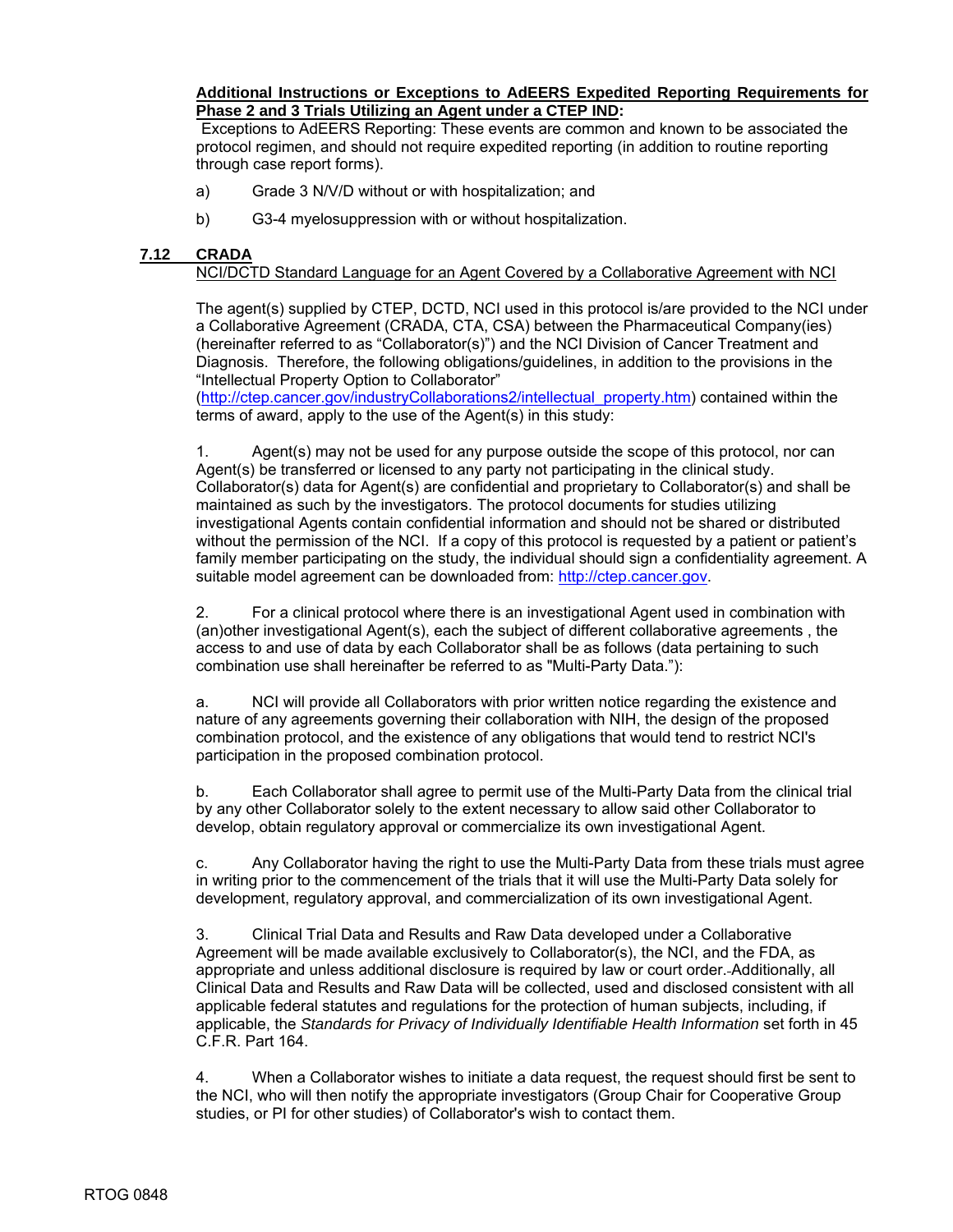5. Any data provided to Collaborator(s) for Phase 3 studies must be in accordance with the guidelines and policies of the responsible Data Monitoring Committee (DMC), if there is a DMC for this clinical trial.

6. Any manuscripts reporting the results of this clinical trial must be provided to CTEP by the Group office for Cooperative Group studies or by the principal investigator for non-Cooperative Group studies for immediate delivery to Collaborator(s) for advisory review and comment prior to submission for publication. Collaborator(s) will have 30 days from the date of receipt for review. Collaborator shall have the right to request that publication be delayed for up to an additional 30 days in order to ensure that Collaborator's confidential and proprietary data, in addition to Collaborator(s)'s intellectual property rights, are protected. Copies of abstracts must be provided to CTEP for forwarding to Collaborator(s) for courtesy review as soon as possible and preferably at least three (3) days prior to submission, but in any case, prior to presentation at the meeting or publication in the proceedings. Press releases and other media presentations must also be forwarded to CTEP prior to release. Copies of any manuscript, abstract and/or press release/ media presentation should be sent to:

Regulatory Affairs Branch, CTEP, DCTD, NCI Executive Plaza North, Suite 7111 Bethesda, Maryland 20892 FAX 301-402-1584 Email: [anshers@mail.nih.gov](mailto:anshers@mail.nih.gov) 

The Regulatory Affairs Branch will then distribute them to Collaborator(s). No publication, manuscript or other form of public disclosure shall contain any of Collaborator's confidential/ proprietary information.

## **8.0 SURGERY**

## **8.1 Surgical Quality Assurance Reviews**

A full surgical quality assurance review is required for this study. The review will be performed by the Surgical Oncology Co-Chair, Adam Berger, M.D., after complete data for 50 cases have been received at RTOG Headquarters. Dr. Berger will then perform the next reviews on a quarterly basis when complete data has been received at RTOG Headquarters.

### **8.2 General Considerations**

In resected pancreatic cancer, the presence of gross or microscopic tumor at the surgical margin has been associated with poor survival following pancreaticoduodenectomy. Of particular concern is the fact that few studies, including most randomized controlled trials have failed to require precise documentation of margin status or information as to how the pathologic margins were assessed. Given that adjuvant therapy, chemoradiation in particular is designed to impact the risk of local recurrence and that such therapies are less effective in the presence of positive margins, the omission of information about surgical margin status makes interpretation of treatment efficacy extremely difficult. For the current study, documentation of surgical margins will be mandatory. Only patients with negative microscopic margins (R0) or those with gross negative and microscopically positive margins (R1) will be enrolled. R0 versus R1 status will serve as a stratification criterion.

In pancreaticoduodenectomy, there are three surgical margins of interest; 1) the common bile duct, 2) the pancreatic parenchymal margin and 3) the retroperitoneal margin- or that soft tissue abutting the proximal 3-4 cm of the superior mesenteric artery (SMA). It is the status of the retroperitoneal margin that is often poorly documented both by the operating surgeon and pathologist alike and it is the most commonly positive margin following pancreaticoduodenectomy. Only the operating surgeon can differentiate the difference between an R1 and an R2 resection as the pathologist cannot determine if gross disease has been left attached to the SMA. Therefore, for trial inclusion, it is required that the operating surgeon document the presence or absence of gross disease at the SMA. This should be documented either as part of the operative note or within the RTOG 0848 Surgery Document. Finally, statement of the status of all three surgical margins be specifically detailed in the pathology report.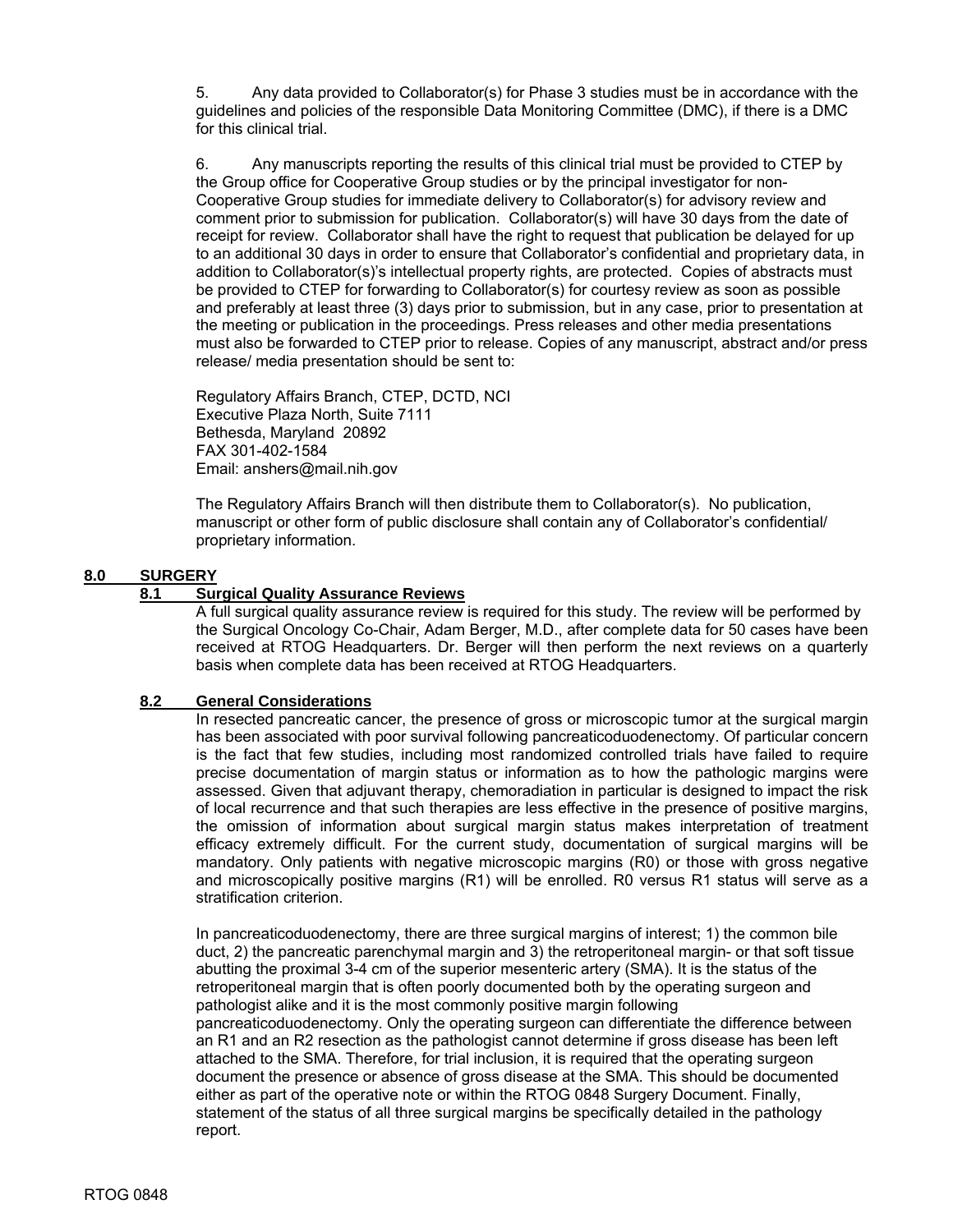## **8.2.1** Specific Requirements

Either classic (Whipple) or pylorus-preserving pancreaticoduodenectomy should be performed. The retroperitoneal dissection along the medial edge of the uncinate process and the right lateral border of the superior mesenteric artery (SMA) is an important oncologic portion of pancreaticoduodenectomy. All soft tissue to the right of the SMA should be removed (and documented in the operative report). This requires exposure and dissection along the right lateral border of the SMA.

## **8.3 Resection Classification and Operative Note Dictation**

The attending surgeon should have dictated the operative note and complete the RTOG 0848 Surgery Document (Appendix V). The surgical form should be filled out in conjunction with the operating surgeon in order to document the status of the margins and whether there was any gross residual disease.

Ideally, the operative report should contain:

- A section describing the operative findings including the site and anatomy of the primary tumor.
- A statement as to whether or not the surgeon believes there is macroscopic residual tumor.

Ideally, the results of the final microscopic surgical margins from the finalized pathology report should be incorporated into the final dictated and edited operative report.

The definitions for the resection classification that should be utilized in operative notes include:

- R0: macroscopically complete removal with negative microscopic margins (bile duct, pancreatic parenchyma, and SMA margins).
- R1: macroscopically complete removal with any microscopically positive surgical margin (bile duct, pancreatic parenchyma, or SMA margins).
- R2: macroscopically incomplete tumor removal with known or suspected gross residual disease.

# **8.4 Surgical Pathology**

# *If resection (R status) and margin status cannot be determined from the operative dictation or the pathology report, the patient will be ineligible for this protocol.*

## **8.4.1** Pathology Review

**8.4.1.1** Local Pathology Review of the Resected Pancreatic Tumor

Pathologic examination of the resected pancreatic tumor specimen should be carried out by a local surgical pathologist with experience in the diagnosis of pancreatic adenocarcinoma.

All relevant margins (SMA, pancreatic, and bile duct) should be identified and inked by the surgeon and pathologist at the time of specimen removal. Any segment of a resected vessel should also be identified and marked. The SMA margin should be separately inked according to the procedures as set out in the  $6<sup>th</sup>$  edition of the AJCC staging system and the College of American Pathologists (CAPS) guidelines for reporting of resected exocrine pancreatic cancer (2005—see Appendix V).

# **8.4.1.2** Final Pathology Report

The pathology report must contain all of the elements as outlined in the CAPS guidelines (Appendix V). In particular, there should be comment on the following:

- Final margin status for the bile duct, pancreatic parenchymal, and SMA margin;
- Tumor size;
- Degree of differentiation (poor, moderate, well);
- Number of lymph nodes examined;
- Number of positive lymph nodes;
- **Local invasion;**
- Extent of involvement of named vessel(s) if present.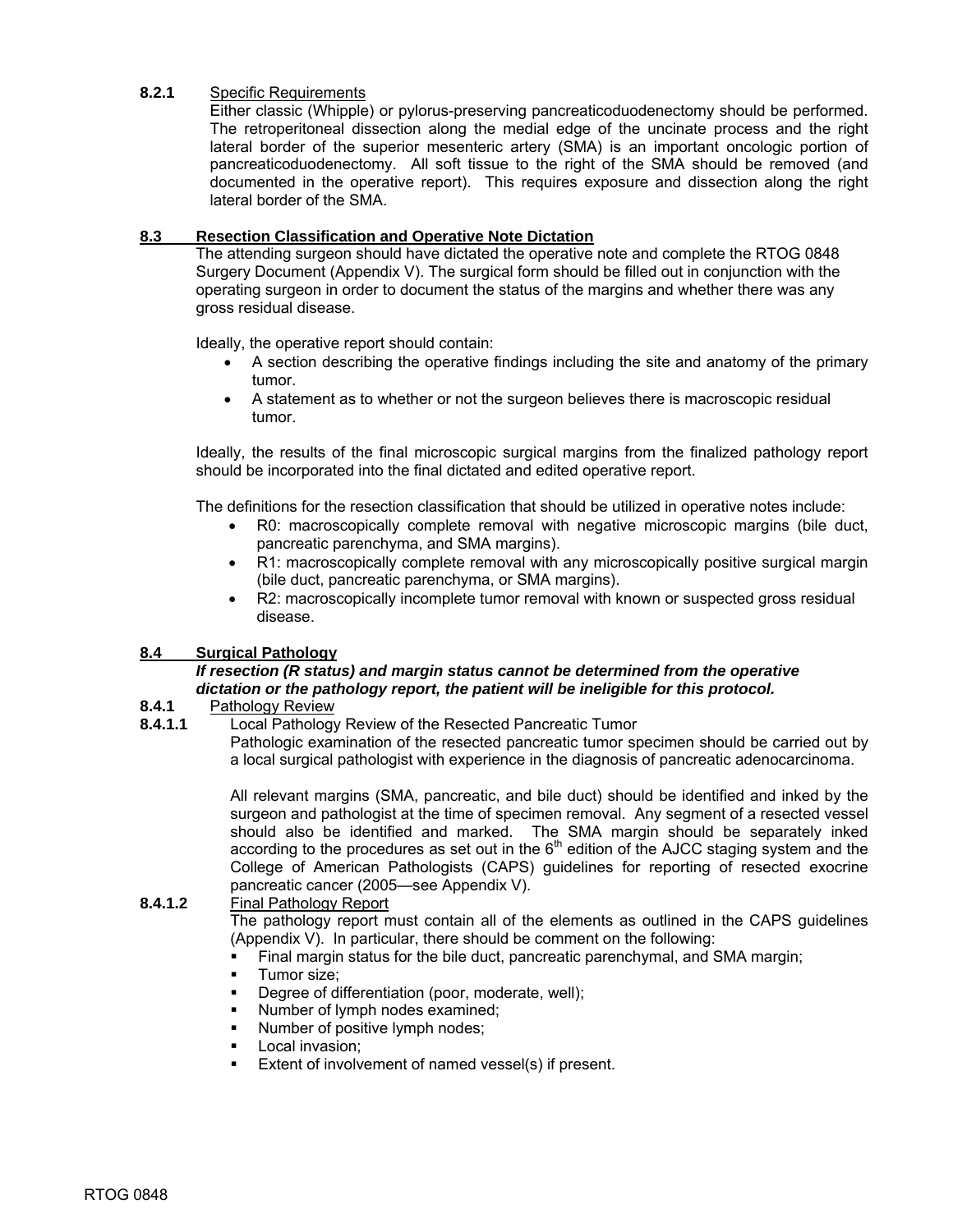## **9.0 OTHER THERAPY**

## **9.1 Permitted Supportive Therapy**

 All supportive therapy for optimal medical care will be given during the study period at the discretion of the attending physician(s) within the parameters of the protocol and documented on each site's source documents as concomitant medication. These may include anti-emetics, antidiarrheals, red packed cells, platelets, pancreatic enzymes, nutritional supplements, and drugs given topically or systemically for the treatment of cutaneous toxicities of erlotinib. Myeloid growth factors are allowed for the treatment of neutropenia.

**9.1.1** Proton Pump Inhibitor Erlotinib's solubility decreases as the pH increases. Co-administration of omeprazole with erlotinib will increase the AUC and  $C_{\text{max}}$  by 46% and 61%, respectively.

## **9.1.2** H<sub>2</sub>-antagonist

Avoid concomitant use of erlotinib with gastric acid reducing agents if possible. When ranitidine 300 mg is given with erlotinib, erlotinib AUC and  $C_{\text{max}}$  decrease by 33% and 54%, respectively. Increasing the dose of erlotinib will not compensate the loss of exposure. However, if an  $H_{2-}$ antagonist receptor is needed, take erlotinib at least 2 hours before or 10 hours following the H<sub>2</sub>-antagonist administration. Dosing such, erlotinib loss of exposure is minimized to AUC of 15% and  $C_{\text{max}}$  of 17%.

- **9.1.3** Patients are recommended to wear sun screen protection, hat, long sleeves to avoid sun as it can exacerbate skin rash.
- **9.1.4** Patients should be informed that skin toxicity is to be expected during treatment with erlotinib. Skin toxicity may take the form of dry skin, rash, acneiform eruption, or hair or nail changes. Prophylactic treatment of the skin may prevent or reduce skin toxicity. The patient should be encouraged to use an alcohol-free, emollient cream applied twice a day to the entire body as soon as the patient starts therapy with erlotinib. Creams and ointments are recommended because they have a greater ability to retain moisture than lotions. Examples of suitable emollient creams include: Neutrogena® Norwegian formula, SARNA® Ultra, Vanicream™, Aveeno<sup>®</sup> (fragrance-free formulation), and Eucerin<sup>®</sup> cream. Other over-the-counter aqueous creams or emulsifying ointments may also provide symptomatic benefit. Lotions should be avoided because they often contain alcohol, which will dry the skin. Patients should also be encouraged to use a titanium dioxide or zinc oxide-based sunscreen product applied to sunexposed areas twice per day.

### **9.2 Non-permitted Supportive Therapy**

Erythroid growth factors are discouraged due to thrombotic potential.

### **10.0 TISSUE/SPECIMEN SUBMISSION (6/8/10)**

## **10.1 General Information**

Tumor tissue block submission and peripheral blood submission are mandatory at study entry. Urine submission at study entry is highly recommended. These specimens are to be submitted to the RTOG Biospecimen Resource for correlative studies. In addition, at the time of progression, this study encourages the submission of peripheral blood and tumor tissue (if a biopsy is performed to document progression).

 The RTOG Biospecimen Resource at the University of California San Francisco acquires and maintains high quality specimens from RTOG trials. Tissue from each block is preserved through careful block storage and processing. The RTOG Biospecimen Resource provides tissue specimens to investigators for translational research studies. Translational research studies integrate the newest research findings into current protocols to investigate important biologic questions.

### **10.2 Specimen Collection**

Samples are required from all patients as part of eligibility criteria. Patients without a tumor tissue block and peripheral blood submission are ineligible for the study.

Specimens are to be collected at baseline in all eligible patients. These include the tumor tissue block and peripheral blood (plasma and whole blood). The tumor tissue block will be derived from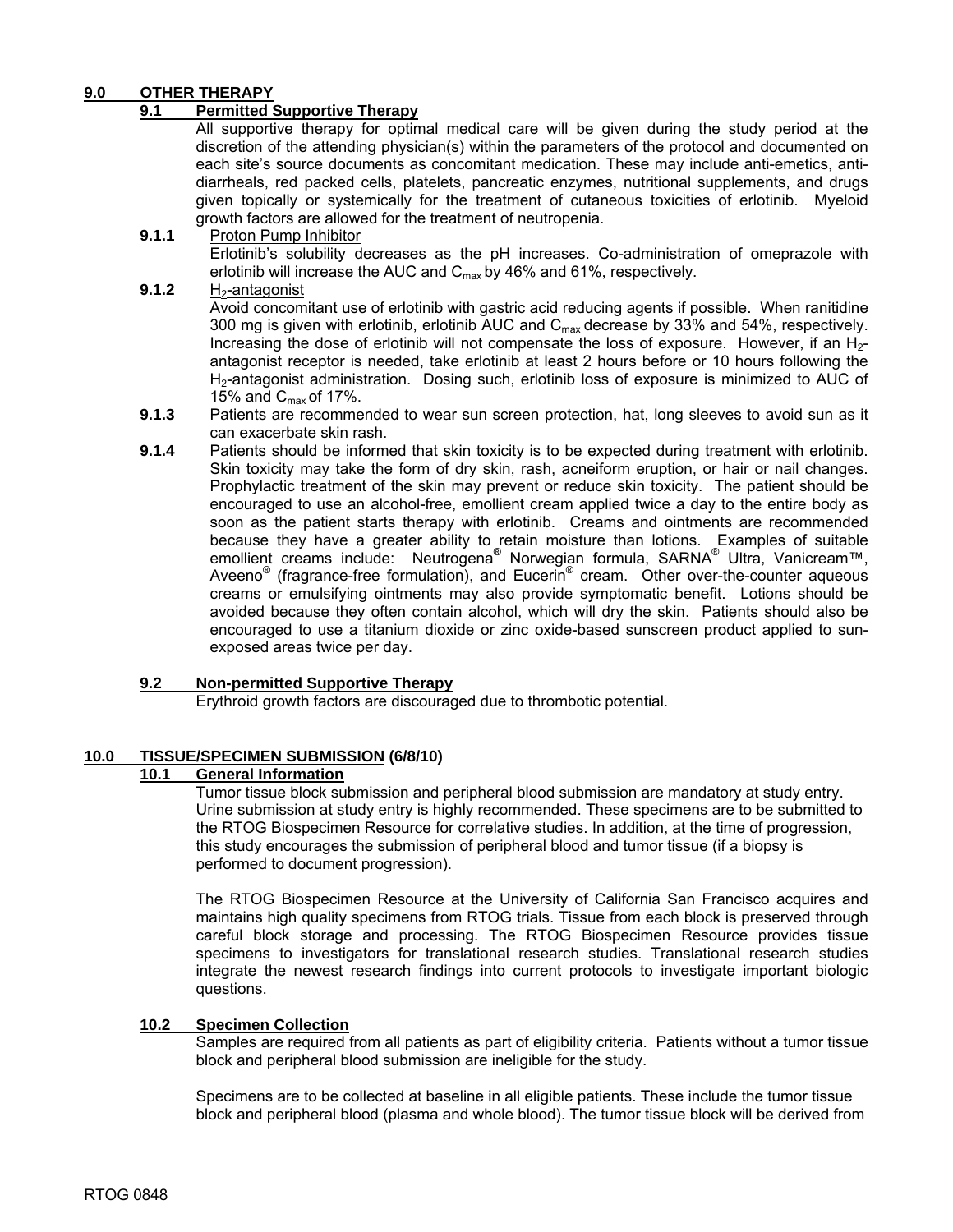the material removed at the time of surgery and preserved in formalin. Snap freezing is not necessary, as tissue submitted will be those preserved in formalin.

**Highly Recommended:** Urine at baseline. At the time of progression, if a biopsy is obtained to document progression, it is highly recommended that a block of the tumor tissue be sent to the RTOG Biospecimen Resource. In addition peripheral blood (10 cc) is also requested at the time of progression.

**10.2.1** Tissue Blocks

The following must be provided in order for the case to be evaluable for the Biospecimen Resource (Required):

- **10.2.1.1** One H&E stained slide<br>**10.2.1.2** A paraffin-embedded tis
- **10.2.1.2** A paraffin-embedded tissue block of the primary tumor

One block of the paraffin embedded pancreatic normal tissue must be submitted If the institution is not able to release the blocks, a 5 mm diameter core of tissue, punched from the tissue block containing the tumor with a punch tool and submitted in a plastic tube labeled "tumor" with the surgical pathology number, as well as 25 unstained sections on plus slides that are to be cut at 5 microns taken from the block after it has been punched. The same should be performed for a block of the normal tissue (label this punch "normal"). NOTE: A kit with the punch tool, specimen tube, and instructions can be obtained free of charge from the Biospecimen Resource. To request a kit, contact the Biospecimen Resource at [RTOG@ucsf.edu o](mailto:RTOG@ucsf.edu)r 415-476-RTOG (7864). Block or core must be clearly labeled with the pathology identification number that corresponds to the submitted Pathology Report.

See Appendix VI for specimen punch tool kit and instructions.

- **10.2.1.3** A Pathology Report documenting that the submitted block or core contains tumor and the clinical status. The report must include the RTOG protocol number and patient's case number. The patient's name and/or other identifying information should be removed from the report. The surgical pathology report numbers and information must NOT be removed from the report.
- **10.2.1.4** A Specimen Transmittal Form clearly stating that tissue is being submitted for the RTOG Biospecimen Resource; if for translational research, this should be stated on the form. The form must include the RTOG protocol number and patient's RTOG case number.
- **10.2.2** Whole Blood, Plasma, and Urine
- **10.2.2.1** 5 cc of whole blood, and 7-10cc of blood to be separated for plasma are required. See Appendix VII for blood collection kit, processing and shipping instructions.
- **10.2.2.2** 10-25 mL urine to be collected at study entry.
- See Appendix VIII for urine collection kit, processing and shipping instructions.
- **10.2.2.3** The following materials must be provided to the RTOG Biospecimen Resource: A Specimen Transmittal Form documenting the date of collection of the whole blood, plasma, and urine; the RTOG protocol number, the patient's RTOG case number, and method of storage, for example, stored at -80° C, must be included.
- **10.2.2.4** To request a kit, contact the Biospecimen Resource at **[RTOG@ucsf.edu](mailto:RTOG@ucsf.edu) or 415-476-RTOG (7864)**.

# **10.3 Storage Conditions (6/8/10)**

Store at  $-80^{\circ}$  C (-70°C to -90°C) until ready to ship. If a -80°C Freezer is not available:

- Samples can be stored short term in a -20 $^{\circ}$  C freezer (non-frost free preferred) for up to one week (please ship out Monday-Wednesday only). **OR:**
- Samples can be stored in plenty of dry ice for up to one week, replenishing daily (ship out Monday-Wednesday only). **OR:**
- Samples can be stored in liquid nitrogen vapor phase (ship out Monday-Wednesday only).

Please indicate on Specimen Transmittal Form the storage conditions used and time stored.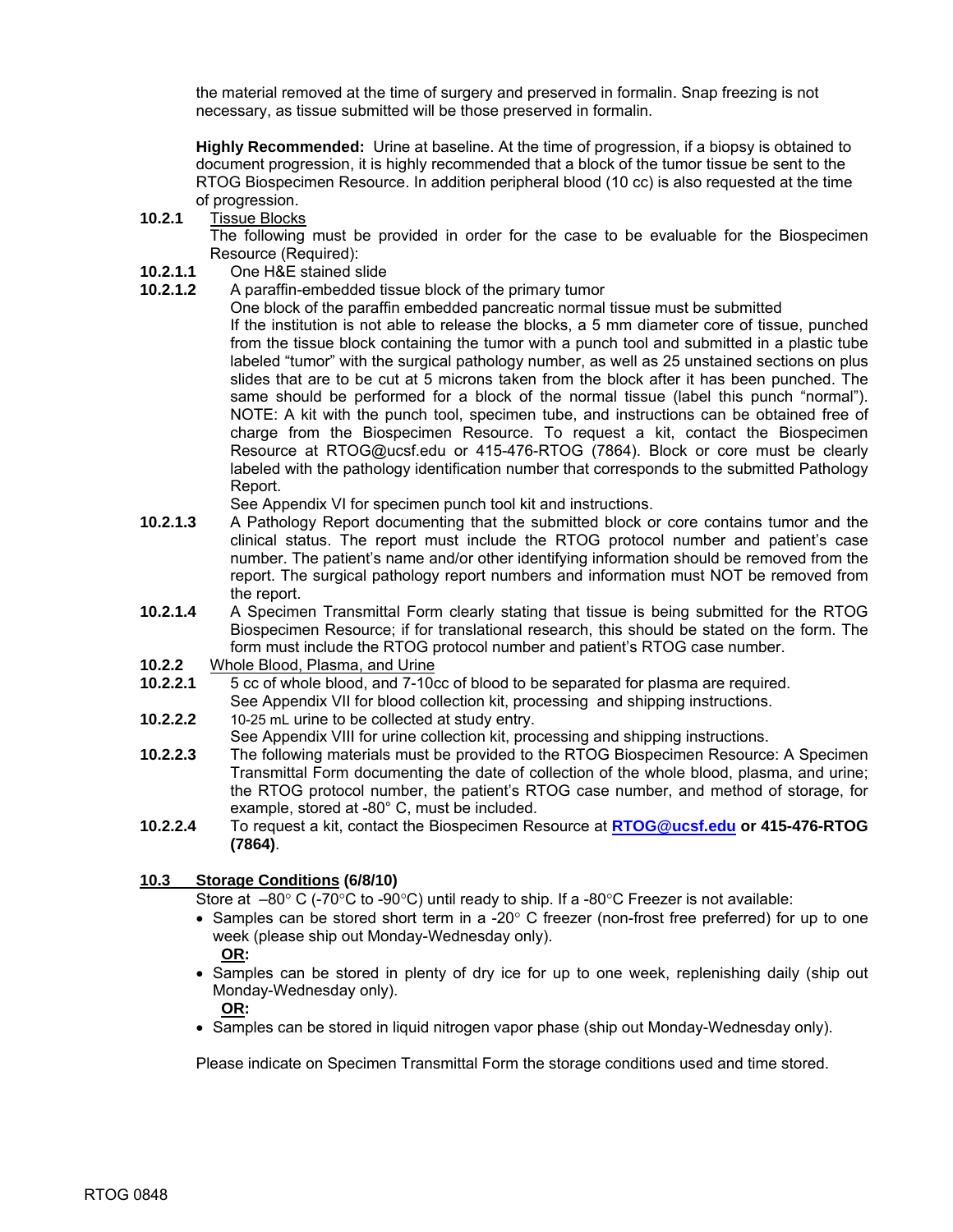### **10.4 Specimen Collection Summary (6/8/10)**

| <b>Mandatory Specimens</b>                                                                                        |                                  |                                                                                                  |                                                                                    |  |  |  |
|-------------------------------------------------------------------------------------------------------------------|----------------------------------|--------------------------------------------------------------------------------------------------|------------------------------------------------------------------------------------|--|--|--|
| Specimens taken from patient:                                                                                     | Collected<br>When:               | Submitted As:                                                                                    | Shipped:                                                                           |  |  |  |
| 1 block primary tumor OR 5mm<br>punch of block with 25 unstained<br>sections on plus slides.                      | Removed at<br>time of<br>surgery | Preserved in formalin; paraffin<br>embedded                                                      | See Appendix VI                                                                    |  |  |  |
| 1 block pancreatic normal tissue<br>OR.<br>5mm punch of block with 25<br>unstained sections on plus slides        | Removed at<br>time of<br>surgery | Preserved in formalin; paraffin<br>embedded                                                      | See Appendix VI                                                                    |  |  |  |
|                                                                                                                   |                                  |                                                                                                  |                                                                                    |  |  |  |
| 5-10 mL of anticoagulated whole<br>blood in EDTA tubes<br>(purple/lavender top) and<br>centrifuge for plasma      | At study<br>entry                | Frozen plasma samples<br>containing a minimum of 0.5<br>mL per aliquot in 1 mL<br>cryovials      | Plasma sent frozen<br>on dry ice via<br>overnight carrier<br>See Appendix VII      |  |  |  |
| 5-10 mL of anticoagulated whole<br>blood in EDTA tubes, mixed for<br>DNA extraction (purple/lavender<br>top tube) | At study<br>entry                | Frozen whole blood samples<br>containing a minimum of 0.5<br>mL per aliquot in 1 mL<br>cryovials | Whole blood sent<br>frozen on dry ice via<br>overnight carrier<br>See Appendix VII |  |  |  |

| <b>Highly Recommended Specimens</b>                                                                          |                               |                                                                                                  |                                                                                    |
|--------------------------------------------------------------------------------------------------------------|-------------------------------|--------------------------------------------------------------------------------------------------|------------------------------------------------------------------------------------|
| Specimens taken from patient:                                                                                | Collected<br>When:            | Submitted as:                                                                                    | Shipped:                                                                           |
| 10-25 $mL$ urine                                                                                             | At study<br>entry             | Clean catch specimen                                                                             | See Appendix VIII                                                                  |
| 1 block progression tumor OR<br>punch of block plus 25 unstained<br>sections on plus slides.                 | <b>Disease</b><br>progression | Preserved in formalin; paraffin<br>embedded                                                      | See Appendix VI                                                                    |
|                                                                                                              |                               |                                                                                                  |                                                                                    |
| 5-10 mL of anticoagulated whole<br>blood in EDTA tubes<br>(purple/lavender top) and<br>centrifuge for plasma | <b>Disease</b><br>progression | Frozen plasma samples<br>containing a minimum of 0.5<br>mL per aliquot in 1 mL<br>cryovials      | Plasma sent frozen<br>on dry ice via<br>overnight carrier See<br>Appendix VII      |
| 5-10 mL of anticoagulated whole<br>blood in EDTA tubes, mixed for<br>DNA (purple/lavender top)               | <b>Disease</b><br>progression | Frozen whole blood samples<br>containing a minimum of 0.5<br>mL per aliquot in 1 mL<br>cryovials | Whole blood sent<br>frozen on dry ice via<br>overnight carrier<br>See Appendix VII |

**10.5** Submit materials as follows: **(6/8/10) Mailing Address: For Non-frozen Specimens Only RTOG Biospecimen Resource University of California San Francisco Campus Box 1800 1657 Scott Street, Room 223 San Francisco, CA 94143-1800** 

> **Courier Address (FedEx, UPS, etc.): For Frozen Specimens RTOG Biospecimen Resource University of California San Francisco 1657 Scott Street, Room 223 San Francisco, CA 94115**

### **Questions: 415-476-RTOG (7864)/FAX 415-476-5271; [RTOG@ucsf.edu](mailto:RTOG@ucsf.edu)**

## **10.6 Reimbursement**

 RTOG will reimburse institutions per case for the protocol specified materials submitted to the Biospecimen Resource at the University of California San Francisco. After confirmation from the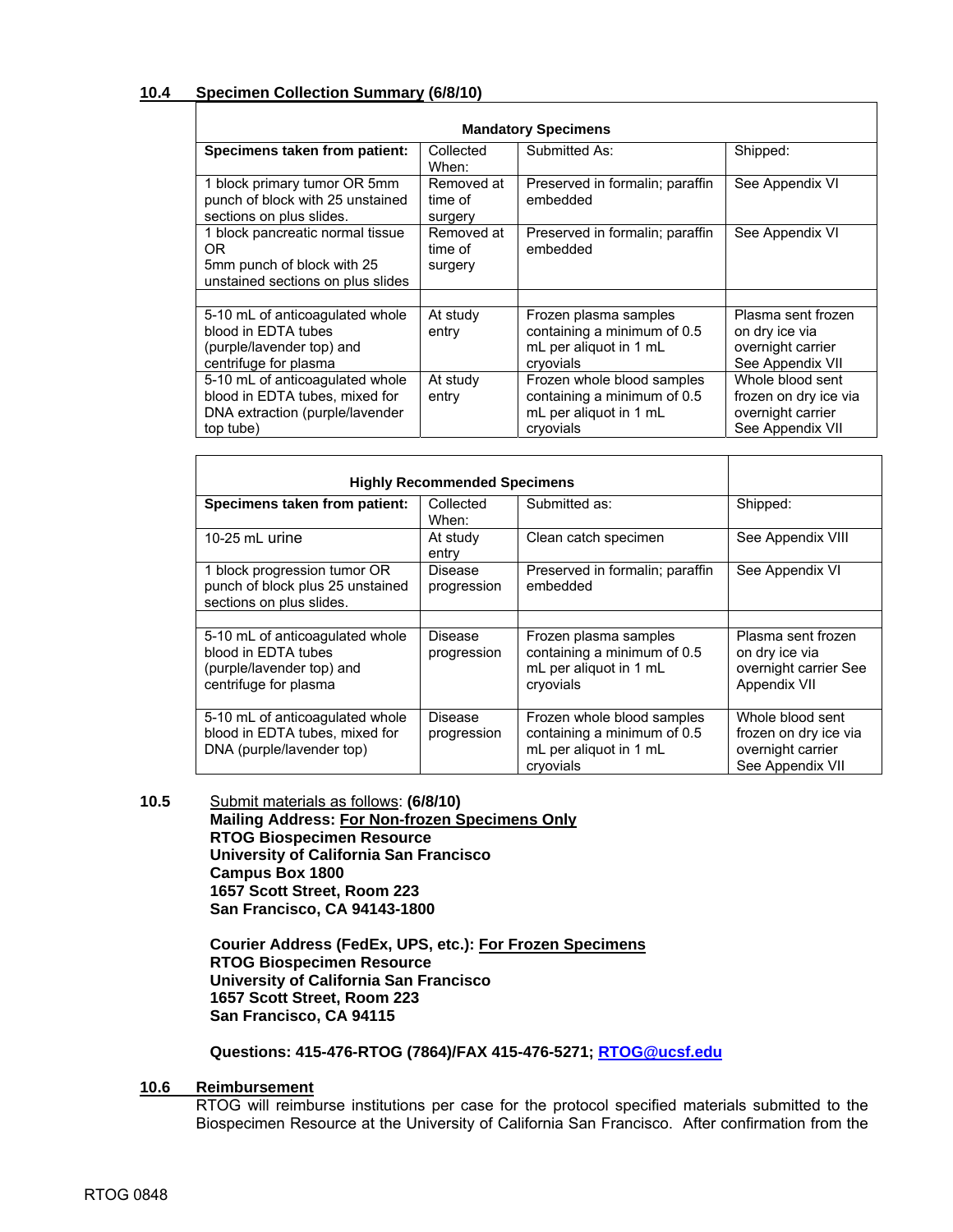RTOG Biospecimen Resource that appropriate materials have been received, RTOG Administration will prepare the proper paperwork and send a check to the institution. Pathology payment cycles are run twice a year in January and July and will appear on the institution's summary report with the institution's regular case reimbursement.

## **10.7 Confidentiality/Storage**

 (See the RTOG Patient Tissue Consent Frequently Asked Questions, [http://www.rtog.org/biospecimen/tissuefaq.html fo](http://www.rtog.org/biospecimen/tissuefaq.html)r further details.)

- **10.7.1** Upon receipt, the specimen is labeled with the RTOG protocol number and the patient's case number only. The RTOG Biospecimen Resource database only includes the following information: the number of specimens received, the date the specimens were received, documentation of material sent to a qualified investigator, type of material sent, and the date the specimens were sent to the investigator. No clinical information is kept in the database.
- **10.7.2** Specimens for tissue banking will be stored for an indefinite period of time. Specimens for the translational research component of this protocol will be retained until the study is terminated, unless the patient has consented to storage for future studies. If at any time the patient withdraws consent to store and use specimens, the material will be returned to the institution that submitted it.

### **10.8 Correlative Science**

 The following assays will be performed on the paraffin-embedded material. Additional targets may be included in the future with the involvement of additional investigators.

- **10.8.1** Immunohistochemistry
	- 1. E-Cadherin, vimentin
	- 2. C-Met, RON
	- 3. EGFR, phosphor-EGFR, IL-1, NFkB, EGF, amphiregulin, heregulin, p-MAPK, phospho-AKT
	- 4. Notch1, shh
- **10.8.2** Quantitative RT-PCR
	- Ribonucleotide reductase M1 subunit, HGF, HGFL
- **10.8.3** K-Ras mutational status
- **10.8.4** EGFR by FISH

### **10.9 Steering Committee for the Allotment of Tissue**

A steering committee will be formed to provide scientific review of requests for tissue from this international study after protocol specified studies are complete and the primary results of the study have been reported.

### **11.0 PATIENT ASSESSMENTS**

 **11.1 Study Parameters**: See Appendix II.

### **11.2 Evaluation for Progression following First Randomization**

Patients must be evaluated for progression by IV contrast CT (or MRI, if allergic), and start  $2^{nd}$ step systemic treatment within 4 weeks of completing step 1 systemic treatment. CA19-9 levels are not used as an indicator of progressive disease.

### **11.3 Quality of Life Assessments**

Patients should complete the FACIT-Fatigue and the PROMIS-derived fatigue short form at baseline before systemic therapy initiation, after completion of Arm I or 2 systemic therapy but prior to clinical evaluation for progression, as well as at 9, 12, and 24 months from start of Arm 1 or 2 therapy.

*FACIT-Fatigue, version 4,* is a 13-item questionnaire that assesses self-reported tiredness, weakness, and difficulty conducting usual activities due to fatigue (SB Yellen, 1997). A 5-point intensity type of rating scale (from "not at all" to "very much") is used. The FACIT-Fatigue is a psychometrically sound instrument and has been widely used to measure fatigue for patients with various chronic illnesses including cancer and pancreatic cancer (SB Yellen, 1997; DW Robinson, 2008). This questionnaire can be completed by patients in approximately 5 minutes. The site research nurse or CRA is encouraged to be sensitive to each patient's demeanor. If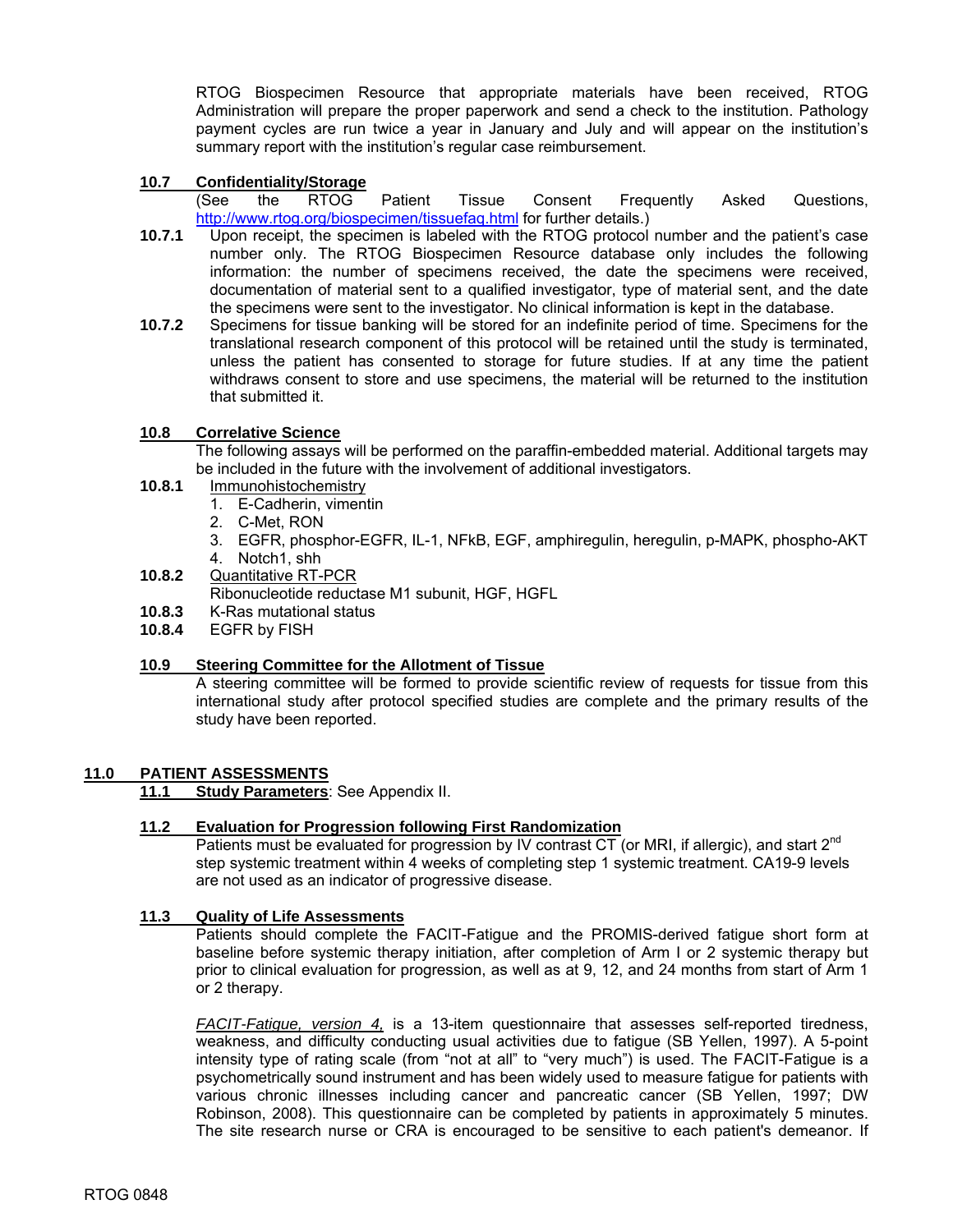patients appear particularly uncomfortable answering a question, they will be informed that they can skip that question. Similarly, interviewers will give patients a short break if the patient appears fatigued or otherwise in need of a few minutes break. Note: The FACIT-Fatigue has been translated into 49 languages and is available free of charge to institutions with the completion of an agreement to share data, accessible at [http://www.facit.org/translation/licensure.aspx.](http://www.facit.org/translation/licensure.aspx) 

*PROMIS-fatigue, A Novel Short Form Fatigue Scale* is a 7-item questionnaire that assesses selfreported tiredness, weakness, and difficulty conducting usual activities due to fatigue. This questionnaire was developed to minimize patient burden and for ease of use in oncology populations. While the psychometric properties of this 7-question short fatigue scale have been validated in the general population (SF Garcia, 2007; J-S Lai, 2008), validation in patients with cancer is underway. A "cross-walk" has been successfully developed between the PROMIS fatigue item bank and the PROMIS-Cancer fatigue item bank that produced the short form measure. These two item banks, sharing 54 common items, were linked by equating item parameters using items that held stable psychometric properties between the cancer and general population populations in which they were tested. Results showed that cancer patients reported more severe fatigue (1/3 standard deviation more severe, but the same scale characteristic curve slope) than the general population, which matches clinical expectations (D Cella, 2007). This questionnaire can be completed by patients in less than 5 minutes. The site research nurse or CRA is encouraged to be sensitive to each patient's demeanor. If patients appear particularly uncomfortable answering a question, they will be informed that they can skip that question. Similarly, interviewers will give patients a short break if the patient appears fatigued or otherwise in need of a few minutes break. Note: The PROMIS-fatigue is available in validated English and Spanish language formats, and is currently being translated into German and Dutch; is accessible through the PROMIS Assessment Center website: [http://www.assessmentcenter.net/ac1/.](http://www.assessmentcenter.net/ac1) 

## **11.4 Criteria for Discontinuation of Protocol Treatment**

- Progression of disease;
- A delay in protocol treatment, as specified in Sections 6.0 and/or 7.0.

 If protocol treatment is discontinued, follow up and data collection will continue as specified in the protocol.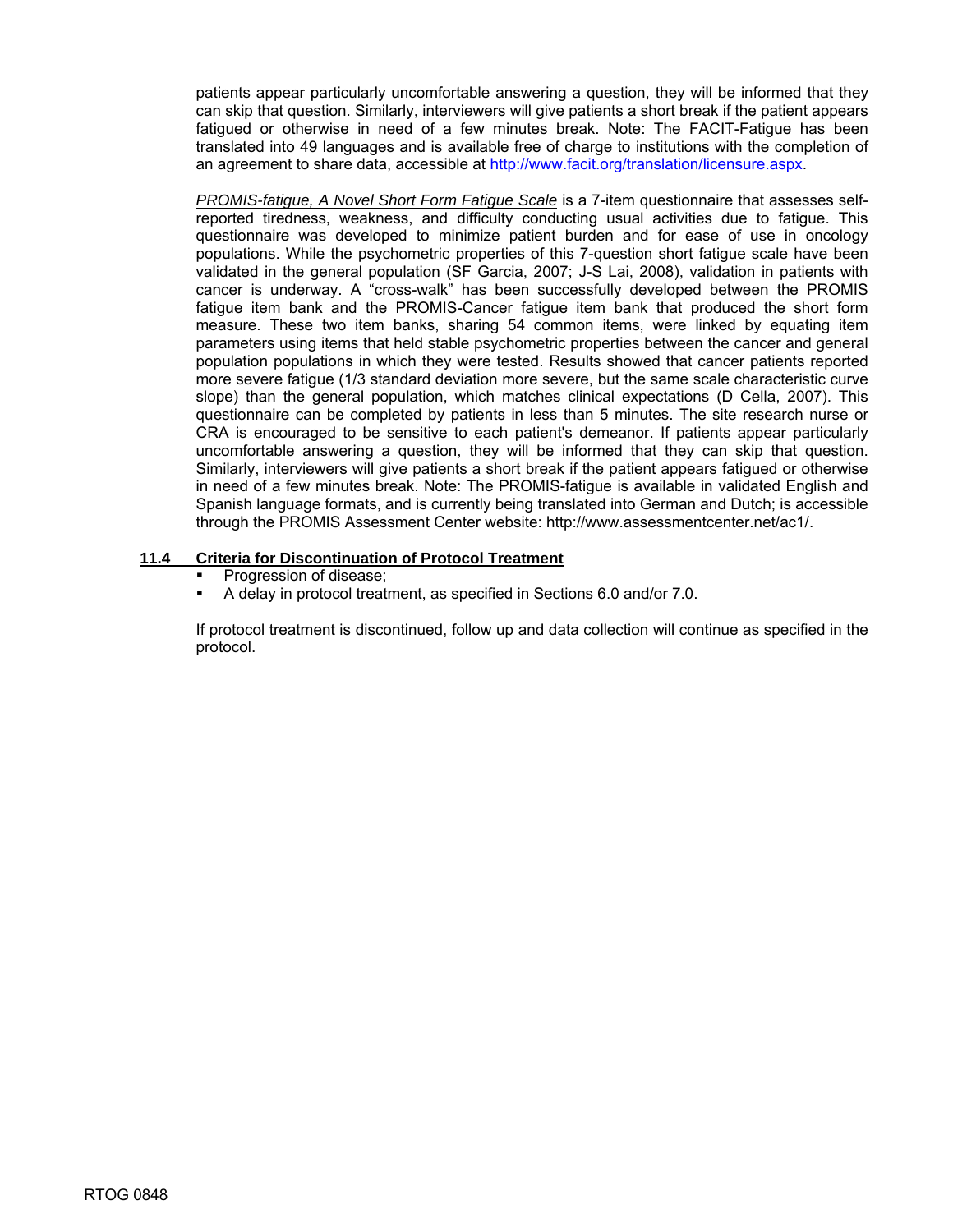#### **12.0 DATA COLLECTION Data should be submitted to:**

**RTOG Headquarters\* 1818 Market Street, Suite 1600 Philadelphia, PA 19103**

# **\*If a data form is available for web entry, it must be submitted electronically.**

Patients will be identified by initials only (first middle last); if there is no middle initial, a hyphen will be used (first-last). Last names with apostrophes will be identified by the first letter of the last name.

# **12.1 Summary of Data Submission**

**Item Due** Initial Evaluation Form **(I1)**

Demographic Form **(A5) Within 2 weeks of 1st step registration** 

Slides/Blocks **(P2)** [For studies with pathology] Surgery Form**(S1)** Surgical Operative Report**(S2)**  Surgical Pathology Report**(S5)** Specimen Transmittal Form**(ST) FACIT-Fatigue QOL(FA)**  PROMIS Fatigue QOL **(PR)** 

**FACIT-Fatigue QOL(FA)** 

Preoperative cross-sectional images (access [http://www.rtog.org/RTQA.html fo](http://www.rtog.org/RTQA.html)r submission specifics) Follow-up Form **(F1) FOR PATIENTS WHO DO NOT RECEIVE ARM 3 OR 4 TREATMENT** 

PROMIS Fatigue QOL (PR) After completion of Arm I or 2 systemic therapy but prior to clinical evaluation for progression, and then at 9, 12, and 24 months from the START OF ARM 1 OR 2 therapy Post Arm 1 or 2 tumor status form (F3) 1 week after evaluation for disease progress post arm 1 or 2 treatment Arm 1 or 2 Treatment Form **(TF)** 1 week after completion of Arm 1 or 2 treatment Arm 3 or 4 1<sup>st</sup> cycle Treatment Form (AT) 1 week after completion of 1<sup>st</sup> cycle Arm 3 or 4 treatment Arm 4 Concurrent Treatment Form **(SF)** 1 week after completion of concurrent Arm 4 treatment (chemo/RT)

1 week after completion of RT Arm 4 treatment

Every 3mo x 2 yrs then every 6mo x 3yrs then annually(from the start of arm 1 or 2 treatment)

Every 6mo x 2 then annually

FOR PATIENTS WHO DO RECEIVE ARM 3 OR 4 TREATMENT

**\*NOTE:** Copies of simulation and port films and the complete RT daily treatment record for the (site) will be submitted to RTOG Headquarters ONLY if specifically requested.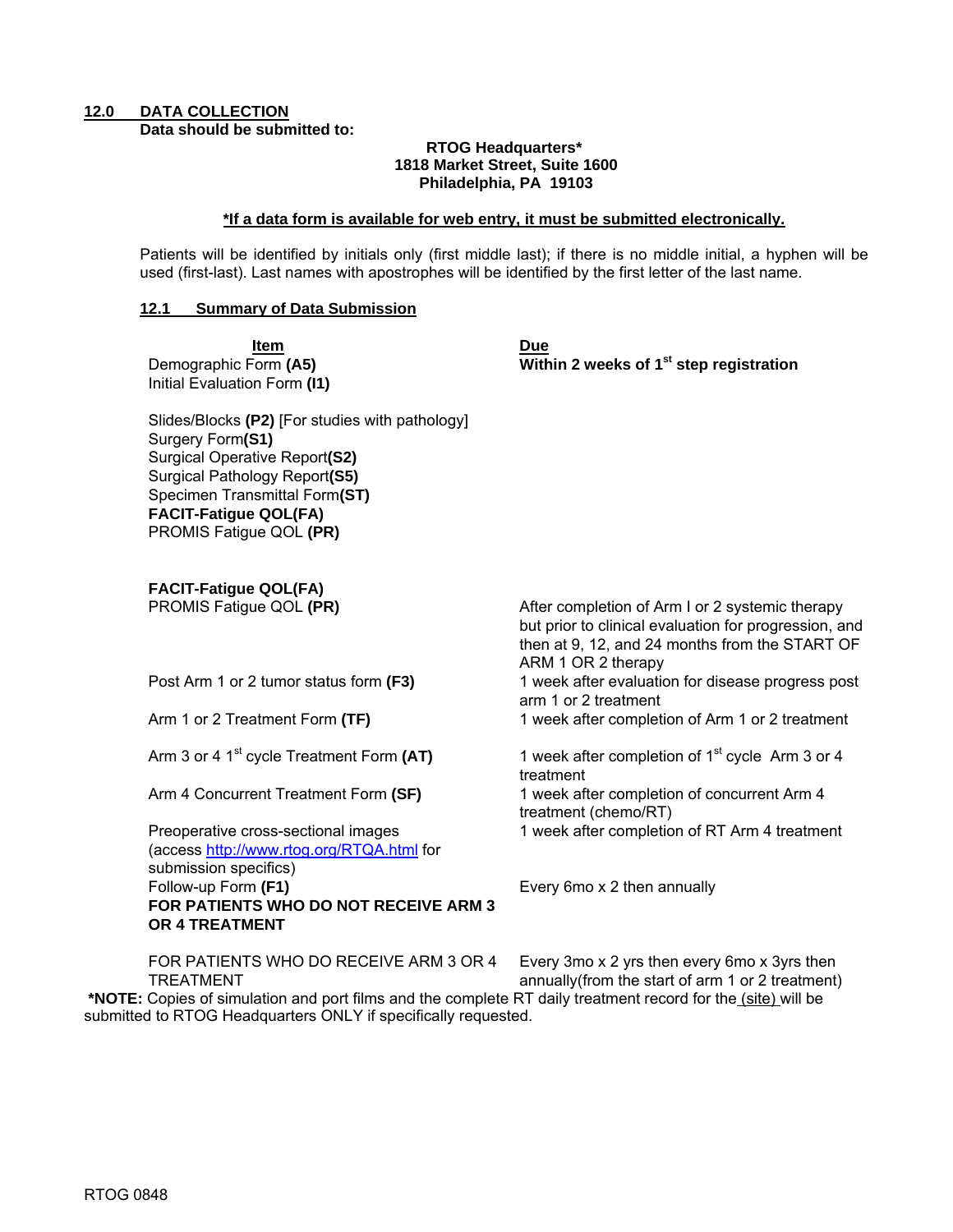## **12.2 Summary of Dosimetry Digital Data Submission (Submit to ITC; see Section 12.2.1) ARM 4 ONLY (6/8/10)**

### **Item Due**

# **Preliminary Dosimetry Information (DD)** Within 7-14 days post 1<sup>st</sup> chemo cycle

†Digital Data Submission – Treatment Plan submitted to ITC via SFTP account exported from treatment planning machine by Physicist Digital data submission includes the following **and** 

**must be submitted for plan approval pre-RT start:**

- CT data, contours for critical normal structures, all GTV, CTV, and PTV contours
- Digital beam geometry for RT fields
- Dose distribution
- Digital DVH data for all required critical normal structures, GTV, CTV, and PTVs for total dose plan

Digital Data Submission Information Form **(DDSI)** – Submitted online (Form located on ATC web site, [http://atc.wustl.edu/forms/ddsi/ddsi.html\)](http://atc.wustl.edu/forms/ddsi/ddsi.html)

Hard copy isodose distributions for total dose plan **(T6)** 

**NOTE: Sites must notify ITC via e-mail (itc@ wustl.edu) after digital data is submitted. The email must include study and case numbers or, if the data is phantom, "dry run" or "benchmark".** 

# **Final Dosimetry Information Example 20 and ST** Within 1 week of RT end

Radiotherapy Form **(T1) [copy to HQ and ITC]** Daily Treatment Record **(T5) [copy to HQ and ITC]**  Modified digital patient data as required through consultation with Image-Guided Therapy QA Center

after 2<sup>nd</sup> randomization

 †Available on the ATC web site, [http://atc.wustl.edu/](http://atc.wustl.edu) **NOTE:** ALL SIMULATION AND PORTAL FILMS AND/OR DIGITAL FILM IMAGES WILL BE KEPT BY THE INSTITUTION AND ONLY SUBMITTED IF REQUESTED.

## **12.2.1** *Digital Data Submission to ITC*

Digital data submission may be accomplished using media or the Internet. For network submission: The SFTP account assigned to the submitting institution by the ITC shall be used, and e-mail identifying the data set(s) being submitted shall be sent to: **itc@ wustl.edu**

For media submission: Please contact the ITC about acceptable media types and formats. Hardcopies accompanying digital data should be sent by mail or Federal Express and should be addressed to:

> **Image-Guided Therapy Center (ITC) ATTN: Roxana Haynes 4511 Forest Park, Suite 200 St. Louis, MO 63108 314-747-5415 FAX 314-747-5423**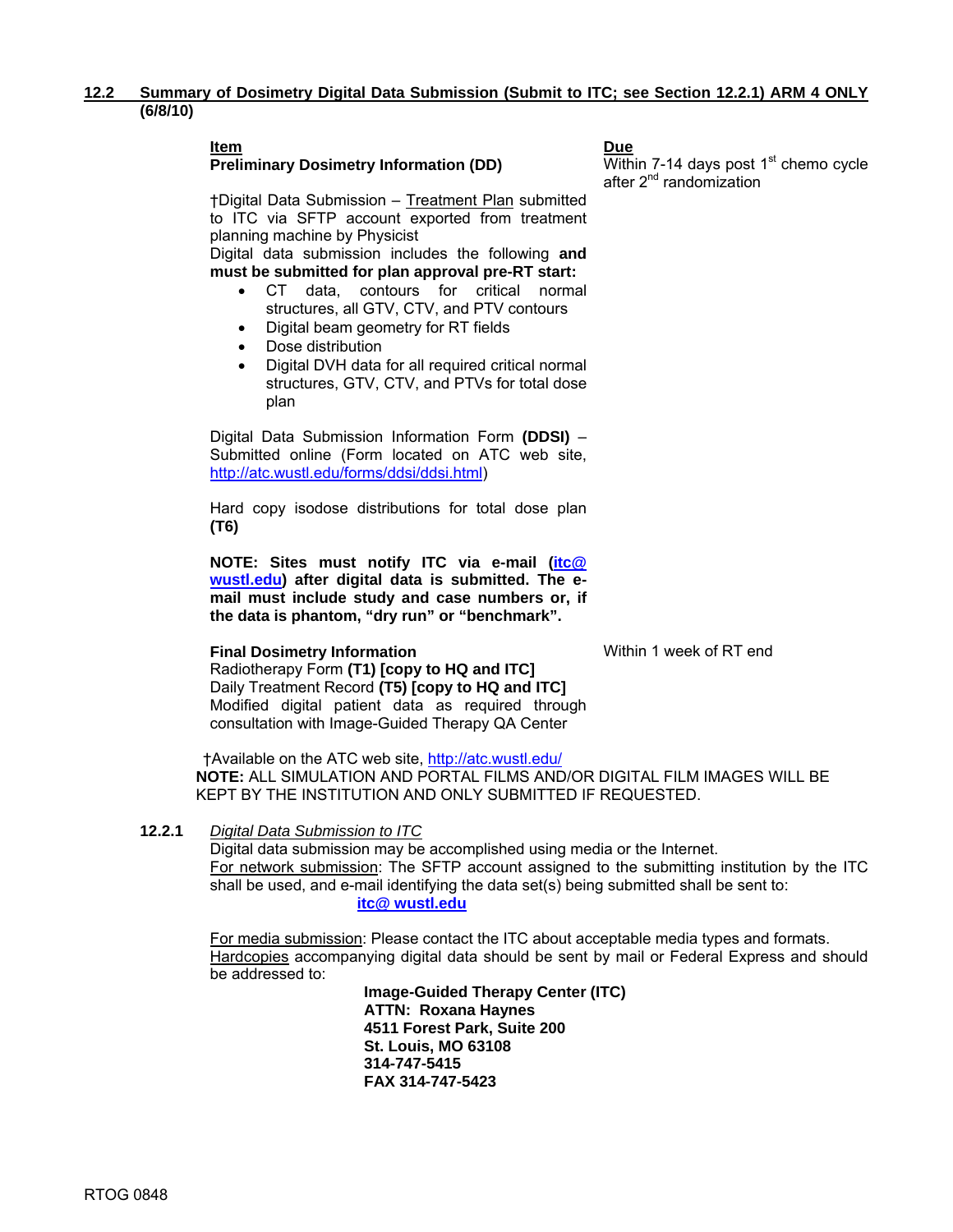# **13.0 STATISTICAL CONSIDERATIONS**

## **13.1 Endpoint(s)**

- 13.1.1 Primary Endpoints<br>13.1.1.1 For the erlotinib
- **13.1.1.1** For the erlotinib question (first randomization): Overall survival (OS) (failure: death due to any cause)
- **13.1.1.2** For the chemoradiation question (second randomization): Overall survival (OS) (failure: death due to any cause)
- **13.1.2** Secondary Endpoints For both the erlotinib question (first randomization) and the chemoradiation question (second randomization) unless otherwise noted
- **13.1.2.1** Disease-free survival (failure: local or regional disease progression, distant metastases, second primary, or death due to any cause)
- **13.1.2.2** Adverse events
- **13.1.2.3** Pre-op imaging to determine frequency of objective criteria of resectability<br>**13.1.2.4** Quality of Life: fatigue as measured by the FACIT-F (primary) and the
- **13.1.2.4** Quality of Life: fatigue as measured by the FACIT-F (primary) and the PROMIS derived short form (exploratory)
- **13.1.2.5** Laboratory correlative studies related to K-Ras (first randomization only), see section 13.5

## **13.2 Stratification**

Prior to the first randomization, patients will be stratified with respect to the following stratification variables: nodal status (involved vs. uninvolved), serum CA19-9 (≤ 90 vs. > 90-180), and surgical margins (positive vs. negative). Prior to the second randomization, patients will be stratified with respect to the following stratification variable: first treatment (gemcitabine vs. gemcitabine + erlotinib). Patients must start the  $5<sup>th</sup>$  cycle of chemotherapy to be eligible for the second randomization. The treatment allocation scheme described by Zelen will be used because it balances patient factors other than institution.[Zelen, 1974]

## **13.3 Sample Size and Power Justification**

**13.3.1** The sample size calculation for this trial begins with the primary endpoint question in the second randomization and the corresponding hypothesis that the use of concurrent fluoropyrimidine and radiotherapy following adjuvant gemcitabine based chemotherapy improves overall survival for patients who are without evidence of progressive disease after 5 cycles of gemcitabine based chemotherapy. The primary endpoint of overall survival for patients who do not progress after adjuvant chemotherapy will be measured from the date of the second randomization (chemotherapy vs. chemotherapy followed by chemoradiation) to the date of death. However, by the time these patients are randomized to the chemoradiation question, they will already have been on the trial for approximately 6 months. The median survival time (MST) for the gemcitabine alone arm from the CONKO-1 trial [Neuhaus, 2008] was 22 months from study entry. Since patients randomized to the chemoradiation question will be those who did not progress following adjuvant chemotherapy, it is projected that the control arm will have a MST of 23 months from study entry. Adjusting for the 6 months that patients will have already been on trial, the sample size for the primary hypothesis for the second randomization (i.e., that chemotherapy followed by chemoradiation will improve overall survival for patients who are disease free following adjuvant chemotherapy) will be based on improving MST from 17 months to 22.5 months.

The required sample size for the primary endpoint of overall survival for the chemoradiation question is based on the following conditions:

- Survival times are exponentially distributed with (at least approximately) proportional hazards between the chemotherapy and chemoradiation treatment arms
- The control arm will have a MST of 17 months from the second randomization (monthly hazard of 0.0408)
- The experimental arm will have a MST of 22.5 months from the second randomization (monthly hazard of 0.0308)
- One-sided test at  $\alpha$  = 0.05
- 90% power
- 5 years of accrual with 3 years of follow-up
- Three interim significance tests and a final test are planned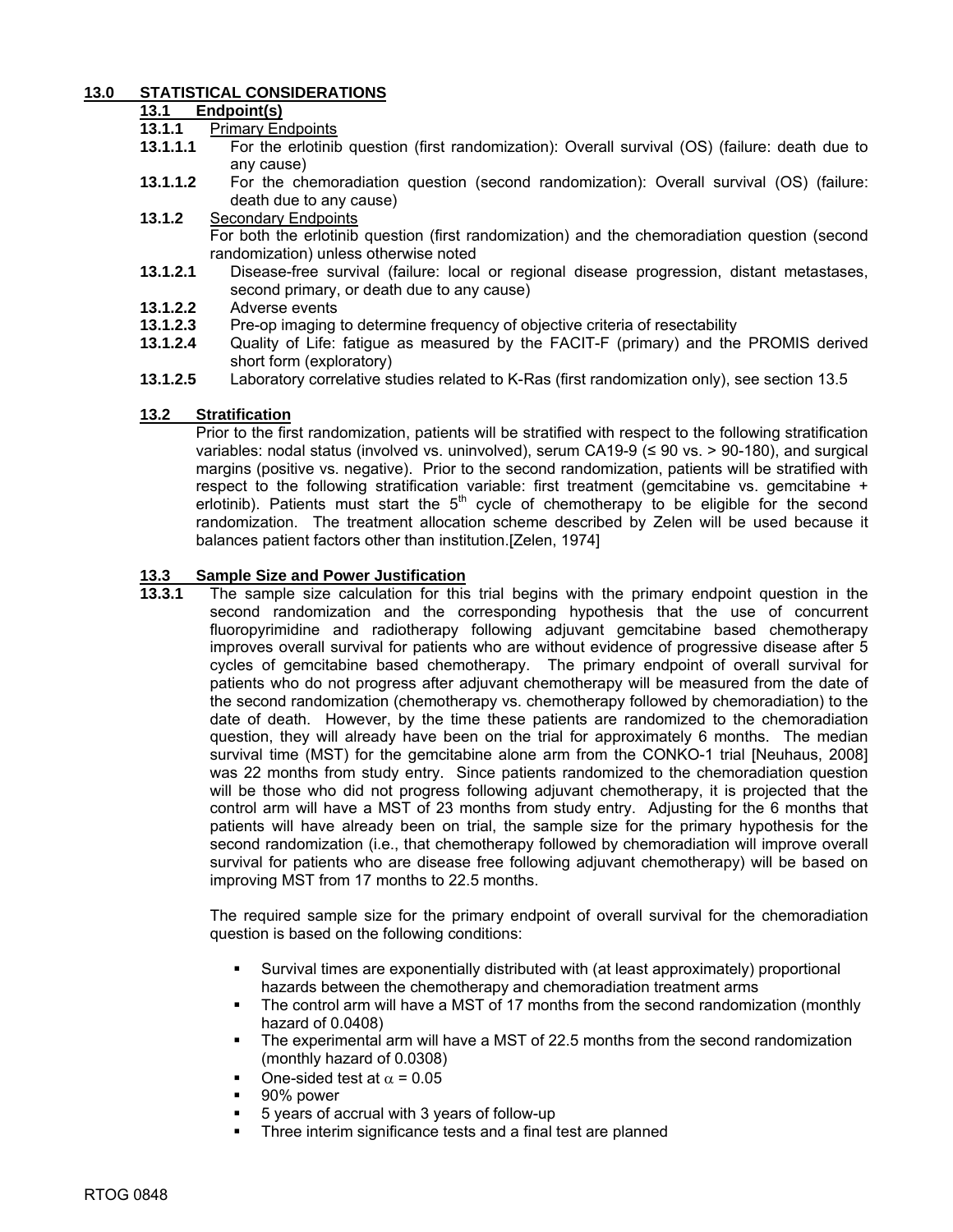Using the group sequential design method [Pocock, 1977] with 3 interim analyses, 640 eligible patients are required to detect an increase in MST from 17 to 22.5 months [measured from the date of second randomization (chemotherapy vs. chemotherapy followed by chemoradiation) to the date of death], translating into a hazard ratio (experimental/control) of 0.76. It is projected that up to 25% of patients entering the first randomization will not proceed to the second randomization due to progression, death without progression, did not start the  $5<sup>th</sup>$  cycle of adjuvant chemotherapy treatment, or refusal. Adjusting for these factors and for an ineligibility or lack-of-data rate of up to 10%, the final targeted accrual for this study will be 950 patients.

- **13.3.2** The primary hypothesis for the first randomization is that the addition of erlotinib to standard adjuvant gemcitabine will increase overall survival for patients with resected head of the pancreas adenocarcinoma. A total of 950 patients will be entered onto this trial to answer the chemoradiation hypothesis (per Section13.1.1.1). As it is assumed that up to 10% of patients will not be evaluable due to ineligibility or lack-of-data, there will be 856 evaluable patients for the erlotinib question. There is some uncertainty as to whether the traditional proportional hazards assumption will be met or if the benefit of erlotinib will increase over time. Design information follows for both situations.
- **13.3.2.1** *Assuming proportional hazards, based on the following conditions:*
	- Survival times are exponentially distributed with (at least approximately) constant hazards in both treatment arms
	- The control arm will have a median survival time (MST) of 22 months (monthly hazard of 0.03151) from study entry
	- The experimental arm will have a MST of 28 months (monthly hazard of 0.02476) from study entry

856 eligible patients will provide at least 90% power to detect an increase in MST from 22 months to 28 months with a 1-sided  $\alpha$  = 0.05.

- **13.3.2.2** *Assuming non-proportional hazards, based on the following conditions*:
	- Survival times are segment-wise exponentially distributed with non-constant overall hazards in both treatment arms, with a smaller hazard ratio within the first year and increasing into years 2 and 3 (1-yr HR=0.90; 2-yr HR=0.63; 3-yr HR=0.65).
	- The control arm will have a 3-year survival of 29%
	- The experimental arm will have a 3-year survival of 39%

856 eligible patients will provide at least 90% power to detect an increase in 3-year survival from 29% to 39% with a 1-sided  $\alpha$  = 0.05.

**13.3.3** Power Calculations for QoL: Health Related Quality of Life (HRQOL) FACIT-Fatigue (FACIT-F) and PROMIS-Fatigue

The Functional Assessment of Chronic Illness Therapy–Fatigue (FACIT–F) and National Institutes of Health (NIH) Patient-Reported Outcomes Measurement Information System (PROMIS) Fatigue will be used to measure HRQOL. The primary HRQOL endpoint will be to determine if baseline FACIT-F scores are correlated with overall survival. The FACIT-F and PROMIS Fatigue tools are described in Sections 1.7.2 and 1.7.3 respectively, as well as Section 11.3. Based on work done by Robinson (details in Section 1.7.2), FACIT-F scores predicted survival when a baseline FACIT–F score of 30 was used as the cut-point for defining high (≤30) and low (> 30) fatigue. Four hundred evaluable patients will provide at least 90% power to detect a HR of 0.70 between low and high fatigue using a baseline FACIT-F cut-point of 30, with a 1-sided alpha of 0.05. The FACIT-F and PROMIS will be collected on all cases participating in this portion of the trial and will be collected at five time points: pretreatment (baseline), at the time of evaluation for progression following the first-step randomization treatment, 9, 12, and 24 months from start of first-step registration treatment. Secondary endpoints include change in FACIT-F from baseline, PROMIS fatigue scores correlating with overall survival, and change in PROMIS fatigue scores from baseline Protocol-eligible patients providing a baseline FACIT-F score will be included in the HRQOL primary endpoint analysis. To allow for patients agreeing to participate in the HRQOL portion of the trial, not completing FACIT-F at baseline and/or attrition following start of treatment, a total of 500 patients will be recruited.

**13.3.4** Patient Accrual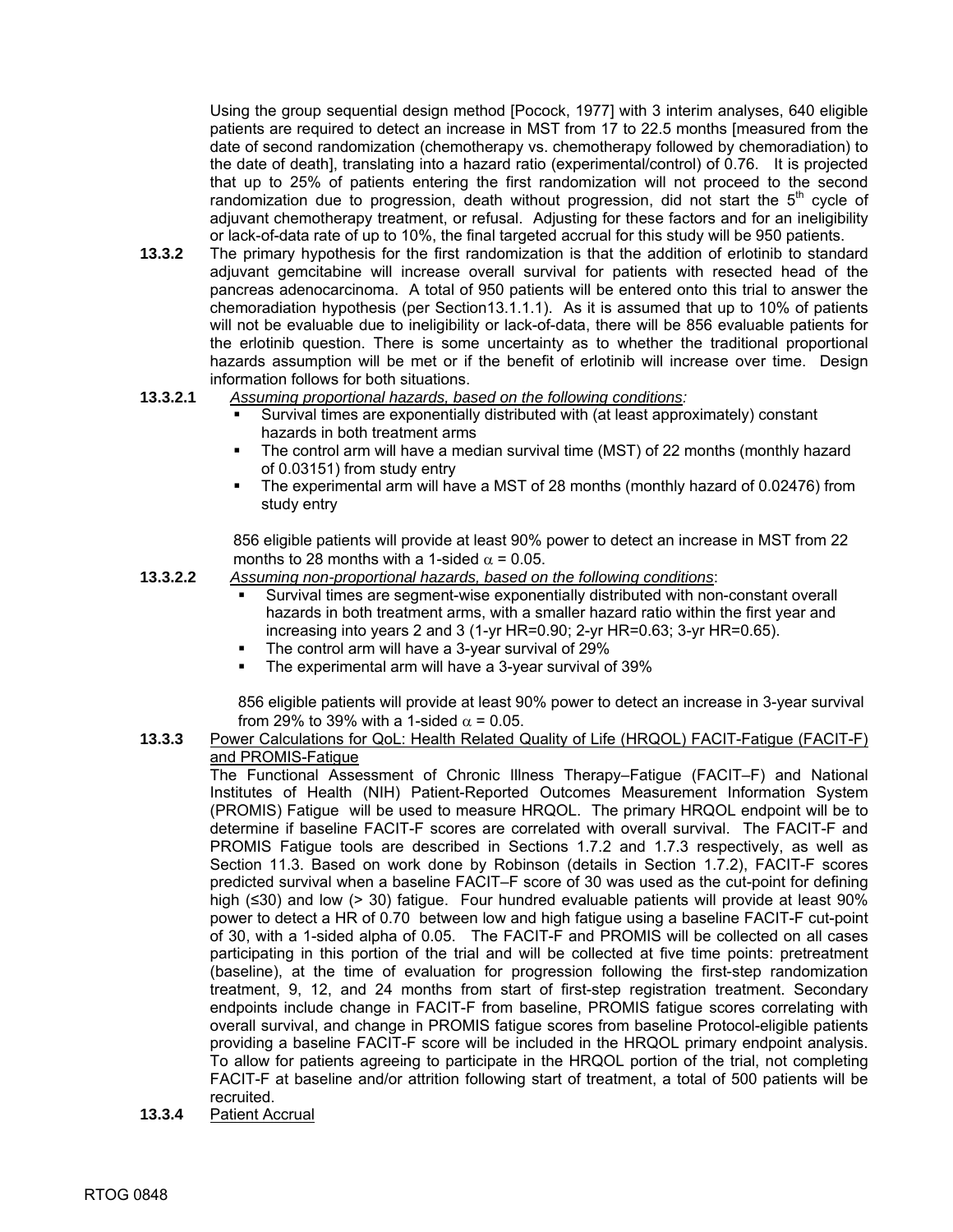Patient accrual is projected to be 14 cases per month, with a ramp-up period in the first 6 months. The expected monthly accrual in months 1-3 and months 4-6 following activation are 0 and 3, respectively.

This study will use a stricter rule than the CTEP early stopping guidelines for slow accruing trials:

If the average monthly accrual rate by 2 years following activation is below 10 cases per month (< 75% of projected), the study team will discuss potential amendments with CTEP and the NCI GI Steering Committee to determine what study questions will be able to be answered in a timely fashion.

## **13.4 Interim Analysis**

Overall and disease-free survival will be estimated by the Kaplan-Meier method.[Kaplan, 1958] The distribution of overall survival estimates between the two arms for both primary endpoint questions will be compared using the log rank test.[Mantel, 1966] Survival time for the erlotinib question will be measured from the date of first randomization (gemcitabine vs. gemcitabine/erlotinib) to the date of death or last follow-up. Survival time for the chemoradiation question will be measured from the date of second randomization (chemotherapy vs. chemotherapy followed by chemoradiation) to the date of death or last follow-up. The Cox proportional hazard regression model will be used to analyze the effects of factors, in addition to treatment, that may be associated with overall survival.

## **13.4.1** Interim Analysis to Monitor the Study Progress

Interim reports with statistical analyses will be prepared twice per year until the initial treatment results have been presented/published. In general, the interim reports will contain the following information:

- patient accrual rate with a projected completion date (while the study is still accruing)
- total patients accrued
- distributions of important pretreatment and prognostic baseline variables
- the frequencies and severity of adverse events by treatment arm.
- compliance rates of treatment delivery

The interim reports will not contain the results from the treatment comparisons with respect to the primary endpoints, overall survival, or any secondary endpoints, with the exception of reporting of adverse events.

### **13.4.2** Significance Testing for Early Termination and/or Reporting

### **13.4.2.1** *Erlotinib Question (First Randomization) Primary Endpoint: Overall Survival*

Three interim significance tests of treatment difference are planned. The timing of the interim analyses will be based on primary endpoint events, deaths. Under the alternative hypothesis that the addition of erlotinib will increase overall survival (either MST from 22 months to 28 months under the proportional hazards assumption or 3-year overall survival from 29% to 41% under the proportional hazards assumption), the number of events needed and the nominal significance levels for rejecting the H<sub>0</sub> (efficacy) or the H<sub>1</sub> (futility) for each of these three interim analyses are shown in the table below:

| C T. Normial Organication Loveis for internal Analyses |                 |                 |          |  |  |
|--------------------------------------------------------|-----------------|-----------------|----------|--|--|
|                                                        | Efficacy:       | Futility:       |          |  |  |
| Interim                                                | Reject $H_0$ if | Reject $H_1$ if | # Events |  |  |
| Analysis                                               | $p(H_0) \leq$   | $P(H_1) \leq$   |          |  |  |
| #1                                                     | 0.001           | 0.005           | 152      |  |  |
| #2                                                     | 0.001           | 0.005           | 304      |  |  |
| #3                                                     | 0.001           | 0.005           | 455      |  |  |

Table 1: Nominal Significance Levels for Interim Analyses

At each planned interim analysis, the one-sided p-value from the log-rank test assessing treatment efficacy with respect to overall survival will be compared to the nominal significance levels in Table 1. The levels for testing the null hypothesis are based on the Haybittle-Peto method. If the computed p-value for efficacy is less than or equal to the nominal significance level boundary for rejecting the  $H_0$  (efficacy), then accrual to the gemcitabine only arm will be stopped (if applicable), it will be concluded that the overall survival rate of the erlotinib arm is higher than that of the non-erlotinib arm and the results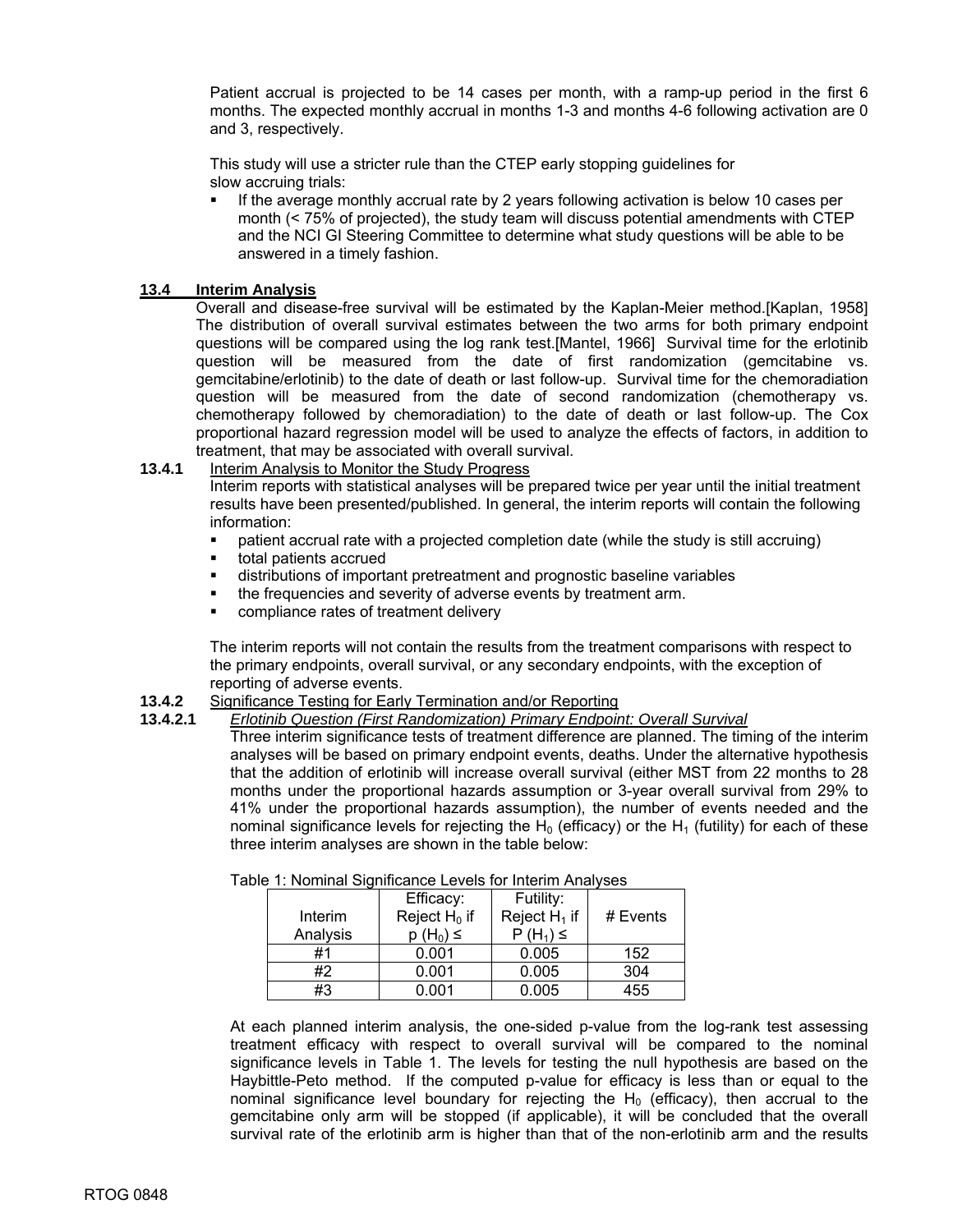will be reported. If accrual is not completed, patients will continue to be entered onto the erlotinib arm in order to answer the chemoradiation question (second randomization). For futility, the alternative hypothesis will be tested using rule C from Freidlin and Korn at a significance level of 0.005. [Freidlin, 2002] If the p-value is less than or equal to the nominal significance level boundary for rejecting the  $H_1$  (futility), then accrual will be stopped to the gemcitabine+ erlotinib arm (if applicable) and it will be reported that it cannot be concluded that the overall survival rate of the erlotinib arm is higher than that of the non-erlotinib arm. If accrual is not completed, patients will continue to be entered onto the gemcitabine only arm in order to answer the chemoradiation question (second randomization). If neither of these boundaries is crossed, accrual (if applicable) and follow-up will continue until the next interim or final analysis.

Following the required number of deaths for each planned interim analysis, the blinded efficacy/futility results will be reported to the RTOG DMC, in addition to accrual, distributions of pretreatment characteristics, frequency and severity of adverse events, and compliance with protocol treatment.

**13.4.2.2** Chemoradiation Question (Second Randomization) Primary Endpoint: Overall Survival

Three interim significance tests of treatment difference are planned. The timing of the interim analyses will be based on primary endpoint events, deaths. Under the alternative hypothesis that chemotherapy followed by adjuvant radiation and concurrent capecitabine will increase overall survival (MST from 17 months to 22.5 months from the second randomization) for patients with resected head of pancreas adenocarcinoma who are disease free after adjuvant chemotherapy, the number of events needed and the nominal significance levels for rejecting the H<sub>0</sub> (efficacy) or the H<sub>1</sub> (futility) for each of these three interim analyses are shown in the table below:

|          | Efficacy:       | Futility:       |          |
|----------|-----------------|-----------------|----------|
| Interim  | Reject $H_0$ if | Reject $H_1$ if | # Events |
| Analysis | $p(H_0) \leq$   | $p(H_1) \leq$   |          |
| #1       | 0.001           | 0.005           | 113      |
| #2       | 0.001           | 0.005           | 225      |
| #3       | 0.001           | 0.005           | 337      |

Table 2: Nominal Significance Levels for Interim Analyses

At each planned interim analysis, the one-sided p-value from the log-rank test assessing treatment efficacy with respect to overall survival will be compared to the nominal significance levels in Table 1. The levels for testing the null hypothesis are based on the Haybittle-Peto method. If the computed p-value for efficacy is less than or equal to the nominal significance level boundary for rejecting the  $H_0$  (efficacy), then accrual will be stopped (if applicable), it will be concluded that the overall survival rate of the chemoradiation arm is higher than that of the non-chemoradiation arm and the results will be reported. For futility, the alternative hypothesis will be tested using rule C from Freidlin and Korn at a significance level of 0.005. [Freidlin, 2002] If the p-value is less than or equal to the nominal significance level boundary for rejecting the  $H_1$  (futility), then accrual will be stopped (if applicable) and it will be reported that it cannot be concluded that the overall survival rate of the chemoradiation arm is higher than that of the non-chemoradiation arm. If neither of these boundaries is crossed, accrual (if applicable) and follow-up will continue until the next interim or final analysis.

Following the required number of deaths for each planned interim analysis, the blinded efficacy/futility results will be reported to the RTOG DMC, in addition to accrual, distributions of pretreatment characteristics, frequency and severity of adverse events, and compliance with protocol treatment.

- **13.4.3** Analysis for Reporting the Initial Treatment Results
- **13.4.3.1** *Erlotinib Question (First Randomization) Primary Endpoint: Overall Survival*

The primary hypothesis of the erlotinib question is whether the addition of erlotinib will increase overall survival (either MST from 22 months to 28 months under the proportional hazards assumption or 3-year overall survival from 29% to 41% under the proportional hazards assumption) for patients with resected head of pancreas adenocarcinoma. This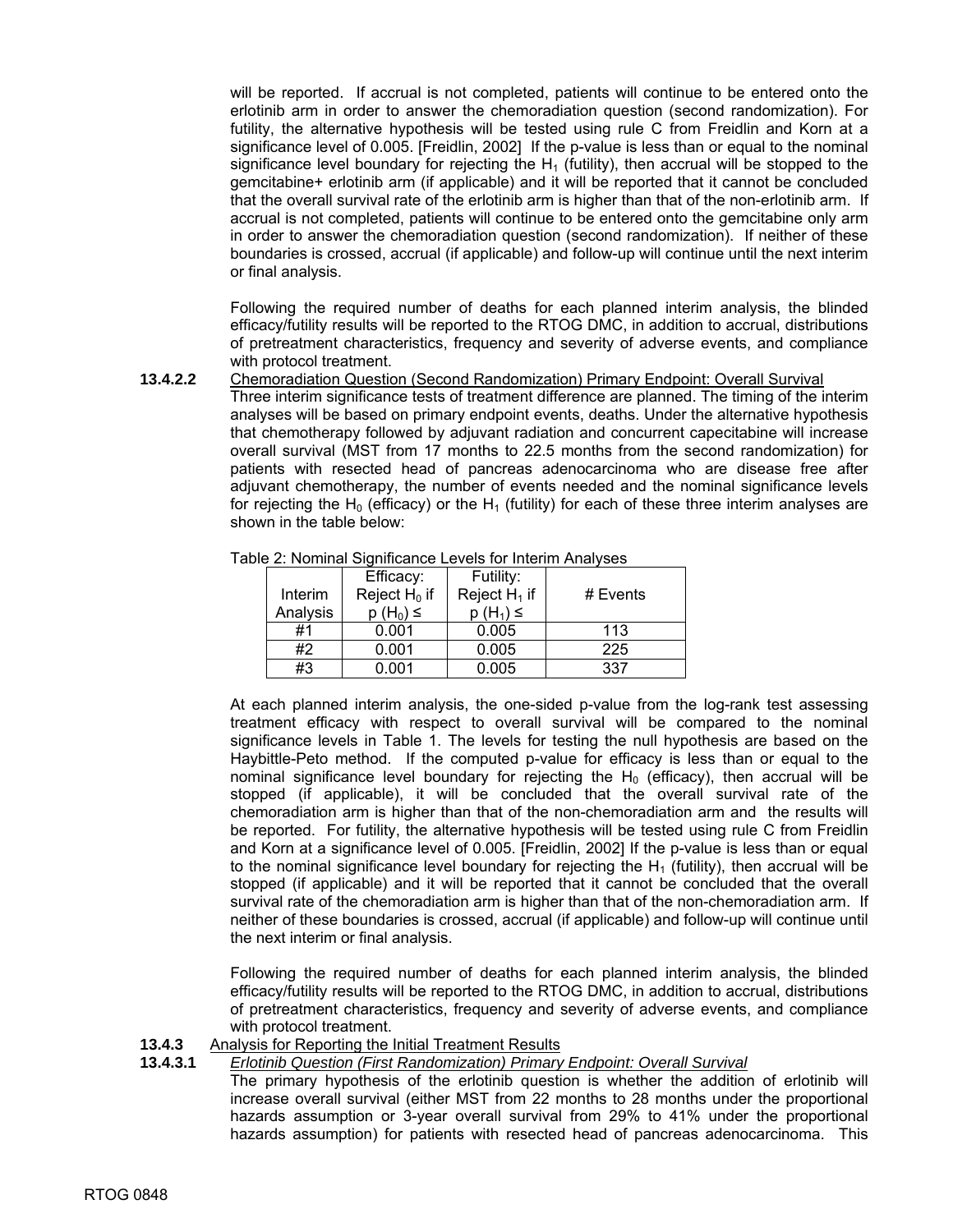major analysis will occur after all patients have potentially been followed for 3 years, unless an early stopping rule is satisfied. It will include:

- tabulation of all cases entered and those excluded from the analyses with the reasons for exclusion given
- distributions of important prognostic baseline variables
- the frequencies and severity of adverse events by treatment arm
- compliance rate of treatment delivery
- observed results with respect to the primary and secondary endpoints applicable to the erlotinib question

All eligible patients randomized will be included in the comparison and will be grouped in the analysis by assigned treatment from the first randomization (gemcitabine vs. gemcitabine/erlotinib). The primary hypothesis of treatment benefit will be tested using the log-rank statistic with a significance level of 0.05, given that the three interim analyses were carried out per Section13.4.2.1. Additionally, analyses of treatment effect will be performed using the Cox proportional hazard model with the three stratification factors included as fixed covariates, as well as any factors that show an imbalance between the arms. Where feasible, treatment comparisons with respect to the primary endpoint (overall survival) will be compared within gender, ethnic and racial categories.

- **13.4.3.2** *Chemoradiation Question (Second Randomization) Primary Endpoint: Overall Survival* The primary hypothesis of the chemoradiation question is whether chemotherapy followed by adjuvant radiation and concurrent capecitabine will increase median survival for patients with resected head of pancreas adenocarcinoma who are disease free after adjuvant chemotherapy. This major analysis will occur after all patients randomized to the chemoradiation portion of the trial have potentially been followed for 2.5 years from the second randomization unless an early stopping rule is satisfied. It will include:
	- tabulation of all cases entered and those excluded from the analyses with the reasons for exclusion given
	- distributions of important prognostic baseline variables
	- the frequencies and severity of adverse events by treatment arm
	- compliance rate of treatment delivery
	- observed results with respect to the primary and secondary endpoints applicable to the chemoradiation question

All eligible patients randomized to the chemoradiation portion of the trial will be included in the comparison and will be grouped in the analysis by assigned treatment from the second randomization (chemotherapy vs. chemotherapy followed by chemoradiation). The primary hypothesis of treatment benefit will be tested using the log-rank statistic with a significance level of 0.05, given that the three interim analyses were carried out per Section13.4.2.2. Additionally, analyses of treatment effect will be performed using the Cox proportional hazard model with the four stratification factors included as fixed covariates, as well as any factors that show an imbalance between the arms). Where feasible, treatment comparisons with respect to the primary endpoint (overall survival) will be compared within ethnic and racial categories.

- **13.4.4** Analysis of HRQoL Endpoints
- **13.4.4.1** *FACIT-F Scoring and Analysis*
- **13.4.4.1.1** The FACIT-F will be scored per the FACIT-F Scoring Guidelines (Version 4 [www.facit.org](http://www.facit.org)), with higher scores indicating less fatigue.
- **13.4.4.1.2** The primary objective in the HRQoL analysis is determine if baseline FACIT-F scores are correlated with overall survival; specifically if patients with baseline FACIT-F scores > 30 (low fatigue) have better overall survival than patients with baseline FACIT-F scores  $\leq 30$ (high fatigue).
- **13.4.4.1.3** The primary HRQoL hypothesis will be tested using the log-rank statistic with a significance level of 0.05. Additionally, analyses of fatigue effect will be performed using the Cox proportional hazard model with first step-randomization treatment, nodal status (involved vs. uninvolved), serum CA19-9 (≤ 90 vs. > 90-180), and surgical margins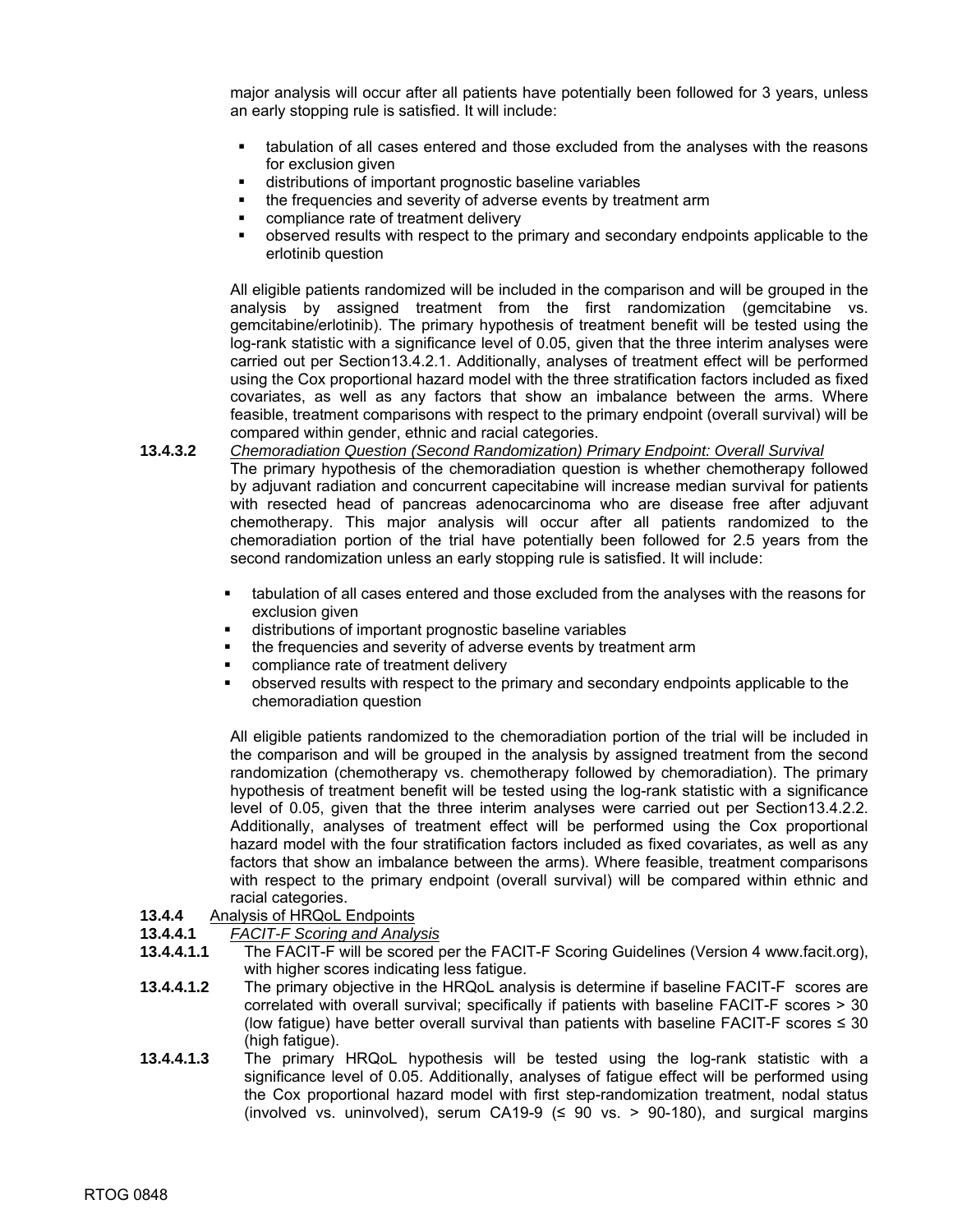(positive vs. negative) included as fixed covariates, as well as any factors that show an imbalance between patients with low and high FACIT-F scores.

# 13.4.4.2 Analysis for Secondary Endpoints Related to HRQoL<br>13.4.4.2.1 Missing Data

## **13.4.4.2.1** *Missing Data*

The distributions of HRQoL data collection patterns over all collection points. To inspect the missing data mechanism for each tool, we will use at least a graphical method. A missing completely at random (MCAR) mechanism exists when missing values are randomly distributed across all observations. A missing at random (MAR) mechanism exists when values are not randomly distributed across all observations, rather than one or more sub-samples.

If the cause of missing data is MCAR, listwise deletion (complete case analysis) will be done. If the MAR assumption is supported by the data, then an imputation method such as multiple imputation will be applied to impute missing data.

If the MAR assumption is not supported by the data, then adjusting for covariates (such as the baseline QOL score) might reduce the conditional association between outcomes and missing values. If missing data patterns look similar when stratified by such covariate(s), then an analysis that adjusts for such covariate(s) will be conducted and an imputation method such as multiple imputation will be applied. If approximate conditional independence cannot be obtained with any set of covariates, then MNAR (missing not at random) must be addressed by an explicit model for the missing data mechanism [Donaldson, 2005] and then an imputation method such as multiple imputation will be applied. All results from the imputed analysis using the multiple imputation will be compared to the complete case analysis results to assess any potential biases.

- **13.4.4.2.2** The PROMIS Fatigue will be scored per the PROMIS Fatigue Scoring Guidelines (Version 1 [www.nihpromis.org\).](http://www.nihpromis.org)
- **13.4.4.2.3** *Exploratory Analyses*

The baseline PROMIS Fatigue scores will be analyzed to determine if there is a cut-point (adjusting for multiple comparisons) that correlates with overall survival using the log-rank statistic. If a cutpoint is determined, addition analyses of fatigue effect will be performed using the Cox proportional hazard model with first step-randomization treatment, nodal status (involved vs. uninvolved), serum CA19-9 ( $\leq$  90 vs. > 90-180), and surgical margins (positive vs. negative) included as fixed covariates, as well as any factors that show an imbalance between patients with low and high PROMIS Fatigue scores.

### **13.4.5** Data and Safety Monitoring

This study will be reviewed by the RTOG Data Monitoring Committee (DMC) on a semi-annual basis in January and June for accrual (while applicable) and adverse events; as well as for efficacy/futility as specified in Sections 13.4.2.1 and 13.4.2.2.

This study will be monitored by the Clinical Data Update System (CDUS) version 3.0. Cumulative CDUS data will be submitted quarterly by electronic means. Reports are due January 31, April 30, July 31, and October 31.

# **13.5 Statistical Methods Analysis for Laboratory Correlative Section**

It is anticipated that approximately 856 eligible patients will be registered to this trial. Specimen submission is a requirement; taking into account a 90% submission rate (accounting for some inability to obtain specimens and for some specimens to be inadequate to obtain marker data), we will have approximately 770 specimens available for these correlative studies.

- **13.5.1** There are two primary aims for this study:
	- To assess whether patients with EMT phenotype fail to benefit from the addition of erlotinib, while those without this phenotype experience improved clinical outcome when erlotinib is combined with gemcitabine therapy.
	- To determine the influence of K-Ras mutations on benefit from erlotinib

### **13.5.2** Analysis Plan

 The primary clinical endpoint of this study is overall survival, defined from the date of study registration to the date of death or to the date the patient was last known to be alive (censored observation). Analyses will be done using the Cox proportional hazards model.[Cox, 1972] This technique will allow us to assess marker effects while adjusting for treatment assignment,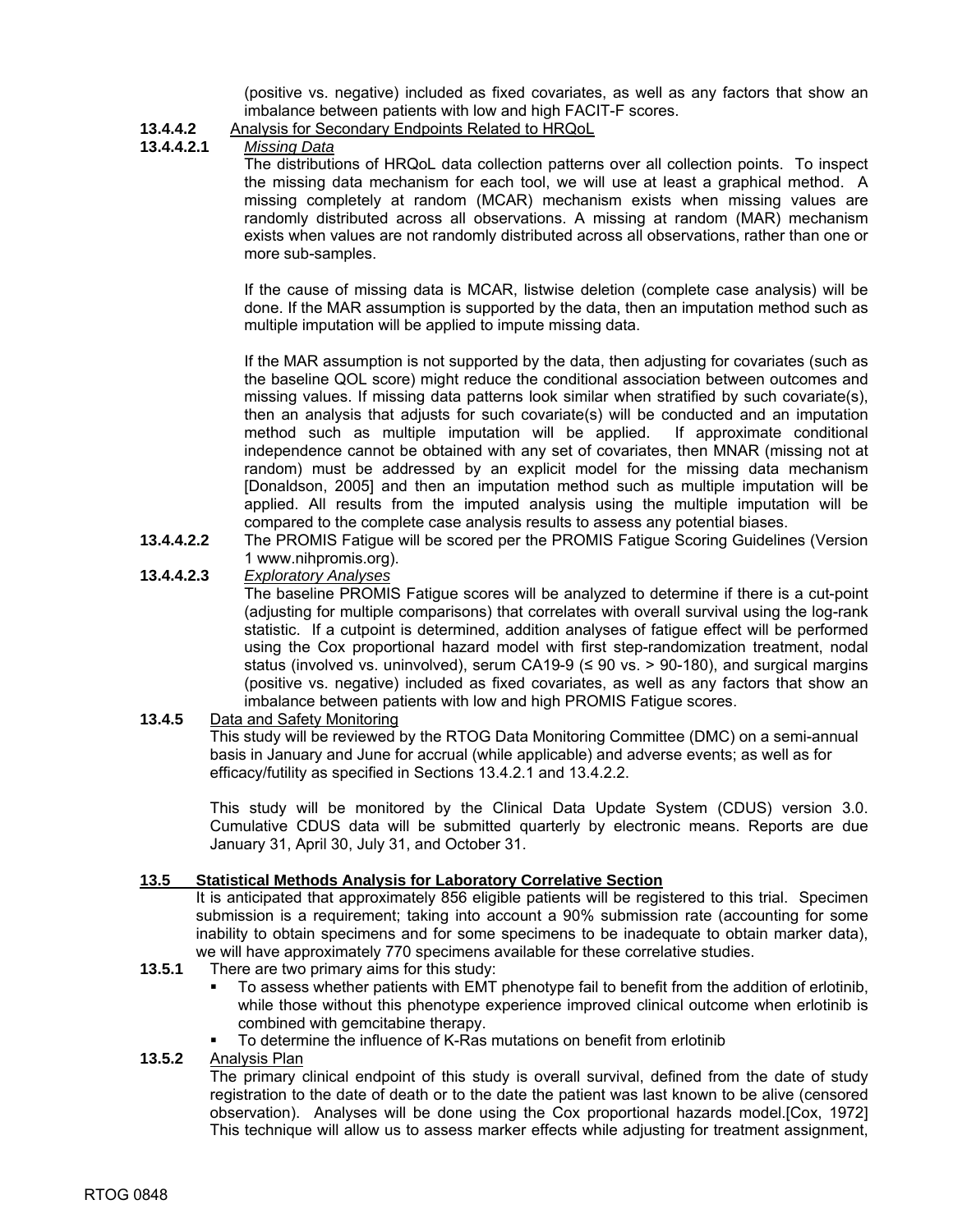and the effect of other known prognostic factors such as nodal status, margin status, and tumor diameter. The primary aims of the trial translate statistically into a test of marker by treatment interaction, which can be assessed using this model.

 Traditional descriptive statistics and summary tables will be generated for all data from this study. The frequencies of various markers are not well known in adjuvant pancreatic cancer. With 770 patients we will be able to estimate the frequency of individual markers to within  $\pm$ 3.6%.

### **13.5.3** Power Assessments

 The primary aims of interest are to assess the relationship between EMT phenotype and treatment with respect to overall survival, and between EGFR loop activation and treatment with respect to overall survival.

 Power estimates are influenced in part by the frequency of the marker of interest in this population. Because these frequencies are not well known in this population, we provide estimates based on either a relatively equal split, and under the more extreme assumption of 10% EMT phenotype and 90% EGFR.

 Because there are two primary objectives, power calculations have been based on one-sided .025 tests of the interactions to preserve an overall type-I error rate of 5%. For purposes of assessing EMT, the hypothesis is that there will be no benefit to treatment in the presence of the EMT phenotype. This translates into a hazard ratio of 1 between the chemotherapy treatment arms in this subset. Among patients without the EMT phenotype, it is assumed that there will be improvement in the erlotinib arm. In this situation, the hazard ratio for the interaction can be interpreted as the hazard ratio between the 'standard' arm and the erlotinib arm.

 Similarly, for the EGFR loop activation, it is assumed that those without activated EGFR will fail to benefit from the addition of erlotinib, while those with activated EGFR will show benefit. In this case, the hazard ratio for the interaction would be the same as the hazard ratio for the treated arms in the subset with EGFR activation.

 Table 1 provides power estimates for selected levels of interaction for either the EMT or EGFR endpoint, under three ranges of splits for the frequency of presence/absence of the marker. Because the treatment trial is powered for an overall hazard ratio (under the proportional hazards assumption) of at least 1.3 (control/experiment), this implies that we would expect a much higher interaction hazard ratio, since the treatment effect is hypothesized to occur only in subsets of the population. It should also be noted that these calculations assume independence between these markers, when in fact there may be some correlation between them.

| a .uzb une-sided lest and TTU assessable specifiens. |             |                     |             |  |  |  |
|------------------------------------------------------|-------------|---------------------|-------------|--|--|--|
| Interaction HR                                       | Power       | Power               | Power       |  |  |  |
|                                                      | 50:50 split | 25:75 (75:25) split | 10:90 split |  |  |  |
| .6                                                   | .90         | .80(0.79)           | .49         |  |  |  |
|                                                      | .95         | .89(.88)            | .59         |  |  |  |
| .8                                                   | .98         | .94 (.93)           | .68         |  |  |  |
| 1.9                                                  | .99         | (.97)               | 76          |  |  |  |

Table 1: Power to detect selected levels of an interaction between EMT phenotype, EGFR loop activation, or kRAS status and treatment assignment with respect to overall survival, assuming a .025 one-sided test and 770 assessable specim

Note that these splits can be read as follows; as an example, the 25:75 split gives the resulting power for either 25% EMT present, or 25% inactive EGFR. Similarly, in parenthesis, the 75:25 split gives the power for kRAS, under the assumption that 25% of the patients are kRAS WT, and is the subset which predicts response to erlotinib.

 Thus, if the distribution of the markers is not too extreme, we have 80% or higher chance of observing interactions on the order of 1.6 or higher.

**13.5.4** Secondary Objectives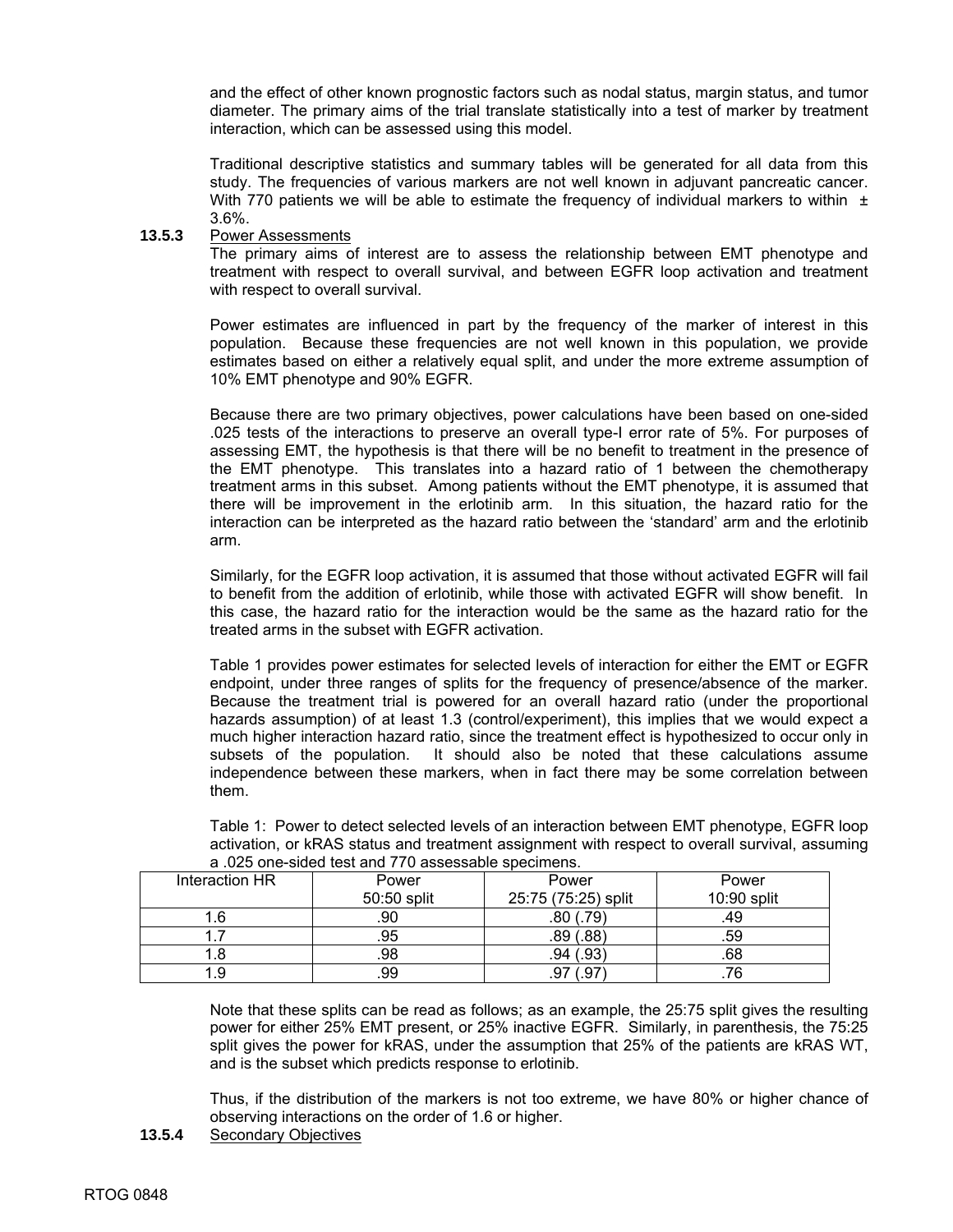We will also assess whether overexpression of c-Met and RON are correlated with treatment outcome, using IHC for RON, C-met and matriptase-1, and QPRC to quantify HGF and HGFL. These markers will initially be analyzed as either positive/negative or by categorizing into high/low for measures of expression. This is due to the fact that the distributions of these continuous measures often do not lend themselves to a linear term in the Cox model. An initial categorization at the median is one approach; alternatives to be explored will be to select the split that maximizes the logrank statistic comparison of survival between the two levels. It should be emphasized that there is no single 'best' way to dichotomize gene expression for a single marker, and thus we will need to be cautious in the way we generalize these data.

 Another aim will be to compare the frequency of markers between baseline pre-treatment samples and characteristics of the tumor at recurrence.

We will also assess the relationship of the markers noted above to disease-free survival.

### **13.6 Gender and Minorities**

Both men and women of all races and ethnic groups are eligible for this study. In conformance with the national Institutes of Health (NIH) Revitalization Act of 1993 with regard to inclusion of women and minorities in clinical research, we have also considered the possible interaction between race/ethnicity and treatment. Based on RTOG 9704, it is projected that 57% of the patients will be men and 43% women; 2% will be of Hispanic or Latino ethnicity; racial distribution will be 90% white, 7% black or African American, and 1% each of American Indian or Alaskan Native, Asian, and Native Hawaiian or other Pacific Islander. The following table lists the projected accrual by ethnic and racial categories. Assuming no differences between the ethnicities, or among the races, the statistical power for detecting the hypothesized treatment difference is 0.78 for males and 0.68 for females for the erlotinib question and 0.68 for males and 0.57 for females for the chemoradiation question. The statistical power for non-whites, and Hispanic/Latino is too low for any meaningful treatment comparisons.

|                                               | Gender  |       |       |
|-----------------------------------------------|---------|-------|-------|
| <b>Ethnic Category</b>                        | Females | Males | Total |
| Hispanic or Latino                            | 9       | 11    | 20    |
| Not Hispanic or Latino                        | 399     | 531   | 930   |
| <b>Ethnic Category: Total of all subjects</b> | 408     | 542   | 950   |
|                                               | Gender  |       |       |
| <b>Racial Category</b>                        | Females | Males | Total |
| American Indian or Alaskan Native             | 5       | 5     | 10    |
| Asian                                         | 5       | 5     | 10    |
| lBlack or African American                    | 37      | 28    | 65    |
| lNative Hawaiian or other Pacific Islander    | 5       | 5     | 10    |
| <b>White</b>                                  | 356     | 499   | 855   |
| <b>Racial Category: Total of all subjects</b> | 408     | 542   | 950   |

### Projected Distribution of Gender and Minorities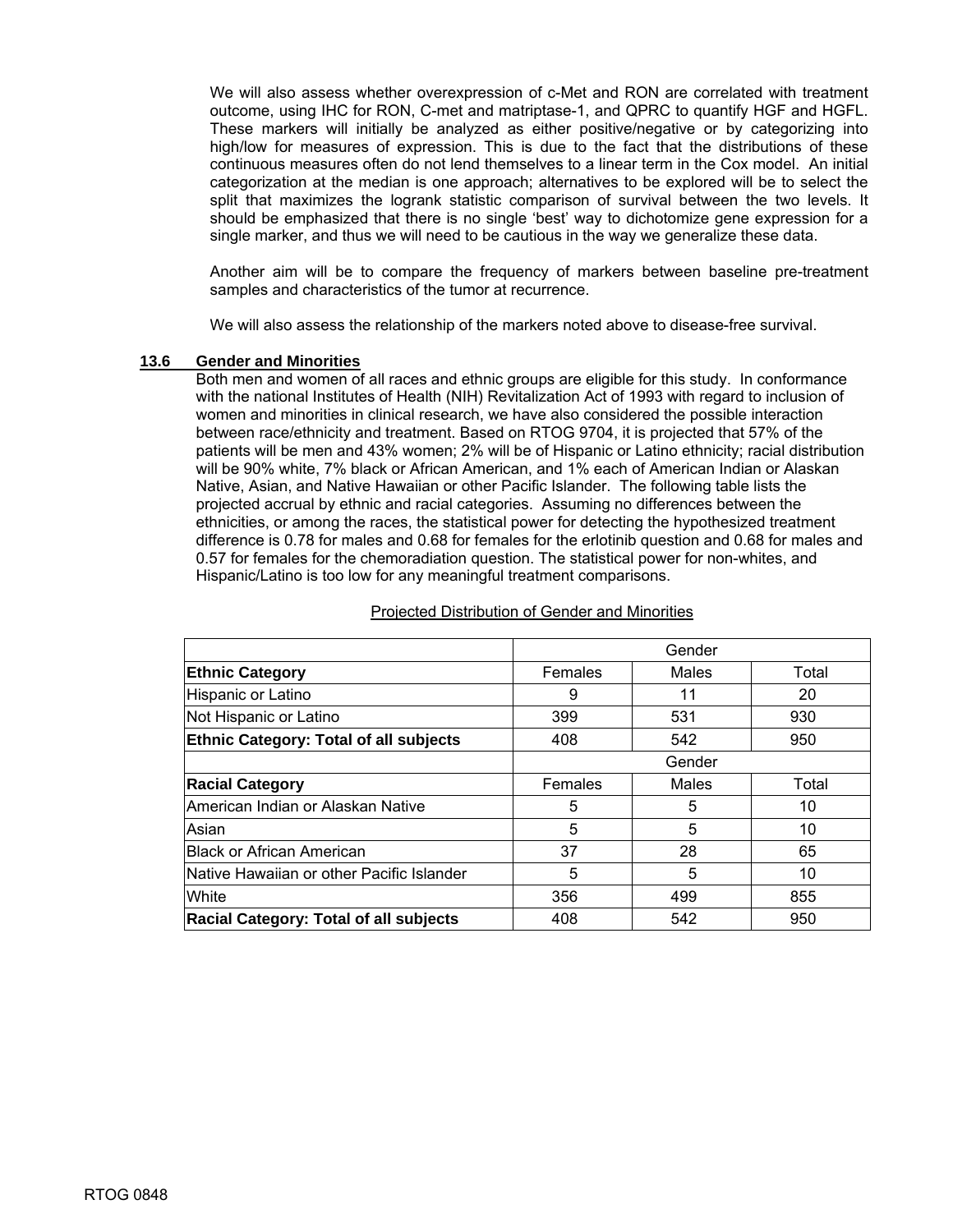### **REFERENCES**

Abrams, R.A.: Lillemoe, K., Piantadosi, S. Continuing Controversy Over Adjutant Therapy of Pancreatic Cancer, (Commentary on: Adjuvant Chemoradiotherapy and Chemotherapy in Resectable Pancreatic Cancer: A Randomised Controlled Trial, Neoptolemos, J.P., et.al., pp. 1576-1585) The Lancet, 358(9293):1565-1566, 10 November 2001.

 Abrams RA, Winter KA, Regine WF, et. al. Correlation of RTOG 9704 (adjuvant therapy of pancreatic adenocarcinoma) radiation therapy quality assurance scores with survival. Journal of Clinical Oncology 2008; 25, 18s Part I: page 203 s (abstract 4523)

 Baselga J, Rosen N. Determinants of RASistance to anti-epidermal growth factor receptor agents. J Clin Oncol 2008;26:1582-4. PMID 18316790

Bower JE and Bower JE. Prevalence and causes of fatigue after cancer treatment: the next generation of research [comment]. Journal of Clinical Oncology 23(33): 8280, 2005.

Buck E, Eyzaguirre A, Barr S, et al. Loss of homotypic cell adhesion by epithelial-mesenchymal transition or mutation limits sensitivity to epidermal growth factor receptor inhibition. Mol Cancer Ther 2007;6:532-41. PMID 17308052

Burris HA, Moore MJ, Anderson J, et al. Improvements in survival and clinical benefit with gemcitabine as first-line therapy for patients with advanced pancreas cancer: a randomized trial. J Clin Oncol 1997;15:2403-13. PMID 9196156

Cella D, Lai J-S, Chang C-H, et al: Fatigue in cancer patients compared to that of the general United States population. Cancer 94: 528-538, 2002.

Cella D, Yount S, and Rothrock N. The Patient-Reported Outcomes Measurement Information System (PROMIS) progress of an NIH roadmap cooperative group during its first two years. Medical Care 45: S3-S11, 2007.

Cella D, Lai J, Garcia SF, et al: The Patient Reported Outcomes Measurement Information System--Cancer (PROMIS-Ca): Cancer-specific application of a generic fatigue measure. [Abstract]. Journal of Clinical Oncology, 26, 6537, 2008.

College of American Pathologists (CAP). Standardized Staging of the Exocrine Pancreas. Webpage accessed at [www.cap.org/apps on](http://www.cap.org/apps) January 6, 2009

Cox DR. Regression models and life tables. J Royal Stat Soc 1972; Series B, v34:187-229, 1972.

Donaldson GW, Moinpour CM. Learning to live with missing quality of life data in advanced-stage disease trials. J Clin Oncol 2005;23:1-5)

Eberhard DA, Johnson BE, Amler LC, et al. Mutations in the epidermal growth factor receptor and in KRAS are predictive and prognostic indicators in patients with non- small-cell lung cancer treated with chemotherapy alone and in combination with erlotinib. J Clin Oncol 2005:23:5900-9. PMID 16043828

Freidlin B, Korn EL. A comment on futility monitoring. Controlled Clinical Trials 2002;23:355-66.

Garcia SF, Cella D, Clauser SB, et al: Special series (PROACT): Standardizing patient-reported outcomes assessment in cancer clinical trials: A PROMIS initiative. J Clin Oncol 25: 5106-5112, 2007.

Greene FL, Page DL, Fleming ID, et.al. eds. Chpt. 18: Exocrine Pancreas in AJCC Cancer Staging Manual, 6<sup>th</sup> Ed. Springer Verlag New York 2006. pp 157-164

Griffin JF, Smalley SR, Jewell W, et al. Patterns of failure after curative resection of pancreatic carcinoma cancer 1990;66:56-61. PMID 2354408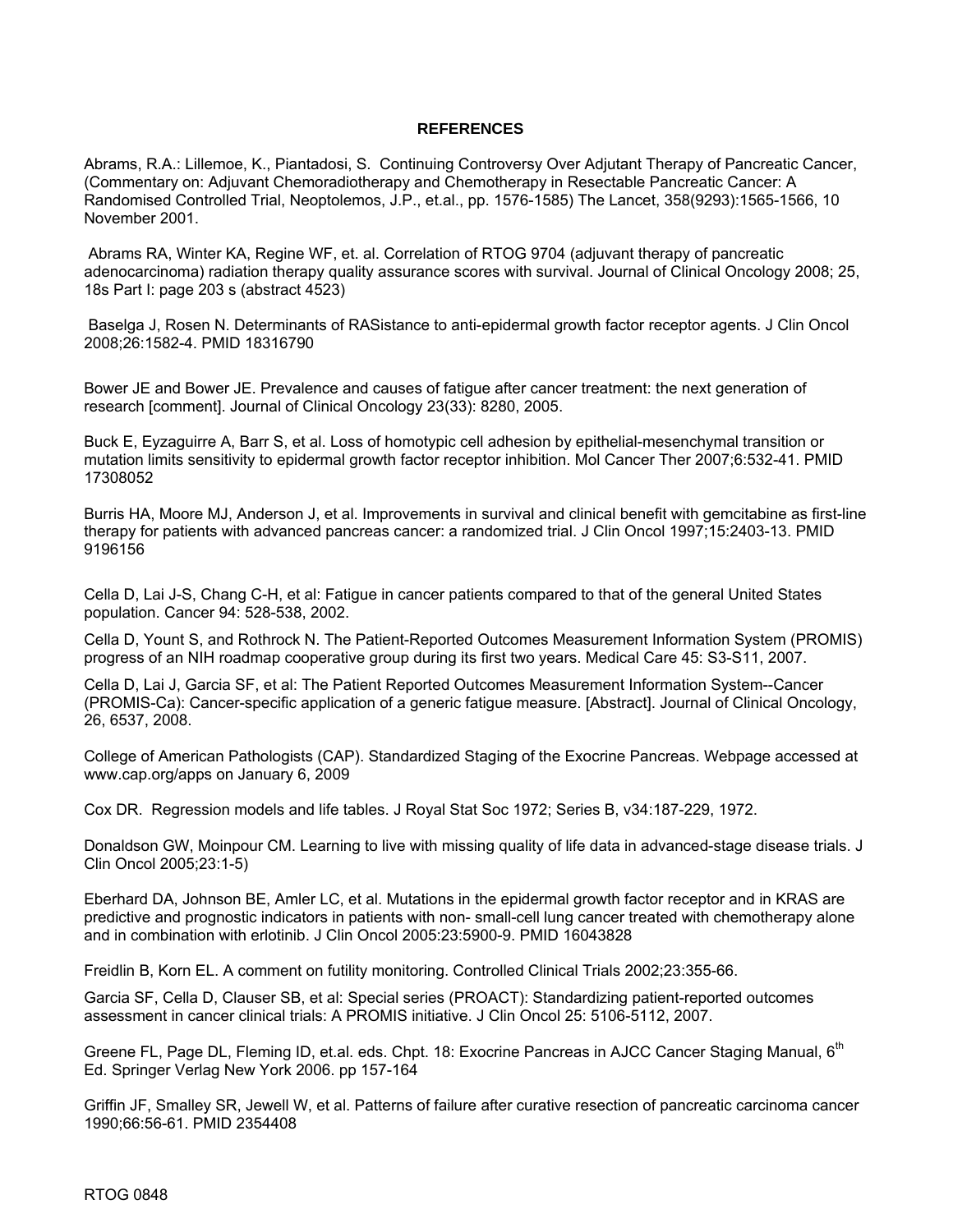Gudjonsson B. Cancer of the pancreas: 50 years of surgery. Cancer 1987; 60:2284-2303. PMID 3326653

Hsu CC, Herman JM, Corsini MM, et al. Benefit of adjuvant chemoradiation therapy for pancreatic adenocarcinoma: the Johns Hopkins Hospital-Mayo Clinic collaborative study of 1045 patients. 2008 Gastrointestinal Cancers Symposium. (Abstr 2008)

Jimeno A, Tan AC, Coff J, et al. Coordinated epidermal growth factor receptor pathway gene overexpression predicts epidermal growth factor receptor inhibitor sensitivity in pancreatic cancer. Cancer Res 2008;68:2841-9. PMID 18413752

Kalser MH, Ellenberg SS. Pancreatic cancer. Adjuvant combined radiation and chemotherapy following curative resection. Arch Surg 1985;120:899. PMID 4015380

Kaplan EL, Meier P. Nonparametric estimation from incomplete observations. J Stat Assoc 1958;53:457-81.

Klinkenbijl JH, Jeekel, J, Sahmoud, T, et al. Adjuvant radiotherapy and 5-fluorouracil after curative resection of cancer of the pancreas and periampullary region: phase III trial of the EORTC gastrointestinal tract cancer cooperative group. Ann Surg 1999; 230:776. PMID 10615932

Lai J-S, Cella D, Choi SW, et al: Developing a fatigue item bank from the patient-reported outcomes measurement information system (PROMIS FIB version 1). Presented at the International Conference on Survey Methods in Multinational, Multiregional, and Multicultural Contexts (3MC). June 25-28, 2008. Berlin, Germany.

Mantel N. Evaluation of survival data and two new rank order statistics arising in its consideration. Cancer Chemother 1966;Rep 50:163-70.

Moore MJ, Goldstin D, Hamm, et al. Erlotinib plus gemcitabine compared with gemcitabine alone in patients with advanced pancreatic cancer: A phase III trial of the National Cancer Institute of Canada Clinical Trials Group. J Clin Oncol 2007a;25:1960-5. PMID 17452677

Moore MJ, Cunha Santos G, Kamel-Reid S, et al. The relationship of K-ras mutations and EGFR gene copy number to outcome in patients treated with erlotinib on National Cancer Institute of Canada Clinical Trials Group trial study PA.3. ASCO Annual Meeting Proceedings Part I. Vol 25, No. 18S (June 20 Supplement), 2007b: 4521. <http://www.asco.org/portal/site/ASCO/menuitem.34d60f5624ba07fd506fe310ee37a01d/?vgnextoid=76f8201eb61> a7010VgnVCM100000ed730ad1RCRD&vmview=abst\_detail\_view&confID=47&abstractID=33914

Neoptolemos, JP, Dunn, JA, Stocken, DD, et al. Adjuvant chemoradiotherapy and chemotherapy in resectable pancreatic cancer: a randomised controlled trial. Lancet 2001; 358:1576. PMID 11716884

Neoptolemos, JP, Stocken, DD, Friess, H, et al. A randomized trial of chemoradiotherapy and chemotherapy after resection of pancreatic cancer. N Engl J Med 2004; 350:1200. PMID 15028824 Neuhaus, P, Riess, H, Post, S, et al. CONKO-001: Final results of the randomized, prospective, multicenter phase III trial of adjuvant chemotherapy with gemcitabine vs. observation in patients with resected pancreatic cancer (abstract). J Clin Oncol 2008; 26:1009s.

Nitecki SS, Sarr MG, Colby TV, et al. Long-term survival after resection for ductal adenocarcinoma of the pancreas. Is it really improving? Ann Surg 1995; 221:59-66. PMID 7826162

Oettle H, Post S, Neuhaus P, et al. Adjuvant chemotherapy with gemcitabine vs observation in patients undergoing curative-intent resection of pancreatic cancer: a randomized controlled trial. JAMA. 2007;297:267-77. PMID 17227978

Piorkowski RJ, Blievernicht SW, Lawrence W Jr, et al. Pancreatic and periampullary carcinoma: experience with 200 patients over a 12-year period. Am J Surg 1982;143:189-93. PMID 6174049

Pocock SJ. Group sequential methods in the design and analysis of clinical trials. Biometrika 1977:64:191-9.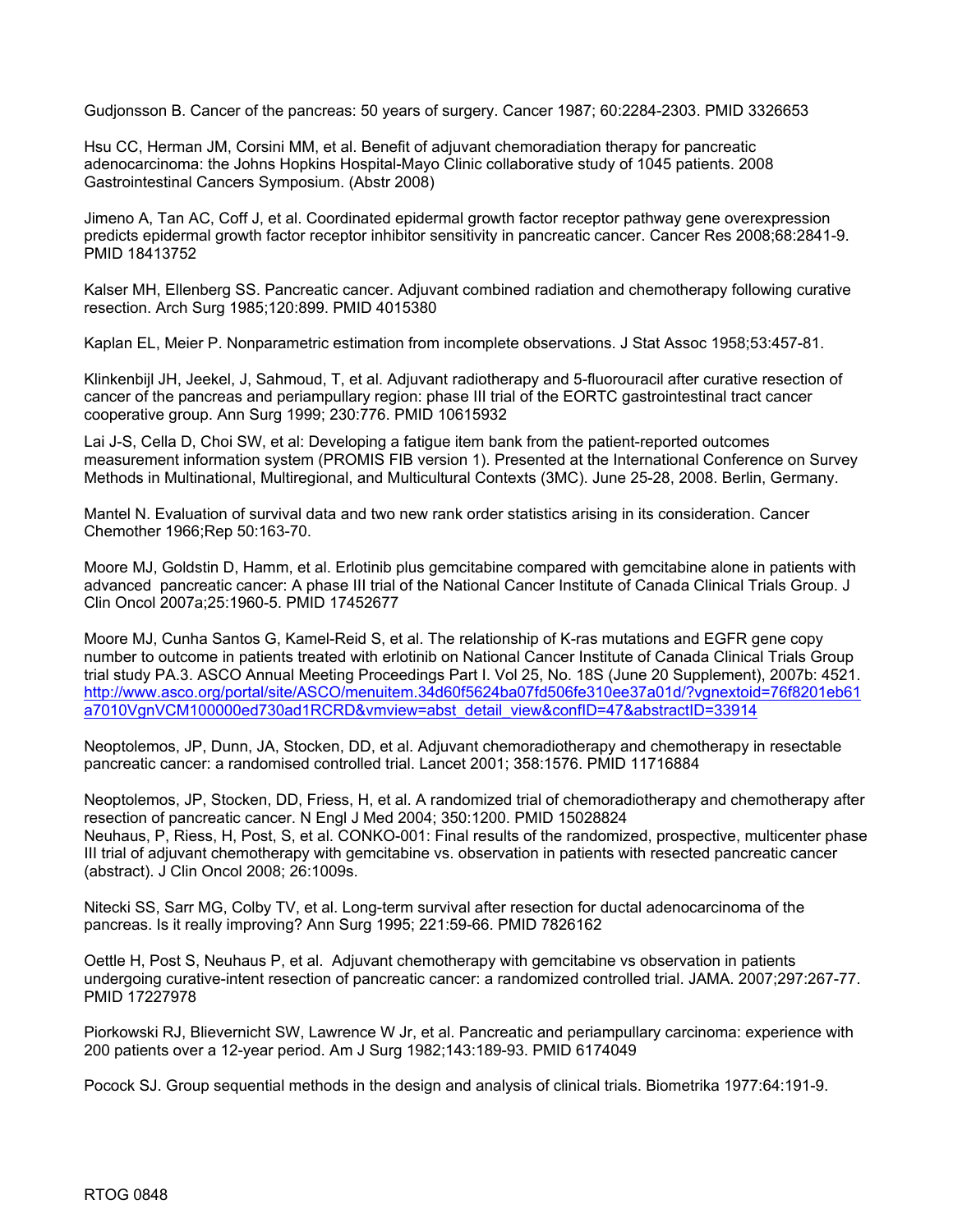Raut CP, Tseng JF, Sun CC, et al. Impact of Resection Status on Pattern of Failure and Survival After Pancreaticoduodenectomy for Pancreatic Adenocarcinoma. Ann Surg. 2007; 246(1): 52–60

Regine WF, Winter KA, Abrams R, et al. Fluorouracil vs gemcitabine chemotherapy before and after fluorouracilbased chemoradiation following resection of pancreatic adenocarcinoma: a randomized controlled trial. JAMA 2008;299:1019-26. PMID 18319412

Robinson DW, Eisenberg DF, Cella D, et al: The prognostic significance of patient-reported outcomes in pancreatic cancer cachexia. J Support Oncol 6: 283–290, 2008.

Rocha Lima CM, Green MR, Rotche R, et al: Irinotecan plus gemcitabine results in no survival advantage compared with gemcitabine monotherapy in patients with locally advanced or metastatic pancreatic cancer despite increased tumor response rate. J Clin Oncol 22: 3776-3783, 2004.

Shah AN, Summy JM, Zhang J, et al. Development and characterization of gemcitabine-resistant pancreatic tumor cells. Ann Surg Oncol 2007;14:3629-37. PMID 17909916

Staley CA, Cleary KR, Abbruzzese JL, etal. The Need for Standardized Pathologic Staging of Pancreaticoduodenectomy Specimens. Pancreas 2006;12: 373-380

Tepper J, Nardi G, Suit H. Carcinoma of the pancreas: review of MGH experience from 1963-1973. Analysis of surgical failure and its implications for radiation therapy. Cancer 1976;37:1519-24. PMID 1260670

Thiery JP. Epithelial-mesenchymal transitions in development and pathologies. Curr Opin Cell Biol 2003;15:740- 6. PMID 14644200

Thomson S, Buck E, Petti F, et al. Epithelial to mesenchymal transition is a determinant of sensitivity of non-small cell lung carcinoma cell lines and xenografts to epidermal growth factor receptor inhibition. Cancer Res 2005; 65:9455-62. PMID 16230409

Yellen SB, Cella DF, Webster K, et al: Measuring fatigue and other anemia-related symptoms with the Functional Assessment of Cancer Therapy (FACT) measurement system. Journal of Pain and Symptom Management 13: 63-74, 1997.

Yeo, CJ, Cameron, JL, Sohn, TA, Lillemoe, KD, Pitt , HA, Talamini, MA, Hruban, RH, Ord, SE, Sauter, PK, Coleman, JA, Zahurak, ML, Grochow, LB, and Abrams, RA. Six Hundred Fifty Consecutive Pancreaticoduodenectomies in the 1990s, Pathology, Complications, and Outcomes. Annals of Surgery, 226(3):248-260, 1997.

Zelen M. The randomization and stratification of patients to clinical trials. J Chron Dis 1974; 27:365-75.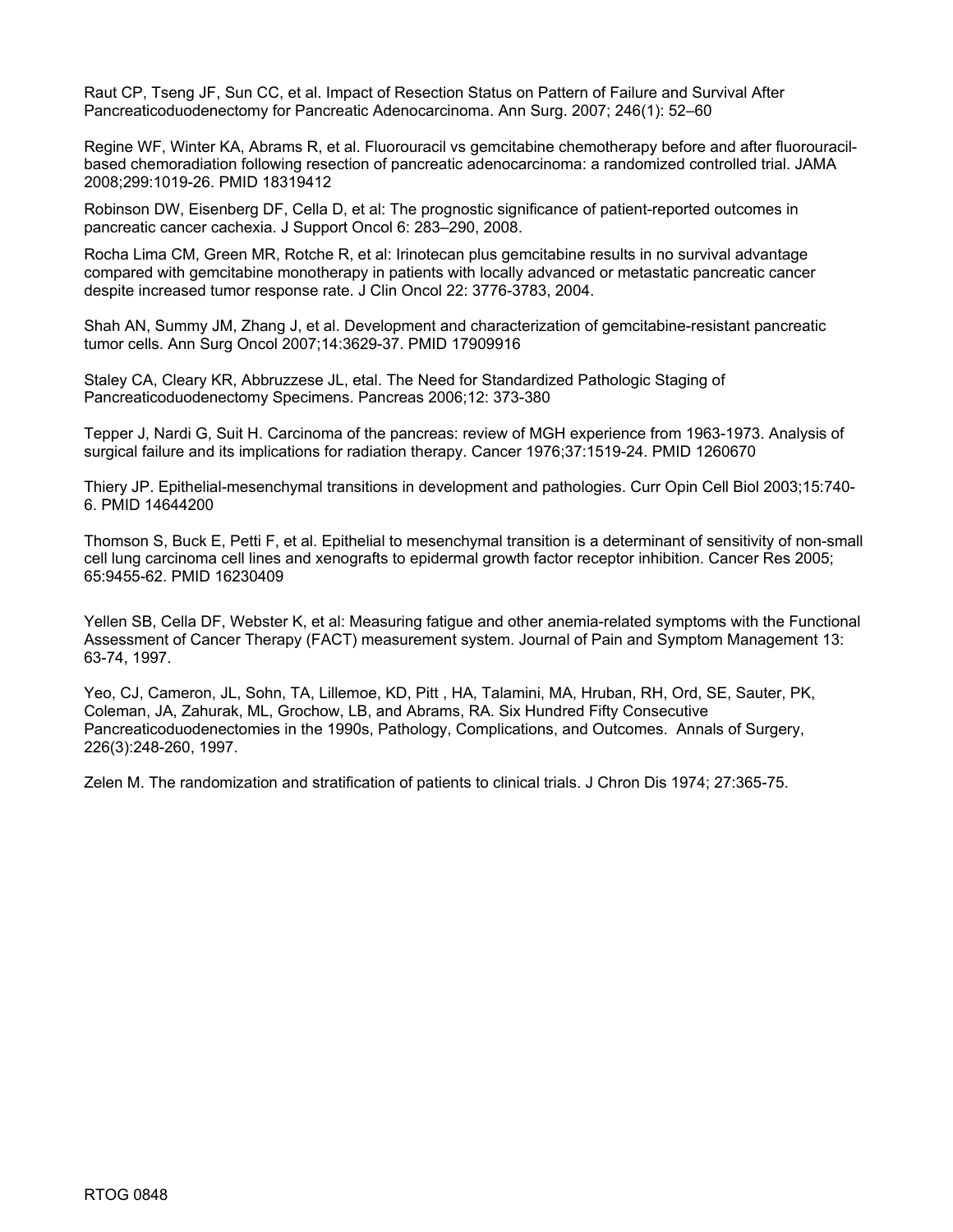# **APPENDIX I**

# **Informed Consent Template for Cancer Treatment Trials (English Language)**

# **RTOG 0848**

# **A Phase III Trial Evaluating Both Erlotinib and Chemoradiation as Adjuvant Treatment for Patients with Resected Head of Pancreas Adenocarcinoma**

This is a clinical trial, a type of research study. Your study doctor will explain the clinical trial to you. Clinical trials include only people who choose to take part. Please take your time to make your decision about taking part. You may discuss your decision with your friends and family. You can also discuss it with your health care team. If you have any questions, you can ask your study doctor for more explanation.

You are being asked to take part in this study because you have pancreatic cancer that was removed by surgery. You are eligible for this study because there was no visible cancer left behind and not more than 8 weeks have passed since your operation.

# **Why is this study being done?**

The standard treatment for patients with pancreatic cancer that was removed by surgery is to receive the chemotherapy drug gemcitabine. In this study, you will get either gemcitabine alone or gemcitabine combined with erlotinib. Erlotinib is a pill that may help treat cancers by blocking a gene that is important in cancer growth. The use of erlotinib to try to prevent the recurrence of pancreatic cancer after surgery is investigational. This study will compare the effects, good and/or bad, of the drug erlotinib in combination with gemcitabine to gemcitabine alone for patients with pancreatic cancer that was removed by surgery to find out which is better.

Following completion of 5 months of gemcitabine (with or without erlotinib), all patients will be evaluated by CT scan to see if the tumor has not grown back (progressed). We expect that most patients will not have signs of progression although a few patients may show signs of progression at this point. Patients showing progression will no longer receive treatment on this study. For patients who remain without evidence of progression, half will then get one additional month of gemcitabine (with or without erlotinib). The other half will get one additional month of gemcitabine (with or without erlotinib) and then will get radiation treatments with a fluoropyrimidine for about 5  $\frac{1}{2}$  weeks. (A fluoropyrimidine is a type of chemotherapy drug that may help radiation be more effective). Therefore, this study will also determine the effects, good and/or bad, of radiation for patients who remain disease-free after gemcitabine chemotherapy.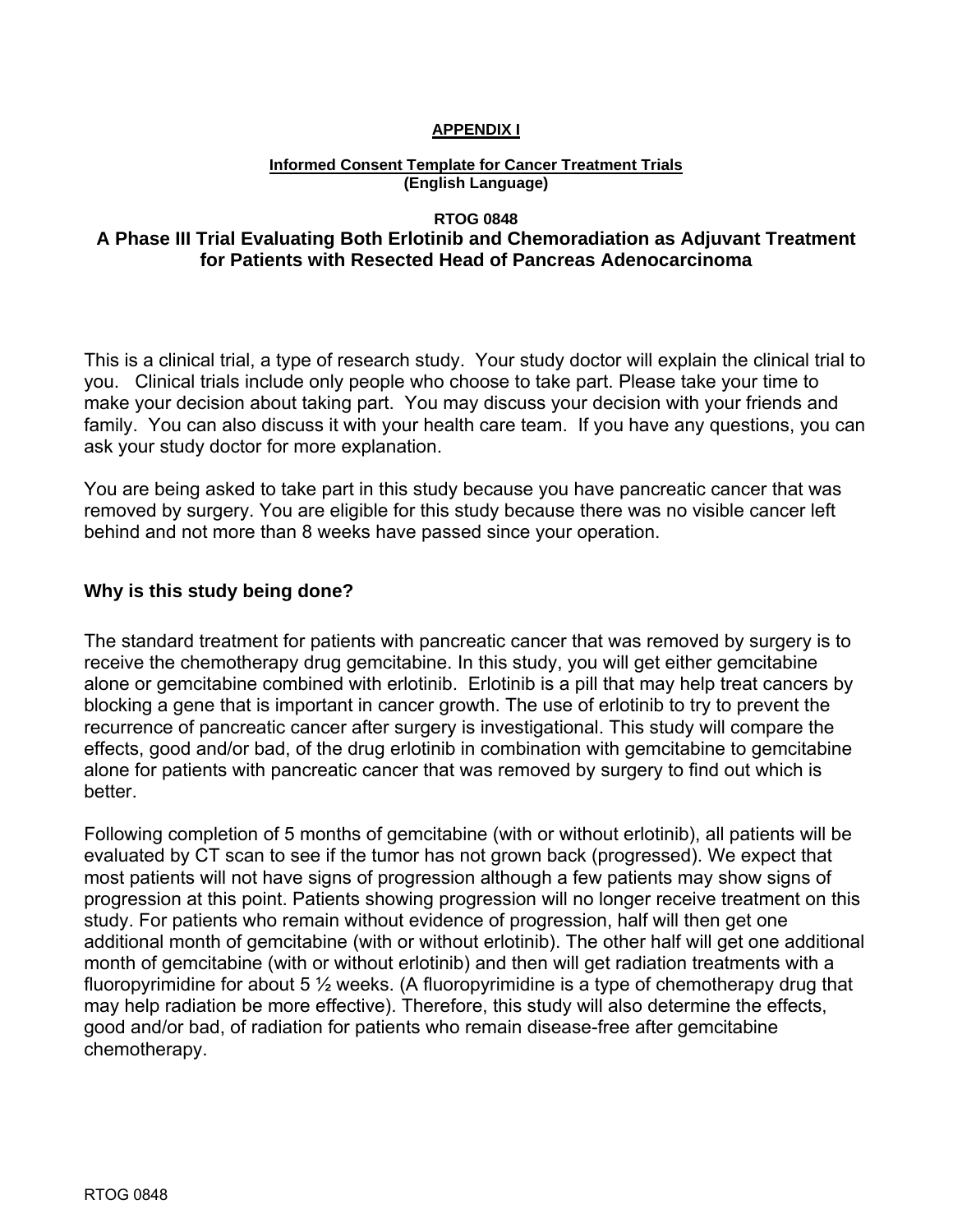# **How many people will take part in the study?**

About 950 people will take part in this study.

# **What will happen if I take part in this research study?**

# **Before you begin the study**

You will need to have the following exams, tests or procedures to find out if you can be in the study. These exams, tests or procedures are part of regular cancer care and may be done even if you do not join the study. If you have had some of them recently, they may not need to be repeated. This will be up to your study doctor.

- Physical Exam
- Blood Tests
- Abdominal/Pelvic CT/MRI Scan
- Chest X-Ray or Chest CT
- Pregnancy Test

# **During the study**

If the exams, tests and procedures show that you can be in the study, and you choose to take part, then you will need the following tests and procedures. They are part of regular cancer care.

|                   | • Physical Exam       | Monthly during gemcitabine and weekly<br>during radiation treatment |  |  |  |                                       |  |  |
|-------------------|-----------------------|---------------------------------------------------------------------|--|--|--|---------------------------------------|--|--|
|                   | • Blood tests         | Weekly while you are on the study                                   |  |  |  |                                       |  |  |
|                   | • Abdominal CT/MRI    |                                                                     |  |  |  | After 5 months of gemcitabine with or |  |  |
| without erlotinib |                       |                                                                     |  |  |  |                                       |  |  |
|                   | • Chest X-ray or $CT$ |                                                                     |  |  |  | After 5 months of gemcitabine with or |  |  |
| without erlotinib |                       |                                                                     |  |  |  |                                       |  |  |

When you enter the study, it is required that the study doctor send the block of tumor tissue obtained at the time of your surgery and some blood (2 tablespoons) to the central tissue bank. Scientists will study your tumor tissue and blood to try to learn more about pancreatic cancer and determine what characteristics of pancreatic cancer cells predict cancer growth.

You will be "randomized" into one of the study groups described below. Randomization means that you are put into a group by chance. A computer program will place you in one of the study groups. Neither you nor your study doctor can choose the group you will be in. You will have an equal chance of being placed in any group. Treatments are given in an outpatient setting.

**If you are in group 1 (Arm 1):** Gemcitabine weekly by vein over 30 minutes for 3 weeks, then 1 week off, for 5 months. (1 cycle = 1 month)

**If you are in group 2 (Arm 2):** Gemcitabine weekly by vein over 30 minutes for 3 weeks, then 1 week off, for 5 months and erlotinib, 1 pill per day on an empty stomach for 5 months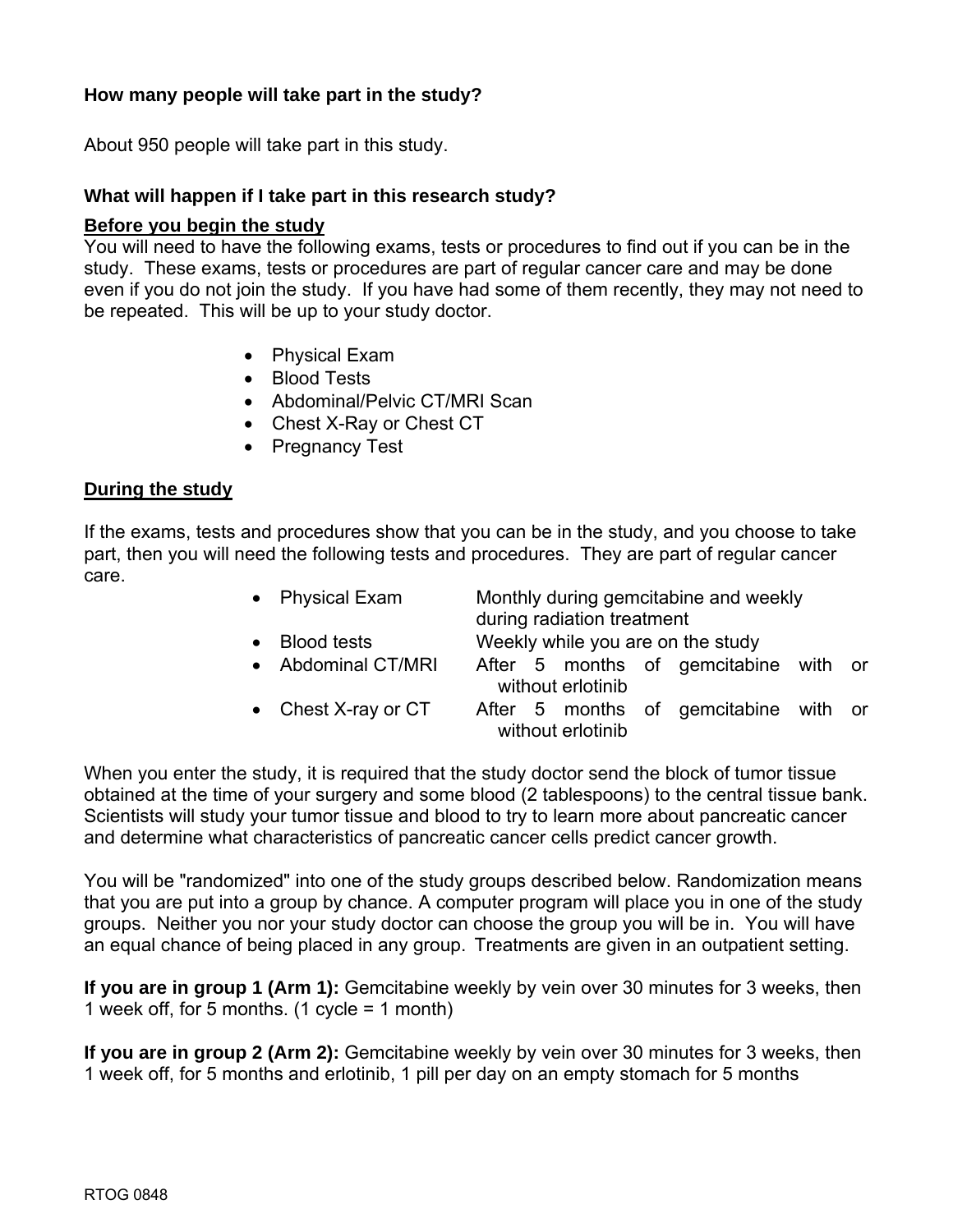**(3/4/10)** When you have completed 5 months of treatment, you will have a CT scan and chest xray. If your cancer has grown back, you will be removed from study treatment, you will not be randomized again to one of two treatments. Your doctors will discuss with you what options are best for you, and you will be seen in follow-up visits as described below.

If, after 5 months of chemotherapy your cancer has not grown back you will be randomized again to one of two treatments. The chances of receiving either treatment are about equal. You will be treated with one of the following:

**If you are in group 3 (Arm 3):** One additional cycle of the same chemotherapy you received in the first 5 months of this study (either gemcitabine alone or gemcitabine with erlotinib).

**If you are in group 4 (Arm 4):** One additional cycle of the same chemotherapy you received in the first 5 months of this study (either gemcitabine alone or gemcitabine with erlotinib). In addition, you will receive radiation and fluoropyrimidine. Radiation will be given to the area where your tumor was once a day, Monday through Friday for 5 ½ weeks *(28 radiation treatments)*. Fluoropyrimidine will be given with the radiation. Fluoropyrimidine is a chemotherapy drug that helps radiation work better. There are two forms of fluoropyrimidine. You may receive a pill form of fluoropyrimidine called capecitabine, which is taken twice a day, Monday through Friday on radiation days for 28 days. Alternatively, you may receive the form called 5-FU, which is given by vein continuously, 7 days per week, for 5  $\frac{1}{2}$  weeks throughout radiation. If you receive the intravenous 5-FU you will need a special IV tube placed into a large vein in your arm, neck or chest and a small pump to give the drug. This pump weighs about seven ounces and would be worn by you throughout the  $5\frac{1}{2}$  weeks. You and your doctor will decide which form of fluoropyrimidine (capecitabine or 5-FU) is best for you.

# **When treatment is finished you will need the following**

# **For patients who do not receive Arm 3 or 4 treatment:**

• Physical Exam Every 6 months for 2 years then annually

# **For patients who receive Arm 3 or 4 treatment:**

- Physical Exam Every 3 months for 2 years, every 6mo x 3yrs then annually
- Abdominal CT/MRI Every 3 months for 2 years, every 6mo x 3yrs then annually
- Chest X-ray or CT Every 3 months for 2 years, every 6mo x 3yrs then annually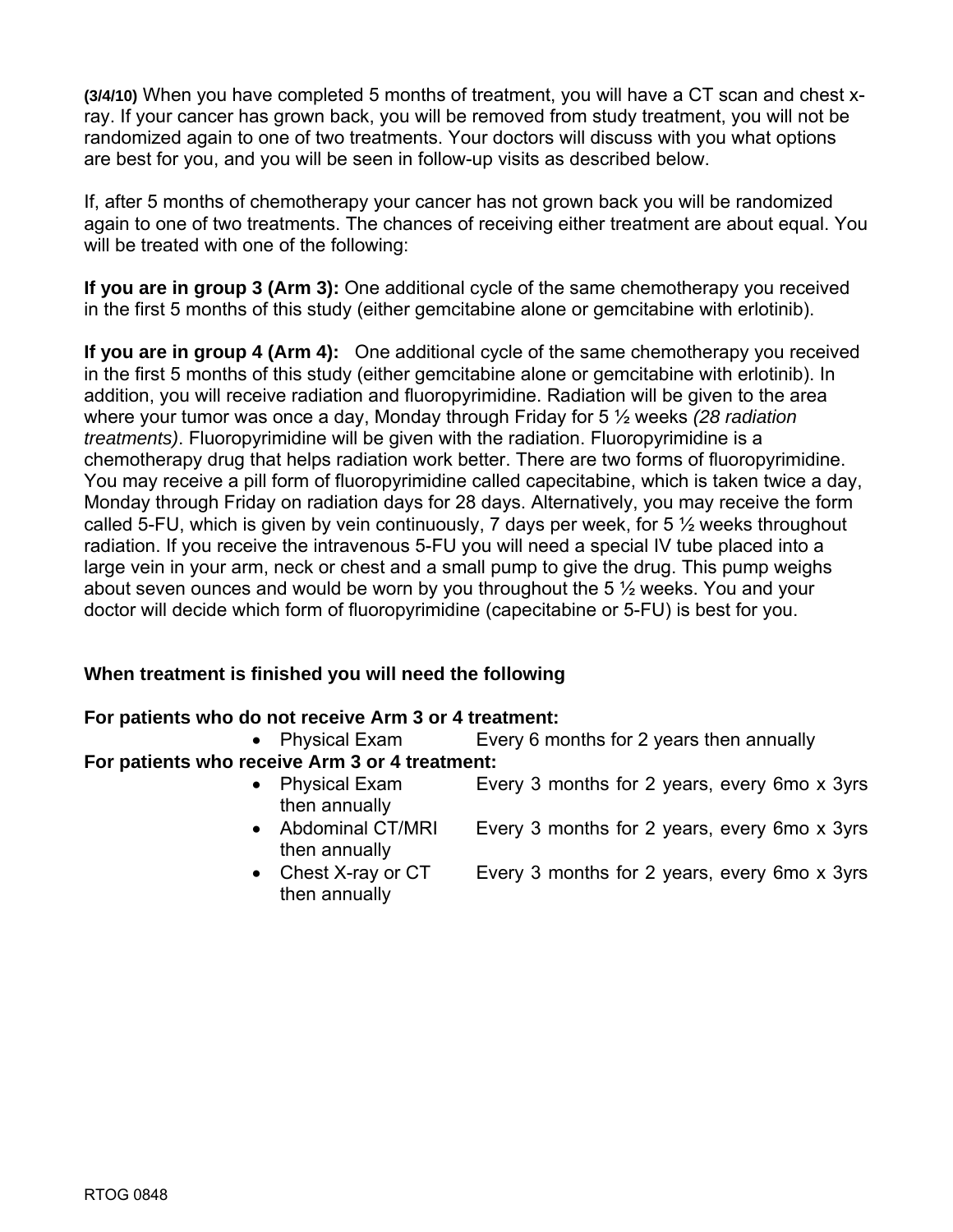**(3/4/10) Study Plan** Another way to find out what will happen to you during the study is to read the chart below. Start reading at the top and read down the list, following the lines and arrows.



If there is evidence of progression: You will no longer receive treatment on this study, but you will be seen in follow-up visits

# **How long will I be in the study?**

You will be asked to take 5 months of gemcitabine (with or without erlotinib). Radiation and fluoropyrimidine takes  $5\frac{1}{2}$  weeks if you are in an arm receiving the radiation and  $5-FU$ treatment. If you are in group 1 (Arm 1) or 2 (Arm 2), you will have follow-up exams every six months for two years and then every year for your lifetime to record whether your cancer grows back.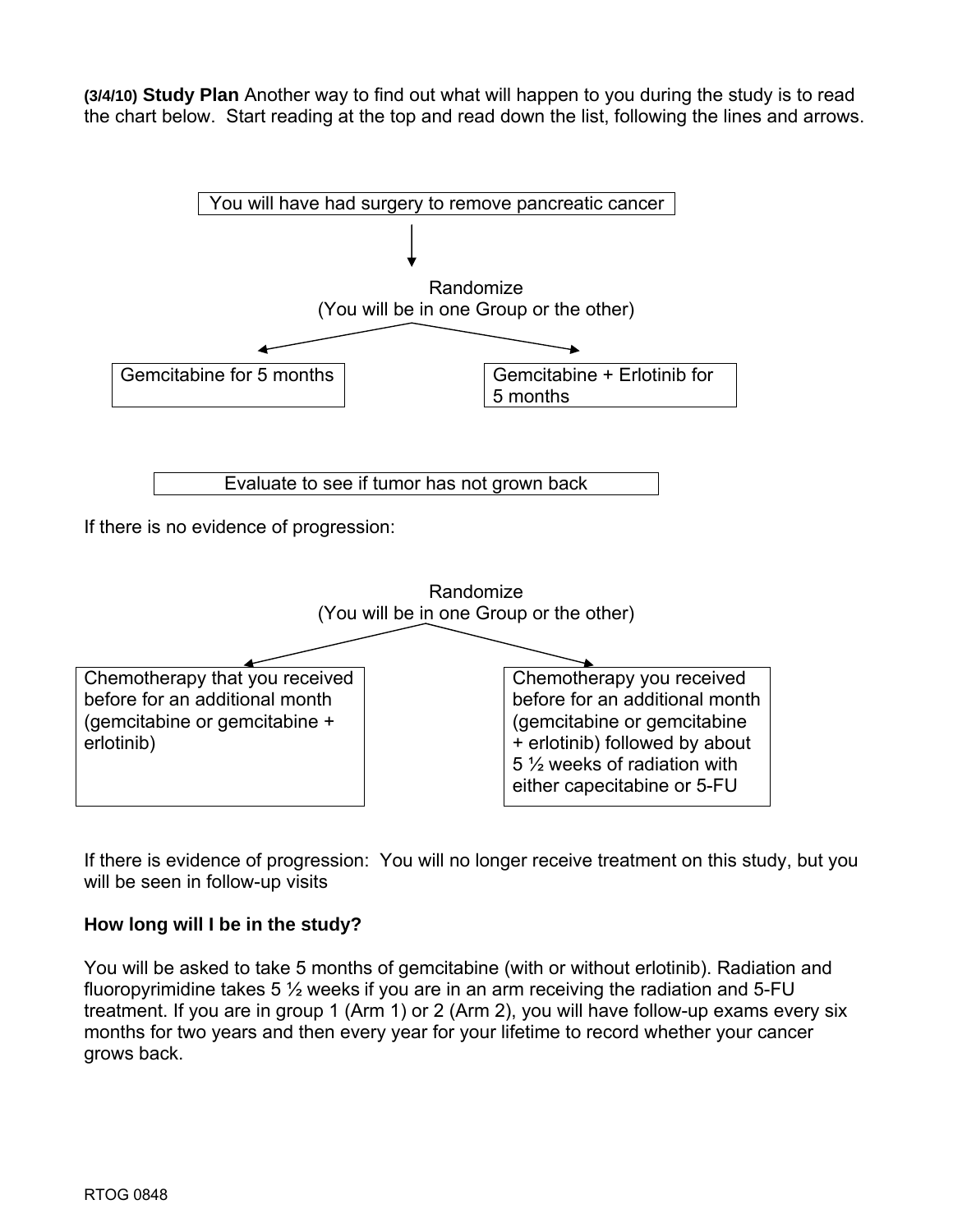If you are in group 3 (Arm 3) or 4 (Arm 4), you will have follow-up exams every three months for two years, every six months for three years, and then every year for your lifetime to record whether your cancer grows back.

# **Can I stop being in the study?**

Yes. You can decide to stop at any time. Tell the study doctor if you are thinking about stopping or decide to stop. He or she will tell you how to stop safely.

It is important to tell the study doctor if you are thinking about stopping so any risks from the drugs or radiation can be evaluated. Another reason to tell your study doctor that you are thinking about stopping is to discuss what follow-up care and testing could be most helpful for you.

The study doctor may stop you from taking part in this study at any time if he/she believes it is in your best interest; if you do not follow the study rules; or if the study is stopped.

# **What side effects or risks can I expect from being in the study?**

You may have side effects while on the study. Everyone taking part in the study will be watched carefully for any side effects. However, researchers don't know all the side effects that may happen. Side effects may be mild or very serious. Your health care team may give you medicines to help lessen side effects. Many side effects go away soon after you stop taking the drugs and/or radiation. In some cases, side effects can be serious, long lasting, or may never go away. There also is a risk of death.

# **You should talk to your study doctor about any side effects that you have while taking part in the study.**

# **Risks and side effects related to the Gemcitabine include those which are:**

# **Likely**

- Low blood counts, which could lead to an increased risk of infection, weakness, and/or in bleeding and bruising easily
- Nausea
- Diarrhea
- Loss of appetite
- Tiredness
- Fever
- Headache and chills
- Skin rash that may cause itching
- Swelling of the foot, leg, and ankle

# **Less Likely**

- Muscle aches
- Vomiting
- Constipation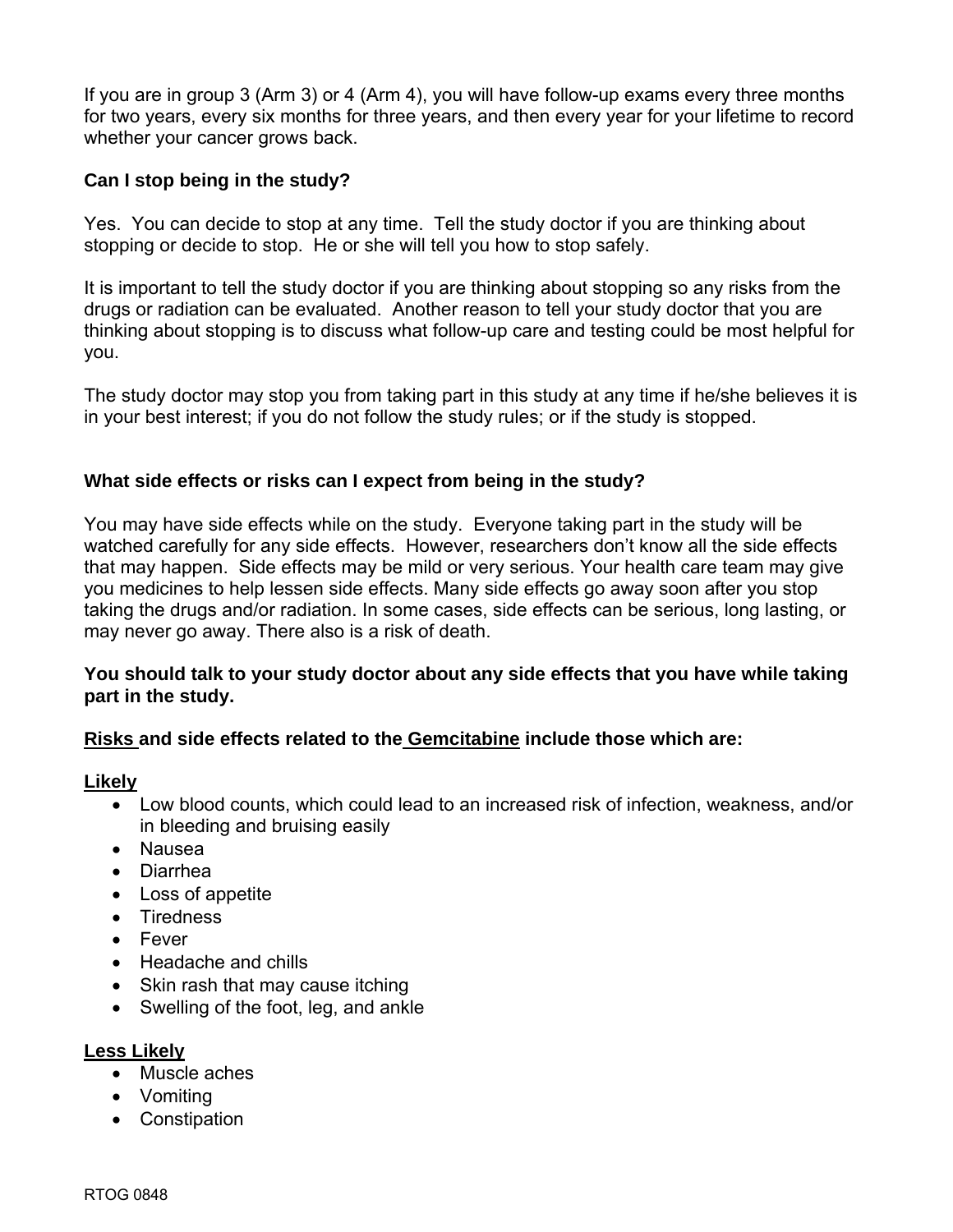- Change in liver function that could cause jaundice (yellowing of skin)
- Excess protein in the urine
- Abnormal kidney function tests

# **Rare but serious**

- A severe skin reaction called Stevens-Johnson Syndrome, a painful red or purplish rash that spreads and blisters, eventually causing the top layer of your skin to die and shed
- Inflammation or scarring of the lung with shortness of breath and cough
- Kidney and liver failure
- Cardiac dysfunction such as heart attack, congestive heart failure (heart unable to pump enough blood throughout the body), and atrial fibrillation (problem with the speed or rhythm of the heartbeat.

# **Risks and side effects related to the Erlotinib include those which are (6/8/10):**

# **Likely**

- Diarrhea
- Vomiting
- Fatigue or tiredness
- Loss of appetite
- Skin rash with the presence of macules (flat discolored area) and papules (raised bump)

# **Less Likely**

- Inflammation (swelling and redness) of the conjunctiva (the outermost layer of the eye and the inner surface of the eyelids). Commonly called "pink eye".
- Dry eye
- Eyelash in-growth and/or thickening
- Belly pain
- Dry mouth
- Heartburn
- Bleeding in some organ(s) of the digestive tract
- Irritation or sores in the lining of the mouth
- Nausea or the urge to vomit
- Infection of the skin
- Increased blood level of a liver enzyme (ALT/SGPT)
- Increased blood level of a liver or bone enzyme (alkaline phosphatase)
- Increased blood level of a liver enzyme (AST/SGOT)
- Increased blood level of a liver pigment (bilirubin) often a sign of liver problems
- Dehydration (when your body does not have as much water and fluid as it should)
- Taste changes
- Headache or head pain
- Cough
- Shortness of breath
- Nose bleed
- Inflammation (swelling and redness) of the lungs
- Hair loss
- Dry skin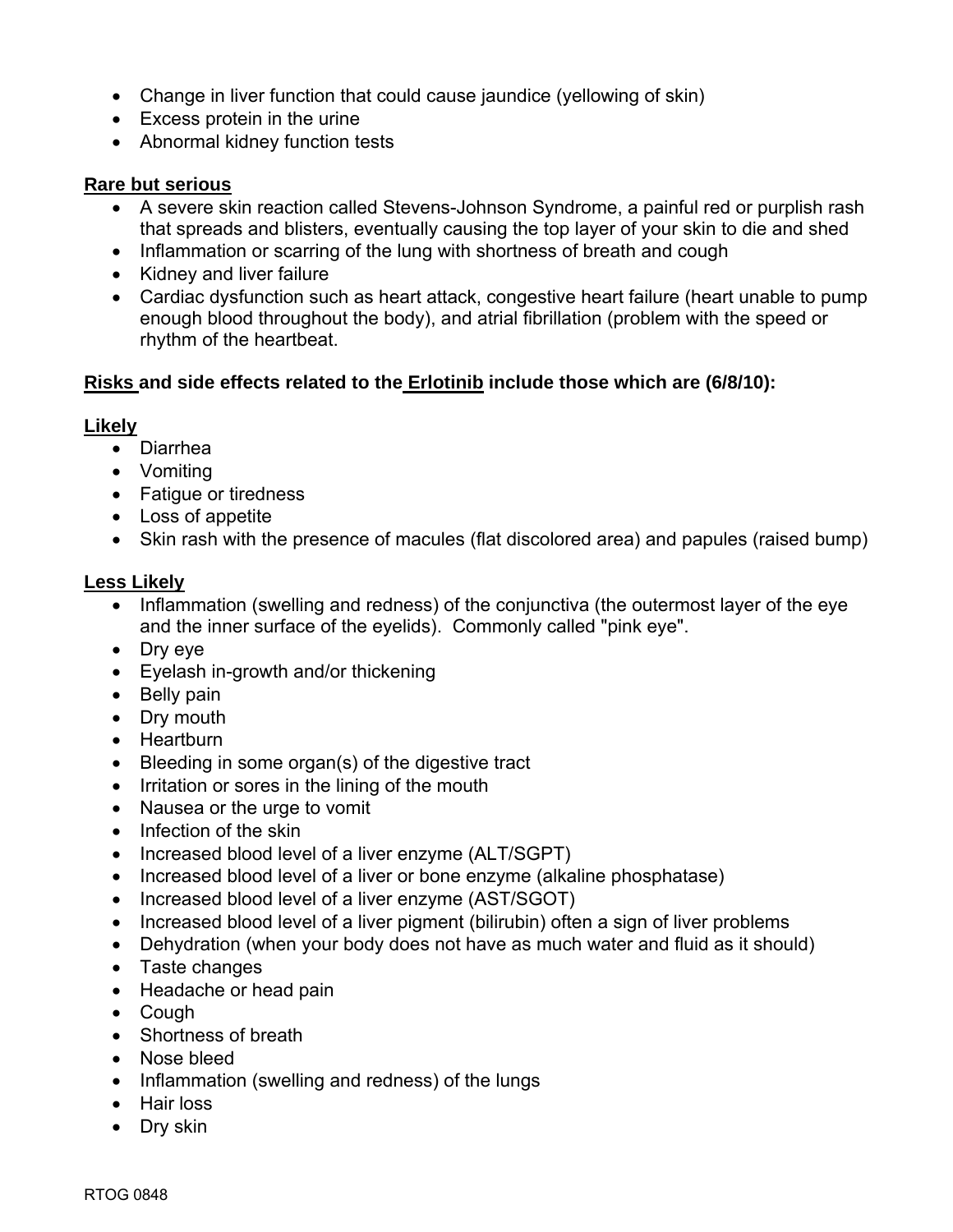- Loss of some or all of the finger or toenails
- Itching
- Acne

# **Rare but serious**

- Hole in the outer layer of the eye
- Inflammation (swelling and redness) of the cornea (the transparent front cover of the eye)
- Hole in a part(s) of the digestive tract
- Liver failure
- Bleeding in the brain
- Severe reaction of the skin and gut lining that may include rash and shedding or death of tissue
- Swelling and redness of the skin on the palms of the hands and soles of the feet
- •

**Dangerous interaction between erlotinib and warfarin (Coumadin®)**: If you are taking warfarin or Coumadin® (medicine to prevent blood clotting), erlotinib may change the way your blood clots. If you need to take warfarin, your doctor will regularly check for changes in blood clotting time.

Patients who will be taking erlotinib, should wear sun screen protection, hat, and long sleeve shirt as the sun can make the skin rash worse.

# **Risks Associated with Fluoropyrimidine:**

You and your doctor will decide whether it is best for you to receive the pill form of fluoropyrimidine (capecitabine) or the IV form (5-FU). The leaders of this study believe the effectiveness of the IV and pill forms are the same. The general side effects of the pill (capecitabine) and IV (5-FU) forms of fluoropyrimidine are similar. However, in some patients, capecitabine may cause more diarrhea and nausea. These potential gastrointestinal side effects of capecitabine are balanced by the inconvenience of a continuous 5-FU infusion and the need for the minor surgical placement of a special type of intravenous (PICC line or port-acath) and the need to carry a small pump for  $5\frac{1}{2}$  weeks.

# **Risks and side effects related to the fluoropyrimidine include those which are:**

# **Likely**

- Nausea
- Diarrhea
- Mouth sores
- Loss of appetite and weight loss
- Weakness
- Tiredness
- Redness and/or drying of the skin, especially the hands and feet.
- Skin or nail darkening
- Skin rash or peeling of skin on hands and feet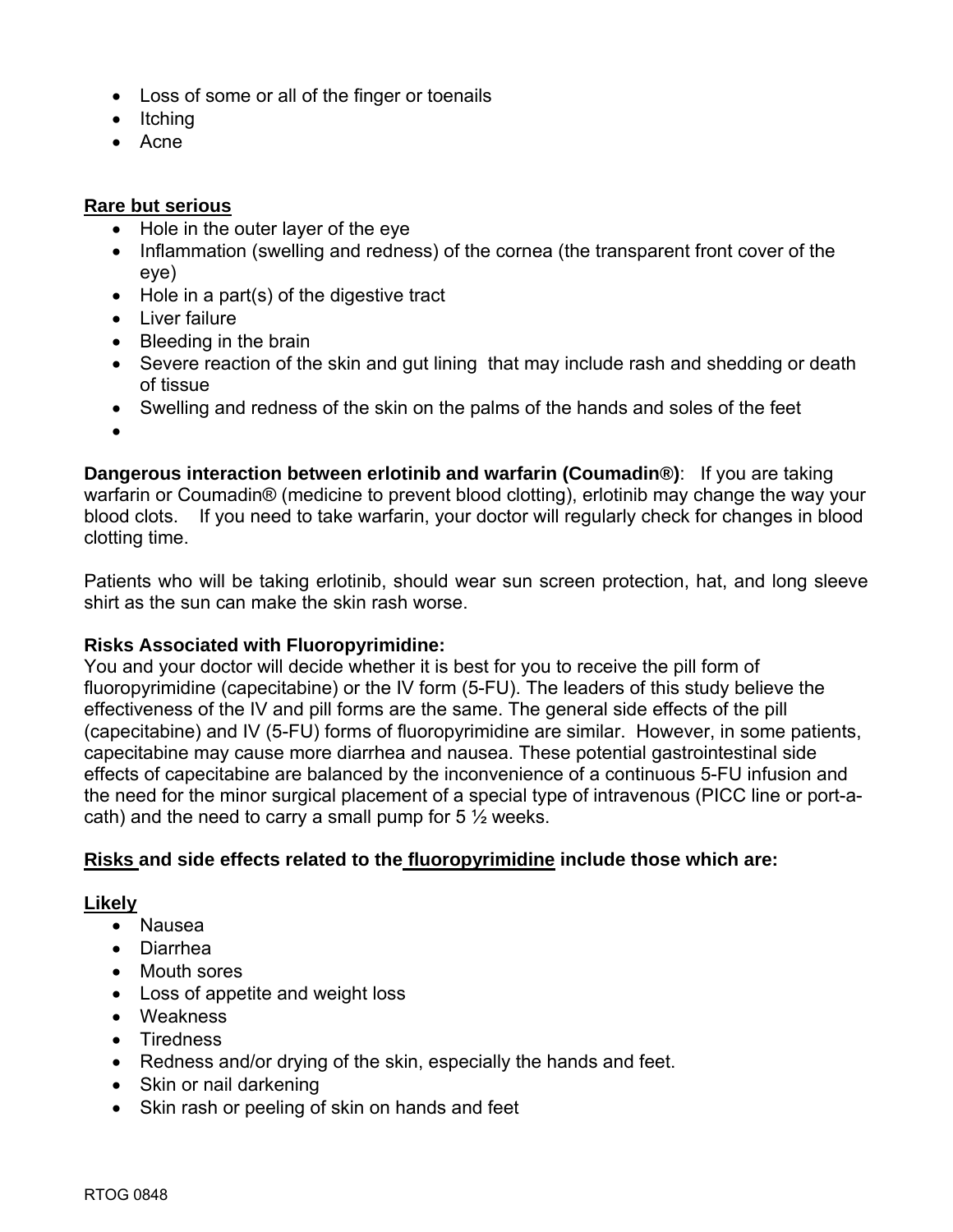- Low blood counts which could lead to an increased risk of infection, weakness, and/or in bleeding and bruising easily
- Infection

# **Less Likely**

- Vomiting
- Muscle aches
- Constipation
- Hair loss
- Change in liver function that could cause jaundice (yellowing of skin)
- Unsteadiness

# **Rare but serious**

• Chest pain or irregular heartbeat

**Dangerous interaction between capecitabine and warfarin (Coumadin®)**: If you are taking warfarin or Coumadin® (medicine to prevent blood clotting), capecitabine may change the way your blood clots. The interaction between warfarin and capecitabine is very large and could result in severe bleeding. If you need to take warfarin, your doctor will regularly check for changes in blood clotting time. The IV drug 5-FU does not interact as significantly with warfarin.

# **Risks and side effects related to the radiation include those which are:**

# **Likely**

- Stomach pain and intestinal discomfort, which usually occur during the last three weeks of radiation and generally go away within 2 months after the treatment is finished
- Nausea
- Diarrhea
- Fatigue
- Tanning, redness of skin, and hair loss within the radiation area, which is temporary
- Permanently dry skin in the radiation treatment area
- Low blood counts, which could lead to an increased risk of infection, weakness, and/or in bleeding and bruising easily
- Loss of appetite and weight loss
- Mild muscle aches in the area treated

# **Less Likely**

- Vomiting
- Infection

# **Rare but serious**

• Change in liver or kidney function, which is unlikely to cause symptoms.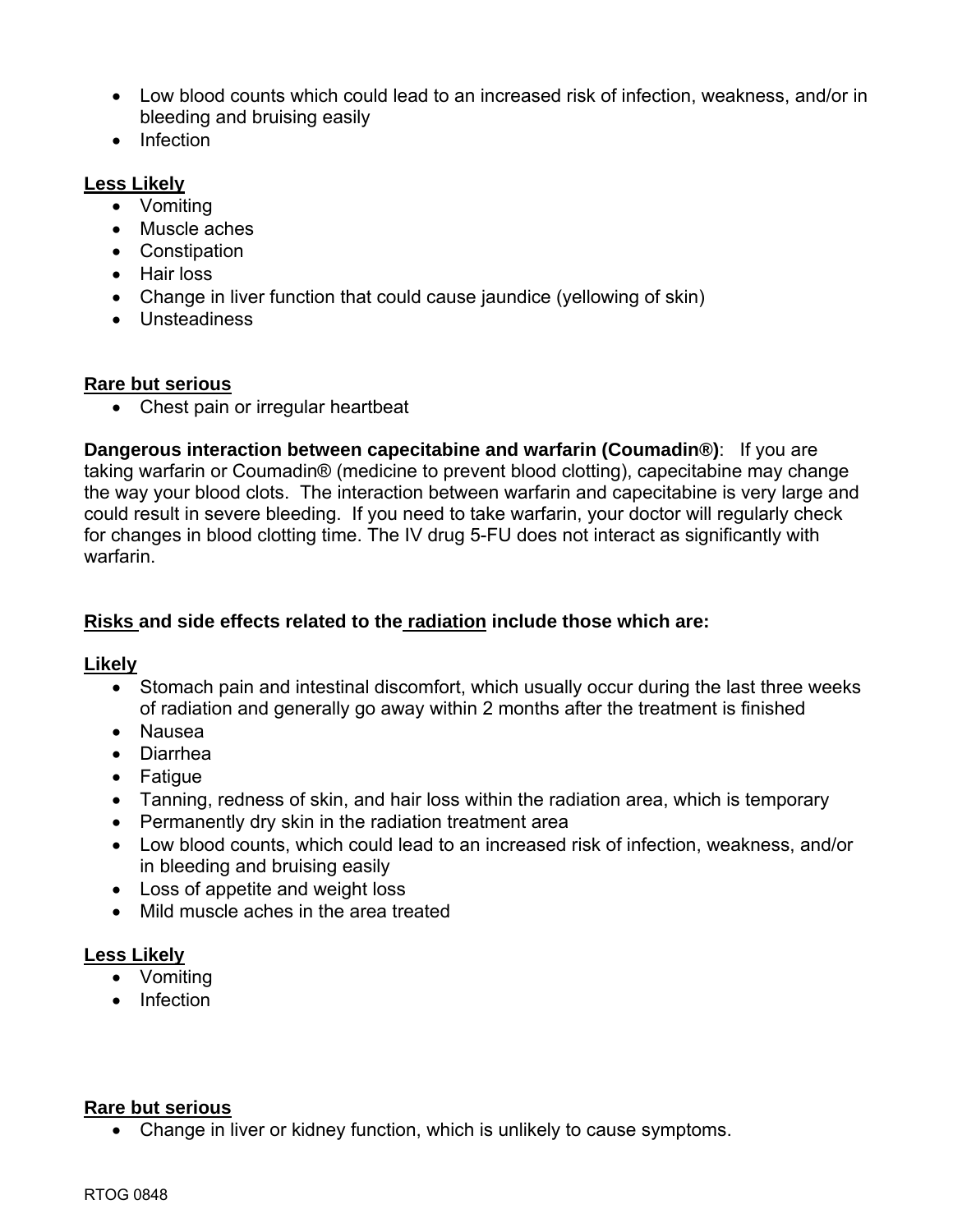- Bowel obstruction, which could result in abdominal pain, nausea and vomiting and may require surgery.
- Gastric, duodenal or small-bowel ulcer formation that can result in abdominal pain, nausea and vomiting, and bleeding, and may require surgery.

**Reproductive risks:** You should not become pregnant or father a baby while on this study because the drugs in this study can affect an unborn baby. Women should not breastfeed a baby while on this study. It is important you understand that you need to use birth control while on this study. Check with your study doctor about what kind of birth control methods to use and how long to use them. Some methods might not be approved for use in this study. Some of the drugs in the study may make you unable to have children.

# **For more information about risks and side effects, ask your study doctor.**

# **Are there benefits to taking part in the study?**

Taking part in this study may or may not make your health better. It has been proven that gemcitabine will reduce the chance that this cancer will come back and that this will increase your lifespan. It is not proven whether the addition of erlotinib to gemcitabine or the addition of radiation and fluoropyrimidine following gemcitabine will reduce the risk of pancreatic cancer recurring for patients with pancreatic cancer that has already been removed. Based on other studies there are reasons to believe that these treatments may be helpful and this trial is being done to try to find out whether they really are. We do know that the information from this study will help researchers learn more about the treatment of pancreatic cancer. This information could help future cancer patients.

# **What other choices do I have if I do not take part in this study?**

Your other choices may include:

- Getting treatment or care for your cancer without being in a study
- Taking part in another study
- Getting no treatment

# **Talk to your study doctor about your choices before you decide if you will take part in this study.**

# **Will my medical information be kept private?**

Data are housed at RTOG Headquarters in a password-protected database. We will do our best to make sure that the personal information in your medical record will be kept private. However, we cannot guarantee total privacy. Your personal information may be given out if required by law. If information from this study is published or presented at scientific meetings, your name and other personal information will not be used.

Organizations that may look at and/or copy your medical records for research, quality assurance, and data analysis include: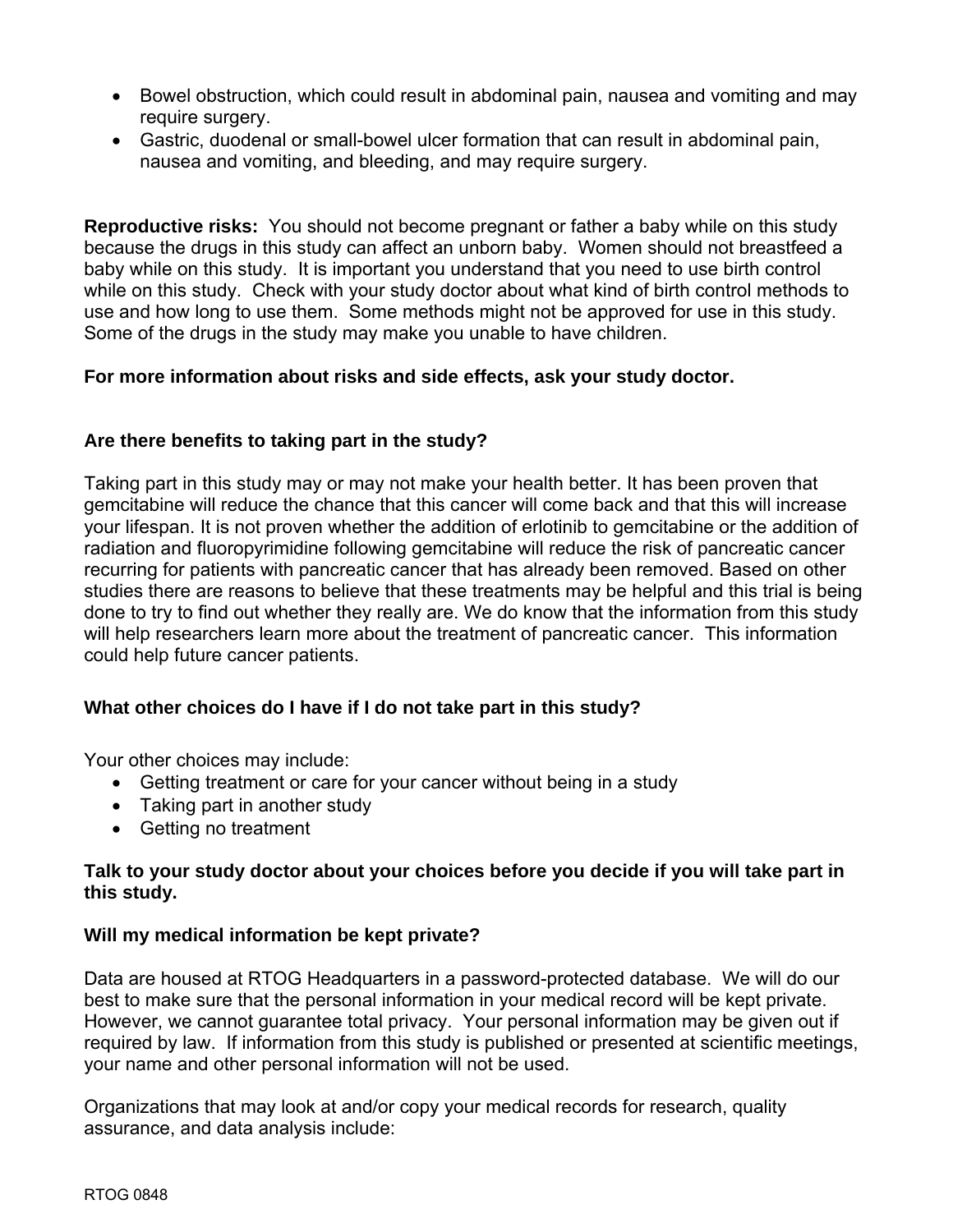- The Radiation Therapy Oncology Group
- The Southwest Oncology Group
- The European Organization for the Research and Treatment of Cancer
- The National Cancer Institute (NCI) and other government agencies, like the Food and Drug Administration (FDA), involved in keeping research safe for people
- The Cancer Trials Support Unit (CTSU), a service sponsored by the National Cancer Institute (NCI) to provide greater access to cancer trials
- OSI Pharmaceuticals, the company that makes erlotinib

# **What are the costs of taking part in this study?**

You and/or your health plan/ insurance company will need to pay for some or all of the costs of treating your cancer in this study. Some health plans will not pay these costs for people taking part in studies. Check with your health plan or insurance company to find out what they will pay for. Taking part in this study may or may not cost your insurance company more than the cost of getting regular cancer treatment.

The NCI will supply the study agent, erlotinib, at no charge while you take part in this study. The NCI does not cover the cost of getting the erlotinib ready and giving it to you, so you or your insurance company may have to pay for this.

Even though it probably won't happen, it is possible that the manufacturer may not continue to provide the erlotinib to the NCI for some reason. If this would occur, other possible options are:

- You might be able to get the erlotinib from the manufacturer or your pharmacy but you or your insurance company may have to pay for it.
- If there is no erlotinib available at all, no one will be able to get more, and the study would close.

If a problem with getting erlotinib occurs, your study doctor will talk to you about these options.

# **You will not be paid for taking part in this study.**

**For more information on clinical trials and insurance coverage, you can visit the National Cancer Institute's Web site at [http://cancer.gov/clinicaltrials/understanding/insurance-coverage.](http://cancer.gov/clinicaltrials/understanding/insurance-coverage) You can print a copy of the "Clinical Trials and Insurance Coverage" information from this Web site.** 

**Another way to get the information is to call 1-800-4-CANCER (1-800-422-6237) and ask them to send you a free copy.**

**What happens if I am injured because I took part in this study?**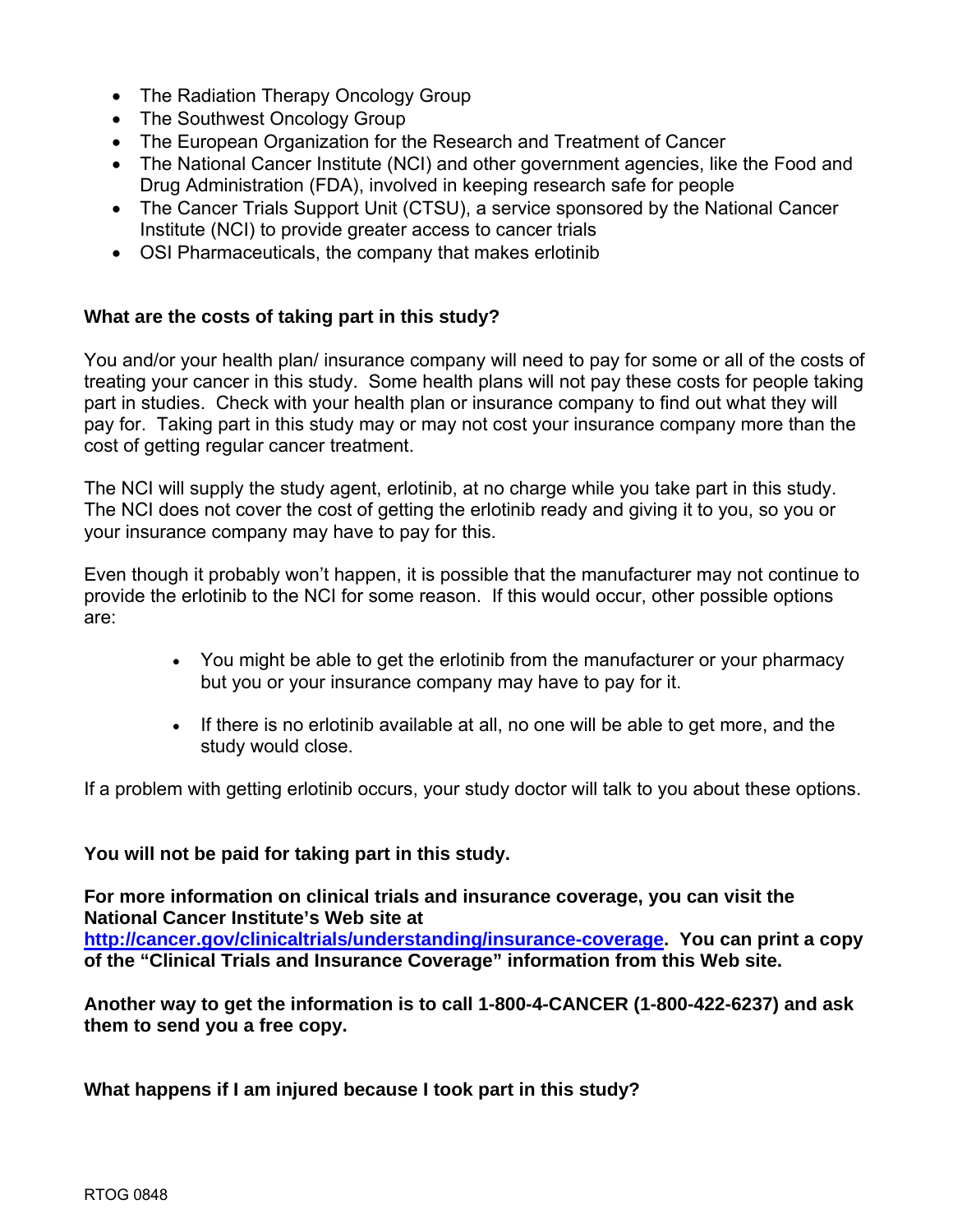**It is important that you tell your study doctor, \_\_\_\_\_\_\_\_\_\_\_\_\_\_\_\_\_\_** *[investigator's name(s)],* **if you feel that you have been injured because of taking part in this study. You can tell the study doctor in person or call him/her at \_\_\_\_\_\_\_\_\_\_\_\_\_\_\_\_\_\_** *[telephone number].*

**You will get medical treatment if you are injured as a result of taking part in this study. You and/or your health plan will be charged for this treatment. The study will not pay for medical treatment.** 

# **What are my rights if I take part in this study?**

Taking part in this study is your choice. You may choose either to take part or not to take part in the study. If you decide to take part in this study, you may leave the study at any time. No matter what decision you make, there will be no penalty to you and you will not lose any of your regular benefits. Leaving the study will not affect your medical care. You can still get your medical care from our institution.

We will tell you about new information or changes in the study that may affect your health or your willingness to continue in the study.

A Data Monitoring Committee (DMC) will be regularly meeting to monitor safety and other data related to this study. The Committee members may receive confidential patient information, but they will not receive your name or other information that would allow them to identify you by name.

In the case of injury resulting from this study, you do not lose any of your legal rights to seek payment by signing this form.

# **Who can answer my questions about the study?**

**You can talk to your study doctor about any questions or concerns you have about this study. Contact your study doctor \_\_\_\_\_\_\_\_\_\_\_\_\_\_\_\_\_\_** *[name(s)]* **at** 

**\_\_\_\_\_\_\_\_\_\_\_\_\_\_\_\_\_\_** *[telephone number].*

# **For questions about your rights while taking part in this study, call the**

\_\_\_\_\_\_\_\_\_\_\_\_\_\_\_\_\_\_\_\_\_\_\_\_ *[name of center]* I**nstitutional Review Board (a group of** 

**people who review the research to protect your rights) at** \_\_\_\_\_\_\_\_\_\_\_\_\_\_\_\_\_\_

*(telephone number). [Note to Local Investigator: Contact information for patient representatives or other individuals in a local institution who are not on the IRB or research team but take calls regarding clinical trial questions can be listed here.]* 

**\*You may also call the Operations Office of the NCI Central Institutional Review Board (CIRB) at 888-657-3711 (from the continental US only).** *[\*Only applies to sites using the CIRB.]*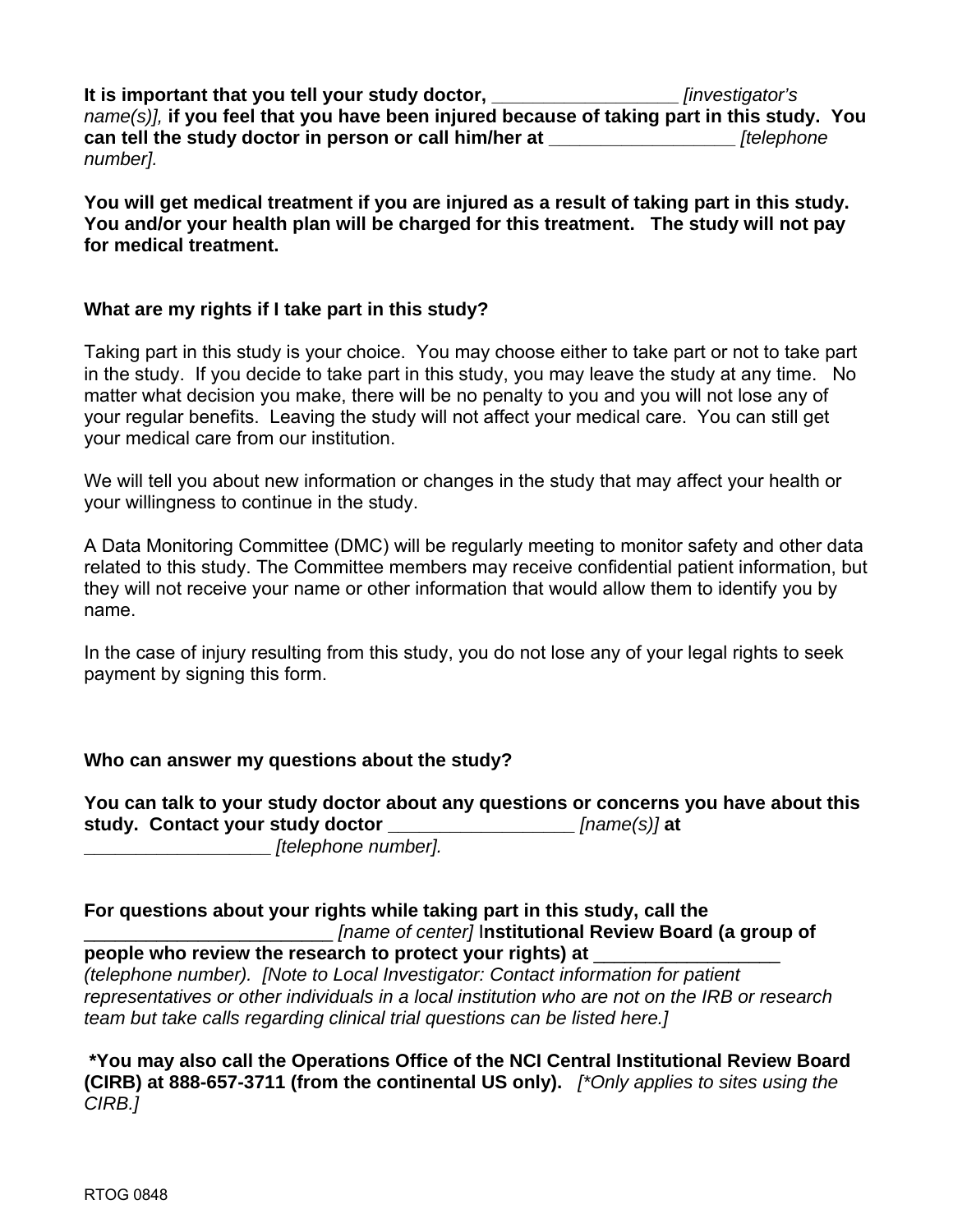**Please note: This section of the informed consent form is about additional research that is being done with people who are taking part in the main study. You may take part in this additional research if you want to. You can still be a part of the main study even if you say 'no' to taking part in this additional research.** 

**You can say "yes" or "no" to the following study. Below, please mark your choice [for each study].** 

# **Consent Form for Quality of Life Study**

We want to know your view of how your life has been affected by cancer and its treatment. This "Quality of life" study looks at how you are feeling physically and emotionally during your cancer treatment. It also looks at how you are able to carry out your day-to-day activities.

This information will help doctors better understand how patients feel during treatments and what effects the medicines are having. In the future, this information may help patients and doctors as they decide which medicines to use to treat cancer.

You will be asked to complete 2 questionnaires: before treatment, and then at 5-6, 9, 12 and 24 months after your treatment has started. It takes about 5 minutes or less to fill out each questionnaire.

If any questions make you feel uncomfortable, you may skip those questions and not give an answer.

If you decide to take part in this study, the only thing you will be asked to do is fill out the 2 questionnaires. You may change your mind about completing the questionnaires at any time.

Just like in the main study, we will do our best to make sure that your personal information will be kept private.

Please circle your answer.

I choose to take part in the Quality of Life Study. I agree to fill out the two Quality of Life Questionnaires.

**YES** NO

## **Consent Form for Use of Tissue, Blood, and Urine for Research**

## **About Using Tissue, Blood, and Urine for Research**

Your cancer has been removed by surgery. To participate in the main part of this study, you must agree to have your tumor tissue and blood sample sent to the tissue bank to be used for studies that are essential components of this clinical trial. Therefore, permission to use the tissue block and blood sample is mandatory for your participation in the main study.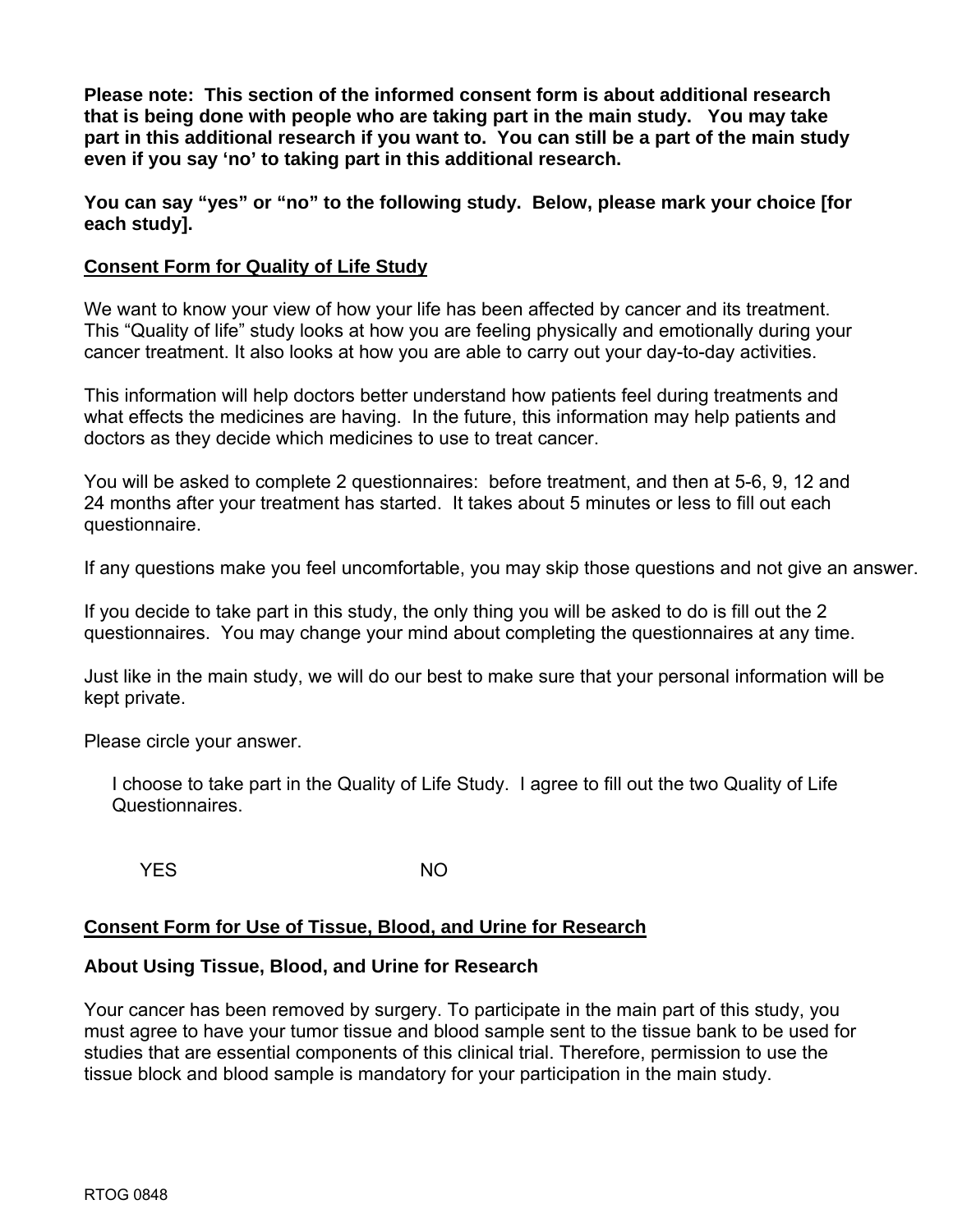We would like to keep some of the tissue that is left over for future research. The use of your tissue, blood and urine for future research is optional. If you agree, this tissue will be kept and may be used in research to learn more about cancer and other diseases. Please read the information sheet called "How is Tissue Used for Research" to learn more about tissue research. This information sheet is available to all at the following web site: [http://www.rtog.org/tissue%20for%20research\\_patient.pdf](http://www.rtog.org/tissue%20for%20research_patient.pdf)

If your cancer comes back and an additional biopsy is needed, your doctors ask permission to send additional tumor tissue and blood to a research lab but this is not required.

In addition, we would like to keep some of your urine for future research. We would collect about 5 tablespoons of your urine before you start treatment. If you agree, the urine will be kept and may be used in research to learn more about cancer and other diseases.

The research that may be done with your tissue, blood, urine is not designed specifically to help you. It might help people who have cancer and other diseases in the future.

Reports about research done with your tissue, blood, urine will not be given to you or your doctor. These reports will not be put in your health record. The research will not have an effect on your care.

# **Things to Think About**

The choice to let us keep the left over tissue and blood and urine for future research is up to you. No matter what you decide to do, it will not affect your care or your participation in the main part of the study.

If you decide now that your tissue, blood, urine can be kept for research, you can change your mind at any time. Just contact us and let us know that you do not want us to use your tissue, blood, and urine. Then any tissue that remains will no longer be used for research and will be returned to the institution that submitted it and leftover blood and urine will be destroyed. However, tissue, blood, and urine already used and data obtained from it will remain part of the study data.

In the future, people who do research may need to know more about your health. While your doctor/institution may give them reports about your health, they will not give them your name, address, phone number, or any other information that will let the researchers know who you are.

Sometimes tissue, blood, and urine are used for genetic research (about diseases that are passed on in families). Even if your tissue is used for this kind of research, the results will not be put in your health records.

Your tissue will be used only for research and will not be sold. The research done with your tissue, blood, and urine may help to develop new products in the future.

# **Benefits**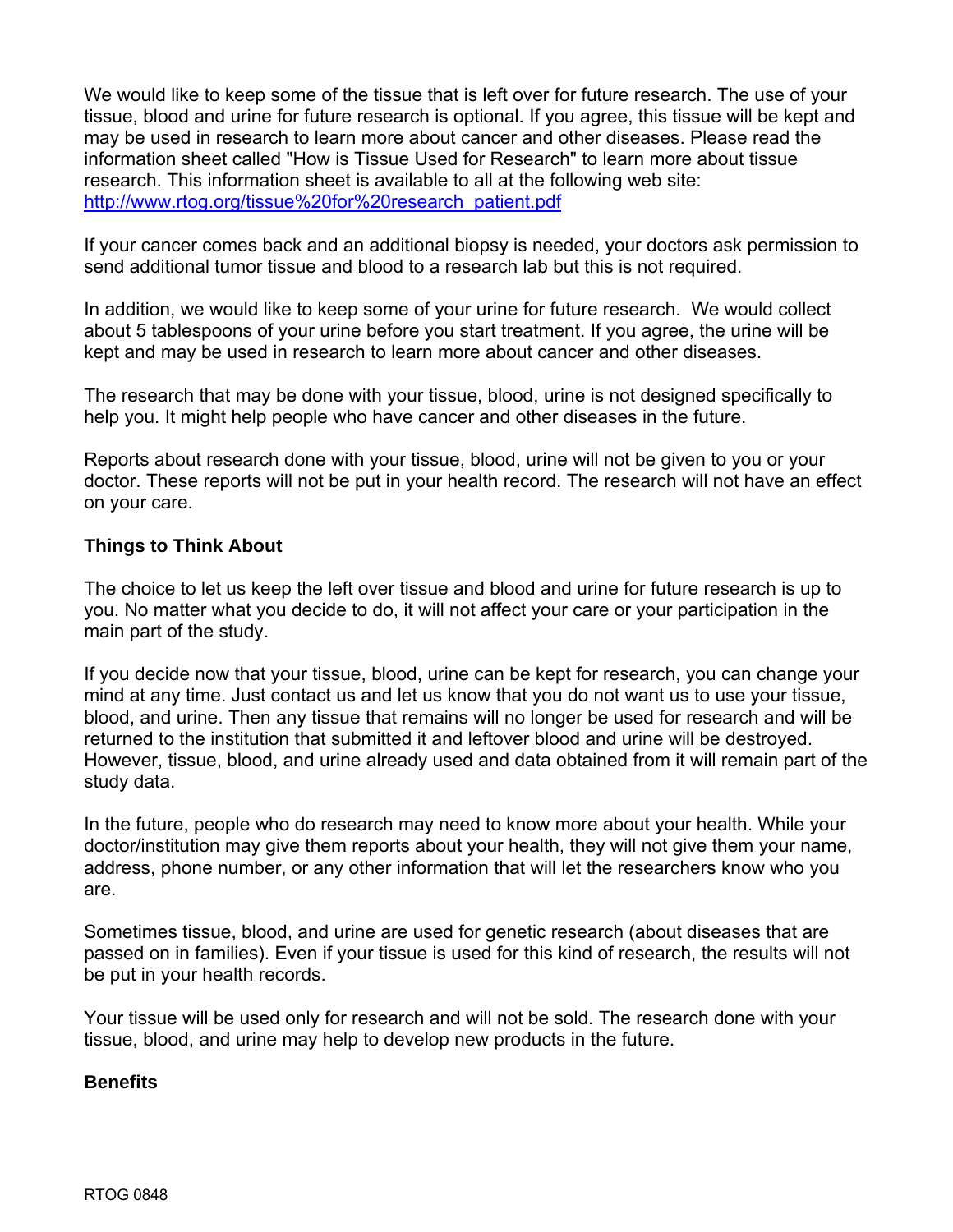The benefits of research using tissue, blood, and urine include learning more about what causes cancer and other diseases, how to prevent them, and how to treat them.

# **Risks**

The greatest risk to you is the release of information from your health records. We will do our best to make sure that your personal information will be kept private. The chance that this information will be given to someone else is very small.

# **Making Your Choice**

Please read each sentence below and think about your choice. After reading each sentence, circle "Yes" or "No". If you have any questions, please talk to your doctor or nurse, or call our Institutional Review Board at \_\_\_\_\_\_\_\_\_\_\_\_\_\_\_\_\_\_\_\_\_\_\_\_\_\_ [IRB's phone number].

No matter what you decide to do, it will not affect your care.

- *1. My specimens may be kept for use in research to learn about, prevent, or treat cancer, as follows:* 
	- *Tissue*  $\Box$ *Yes*  $\Box$ *No*
	- *Blood*  $\Box$ *Yes*  $\Box$  *No*
	- *Urine*  $\Box$ *Yes*  $\Box$  No
- *2. My specimens may be kept for use in research to learn about, prevent or treat other health problems (for example: diabetes, Alzheimer's disease, or heart disease), as follows:* 
	- *Tissue*  $\Box$ *Yes*  $\Box$ *No*
	- *Blood*  $\Box$ *Yes*  $\Box$  No
	- *Urine*  $\Box$  *Yes*  $\Box$  *No*
- *3. Someone may contact me in the future to ask me to take part in more research. Yes No*
- *4. If my cancer comes back, specimens may be kept for use in research to learn about, prevent, or treat cancer, as follows:* 
	- *Tissue*  $\Box$ *Yes*  $\Box$  *No*
	- *Blood*  $\Box$ *Yes*  $\Box$  No

*5. If my cancer comes back, my specimens may be kept for use in research to learn about, prevent or treat other health problems (for example: diabetes, Alzheimer's disease, or heart disease), as follows:*

- *Tissue*  $\Box$ *Yes*  $\Box$  *No*
- *Blood □Yes □No*

# **Where can I get more information?**

**You may call the National Cancer Institute's Cancer Information Service at:**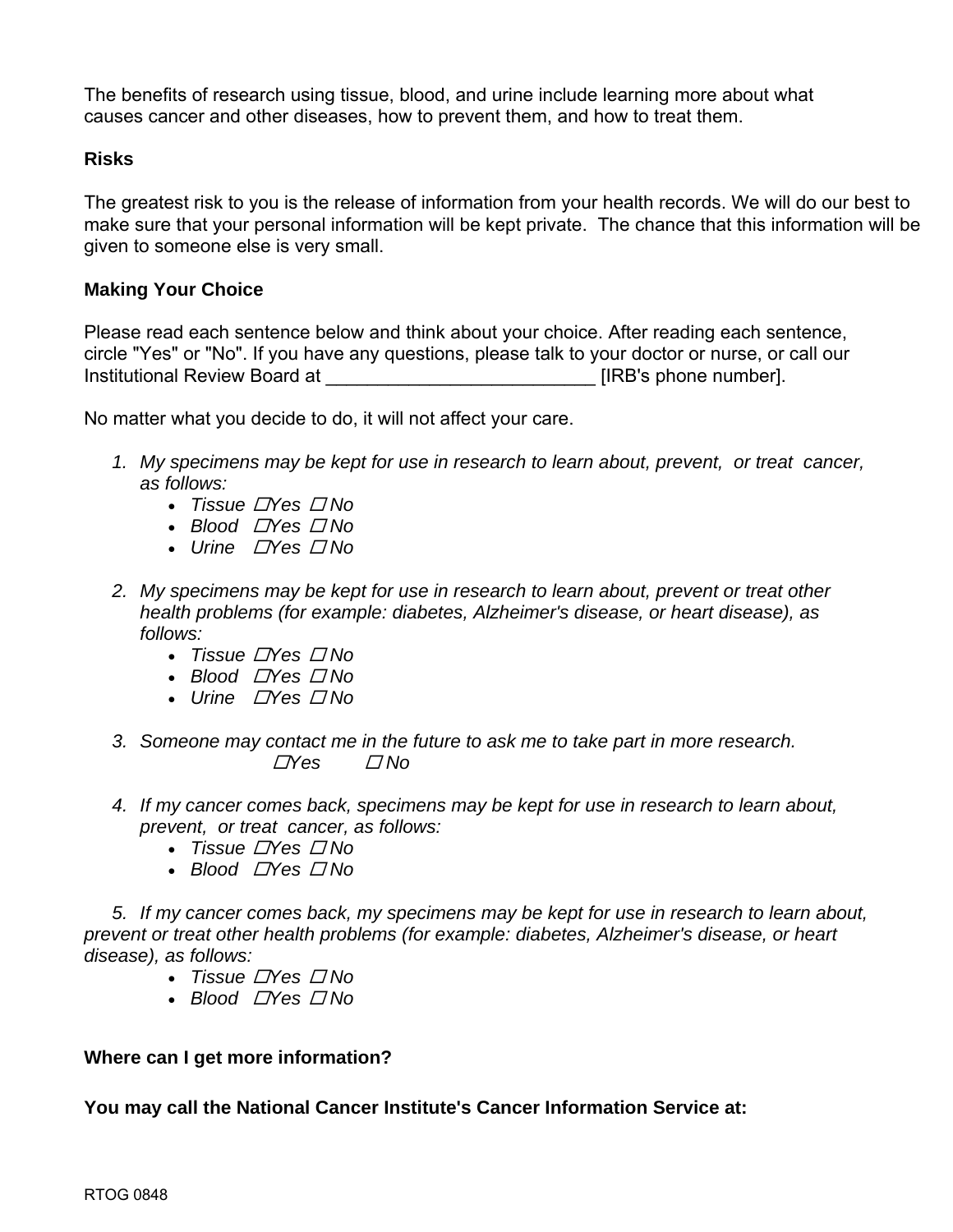# **1-800-4-CANCER (1-800-422-6237)** or **TTY: 1-800-332-8615**

**You may also visit the NCI Web site at [http://cancer.gov/](http://cancer.gov)**

- **For NCI's clinical trials information, go to: [http://cancer.gov/clinicaltrials/](http://cancer.gov/clinicaltrials)**
- **For NCI's general information about cancer, go to [http://cancer.gov/cancerinfo/](http://cancer.gov/cancerinfo)**

**You will get a copy of this form. If you want more information about this study, ask your study doctor.**

**Signature** 

**I have been given a copy of all \_\_\_\_\_** *[insert total of number of pages]* **pages of this form. I have read it or it has been read to me. I understand the information and have had my questions answered. I agree to take part in this study.** 

**Participant \_\_\_\_\_\_\_\_\_\_\_\_\_\_\_\_\_\_\_\_\_\_\_\_\_\_\_\_\_\_\_\_** 

**Date \_\_\_\_\_\_\_\_\_\_\_\_\_\_\_\_\_\_\_\_\_\_\_\_\_\_\_\_\_\_\_\_\_\_\_\_\_**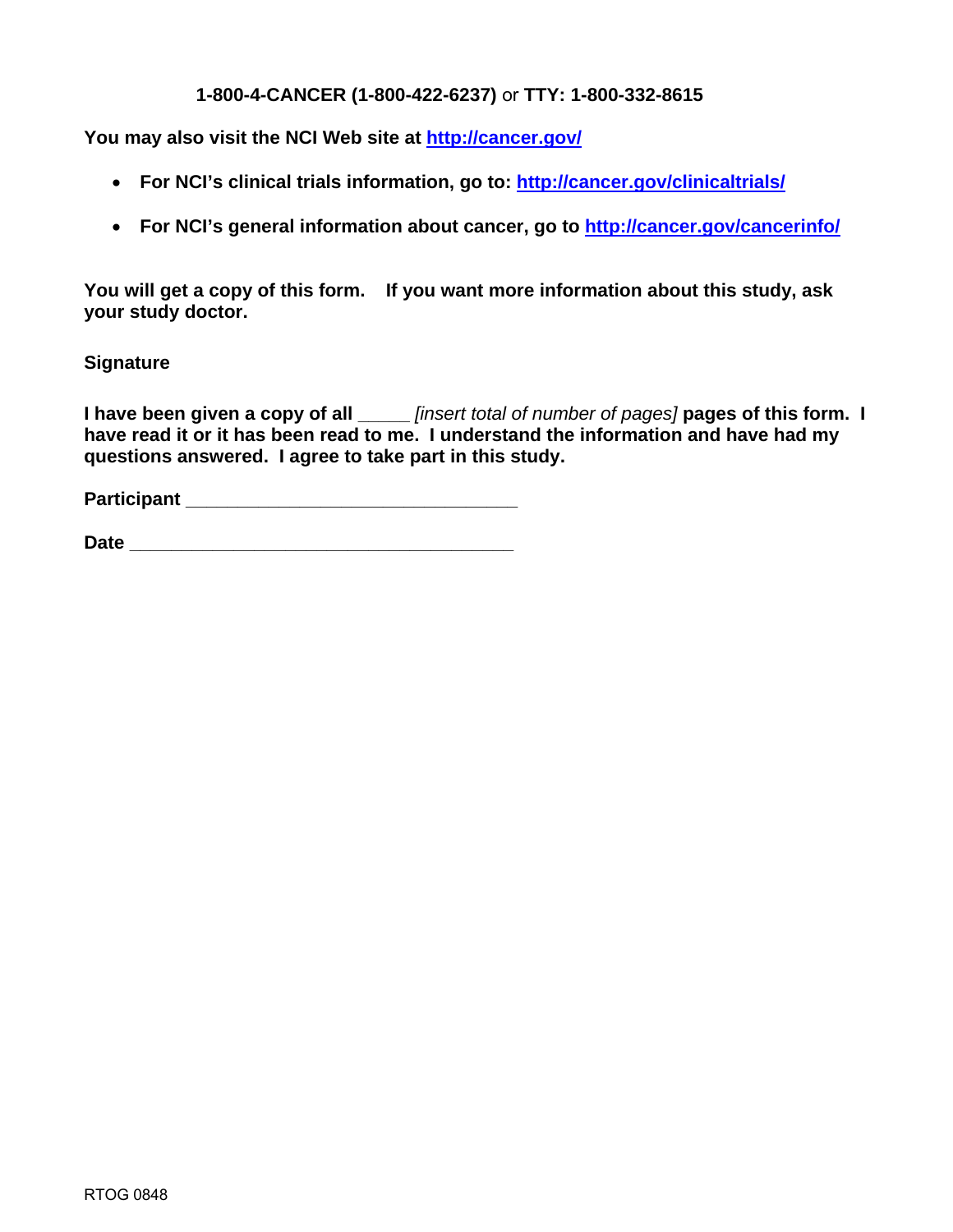#### **APPENDIX II (6/8/10) STUDY PARAMETER TABLE**

|                         |                                     |                              |            |                                              | 91961 LANAMEILN LABLE |                         |                         |                         |                         |
|-------------------------|-------------------------------------|------------------------------|------------|----------------------------------------------|-----------------------|-------------------------|-------------------------|-------------------------|-------------------------|
| Assessments             |                                     | <b>Pre-Treatment</b>         |            | During Treatment (see Section 11 for further |                       |                         |                         | Follow up               |                         |
|                         |                                     |                              |            | details)                                     |                       |                         |                         |                         |                         |
|                         | 31 days<br>prior to                 | 21 days<br>prior to          | 14<br>days | Days 1,8,15<br>of each                       | Monthly<br>during     | Within 3<br>weeks       | Wkly<br>during          | For<br>pts on           | For pts<br>on Arms      |
|                         | regis-                              | registrati                   | prior to   | cycle                                        | gemcitab              | after                   | chemo                   | <b>Arms</b>             | 3 or 4                  |
|                         | tration                             | on                           | regis      | gemcitabine                                  | ine $+/-$             | completi                | /RT                     | 1 or 2                  | every                   |
|                         |                                     |                              | tration    | +/- erlotinib                                | erlotinib             | ng the 5 <sup>th</sup>  |                         | <b>ONLY</b>             | 3mos x                  |
|                         |                                     |                              |            |                                              |                       | cycle of                |                         | every                   | 2yrs,                   |
|                         |                                     |                              |            |                                              |                       | chemo                   |                         | 6mo x                   | every                   |
|                         |                                     |                              |            |                                              |                       |                         |                         | 2yrs                    | 6mo x3                  |
|                         |                                     |                              |            |                                              |                       |                         |                         | then                    | yrs then                |
|                         |                                     |                              |            |                                              |                       |                         |                         | annual                  | annually                |
|                         |                                     |                              |            |                                              |                       |                         |                         | ly                      |                         |
| History                 | $\overline{\mathsf{x}}$             |                              |            |                                              |                       |                         |                         |                         |                         |
| Physical with           | $\overline{\mathsf{x}}$             |                              |            |                                              | X                     | $\overline{\mathsf{x}}$ | $\overline{\mathsf{x}}$ | $\overline{\mathsf{x}}$ | $\overline{\mathsf{x}}$ |
| weight and              |                                     |                              |            |                                              |                       |                         |                         |                         |                         |
| vital signs             |                                     |                              |            |                                              |                       |                         |                         |                         |                         |
| Performance             |                                     |                              | X          |                                              | X                     | X                       |                         | X                       | X                       |
| status                  |                                     |                              |            |                                              |                       |                         |                         |                         |                         |
| CT/MRI of               | X                                   |                              |            |                                              |                       | X                       |                         |                         | $\overline{\mathsf{X}}$ |
| abdomen/pel             |                                     |                              |            |                                              |                       |                         |                         |                         |                         |
| vis<br>Chest CT or      | $\overline{\mathsf{x}}$             |                              |            |                                              |                       | $\overline{\mathsf{x}}$ |                         |                         | $\overline{\mathsf{x}}$ |
|                         |                                     |                              |            |                                              |                       |                         |                         |                         |                         |
| x-ray<br>CBC w/ diff;   |                                     | X                            |            | X                                            | X                     | X                       | X                       |                         |                         |
| platelets &             |                                     |                              |            |                                              |                       |                         |                         |                         |                         |
| <b>ANC</b>              |                                     |                              |            |                                              |                       |                         |                         |                         |                         |
| SGOT; total             |                                     | X                            |            |                                              | X                     | X                       |                         |                         |                         |
| bilirubin               |                                     |                              |            |                                              |                       |                         |                         |                         |                         |
| creatinine              |                                     |                              |            |                                              |                       |                         |                         |                         |                         |
| Na, K, Cl,              |                                     | $\overline{\mathsf{x}}$      |            |                                              | X                     | X                       |                         |                         |                         |
| $CO2$ ,                 |                                     |                              |            |                                              |                       |                         |                         |                         |                         |
| glucose,                |                                     |                              |            |                                              |                       |                         |                         |                         |                         |
| <b>BUN</b>              |                                     |                              |            |                                              |                       |                         |                         |                         |                         |
| Post-op                 |                                     | X                            |            |                                              |                       |                         |                         | X                       | X                       |
| CA19-9                  |                                     |                              |            |                                              |                       |                         |                         |                         |                         |
| Serum                   |                                     |                              | X          |                                              |                       |                         |                         |                         |                         |
| pregnancy               |                                     |                              |            |                                              |                       |                         |                         |                         |                         |
| test (if                |                                     |                              |            |                                              |                       |                         |                         |                         |                         |
| applicable)             |                                     |                              |            |                                              |                       |                         |                         |                         |                         |
| Quality of              | See Table Below for QOL assessments |                              |            |                                              |                       |                         |                         |                         |                         |
| Life                    |                                     |                              |            |                                              |                       |                         |                         |                         |                         |
| Evaluation <sup>a</sup> |                                     |                              |            |                                              |                       |                         |                         |                         |                         |
| Tissue,                 |                                     | Tissue from resection and    |            |                                              |                       |                         |                         |                         |                         |
| blood, and              |                                     | blood, mandatory submission. |            |                                              |                       |                         |                         |                         |                         |
| urine<br>submission     |                                     |                              |            |                                              |                       |                         |                         |                         |                         |
| Adverse                 |                                     |                              |            | X                                            | X                     | X                       | X                       | X                       | X                       |
| event eval              |                                     |                              |            |                                              |                       |                         |                         |                         |                         |
| (and as                 |                                     |                              |            |                                              |                       |                         |                         |                         |                         |
| needed                  |                                     |                              |            |                                              |                       |                         |                         |                         |                         |
| based on                |                                     |                              |            |                                              |                       |                         |                         |                         |                         |
| reporting               |                                     |                              |            |                                              |                       |                         |                         |                         |                         |
| requirement)            |                                     |                              |            |                                              |                       |                         |                         |                         |                         |

**a Recommended but not mandatory**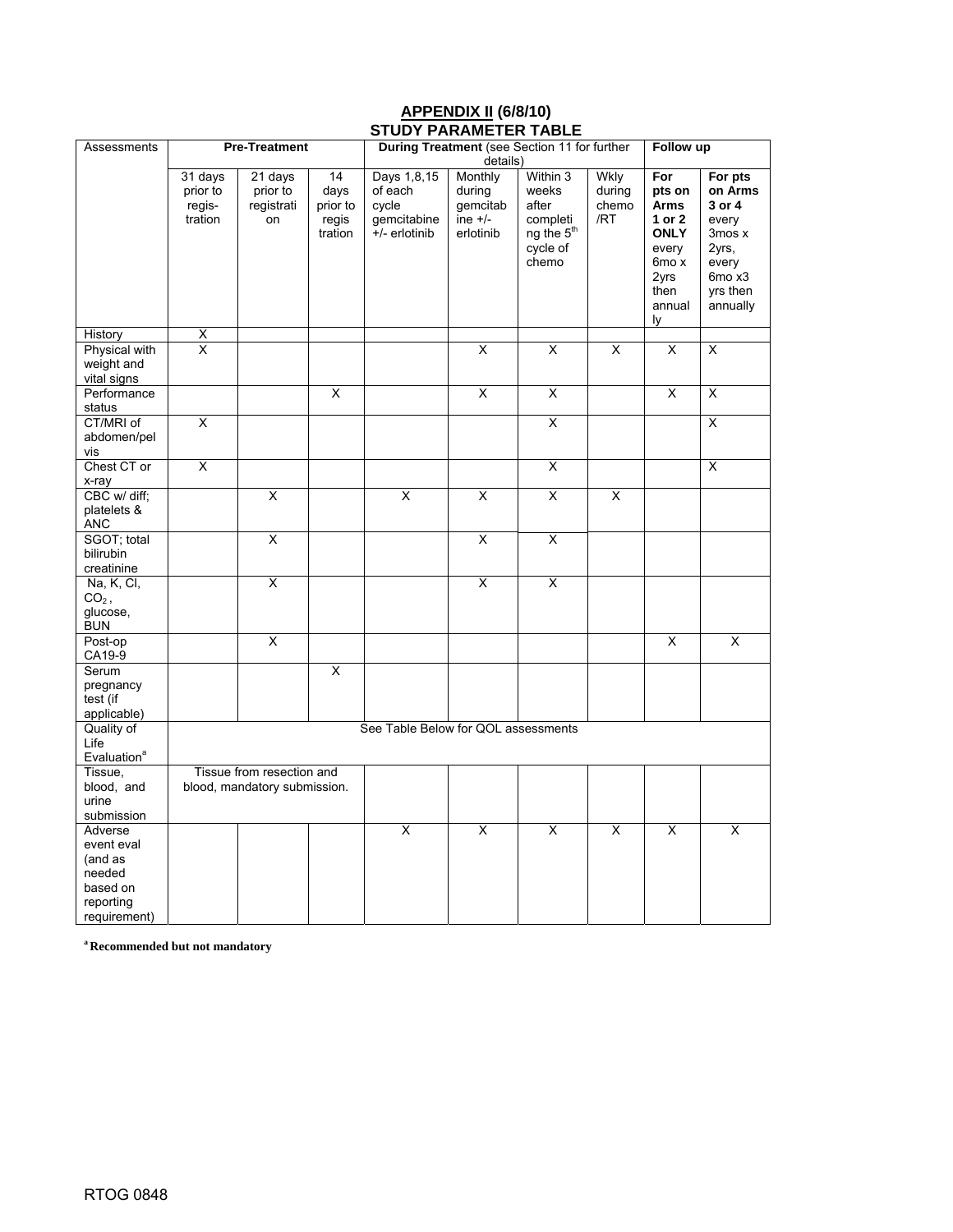## **APPENDIX II Continued**

|                                                            |                                                                                                                                                   |                                                                      | ALL LIDIA II CONNICCI                                                    |                                                                          |
|------------------------------------------------------------|---------------------------------------------------------------------------------------------------------------------------------------------------|----------------------------------------------------------------------|--------------------------------------------------------------------------|--------------------------------------------------------------------------|
| QOL                                                        |                                                                                                                                                   |                                                                      |                                                                          |                                                                          |
| <b>PRIOR TO ANY</b><br><b>PROTOCOL</b><br><b>TREATMENT</b> | after completion<br>of Arm I or 2<br>systemic therapy<br>but prior to<br><b>CLINICAL</b><br><b>EVALUATION</b><br><b>FOR</b><br><b>PROGRESSION</b> | <b>9 MO FROM THE</b><br><b>START OF ARM</b><br><b>1 OR 2 THERAPY</b> | <b>12 MO FROM</b><br>THE START OF<br><b>ARM 1 OR 2</b><br><b>THERAPY</b> | <b>24 MO FROM</b><br>THE START OF<br><b>ARM 1 OR 2</b><br><b>THERAPY</b> |
| X                                                          | χ                                                                                                                                                 |                                                                      | Х                                                                        | χ                                                                        |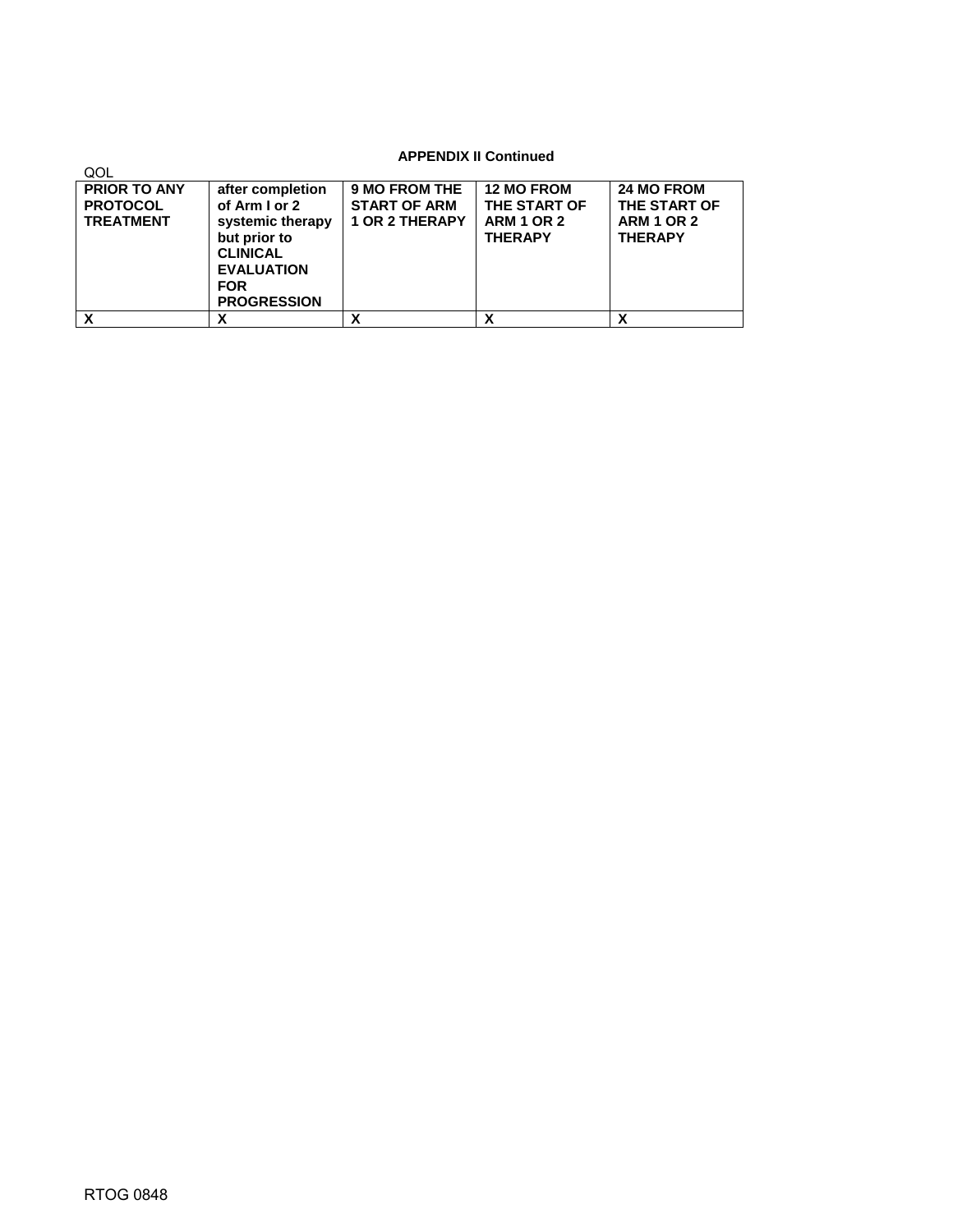### **APPENDIX III ZUBROD PERFORMANCE SCALE**

- **0 Fully active, able to carry on all predisease activities without restriction.**
- **1 Restricted in physically strenuous activity but ambulatory and able to carry work of a light or sedentary nature. For example, light housework, office work.**
- **2 Ambulatory and capable of all self-care but unable to carry out any work activities. Up and about more than 50% of waking hours***.*
- **3 Capable of only limited self-care, confined to bed or chair 50% or more of waking hours***.*
- **4 Completely disabled. Cannot carry on self-care. Totally confined to bed or chair (***.*
- **5 Death.**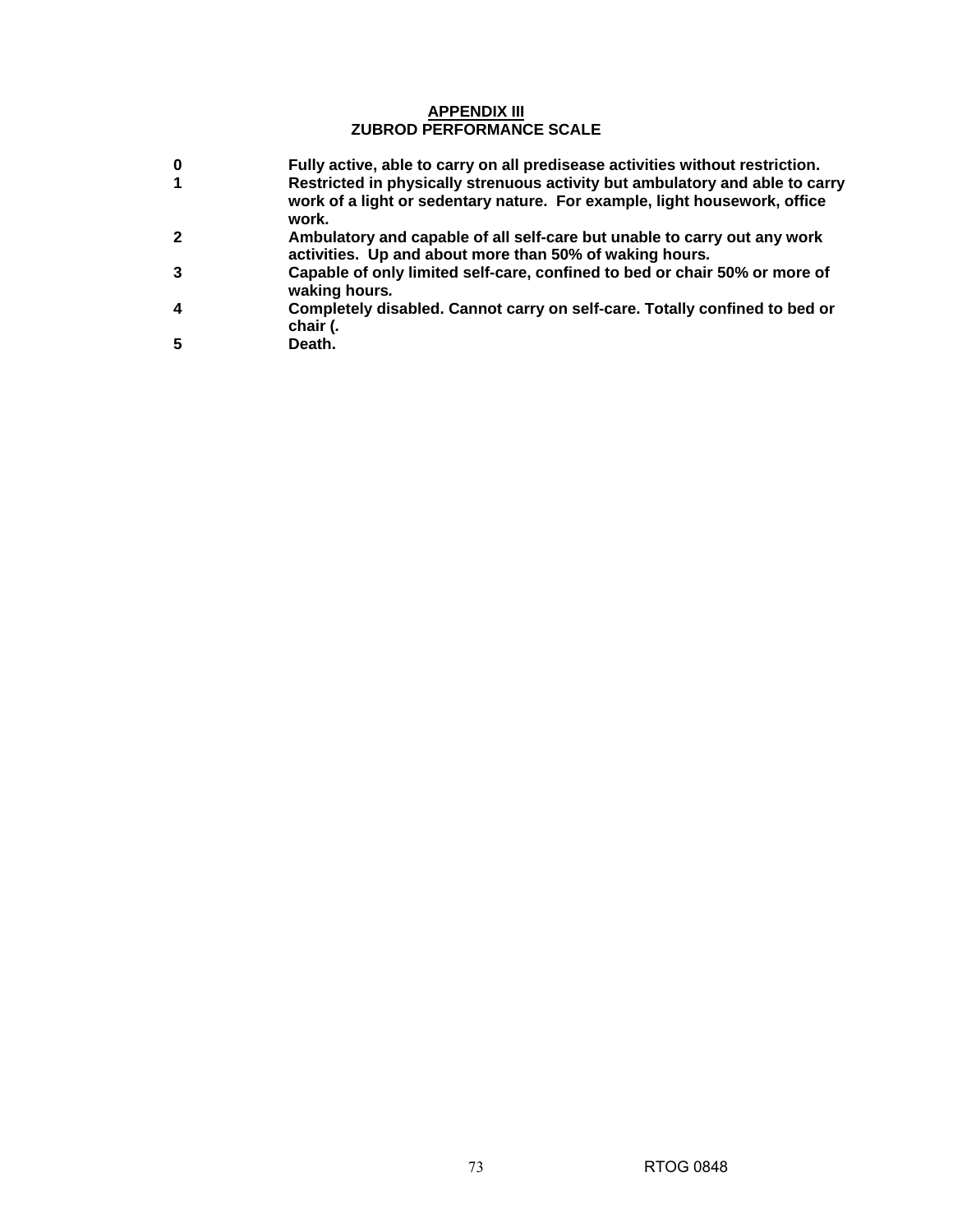## **APPENDIX IV**

## **STAGING FOR PANCREAS AJCC, 6th Edition**

### **Primary Tumor (T)**

- TX Primary tumor cannot be assessed<br>T0 No evidence of primary tumor
- No evidence of primary tumor
- Tis Carcinoma *in situ*\*
- T1 Tumor limited to the pancreas, 2 cm or less in greatest dimension
- T2 Tumor limited to the pancreas, more than 2 cm in greatest dimension
- T3 Tumor extends beyond the pancreas but without involvement of the celiac axis or the superior mesenteric artery
- T4 Tumor involves the celiac axis or the superior mesenteric artery (unresectable primary tumor)

## **Regional Lymph Nodes (N)**

- NX Regional lymph nodes cannot be assessed
- N0 No regional lymph node metastasis
- N1 Regional lymph node metastasis

### **Distant Metastasis (M)**

- MX Presence of distant metastasis cannot be assessed
- M0 No distant metastasis
- M1 Distant metastasis

\*This also includes the "PanInIII" classification

## **Stage Grouping**

| Stage 0   | Tis            | N <sub>0</sub> | M <sub>0</sub> |
|-----------|----------------|----------------|----------------|
| Stage IA  | T <sub>1</sub> | N <sub>0</sub> | M <sub>0</sub> |
| Stage IB  | T <sub>2</sub> | N <sub>0</sub> | M <sub>0</sub> |
| Stage IIA | T <sub>3</sub> | N <sub>0</sub> | M <sub>0</sub> |
| Stage IIB | T <sub>1</sub> | N <sub>1</sub> | M <sub>0</sub> |
|           | T <sub>2</sub> | N <sub>1</sub> | M <sub>0</sub> |
|           | T <sub>3</sub> | N <sub>1</sub> | M <sub>0</sub> |
| Stage III | T <sub>4</sub> | Any N          | M <sub>0</sub> |
| Stage IV  | Any T          | Any N          | M <sub>1</sub> |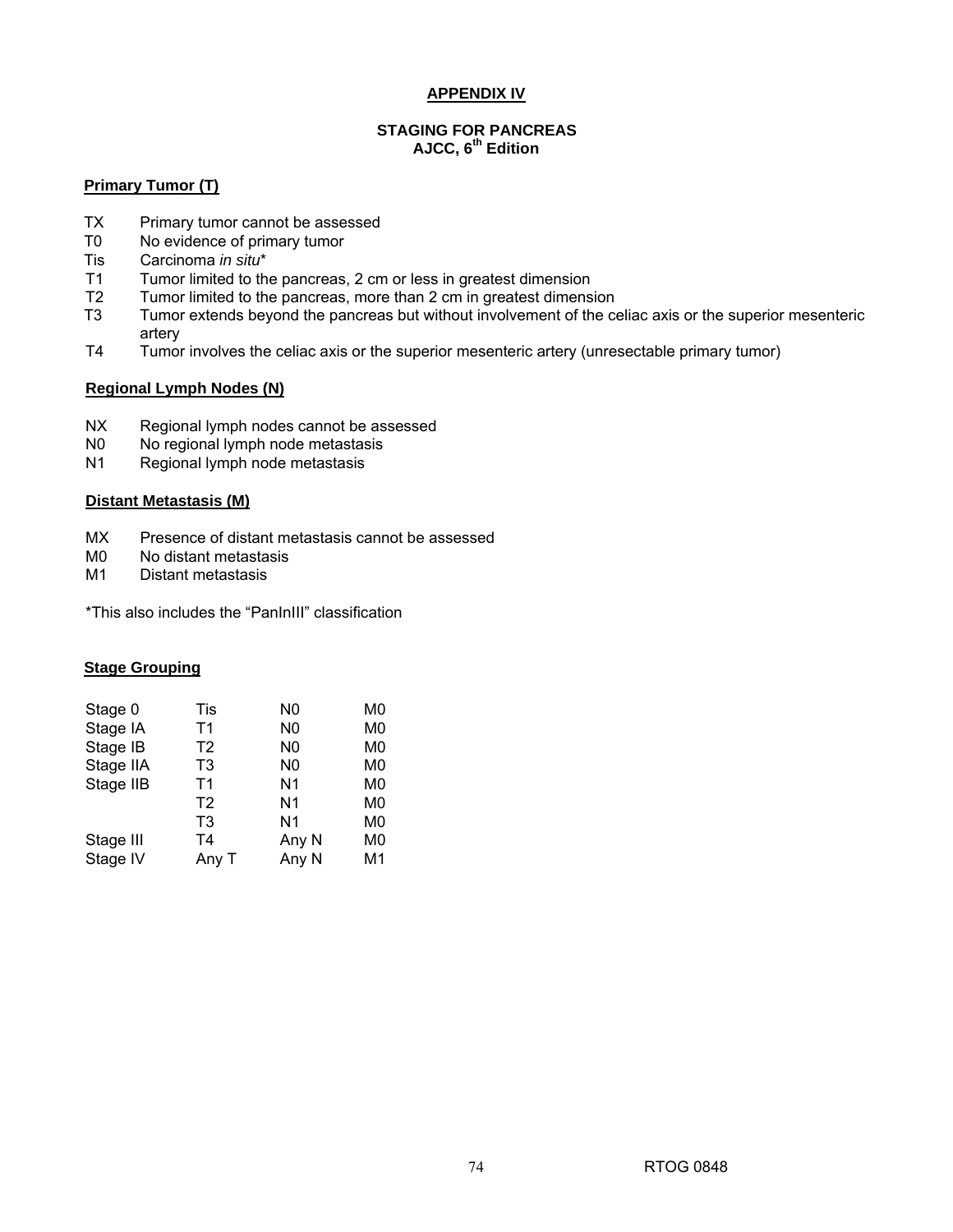## **APPENDIX V**

**Example of Surgical Pathology Reporting Form ([www.cap.org/apps accessed January 8,](http://www.cap.org/appsaccessedJanuary8) 2009)** 

# **Pancreas (Exocrine) Protocol applies to all carcinomas**

# **of the exocrine pancreas.**

*Protocol revision date: January 2005 Based on AJCC/UICC TNM, 6th edition* 

# **Procedures**

- **Cytology** (No Accompanying Checklist)
- **Incisional Biopsy** (No Accompanying Checklist)
- **Partial Pancreatectomy**
- **Pancreaticoduodenectomy (Whipple Resection)**

## **Author**

Carolyn C. Compton, MD, PhD

Department of Pathology, McGill University, Montreal, Quebec, Canada For the Members of the Cancer Committee, College of American Pathologists **Previous contributors:** Donald E. Henson, MD; Carlos Fernandez-del Castillo, MD; Andrew L. Warshaw, MD; Christopher Willett, MD

# **Pancreas (Exocrine) • Digestive System CAP Approved**

2

© 2005. College of American Pathologists. All rights reserved.

The College does not permit reproduction of any substantial portion of these protocols without its written authorization. The College hereby authorizes use of these protocols by physicians and other health care providers in reporting on surgical specimens, in teaching, and in carrying out medical research for nonprofit purposes. This authorization does not extend to reproduction or other use of any substantial portion of these protocols for commercial purposes without the written consent of the College.

The College of American Pathologists offers these protocols to assist pathologists in providing clinically useful and relevant information when reporting results of surgical specimen examinations of surgical specimens. The College regards the reporting elements in the "Surgical Pathology Cancer Case Summary (Checklist)" portion of the protocols as essential elements of the pathology report. However, the manner in which these elements are reported is at the discretion of each specific pathologist, taking into account clinician preferences, institutional policies, and individual practice.

The College developed these protocols as an educational tool to assist pathologists in the useful reporting of relevant information. It did not issue the protocols for use in litigation, reimbursement, or other contexts. Nevertheless, the College recognizes that the protocols might be used by hospitals, attorneys, payers, and others. Indeed, effective January 1, 2004, the Commission on Cancer of the American College of Surgeons mandated the use of the checklist elements of the protocols as part of its Cancer Program Standards for Approved Cancer Programs. Therefore, it becomes even more important for pathologists to familiarize themselves with the document. At the same time, the College cautions that use of the protocols other than for their intended educational purpose may involve additional considerations that are beyond the scope of this document.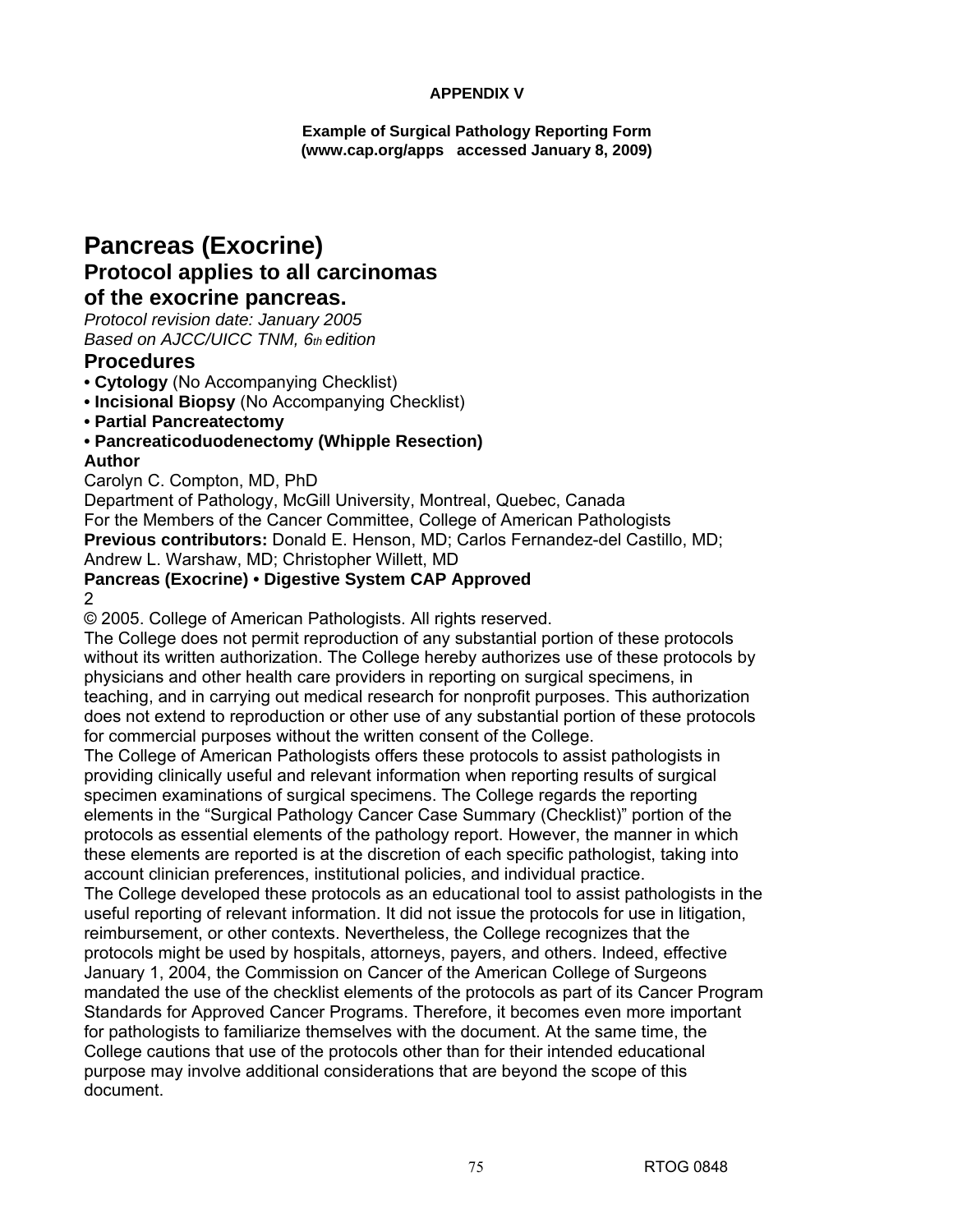## **Pancreas (Exocrine) • Digestive System CAP Approved**

\* Data elements *with asterisks* are *not required* for accreditation purposes for the Commission on Cancer. These elements may be clinically important, but are not yet validated or regularly used in patient management. Alternatively, the necessary data may not be available to the pathologist at the time of pathologic assessment of this specimen.

# **Surgical Pathology Cancer Case Summary (Checklist)**

*Protocol revision date: January 2005 Applies to invasive carcinomas only Based on AJCC/UICC TNM, 6th edition* 

# **PANCREAS (EXOCRINE): Resection**

Patient name:

Surgical pathology number:

*Note: Check 1 response unless otherwise indicated.* 

# **MACROSCOPIC**

## **Specimen Type**

- Pancreaticoduodenectomy (Whipple resection), partial pancreatectomy
- \_\_\_ Pancreaticoduodenectomy (Whipple resection), total pancreatectomy
- \_\_\_ Pylorus sparing pancreaticoduodenectomy, partial pancreatectomy
- \_\_\_ Pylorus sparing pancreaticoduodenectomy, total pancreatectomy
- Partial pancreatectomy, pancreatic body
- Partial pancreatectomy, pancreatic tail
- $\Box$  Other (specify):
- Not specified

# **Tumor Site (check all that apply)**

- Pancreatic head
- \_\_\_ Uncinate process
- Pancreatic body
- Pancreatic tail
- Not specified

# **Tumor Size**

Greatest dimension: \_\_\_ cm \*Additional dimensions: \_\_\_ x \_\_\_ cm

Cannot be determined (see Comment)

## **\*Other Organs Resected**

- \*\_\_\_ None
- Spleen
- Gallbladder
- $\_$  Other(s) (specify):  $\_$

# **MICROSCOPIC**

## **Histologic Type**

- Ductal adenocarcinoma
- Mucinous noncystic carcinoma
- Signet-ring cell carcinoma
- \_\_\_ Adenosquamous carcinoma
- \_\_\_ Undifferentiated (anaplastic) carcinoma
- Undifferentiated carcinoma with osteoclast-like giant cells
- Mixed ductal-endocrine carcinoma
- Serous cystadenocarcinoma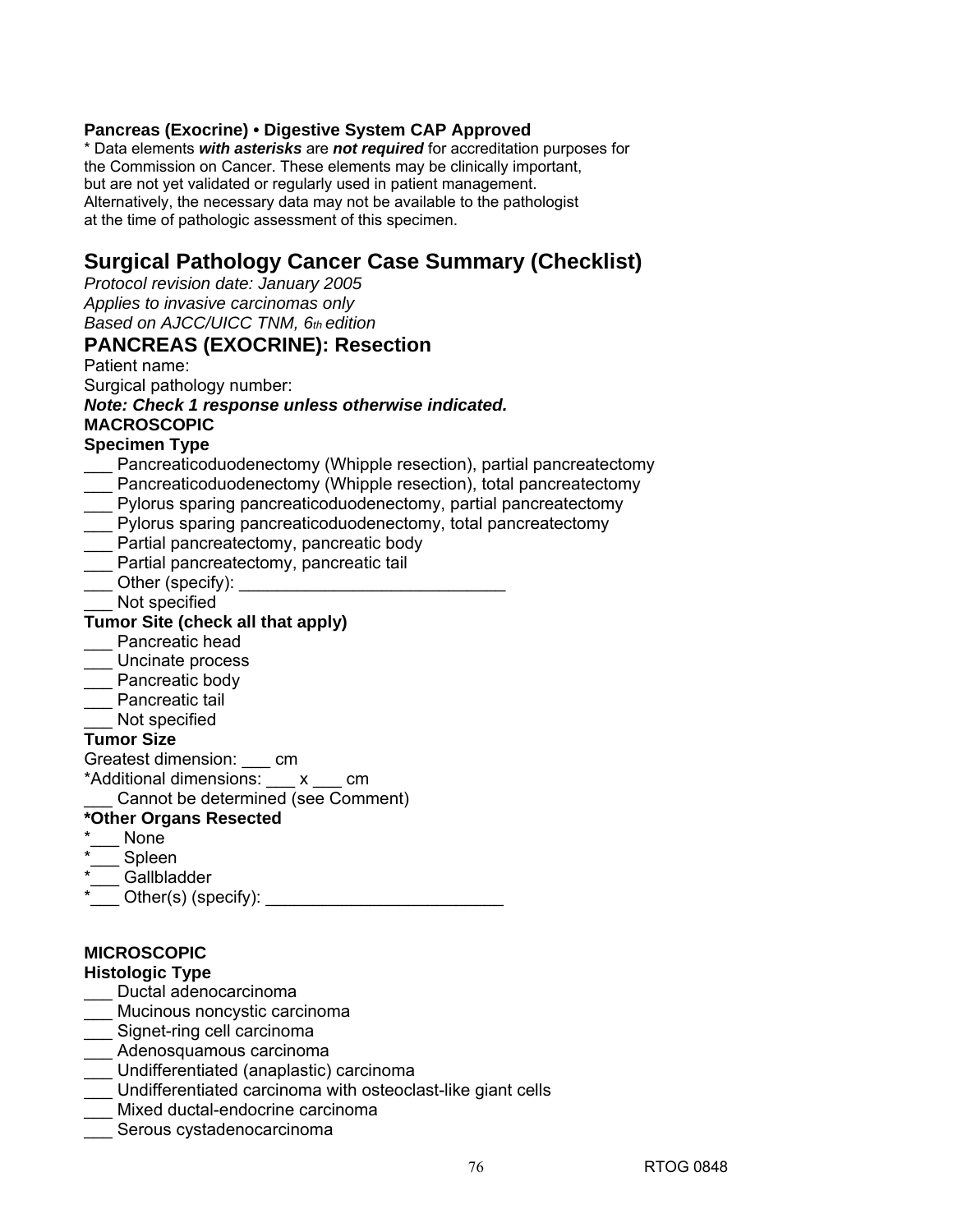| Mucinous cystadenocarcinoma - invasive                                       |
|------------------------------------------------------------------------------|
| Invasive papillary-mucinous carcinoma                                        |
| Acinar cell carcinoma                                                        |
| __ Acinar cell cystadenocarcinoma                                            |
| Mixed acinar-endocrine carcinoma                                             |
| Other (specify):                                                             |
| Carcinoma, type cannot be determined                                         |
| Histologic Grade (ductal carcinoma only)                                     |
| Not applicable                                                               |
| GX: Cannot be assessed                                                       |
| G1: Well differentiated                                                      |
| _ G2: Moderately differentiated                                              |
| G3: Poorly differentiated                                                    |
| G4: Undifferentiated                                                         |
| Other (specify):                                                             |
| <b>Pathologic Staging (pTNM)</b>                                             |
| Primary Tumor (pT)                                                           |
| pTX: Cannot be assessed                                                      |
| pT0: No evidence of primary tumor<br>__ pTis: Carcinoma in situ              |
| pT1: Tumor limited to the pancreas, 2 cm or less in greatest dimension       |
| pT2: Tumor limited to the pancreas, more than 2 cm in greatest dimension     |
| pT3: Tumor extends beyond the pancreas but without involvement of the celiac |
| axis or the superior mesenteric artery                                       |
| pT4: Tumor involves the celiac axis or the superior mesenteric artery        |
| Regional Lymph Nodes (pN)                                                    |
| pNX: Cannot be assessed                                                      |
| pN0: No regional lymph node metastasis                                       |
| pN1: Regional lymph node metastasis                                          |
| N1a: Metastasis in single regional lymph node                                |
| N1b: Metastasis in multiple regional lymph nodes                             |
| Specify: Number examined                                                     |
| Number involved:                                                             |
|                                                                              |
| Distant Metastasis (pM)<br>pMX: Cannot be assessed                           |
| pM1: Distant metastasis                                                      |
| *Specify site(s), if known:                                                  |
| Margins (check all that apply)                                               |
| Cannot be assessed                                                           |
| Margins uninvolved by invasive carcinoma                                     |
| Distance of invasive carcinoma from closest margin: ___ mm                   |
| *Specify margin (if possible):                                               |
| Carcinoma in situ absent at ductal margins                                   |
| Carcinoma in situ present at common bile duct margin                         |
| Carcinoma in situ present at pancreatic parenchymal margin                   |
|                                                                              |

- Margin(s) involved by invasive carcinoma
- \_\_\_ Posterior retroperitoneal (radial) margin: posterior surface of pancreas
- \_\_\_ Uncinate process margin (non-peritonealized surface of the

uncinate process)

- \_\_\_ Distal pancreatic margin
- Common bile duct margin
- **The Proximal pancreatic margin**
- $\boxed{\phantom{a}}$  Other (specify):  $\phantom{a} \phantom{a}$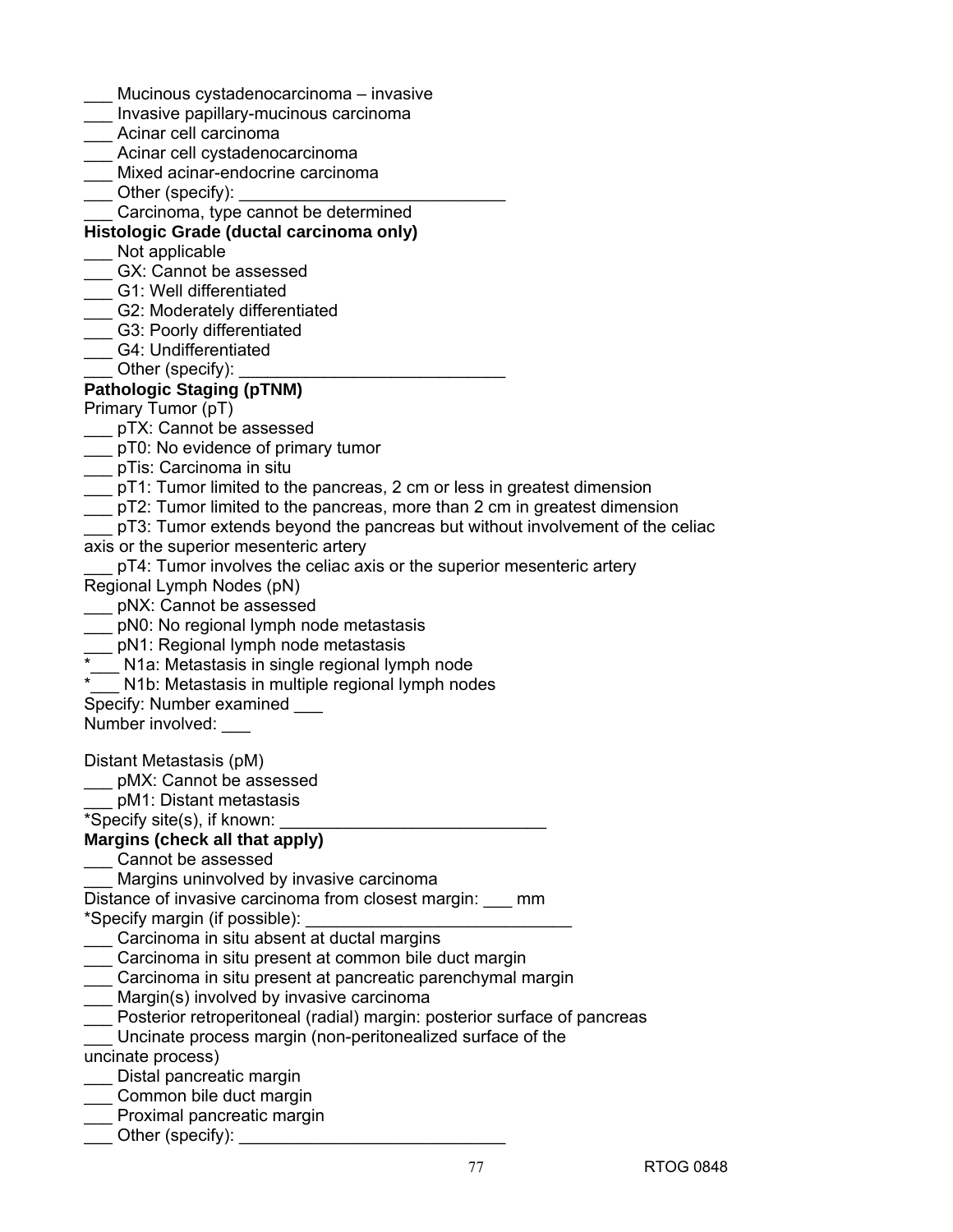# **\*Venous/Lymphatic (Large/Small Vessel) Invasion (V/L)**

- Absent
- \*\_\_\_ Present
- \*\_\_\_ Indeterminate
- **\*Perineural Invasion**
- Absent
- Present

# **\*Additional Pathologic Findings (check all that apply)**

- \*\_\_\_ None identified
- $\equiv$  Pancreatic intraepithelial neoplasia (highest grade: PanIN  $\equiv$  )
- \*\_\_\_ Chronic pancreatitis
- \***\_\_\_** Acute pancreatitis
- \*\_\_\_ Other (specify): \_\_\_\_\_\_\_\_\_\_\_\_\_\_\_\_\_\_\_\_\_\_\_\_\_\_\_\_
- **\*Comment(s)**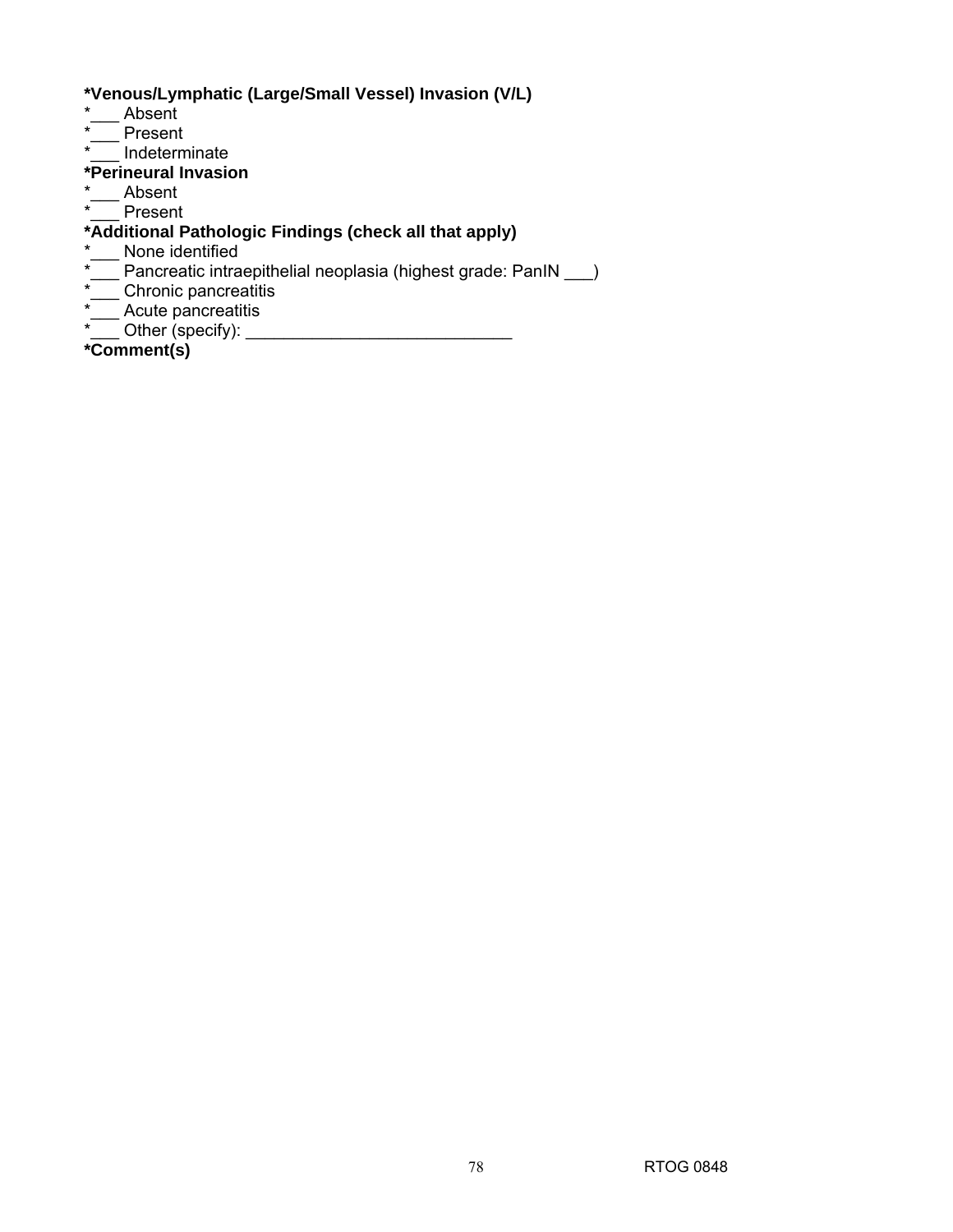#### **APPENDIX VI (6/8/10) RTOG FFPE SPECIMEN PLUG KIT INSTRUCTIONS**

This Kit allows sub-sampling of an FFPE block for submission to the RTOG Biospecimen Resource. The plug kit contains a shipping tube and a punch tool.



## Step 1

If the block is stored cold, allow it to equilibrate for 30 minutes at room temperature. Place the punch tool on the paraffin block over the selected tumor area. (Ask a pathologist to select area with tumor.) Push the punch into the paraffin block. Twist the punch tool once around to separate the plug from the block. Then pull the punch tool out of the block. The punch should be filled with tissue sample.



## Step 2

Label punch tool with proper specimen ID. DON'T remove specimen from the punch.

Use a separate punch tool for every specimen. Call or email us if you have any questions or need additional specimen plug kits.



## Step 3

Once punch tool is labeled, place in shipping tube and mail to address below. Please do not mix specimens in the same tube.

We will remove core specimen from the punch, embed in a paraffin block, and label with specimen ID.

\*NOTE: If your facility is uncomfortable obtaining the plug but wants to retain the tissue block, please send the entire block to the RTOG Biospecimen Resource and we will sample a plug from the block and return the remaining block to your facility. Please indicate on the submission form the request to perform the plug procedure and return of the block.

Ship: Specimen plug kit, specimen in punch tool, and all paperwork to the address below:

**US Postal Service Mailing Address: For Non-frozen Specimens Only RTOG Biospecimen Resource University of California San Francisco Campus Box 1800 1657 Scott Street, Room 223 San Francisco, CA 94143-1800** 

**Courier Address (FedEx, UPS, etc.): For Frozen Specimens or Trackable shipments RTOG Biospecimen Resource University of California San Francisco 1657 Scott Street, Room 223 San Francisco, CA 94115 Questions: 415-476-RTOG (7864)/FAX 415-476-5271; [RTOG@ucsf.edu](mailto:RTOG@ucsf.edu)**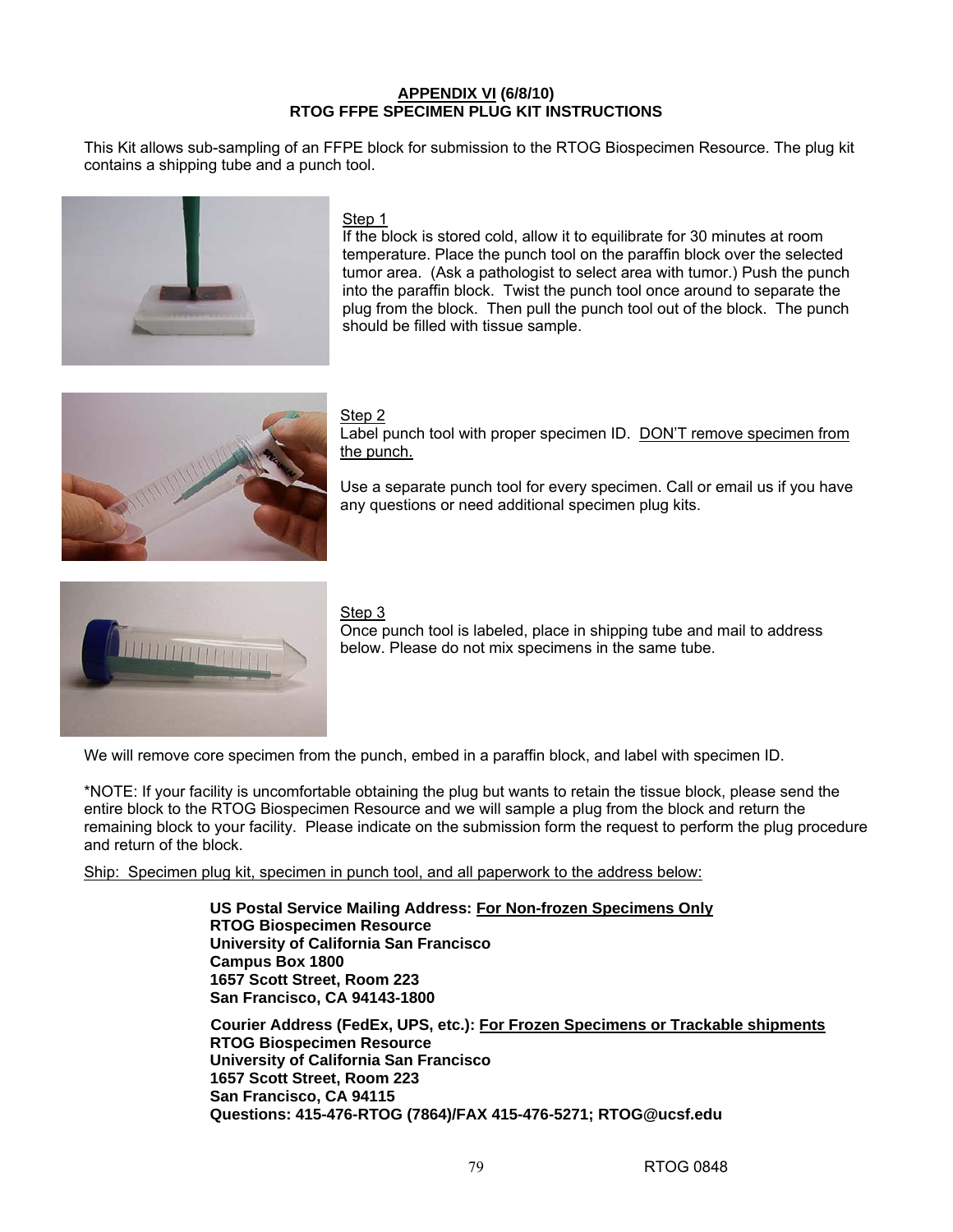### **APPENDIX VII (6/8/10) RTOG BLOOD COLLECTION KIT INSTRUCTIONS**

## **This Kit is for collection, processing, storage, and shipping of serum, plasma, or blood** (as specified by protocol):

Kit contents:

- One Purple Top EDTA tube for plasma
- One Purple Top EDTA tube for Whole Blood
- Twelve (12) 1 ml cryovials
- Biohazard bags (3)
- Absorbent shipping material (3)
- Styrofoam container (inner)
- Cardboard shipping (outer) box
- Pre-paid shipping label(s)
- UN1845 DRY Ice and UN3373 Biological Substance Category B Stickers
- Specimen Transmittal Form
- **Kit Instructions**

## **Plasma (If requested): Purple Top EDTA tube #1**

□ Using four (4) or more 1 ml cryovials, label them with the RTOG study and case number, collection date and time, and clearly mark cryovials "plasma".

Process:

- 1. After collection, invert tube(s) multiple times to ensure adequate mixing of EDTA.
- 2. Centrifuge specimen(s) within one hour of collection in a standard clinical centrifuge at ~2500 RPM for 10 minutes at room temperature.
- 3. If the interval between specimen collection and processing is anticipated to be greater than one hour, keep specimen on ice until centrifuging is performed.
- 4. Carefully pipette and aliquot 0.5 ml plasma into each cryovial labeled with RTOG study and case numbers, collection date/time, time point collected and clearly mark specimen as "plasma".
- 5. Place cryovials into biohazard bag and immediately freeze at -70 to -90 °C
- 6. Store frozen plasma until ready to ship on dry ice.
- 7. See below for storage conditions.

## **PLEASE MAKE SURE THAT EVERY SPECIMEN IS LABELED.**



## **Whole Blood For DNA (if requested): Purple Top EDTA tube #2**

 Using four (4) or more 1 ml cryovials, label them with the RTOG study and case number, collection date and time, and clearly mark cryovial(s) "blood".

## Process:

- 1. After collection, invert tube(s) multiple times to ensure adequate mixing of EDTA. Blood can also be mixed for 5 minutes on a mixer at room temperature.
- 2. Carefully pipette and aliquot 1.0 ml blood into as many cryovials labeled "blood" as possible, Clearly mark the tubes with date/time of collection and time point collected.
- 3. Place cryovials into biohazard bag and freeze immediately at -70 to -80 $^{\circ}$  Celsius.
- 4. Store blood samples frozen until ready to ship on dry ice. See below for storage conditions.

## **PLEASE MAKE SURE THAT EVERY SPECIMEN IS LABELED.**

#### **Freezing**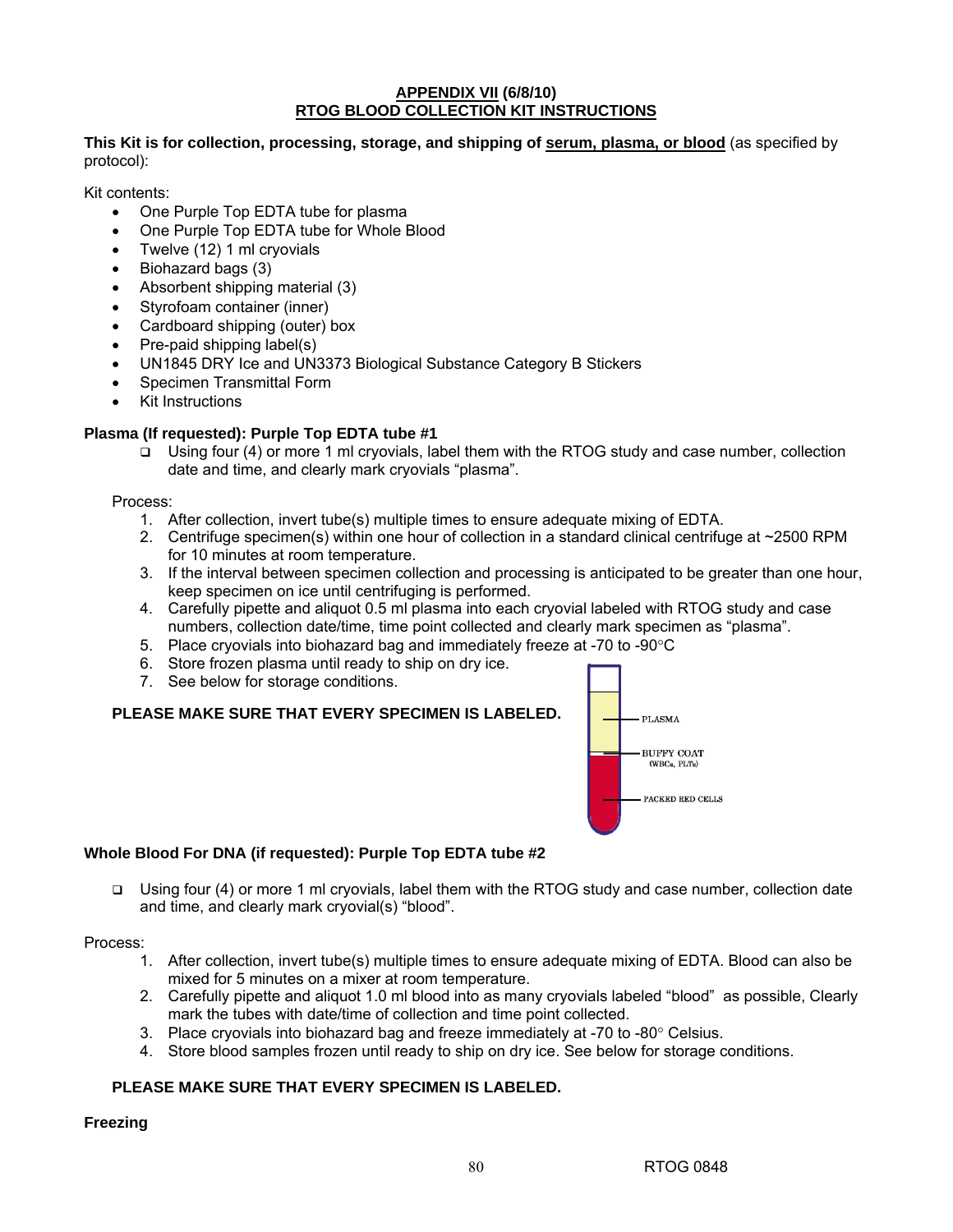$\Box$  Freeze Blood samples in a -80C Freezer or on Dry Ice or snap freeze in liquid nitrogen.

## **Storage**

- Store at –80°C (-70°C to -90°C) until ready to ship.
	- If a -80°C Freezer is not available,
		- Samples can be stored short term in a -20° C Freezer (non-frost free preferred) for up to one week (please ship out Monday-Wednesday only- Canada Mon-Tues).
		- OR:
		- Samples can be stored in plenty of Dry Ice for up to one week, replenishing daily (please ship out on Monday-Wednesday only- Canada Mon-Tues).
		- OR:
		- Samples can be stored in liq. nitrogen vapor phase (ship out Monday-Wednesday only- Canada Mon-Tues).
- Please indicate on Specimen Transmittal Form the storage conditions used and time stored.

### **Shipping/Mailing:**

- Ship specimens on Dry Ice overnight **Monday-Wednesday (Monday-Tuesday from Canada)** to prevent thawing due to delivery delays. Saturday and holiday deliveries cannot be accepted.
- Include all RTOG paperwork in a sealed plastic and tape to the outside top of the Styrofoam box.
- □ Wrap frozen specimens of same type (i.e., all serum together, plasma together and whole bloods together) in absorbent shipping material and place each specimen type in a separate biohazard bag. Place specimen bags into the Styrofoam cooler and fill with plenty of dry ice (7-10 lbs/3.5kg minimum). *Add padding to avoid the dry ice from breaking the tubes.*
- Place Styrofoam coolers into outer cardboard box, and attach shipping label and UN3373 and UN1895 stickers to outer cardboard box.
- *Multiple cases may be shipped in the same cooler, but make sure each one is in a separate bag and that there is enough room for plenty of dry ice. Add padding to avoid the dry ice from breaking the tubes.*
- For questions regarding collection, shipping or to order a Blood Collection Kit, please Email [RTOG@ucsf.edu or](mailto:RTOG@ucsf.edu) call (415)476-7864

#### **Shipping Address :**

**FedEx/UPS/Courier address** (all courier packages & frozen samples) RTOG Biospecimen Resource **UCSF** 1657 Scott Street, Room 223 San Francisco, CA 94115 Contact # 415.476.7864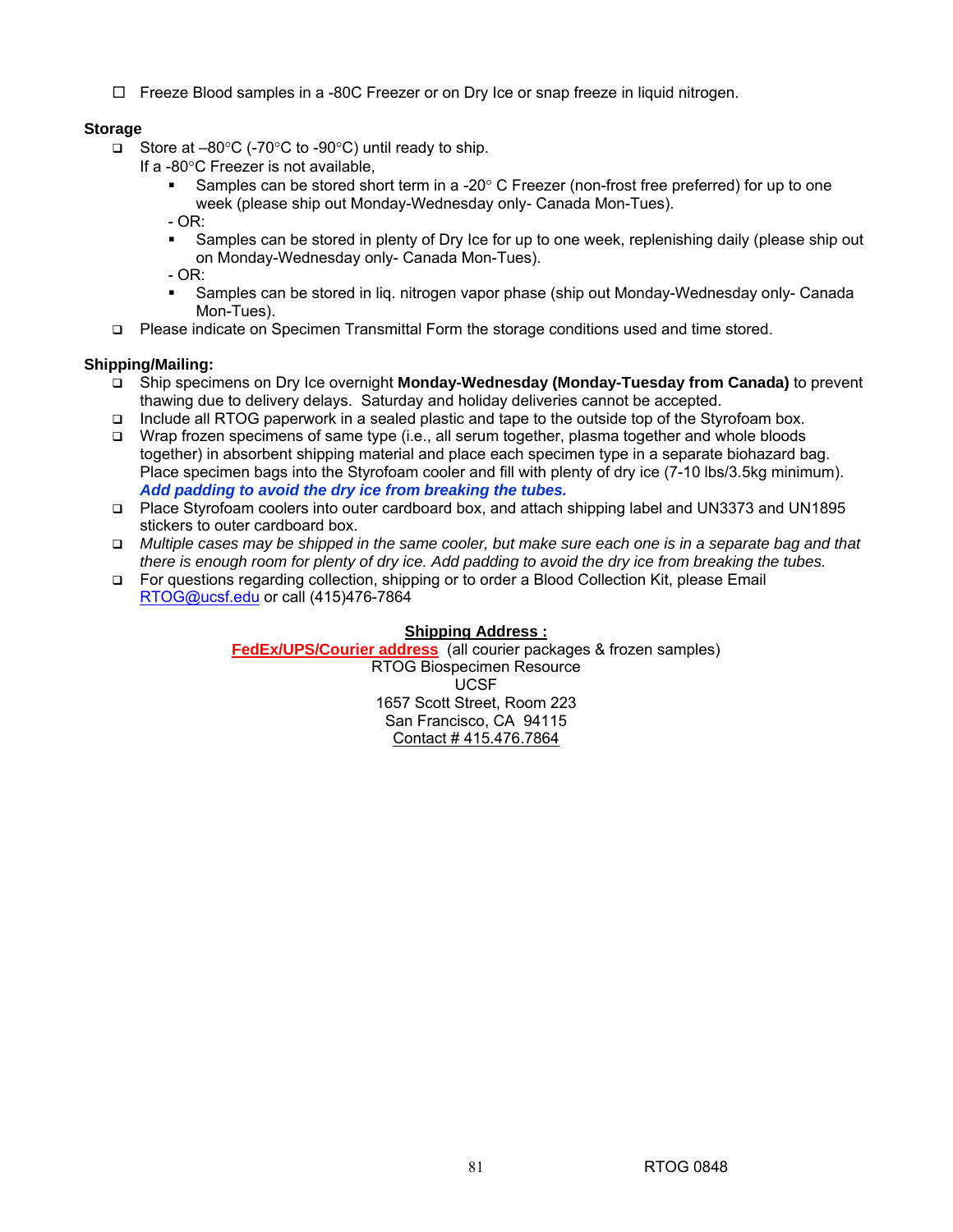#### **APPENDIX VIII (6/8/10) RTOG URINE COLLECTION KIT/INSTRUCTIONS**

#### **This Kit contains:**

- One (1) Sterile Urine collection cup
- Biohazard bags
- Absorbent Paper Towel
- Parafilm for sealing outside of cup

#### **Urine Specimens:**

Preparation for collecting **Urine:** 

• A clean catch urine specimen will be collected.

Process

- To collect the specimen, use the following instructions:
	- $\circ$  Males should wipe clean the head of the penis and females need to wipe between the labia with soapy water/cleansing wipes to remove any contaminants.
	- o After urinating a small amount into the toilet bowl to clear the urethra of contaminants, collect a sample of urine in the collection cup.
	- o After 10-25 mL urine has been collected, remove the container from the urine stream without stopping the flow of urine.
	- o Finish voiding the bladder into the toilet bowl
- Place the cap on the collection cup and tighten the container. Make sure the cap is not cross-threaded or placed on incorrectly or leaking will occur. Use parafilm to seal the cap around the outside rim of the urine cup to prevent leakage.
- Label the specimen with the RTOG study and case number, collection date and time, time point of collection, and clearly mark specimen as "urine".
- Place urine cup into biohazard bag and seal the bag
- Store specimens frozen at -20°C or -80°C until ready to ship.

#### **Shipping Instructions for all specimens:**

**Urine Specimens**: Urine cups must be wrapped in an absorbent material (e.g., paper towels) and placed in an airtight plastic freezer bag (i.e., re-sealable bag). Urine specimens may be sent in batches, if within 30 days of collection. Pack the frozen specimens in a heavy grade Styrofoam box with dry ice (7-10 lbs. minimum). Seal the box with plastic tape. All paperwork should be placed in a plastic bag, sealed, and taped to the outside of the Styrofoam box. Pack the Styrofoam box in a cardboard box. Note: Specimens requiring specific infectious precautions should be clearly labeled, with specific sources of infectious concerns listed, if known. Mark the outer cardboard box "biohazard".

Send specimens by overnight express to the address below. Specimens only should be shipped Monday through Wednesday to prevent thawing due to delivery delays. Saturday or holiday deliveries will not be accepted. Samples received thawed will be discarded, and a notification will be sent immediately to the Principal Investigator and Clinic Research Assistant of the submitting institution. The institution should send a subsequent sample, collected as close as possible to the original planned collection date.

#### **Notes:**

- Include all RTOG paperwork in pocket of biohazard bag.
- Place frozen specimens and the absorbent shipping material in the Styrofoam cooler and fill with dry ice (7-10 lbs/3.5kg minimum).
- *Multiple cases may be shipped in the same cooler, but make sure each one is in a separate bag.*

#### **Ship: Specimens and all paper work as follows:**

**Courier Address (FedEx, UPS, etc.): For Frozen Specimens RTOG Biospecimen Resource University of California San Francisco 1657 Scott Street, Room 223 San Francisco, CA 94115** 

**For questions,** please Email [RTOG@ucsf.edu or](mailto:RTOG@ucsf.edu) call (415)476-7864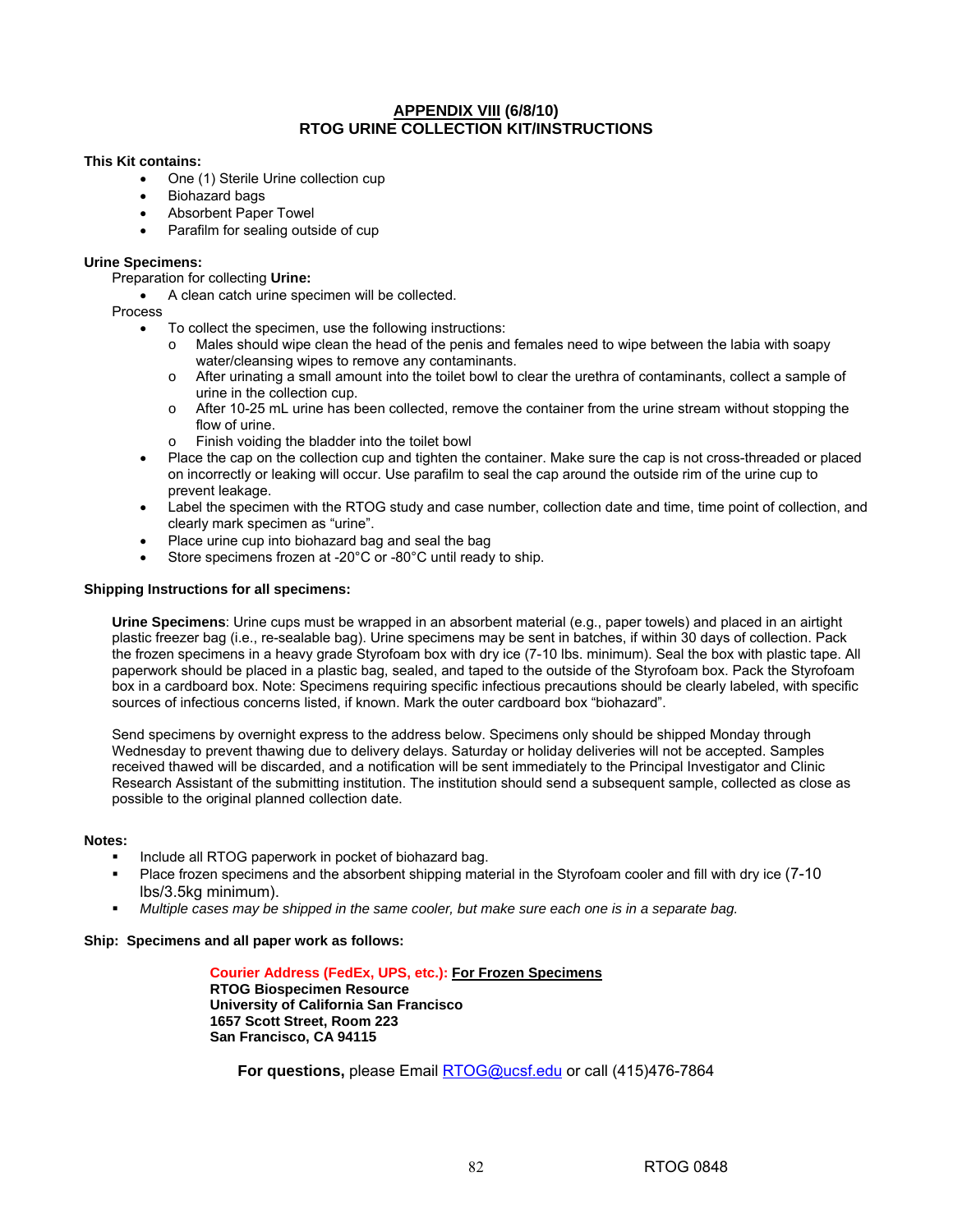#### **APPENDIX IX RTOG 0848 PATIENT'S PILL DIARY- ERLOTINIB**

# **INSTRUCTIONS TO THE PATIENT:**

1. Complete one form for each month of treatment

2. Record the date, the number of pills taken, and the total dose

3. Please bring the forms to your Research Nurse/Physician weekly during treatment.

|                  | Date                 | # of pills taken | <b>Total Dose</b> |                   | Date | # of pills taken    | <b>Total Dose</b> |
|------------------|----------------------|------------------|-------------------|-------------------|------|---------------------|-------------------|
| $\mathbf 1$ .    |                      |                  |                   | 17.               |      |                     |                   |
| $\overline{2}$ . |                      |                  |                   | 18.               |      |                     |                   |
| $\overline{3}$ . |                      |                  |                   | 19.               |      |                     |                   |
| $\overline{4}$ . |                      |                  |                   | 20.               |      |                     |                   |
| 5.               |                      |                  |                   | 21.               |      |                     |                   |
| 6.               |                      |                  |                   | 22.               |      |                     |                   |
| $\overline{7}$ . |                      |                  |                   | 23.               |      |                     |                   |
| $\overline{8}$ . |                      |                  |                   | 24.               |      |                     |                   |
| 9.               |                      |                  |                   | 25.               |      |                     |                   |
| 10.              |                      |                  |                   | 26.               |      |                     |                   |
| 11.              |                      |                  |                   | 27.               |      |                     |                   |
| 12.              |                      |                  |                   | 28.               |      |                     |                   |
| 13.              |                      |                  |                   | 29.               |      |                     |                   |
| 14.              |                      |                  |                   | 30.               |      |                     |                   |
| 15.              |                      |                  |                   | $\overline{31}$ . |      |                     |                   |
| 16.              |                      |                  |                   |                   |      |                     |                   |
|                  | Patient's Signature: |                  |                   |                   |      | Date: $\frac{1}{2}$ |                   |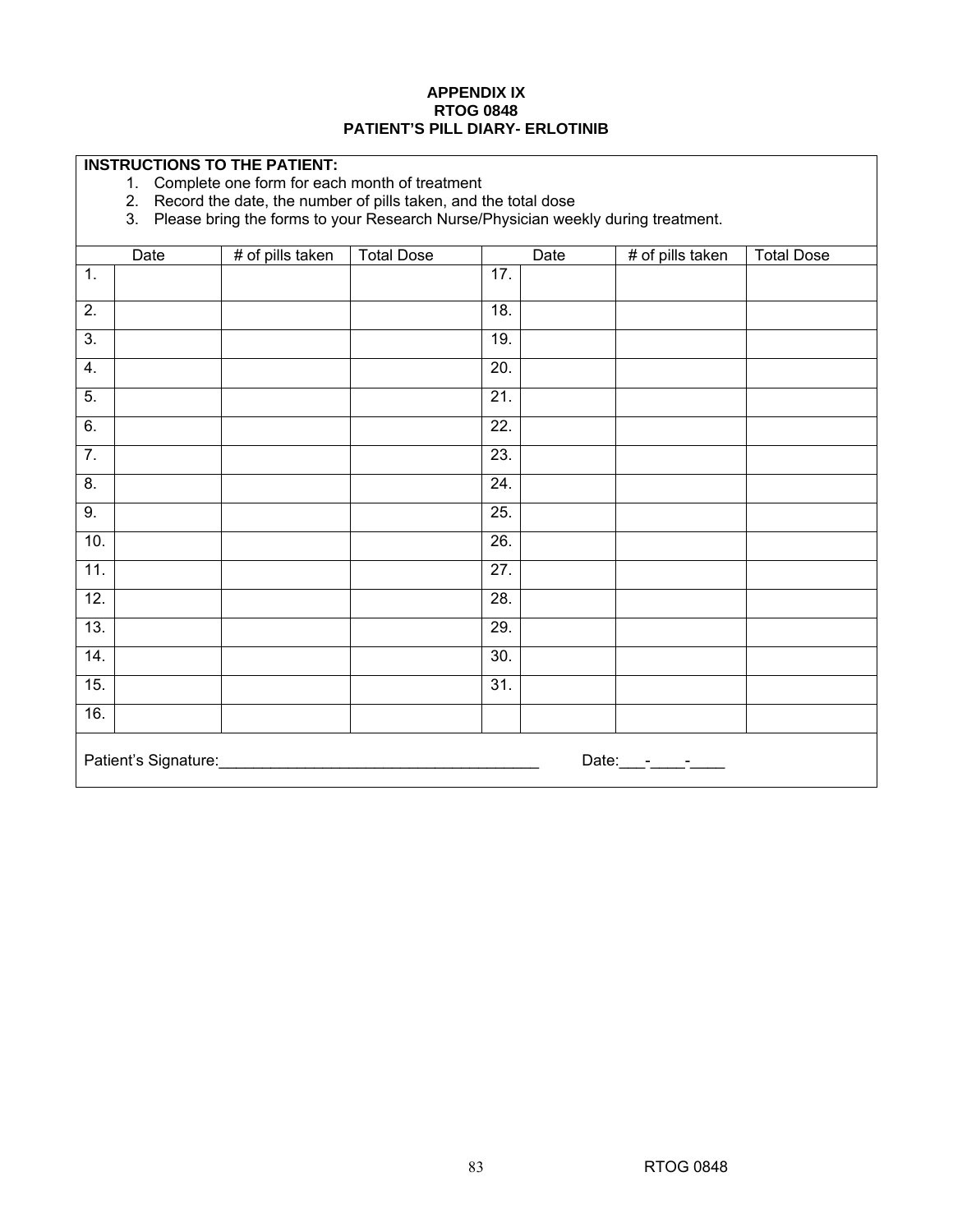#### **APPENDIX X RTOG 0848 PATIENT'S PILL DIARY- CAPECITABINE**

# **INSTRUCTIONS TO THE PATIENT:**

1.Complete one form for each month of treatment

2.Record the date and number of pills each time you take them in the morning and in the evening.

3.Please return the forms to your Research Nurse/Physician weekly during treatment.

|                  | Date                          | AM: # of pills<br>taken | PM: # of pills<br>taken |                   | Date | AM: # of pills<br>taken | PM: # of pills<br>taken |
|------------------|-------------------------------|-------------------------|-------------------------|-------------------|------|-------------------------|-------------------------|
| $\overline{1}$ . |                               |                         |                         | 17.               |      |                         |                         |
| $\overline{2}$ . |                               |                         |                         | 18.               |      |                         |                         |
| $\overline{3}$ . |                               |                         |                         | 19.               |      |                         |                         |
| $\overline{4}$ . |                               |                         |                         | 20.               |      |                         |                         |
| $\overline{5}$ . |                               |                         |                         | 21.               |      |                         |                         |
| 6.               |                               |                         |                         | 22.               |      |                         |                         |
| 7.               |                               |                         |                         | 23.               |      |                         |                         |
| 8.               |                               |                         |                         | $\overline{24}$ . |      |                         |                         |
| 9.               |                               |                         |                         | 25.               |      |                         |                         |
| 10.              |                               |                         |                         | 26.               |      |                         |                         |
| 11.              |                               |                         |                         | 27.               |      |                         |                         |
| 12.              |                               |                         |                         | 28.               |      |                         |                         |
| 13.              |                               |                         |                         | 29.               |      |                         |                         |
| 14.              |                               |                         |                         | 30.               |      |                         |                         |
| 15.              |                               |                         |                         | 31.               |      |                         |                         |
| 16.              |                               |                         |                         |                   |      |                         |                         |
|                  | Patient's Signature:<br>Date: |                         |                         |                   |      |                         |                         |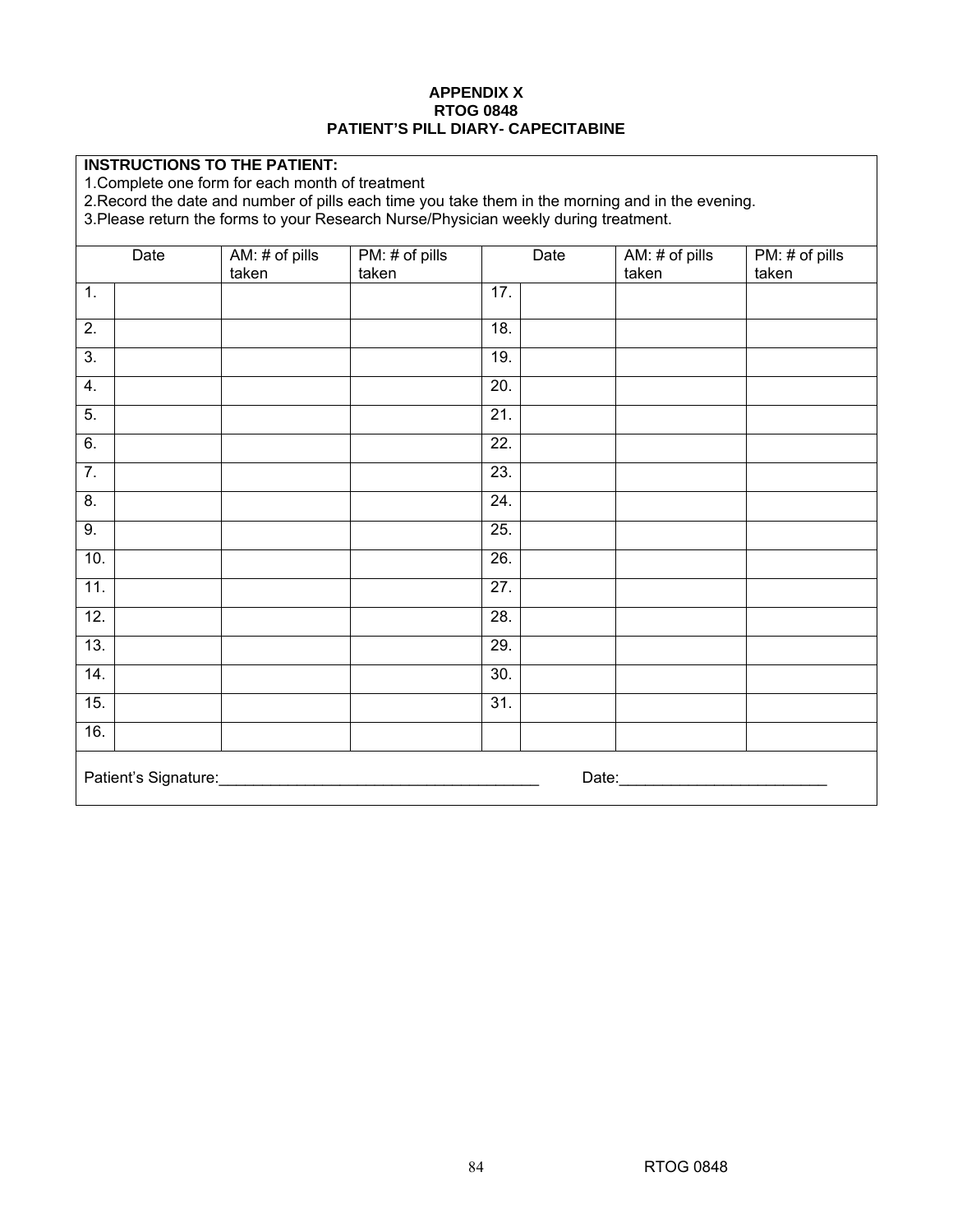### **APPENDIX XI**

## **CANCER TRIALS SUPPORT UNIT (CTSU) PARTICIPATION PROCEDURES**

| To submit site registration<br>documents:                                                                                                                                                           | For patient enrollments:                                                                                                                                                                                                                                                                                                                                                                                                                                         | Submit study data<br>directly to the Lead<br><b>Cooperative Group</b><br>unless otherwise<br>specified in the<br>protocol:                                                                                         |  |  |  |  |  |
|-----------------------------------------------------------------------------------------------------------------------------------------------------------------------------------------------------|------------------------------------------------------------------------------------------------------------------------------------------------------------------------------------------------------------------------------------------------------------------------------------------------------------------------------------------------------------------------------------------------------------------------------------------------------------------|--------------------------------------------------------------------------------------------------------------------------------------------------------------------------------------------------------------------|--|--|--|--|--|
| <b>CTSU Regulatory Office</b><br>1818 Market Street, Suite 1100<br>Philadelphia, PA 19103<br>Phone - 1-866-651-CTSU<br>$Fax - 215 - 569 - 0206$                                                     | <b>CTSU Patient Registration</b><br>Voice Mail - 1-888-462-3009<br>$Fax - 1 - 888 - 691 - 8039$<br>Hours: 9:00 AM - 5:30 PM Eastern<br>Time, Monday - Friday (excluding<br>holidays)<br>[Registrations received after 5:00 PM<br>ET will be handled the next business<br>day. For CTSU patient enrollments that<br>must be completed within approximately<br>one hour, or other extenuating<br>circumstances, call 301-704-2376<br>between 9:00 am and 5:30 pm.] | <b>RTOG Headquarters</b><br>1818 Market Street.<br><b>Suite 1600</b><br>Philadelphia, PA 19103<br>Do not submit study data<br>or forms to CTSU Data<br>Operations. Do not copy<br>the CTSU on data<br>submissions. |  |  |  |  |  |
| For patient eligibility or treatment-related questions the Data Management Department at RTOG<br>Headquarters @ 215 574 3150                                                                        |                                                                                                                                                                                                                                                                                                                                                                                                                                                                  |                                                                                                                                                                                                                    |  |  |  |  |  |
| For questions unrelated to patient eligibility, treatment, or data submission contact the CTSU                                                                                                      |                                                                                                                                                                                                                                                                                                                                                                                                                                                                  |                                                                                                                                                                                                                    |  |  |  |  |  |
| Help Desk by phone or e-mail:<br>CTSU General Information Line - 1-888-823-5923, or ctsucontact@westat.com. All calls and<br>correspondence will be triaged to the appropriate CTSU representative. |                                                                                                                                                                                                                                                                                                                                                                                                                                                                  |                                                                                                                                                                                                                    |  |  |  |  |  |
| The CTSU Public Web site is located at: www.ctsu.org                                                                                                                                                |                                                                                                                                                                                                                                                                                                                                                                                                                                                                  |                                                                                                                                                                                                                    |  |  |  |  |  |

## **CANCER TRIALS SUPPORT UNIT (CTSU) ADDRESS AND CONTACT INFORMATION**

**The CTSU Registered Member Web site is located at<https://members.ctsu.org>**

## **REGISTRATION/RANDOMIZATION**

Prior to the recruitment of a patient for this study, investigators must be registered members of the CTSU. Each investigator must have an NCI investigator number and must maintain an "active" investigator registration status through the annual submission of a complete investigator registration packet (FDA Form 1572 with original signature, current CV, Supplemental Investigator Data Form with signature, and Financial Disclosure Form with original signature) to the Pharmaceutical Management Branch, CTEP, DCTD, NCI. These forms are available on the CTSU registered member Web site or by calling the PMB at 301-496-5725 Monday through Friday between 8:30 a.m. and 4:30 p.m. Eastern time.

Each CTSU investigator or group of investigators at a clinical site must obtain IRB approval for this protocol and submit IRB approval and supporting documentation to the CTSU Regulatory Office before they can enroll patients. Study centers can check the status of their registration packets by querying the Regulatory Support System (RSS) site registration status page of the CTSU member web site at <http://members.ctsu.org>

All forms and documents associated with this study can be downloaded from the RTOG 0848 Web page on the CTSU registered member Web site (<https://members.ctsu.org>). Patients can be registered only after pretreatment evaluation is complete, all eligibility criteria have been met, and the study site is listed as 'approved' in the CTSU RSS.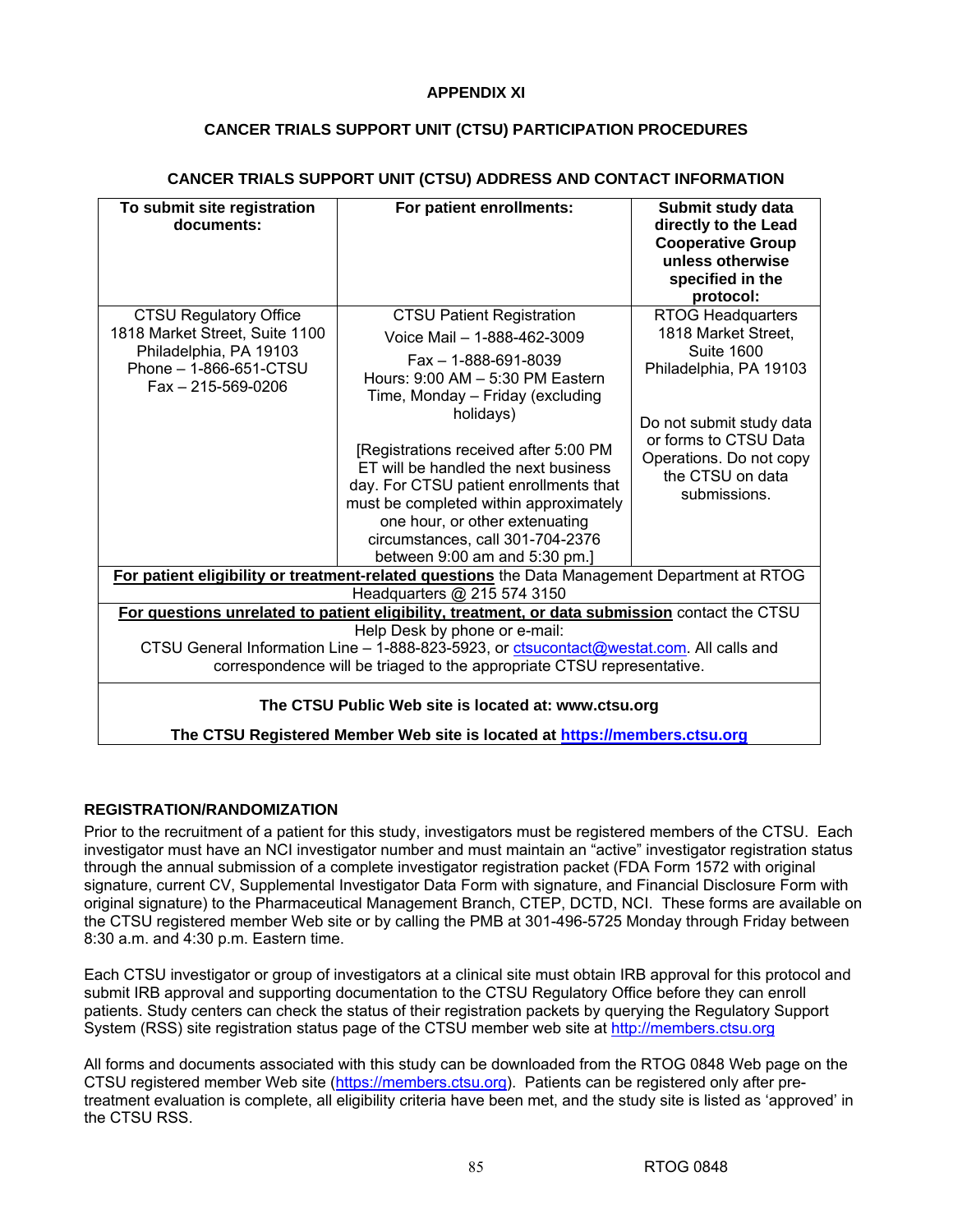## **Requirements for RTOG 0848 registration:**

- CTSU IRB Certification
- CTSU IRB/Regulatory Approval Transmittal Sheet
- Sites must be credentialed for either 3D-CRT or IMRT approaches
- CTSU RT Facilities Inventory Form NOTE: Per NCI policy all institutions that participate on protocols with a radiation therapy component must participate in the Radiological Physics Center (RPC) monitoring program. For sites enrolling through the CTSU an RT Facilities Inventory From must be on file with CTSU. If this form has been previously submitted to CTSU it does not need to be resubmitted unless updates have occurred at the RT facility.

## **Pre-study requirements for patient enrollment on RTOG 0848**

- Patient must meet all inclusion criteria, and no exclusion criteria should apply
- Patient has signed and dated all applicable consents and authorization forms
- All baseline laboratory tests and prestudy evaluations performed within the time period specified in the protocol.

**NOTE:** Failure to perform one or more of the tests outlined in Appendix II may result in assessment of a protocol violation.

### **CTSU Procedures for Patient Enrollment**

**NOTE:** There is a two-step registration process and both steps must be completed for all patients.

1. Contact the CTSU Patient Registration Office by calling 1-888-462-3009 between 9:00 a.m. and 5:30 p.m. Eastern Time, Mon-Fri. Leave a voicemail to alert the CTSU Patient Registrar that an enrollment is forthcoming. For immediate registration needs, e.g. within one hour, call the registrar cell phone at 1-301-704-2376.

2. Complete the following forms:

- CTSU Patient Enrollment Transmittal Form
- Eligibility Checklist Step 1

CT/MRI must be performed after the  $5<sup>th</sup>$  cycle of chemotherapy to evaluate patients for progressive disease. Step 2 registration must be completed for all patients at this time. However, only patients with non-progressive disease will be randomized to further treatment.

3. Complete the following forms:

- CTSU Patient Enrollment Transmittal Form
- Eligibility Checklist Step 2

4. Fax these forms to the CTSU Patient Registrar at 1-888-691-8039 between the hours of 9:00 a.m. and 5:30 p.m., Mon-Fri, Eastern Time (excluding holidays); however, please be aware that registrations received after 5:00 p.m. will be processed the next day. Please note that registration is limited to the lead group's operating hours of 8:30 AM to 5 PM ET.The CTSU registrar will check the investigator and site information to ensure that all regulatory requirements have been met. The registrar will also check that forms are complete and will follow-up with the site to resolve any discrepancies.

5. Once investigator eligibility is confirmed and enrollment documents are reviewed for compliance, the CTSU registrar will contact the RTOG **within the confines of RTOG's registration hours**, to obtain assignment of a treatment arm and assignment of a unique patient ID (to be used on all future forms and correspondence). The CTSU registrar will confirm registration by fax.

## **NOTES**:

Patients must be offered the opportunity to participate in the quality of life (QOL) assessment. Provided that patient consent is obtained, sites are required to administer the baseline QOL and functional assessments prior to the start of protocol treatment.

Chemotherapy must begin within 7 days following Step 1 registration.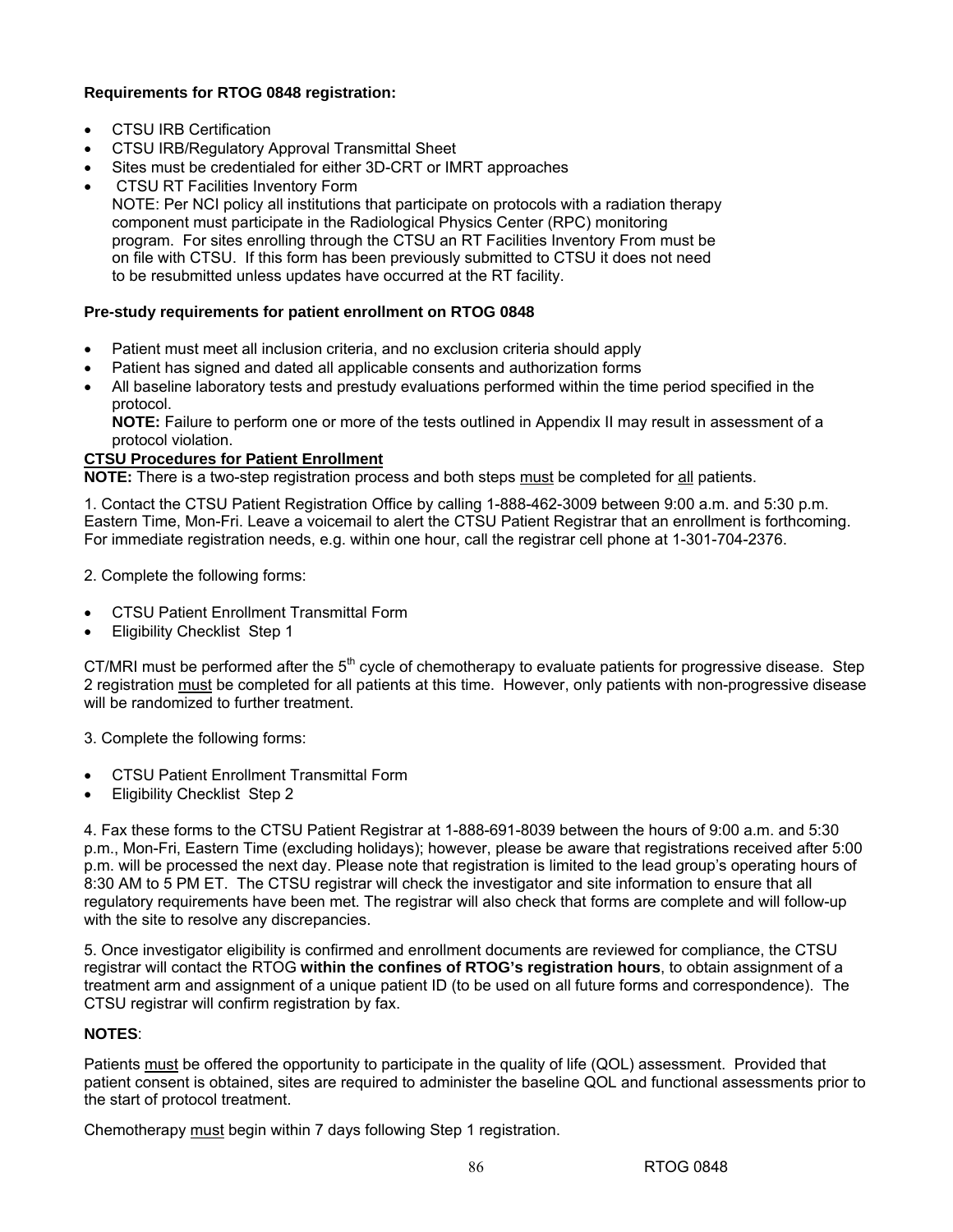Initiation of the first cycle of treatment for Step 2 must occur within 4 weeks of last chemotherapy dose in Step 1.

## **DATA SUBMISSION AND reconciliation**

1. All case report forms (CRFs) associated with this study must be downloaded from the RTOG 0848 Web page located on the CTSU registered member Web site [\(https://members.ctsu.org](https://members.ctsu.org)). Sites must use the current form versions and adhere to the instructions and submission schedule outlined in the protocol.

2. Submit all completed CRFs (with the exception of patient enrollment forms), clinical reports, and transmittals directly to the RTOG 0848 unless an alternate location is specified in the protocol. Do not send study data to the CTSU.

3. The RTOG data center will send query notices and delinquency reports directly to the site for reconciliation. Please send query responses and delinquent data to the RTOG data center and do not

copy the CTSU Data Operations. Each site should have a designated CTSU Administrator and Data Administrator and **must keep their CTEP IAM account contact information current.** This will ensure timely communication between the clinical site and the RTOG data center.

## **special materials or substudies**

1. Specimen collection for correlatives (Protocol section 10.0)

- Collect, prepare, and submit specimens as outlined in the protocol
- Kits may be requested by contacting the Biospecimen Resource (see 10.2.2.4)
- Do not send specimens, supporting clinical reports, or transmittals to the CTSU

NOTE: Tumor tissue block and peripheral blood submission at study entry are mandatory. Urine submission at study entry is highly recommended.

2. Quality of Life Substudies (Protocol section 11.0)

- FACIT-Fatigue has been translated into 49 languages and is available free of charge to institutions (see 11.3)
- PROMIS-Fatigue is available in English and Spanish only (see 11.3)

NOTE: Patients must be offered the opportunity to participate in all correlative science and QOL components of this study.

## **SERIOUS Adverse Event (AE) Reporting (SECTION 7.1)**

1. CTSU sites must comply with the expectations of their local Institutional Review Board (IRB) regarding documentation and submission of adverse events. Local IRBs must be informed of all reportable serious adverse reactions.

2. CTSU sites will assess and report adverse events according to the guidelines and timelines specified in the protocol. You may navigate to the CTEP Adverse Event Expedited Report System (AdEERS) from either the Adverse Events tab of the CTSU member homepage [\(https://members.ctsu.org\)](https://members.ctsu.org) or by drilling down to the Adverse Event Reporting Forms link under the documents folder of the RTOG 0848 Web page.

3. Do not send adverse event reports to the CTSU.

4. Secondary AML/MDS/ALL reporting: Report occurrence of secondary AML, MDS, or ALL via the NCI/CTEP AML-MDS Report Form in lieu of AdEERS. Submit the completed form and supporting documentation as outlined in the protocol.

## **Drug Procurement** (SECTION 7.0)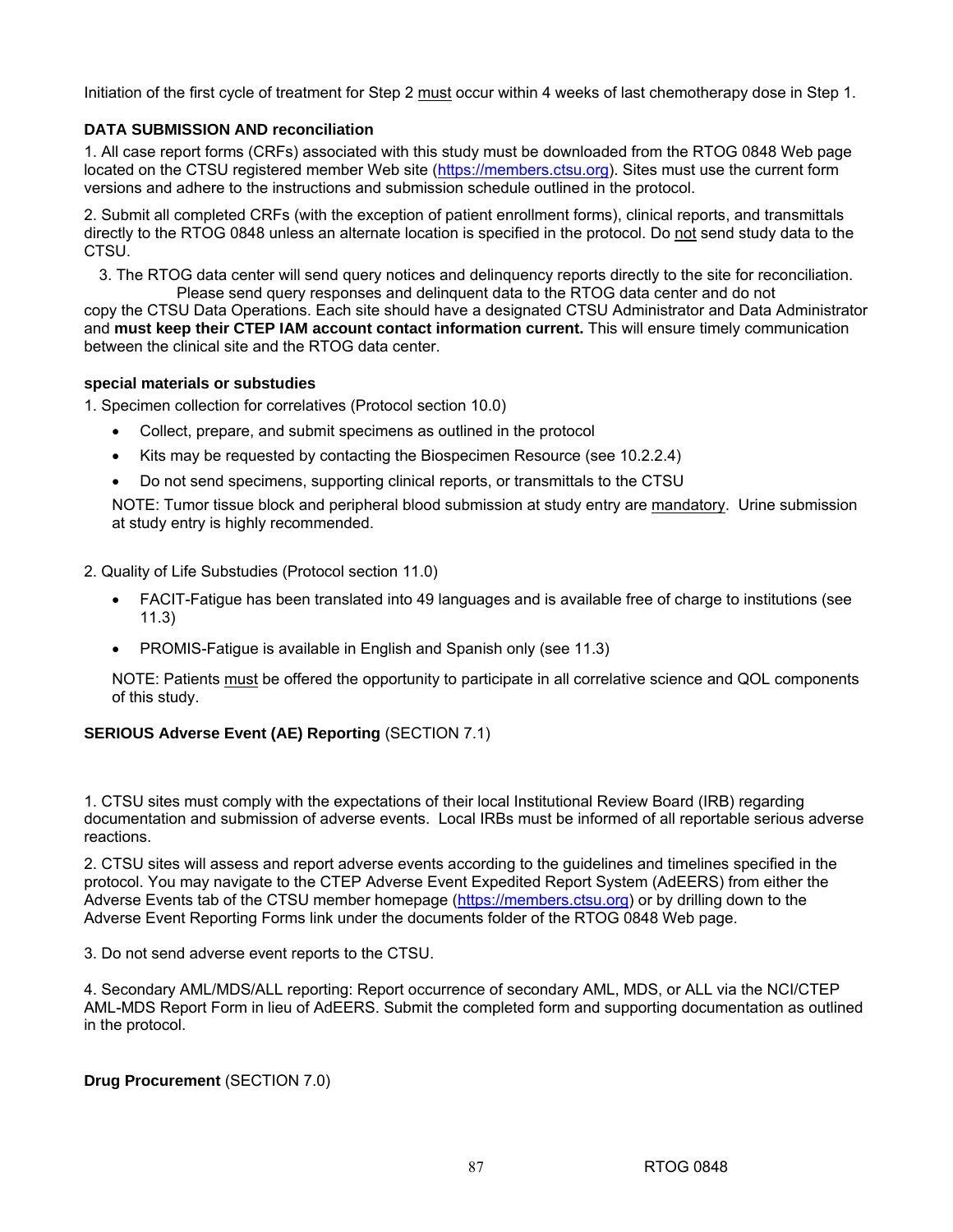Commercial agents: Gemcitabine; Capecitabine

Commercial agents: Erlotinib

*Erlotinib*, will be provided free of charge and distributed by NCI PMB.

1. Information on drug formulation, procurement, storage and accountability, administration, and potential toxicities are outlined in section 7.0 of the protocol.

2. You may navigate to the drug forms by selecting Pharmacy Forms from the document center tree on the RTOG 0848 Web page.

### **REGULATORY AND MONITORING**

#### Study Audit

To assure compliance with Federal regulatory requirements [CFR 21 parts 50, 54, 56, 312, 314 and HHS 45 CFR 46] and National Cancer Institute (NCI)/ Cancer Therapy Evaluation Program (CTEP) Clinical Trials Monitoring Branch (CTMB) guidelines for the conduct of clinical trials and study data validity, all protocols approved by NCI/CTEP that have patient enrollment through the CTSU are subject to audit.

Responsibility for assignment of the audit will be determined by the site's primary affiliation with a Cooperative Group or CTSU. For Group-aligned sites, the audit of a patient registered through CTSU will become the responsibility of the Group receiving credit for the enrollment. For CTSU Independent Clinical Research Sites (CICRS), the CTSU will coordinate the entire audit process.

For patients enrolled through the CTSU, you may request the accrual be credited to any Group for which you have an affiliation provided that Group has an active clinical trials program for the primary disease type being addressed by the protocol. Per capita reimbursement will be issued by the credited Group provided they have endorsed the trial, or by the CTSU if the Group has not endorsed the trial.

Details on audit evaluation components, site selection, patient case selection, materials to be reviewed, site preparation, on-site procedures for review and assessment, and results reporting and follow-up can be found in the CTMB Monitoring Guidelines and are available for download from the CTEP web page [http://ctep.cancer.gov/monitoring/guidelines.html.](http://ctep.cancer.gov/monitoring/guidelines.html)

#### Health Insurance Portability and Accountability Act of 1996 (HIPAA)

The HIPAA Privacy Rule establishes the conditions under which protected health information may be used or disclosed by covered entities for research purposes. Research is defined in the Privacy Rule referenced in HHS 45 CFR 164.501. Templated language addressing NCI-U.S. HIPAA guidelines are provided in the HIPAA Authorization Form located on the CTSU website.

The HIPAA Privacy Rule does not affect participants from outside the United States. Authorization to release Protected Health Information is NOT required from patients enrolled in clinical trials at non-US sites.

#### Clinical Data System–Web (CDS-Web) Monitoring

This study will be monitored by the Clinical Data System (CDS-Web). The sponsoring Group fulfills this reporting obligation by transmitting the CDS data collected from the study-specific case report forms, via the Web to the NCI Center for Biometrics (NCICB). Cumulative CDS data are submitted quarterly.